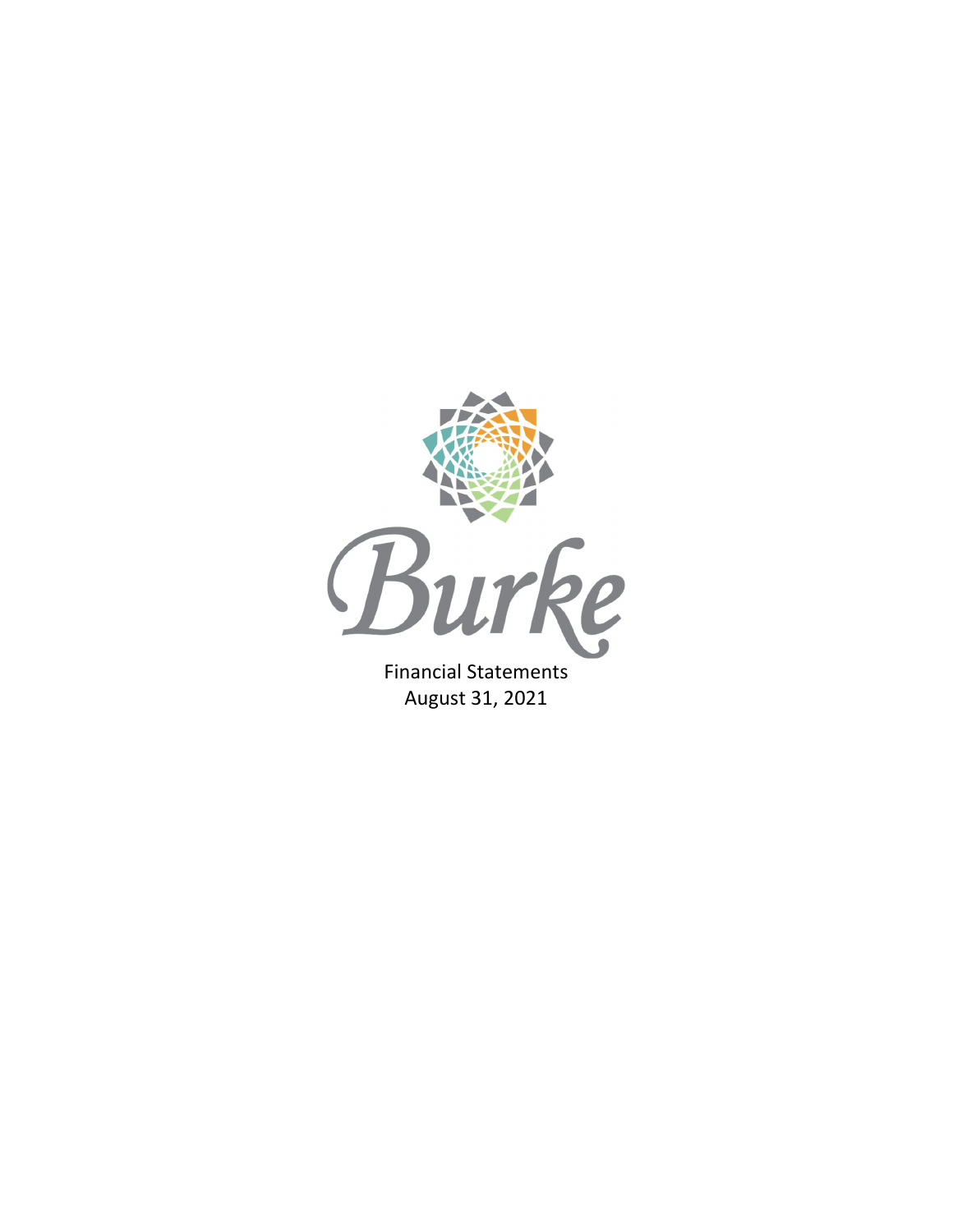| <b>Basic Financial Statements</b>                                                                                                                                                                                                                                                                                                                                                                                                                                                                                                                       |  |
|---------------------------------------------------------------------------------------------------------------------------------------------------------------------------------------------------------------------------------------------------------------------------------------------------------------------------------------------------------------------------------------------------------------------------------------------------------------------------------------------------------------------------------------------------------|--|
| Government-wide Financial Statements                                                                                                                                                                                                                                                                                                                                                                                                                                                                                                                    |  |
|                                                                                                                                                                                                                                                                                                                                                                                                                                                                                                                                                         |  |
| <b>Fund Financial Statements</b>                                                                                                                                                                                                                                                                                                                                                                                                                                                                                                                        |  |
| Reconciliation of the Balance Sheet of Governmental Funds to the Statement of Net Position (Exhibit B-2)  16<br>Statement of Revenues, Expenditures, and Changes in Fund Balance - Governmental Funds (Exhibit B-3)  17<br>Reconciliation of the Statement of Revenues, Expenditures, and Changes in Fund Balance of Governmental<br>Statement of Revenues, Expenditures and Changes in Fund Balance Budget and Actual - General Fund (Exhibit<br>Statement of Revenues, Expenses, and Changes in Fund Net Position - Proprietary Fund (Exhibit C-2) 22 |  |
| Supplementary Information                                                                                                                                                                                                                                                                                                                                                                                                                                                                                                                               |  |
| Balance Sheet - Governmental Funds and East Texas Behavioral Health Network (Exhibit E-1) 58                                                                                                                                                                                                                                                                                                                                                                                                                                                            |  |
| Statement of Revenues, Expenditures, and Changes in Fund Balance - Governmental Funds and East Texas                                                                                                                                                                                                                                                                                                                                                                                                                                                    |  |
|                                                                                                                                                                                                                                                                                                                                                                                                                                                                                                                                                         |  |

Single Audit Section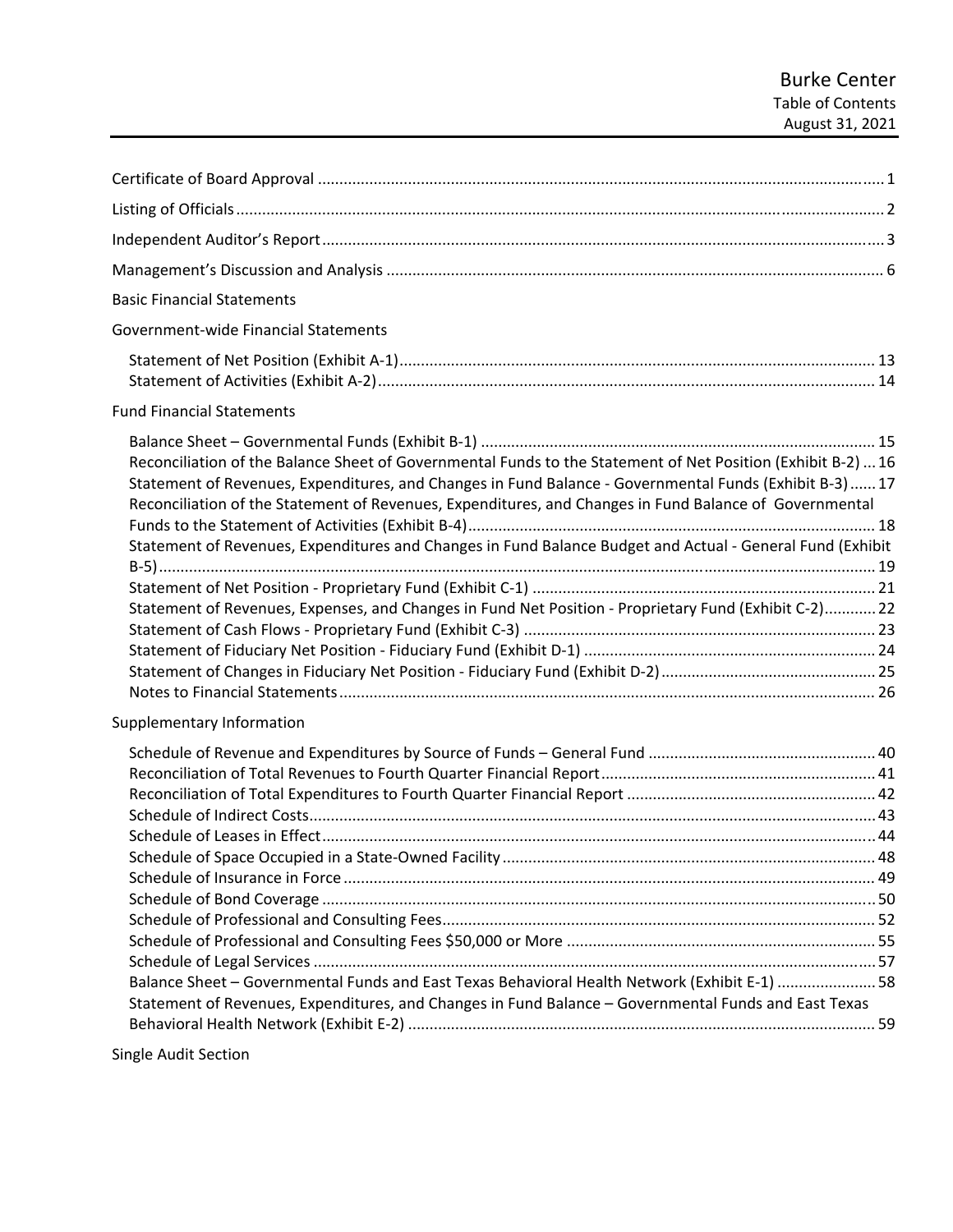| Independent Auditor's Report on Internal Control over Financial Reporting and on Compliance and Other    |  |
|----------------------------------------------------------------------------------------------------------|--|
| Matters Based on an Audit of Financial Statements Performed in Accordance with Government Auditing       |  |
|                                                                                                          |  |
| Independent Auditor's Report on Compliance for Each Major Federal and State Program; Report on Internal  |  |
| Control over Compliance Required by the Uniform Guidance and the State of Texas Single Audit Circular 62 |  |
|                                                                                                          |  |
|                                                                                                          |  |
|                                                                                                          |  |
|                                                                                                          |  |
|                                                                                                          |  |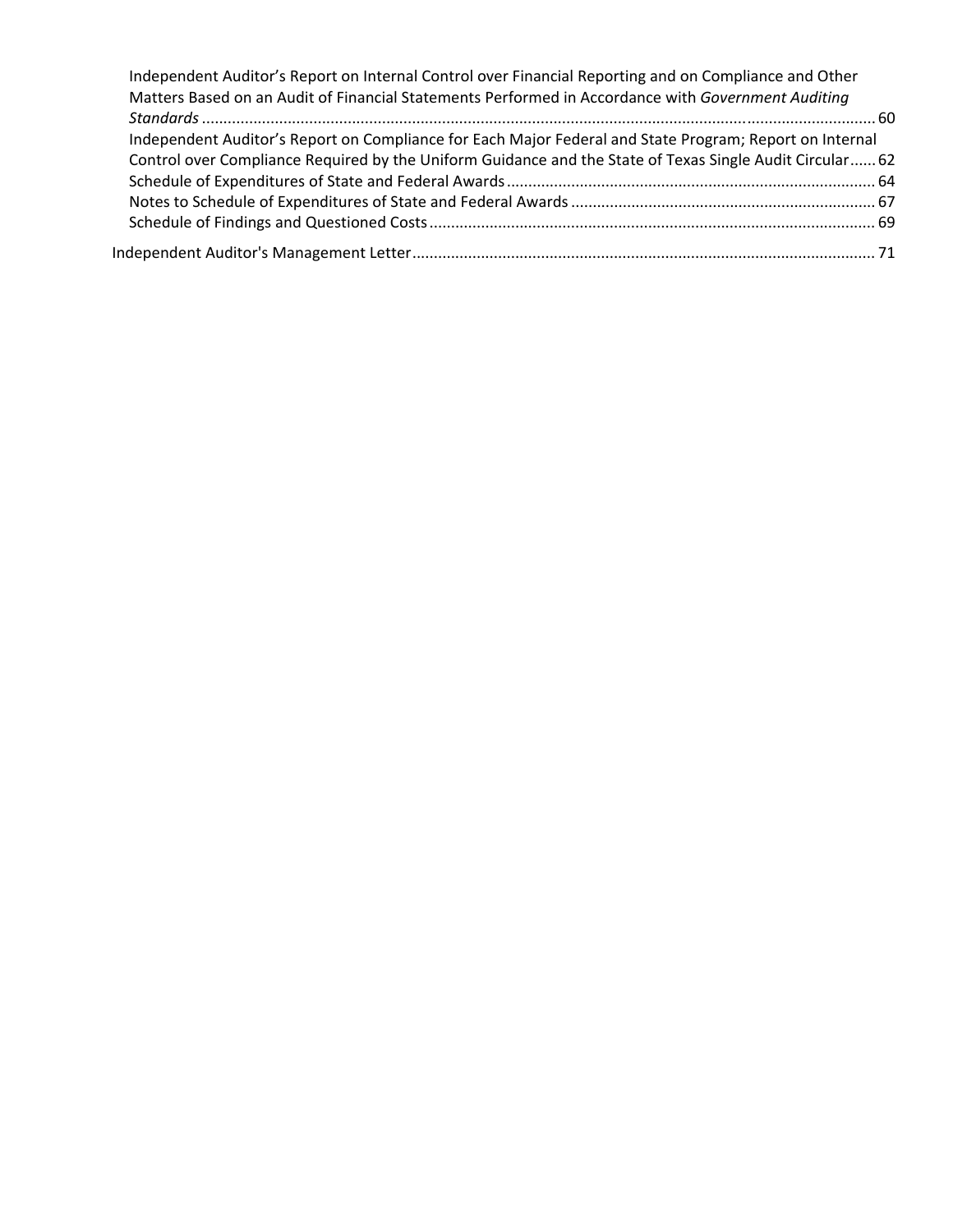**BURKE CENTER**  Certificate of Board Approval Vear Ended August 31, 2021

I, Col. Howard Daniel Jr., Board Chair of the Board of Trustees of Burke Center, do hereby certify that this accompanying audit report for fiscal year ended August 31, 2021, from Eide Bailly LLP was reviewed and accepted at a meeting of the Board of Trustees held on the 25<sup>th</sup> day of January, 2022.

Col. Howard Daniel Jr. Chair, Board of Trustees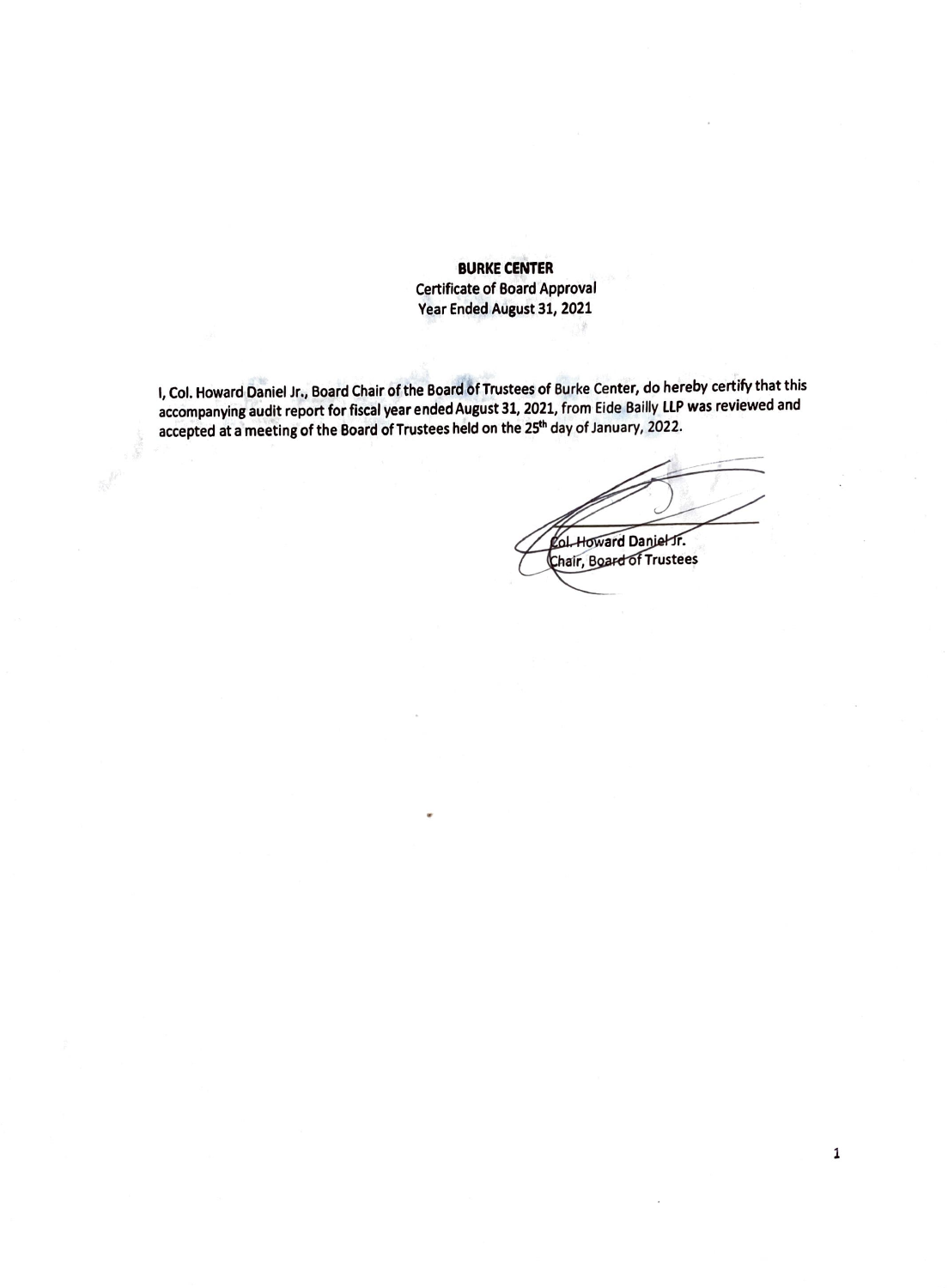#### **BURKE CENTER**

Listing of Officials August 31, 2021

# **Board of Trustees**

| Col. Howard Daniel Jr., US Army Ret. | Chair      |
|--------------------------------------|------------|
| Randy George                         | Vice-Chair |
| David Cozadd                         | Secretary  |
| <b>Frances Scoggins</b>              | Treasurer  |
| Lois Ball                            | Trustee    |
| John Howard                          | Trustee    |
| Jim McReynolds                       | Trustee    |
| Judge Doug Page                      | Trustee    |
| Sondra Williams                      | Trustee    |
|                                      |            |

# **Leadership**

Mark Janes, M.D. **Mark Janes, M.D. Medical Director** 

Melanie Taylor **Melanie Taylor Executive Officer** David Baker Chief Financial Officer James Smith, Ed. D. **Business Chief Clinical Officer**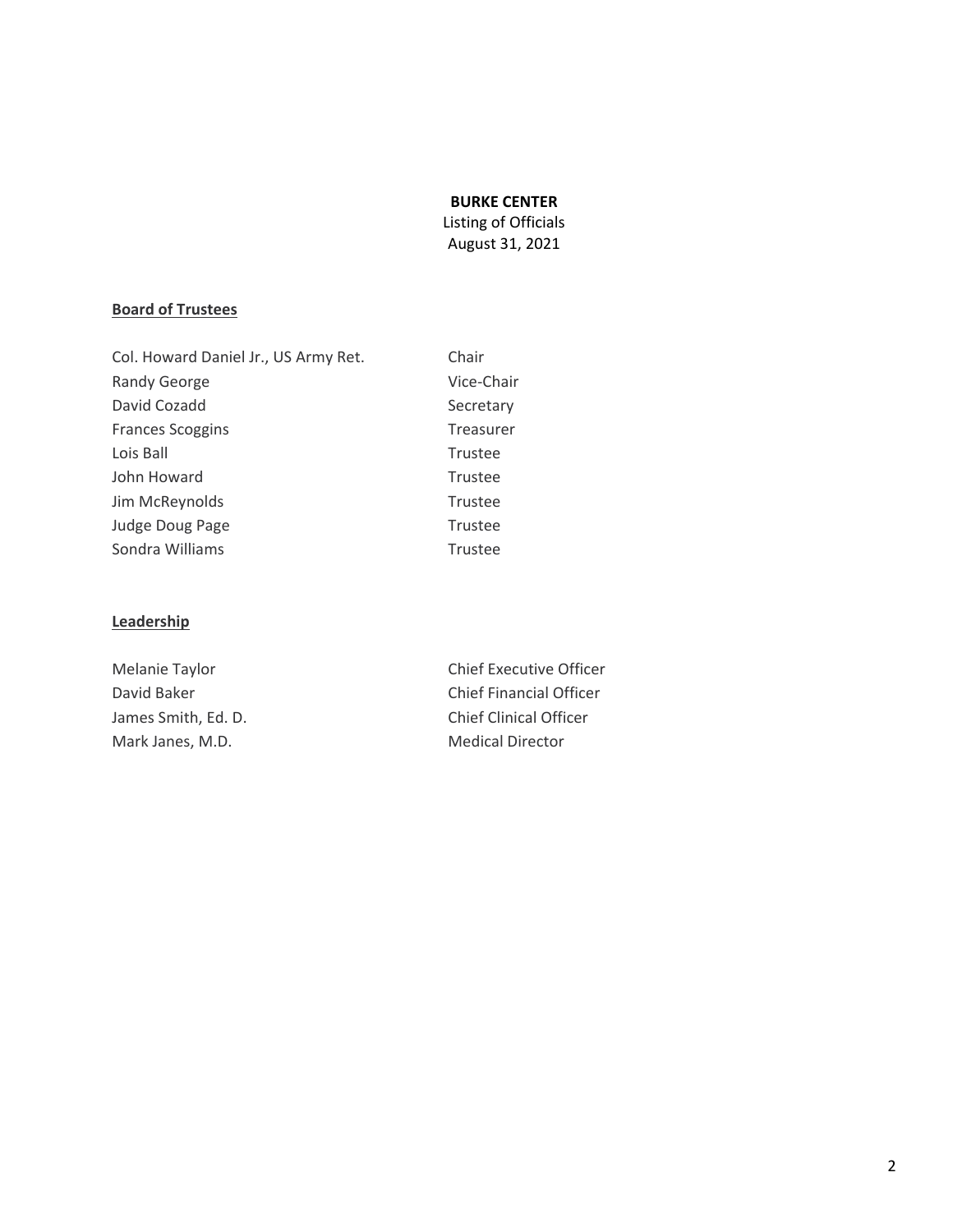

**CPAs & BUSINESS ADVISORS** 

### **Independent Auditor's Report**

To the Board of Trustees Burke Center Lufkin, Texas

### **Report on the Financial Statements**

We have audited the accompanying financial statements of the governmental activities, the businesstype activities, each major fund, and the aggregate remaining fund information of Burke Center (the Center), as of and for the year ended August 31, 2021, and the related notes to the financial statements, which collectively comprise the Center's basic financial statements as listed in the table of contents.

### **Management's Responsibility for the Financial Statements**

Management is responsible for the preparation and fair presentation of these financial statements in accordance with accounting principles generally accepted in the United States of America; this includes the design, implementation, and maintenance of internal control relevant to the preparation and fair presentation of financial statements that are free from material misstatement, whether due to fraud or error.

### **Auditor's Responsibility**

Our responsibility is to express opinions on these financial statements based on our audit. We conducted our audit in accordance with auditing standards generally accepted in the United States of America, the standards applicable to financial audits contained in *Government Auditing Standards*, issued by the Comptroller General of the United States, and the *Guidelines for Annual Financial and Compliance Audits of Community Mental Health and Mental Retardation Centers*. Those standards require that we plan and perform the audit to obtain reasonable assurance about whether the financial statements are free from material misstatement.

An audit involves performing procedures to obtain audit evidence about the amounts and disclosures in the financial statements. The procedures selected depend on the auditor's judgment, including the assessment of the risks of material misstatement of the financial statements, whether due to fraud or error. In making those risk assessments, the auditor considers internal control relevant to the entity's preparation and fair presentation of the financial statements in order to design audit procedures that are appropriate in the circumstances, but not for the purpose of expressing an opinion on the effectiveness of the entity's internal control. Accordingly, we express no such opinion. An audit also includes evaluating the appropriateness of accounting policies used and the reasonableness of significant accounting estimates made by management, as well as evaluating the overall presentation of the financial statements.

We believe that the audit evidence we have obtained is sufficient and appropriate to provide a basis for our audit opinions.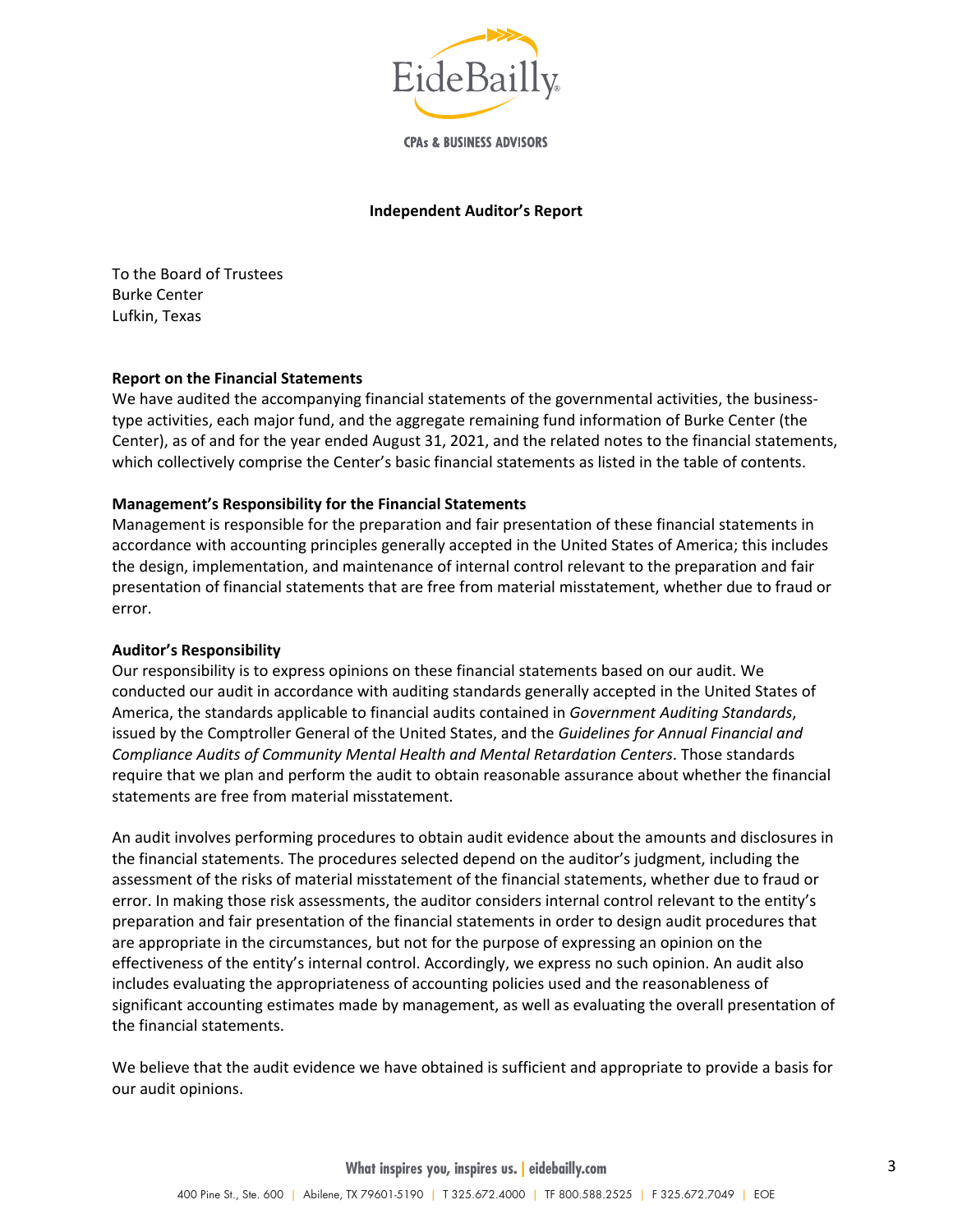# **Opinions**

In our opinion, the financial statements referred to above present fairly, in all material respects, the respective financial position of the governmental activities, the business-type activities, each major fund, and the aggregate remaining fund information of the Center, as of August 31, 2021, and the respective changes in financial position and, where applicable, cash flows thereof and the respective budgetary comparison for the General Fund for the year then ended in accordance with accounting principles generally accepted in the United States of America.

### **Change in Accounting Principle**

As discussed in Notes 3 and 18 to the financial statements, the Center has adopted the provisions of GASB Statement No. 84, *Fiduciary Activities*, which has resulted in a restatement of the net position of the custodial fund as of September 1, 2020. Our opinions are not modified with respect to this matter.

# **Other Matters**

### *Required Supplementary Information*

Accounting principles generally accepted in the United States of America require that the management's discussion and analysis on pages 6–12 be presented to supplement the basic financial statements. Such information, although not a part of the basic financial statements, is required by the Governmental Accounting Standards Board, who considers it to be an essential part of financial reporting for placing the basic financial statements in an appropriate operational, economic, or historical context. We have applied certain limited procedures to the required supplementary information in accordance with auditing standards generally accepted in the United States of America, which consisted of inquiries of management about the methods of preparing the information and comparing the information for consistency with management's responses to our inquiries, the basic financial statements, and other knowledge we obtained during our audit of the basic financial statements. We do not express an opinion or provide any assurance on the information because the limited procedures do not provide us with sufficient evidence to express an opinion or provide any assurance.

### *Other Information*

Our audit was conducted for the purpose of forming opinions on the financial statements that collectively comprise the Center's financial statements. The introductory section and supplementary schedules are presented for purposes of additional analysis and are not a required part of the financial statements. The accompanying Schedule of Expenditures of State and Federal Awards is presented for purposes of additional analysis as required by the audit requirements of Title 2 U.S Code of Federal Regulations (CFR) Part 200, *Uniform Administrative Requirements, Cost Principles, and Audit Requirements for Federal Awards* (Uniform Guidance), and the State of Texas Single Audit Circular and is not a required part of the financial statements.

The schedule of expenditures of state and federal awards is the responsibility of management and was derived from and relates directly to the underlying accounting and other records used to prepare the basic financial statements. Such information has been subjected to the auditing procedures applied in the audit of the basic financial statements and certain additional procedures, including comparing and reconciling such information directly to the underlying accounting and other records used to prepare the basic financial statements or to the basic financial statements themselves, and other additional procedures in accordance with audit standards generally accepted in the United State of America. In our opinion, the schedule of expenditures of the state and federal awards is fairly stated, in all material respects, in relation to the basic financial statements as a whole.

The introductory section and supplementary schedules have not been subjected to the auditing procedures applied in the audit of the basic financial statements and, accordingly, we do not express an opinion or provide any assurance on them.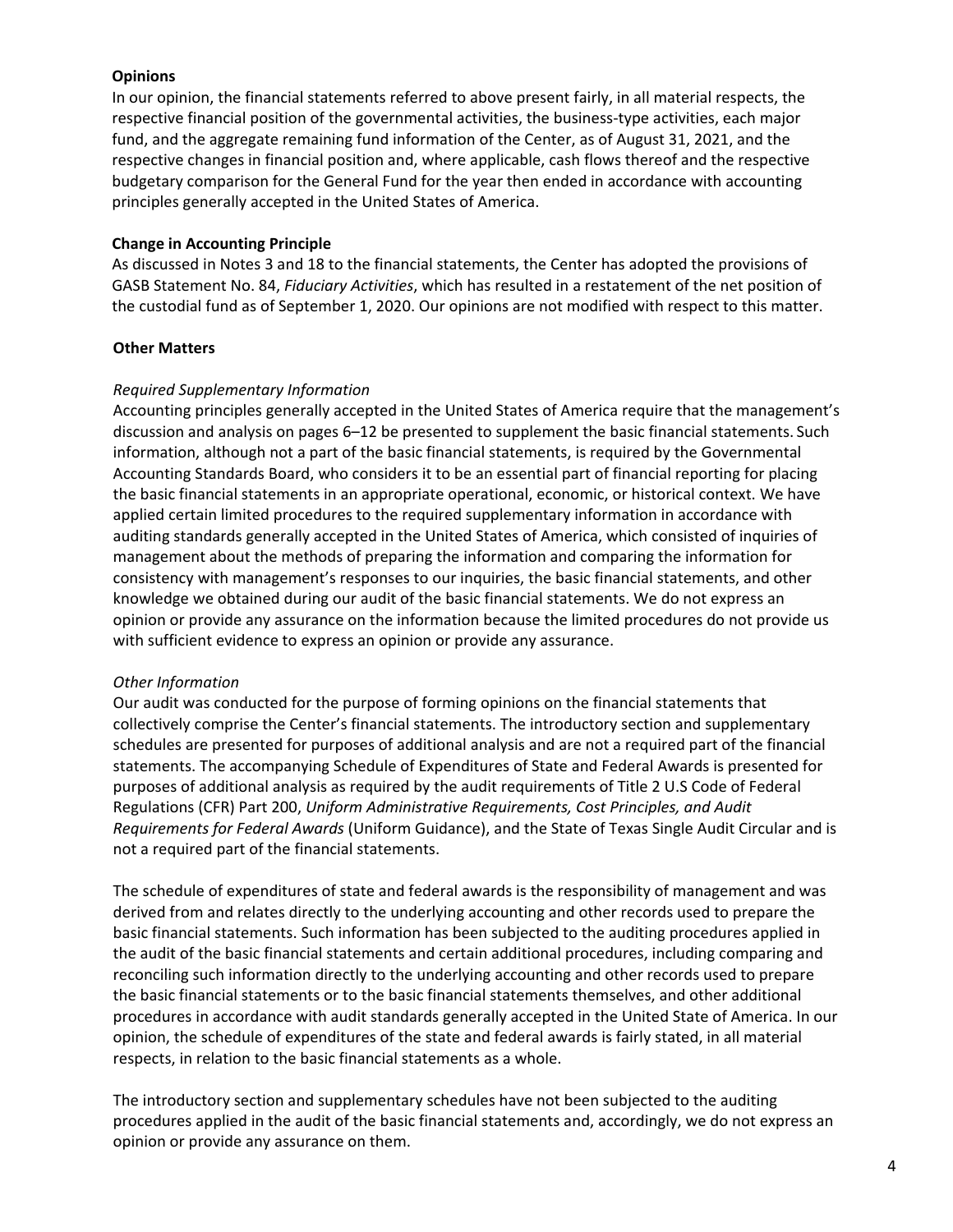### **Other Reporting Required by** *Government Auditing Standards*

In accordance with *Government Auditing Standards*, we have also issued a report dated January 18, 2022 on our consideration of the Center's internal control over financial reporting and on our tests of its compliance with certain provisions of laws, regulations, contracts, grant agreements and other matters. The purpose of that report is solely to describe the scope of our testing of internal control over financial reporting and compliance and the results of that testing, and not to provide an opinion on the effectiveness of the Center's internal control over financial reporting or on compliance. That report is an integral part of an audit performed in accordance with *Government Auditing Standards* in considering the Center's internal control over financial reporting and compliance.

Gide Sailly LLP

Abilene, Texas January 18, 2022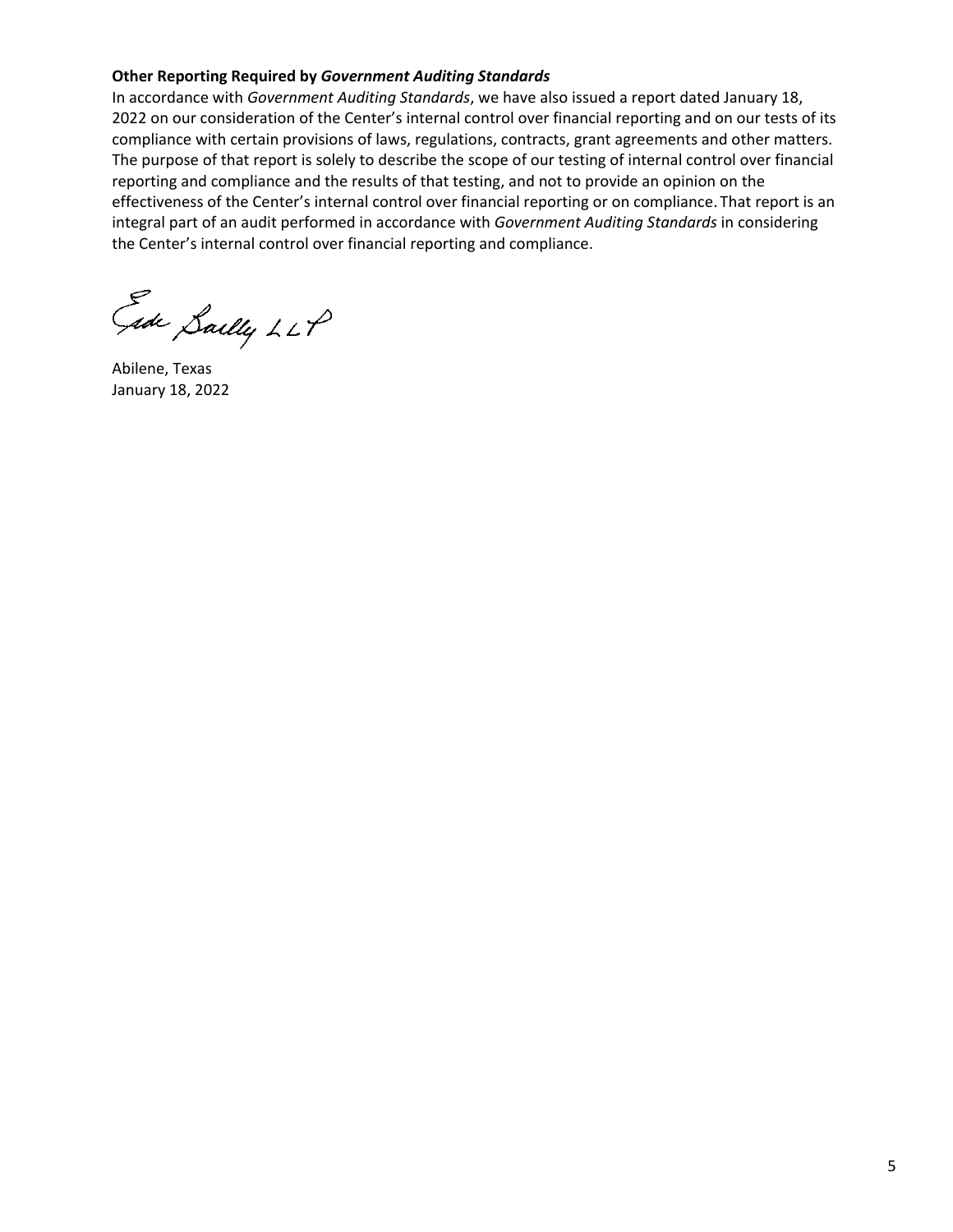As management of Burke Center (the Center), we offer readers of the accompanying report this narrative overview and analysis of the financial activities of the Center for the fiscal year ended August 31, 2021.

# **Financial Highlights**

- The assets of the Center exceeded its liabilities at the close of the most recent fiscal year by \$32,851,607 (net position). This compares to the previous year when assets exceeded liabilities by \$30,837,019. The Center's total net position (government‐wide) increased by \$2,014,588.
- As of the close of the current fiscal year, the Center's governmental fund reported ending fund balances of \$13,672,334, an increase of \$1,338,697.
- As of the close of the current fiscal year, the Center's business‐type activity, East Texas Behavioral Resources, Inc. (ETBR), reported an ending net position of \$16,942,637, an increase of \$388,050.
- At the end of the current fiscal year, unassigned fund balance for the General Fund was \$0 or 0 percent of General Fund Expenditures. \$10,222,165 was assigned for policy reserve which represents 25.8% of General Fund expenditures excluding capital outlay.

# **Overview of the Financial Statements**

This discussion and analysis is intended to serve as an introduction to the Center's basic financial statements. The Center's basic financial statements comprise three components: 1) government‐wide financial statements, 2) fund financial statements, and 3) notes to the basic financial statements. This report also contains required supplementary information and supplementary information in addition to the basic financial statements.

**Government‐wide Financial Statements.** The government‐wide financial statements are designed to provide readers with a broad overview of the Center's finances, in a manner similar to a private‐sector enterprise.

The *Statement of Net Position* (Exhibit A‐1) presents information on all of the Center's assets, liabilities, and deferred inflows/outflows of resources, with the difference reported as net position. Over time, increases or decreases in net position may serve as an indicator of how the financial position of the Center is changing.

The *Statement of Activities* (Exhibit A‐2) presents information showing how the Center's net position changed during the year. Changes in net position are reported upon occurrence of the underlying event giving rise to the change, regardless of the timing of related cash flows. Thus, revenues and expenses are reported in this statement for some transactions that will not result in cash flows until future fiscal periods. One such example is earned but unused vacation leave, which is expensed at the time it is accrued, but the cash flow occurs at the time the leave is taken.

In the Statement of Net Position and Statement of Activities, the Center combines its *governmental activities*. Most of the Center's basic services are reported here, including the Mental Health Adult Program, Mental Health Child Program, Mental Health Crisis Program, Intellectual & Developmental Disabilities Program, Early Childhood Intervention, Other Activities, and General Administration.

The government-wide financial statements can be found as noted in the table of contents of this report.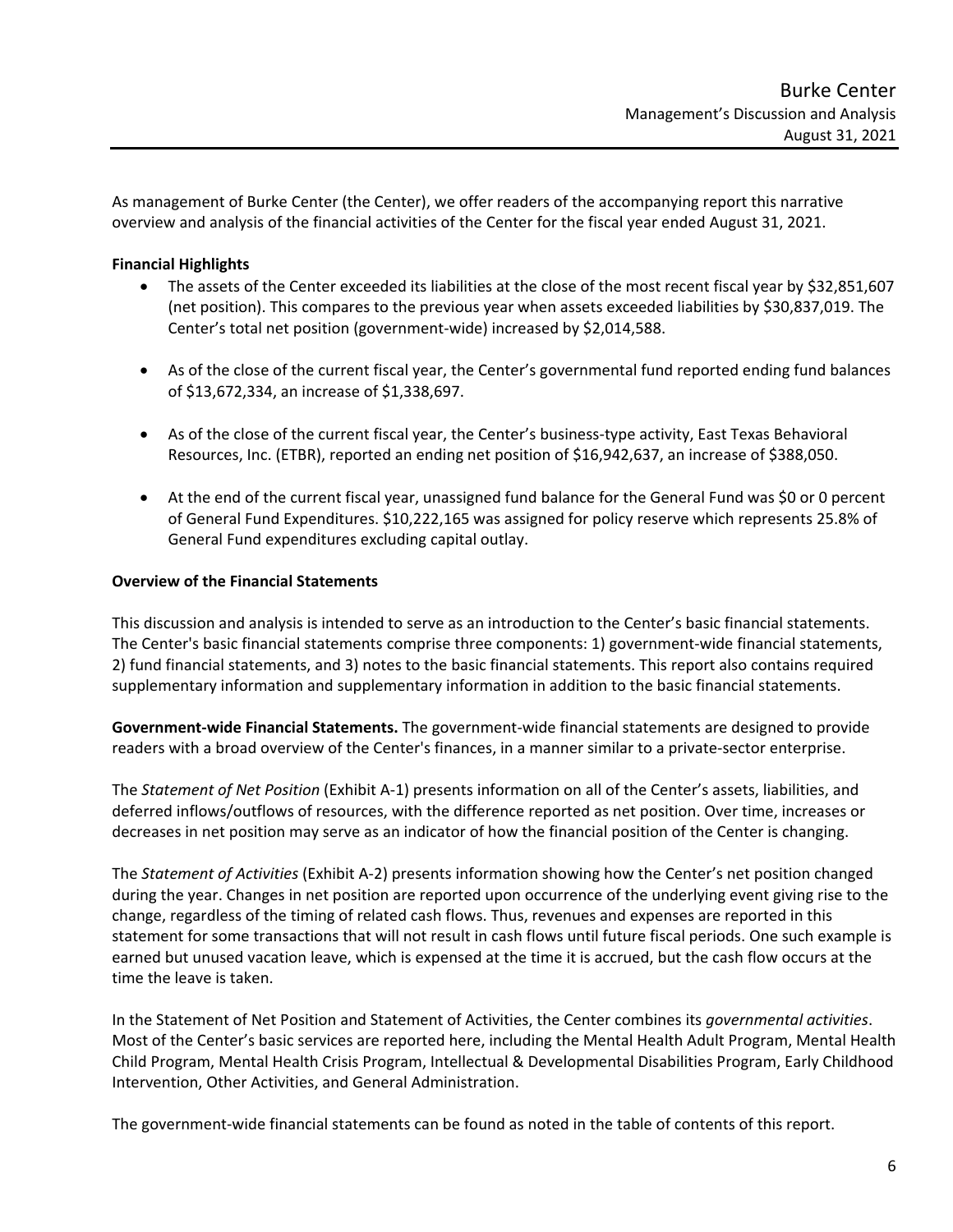**Fund Financial Statements.** The fund financial statements provide detailed information about the most significant funds ‐not the Center as a whole. A *fund* is a grouping of related accounts that is used to maintain control over resources that have been segregated for specific activities or objectives. The Center, as do other state and local governments, uses fund accounting to ensure and demonstrate compliance with finance‐related legal requirements. All of the funds of the Center can be divided into three categories: governmental funds, proprietary funds, and fiduciary funds.

**Governmental Funds.** Governmental funds are used to account for essentially the same functions reported as governmental activities in the government‐wide financial statements. However, unlike the government‐wide financial statements, governmental fund financial statements focus on how money flows into and out of those funds and the balances left at year-end that are available for spending. These funds are reported using an accounting method called modified accrual accounting, which requires the recognition of revenue when earned, only so long as the funds are collectible within the period or soon enough afterwards to be used to pay liabilities of the current period.

The governmental fund financial statements provide a detailed short‐term view of the Center's general government operations and the basic services it provides. Governmental fund information helps you determine the amount of financial resources that can be spent in the near future to finance the Center's programs.

The Center has one governmental fund ‐ the general fund. The general fund is the main operating fund of the Center. All resources that are not required to be are reported in another fund are reported here.

The Center adopts an annual revenue and appropriations budget for its general fund. Subsequent to adoption, amendments approved by the governing body are reflected in a revised budget. A budgetary comparison statement has been provided for the general fund to demonstrate compliance with this budget as noted in the table of contents in this report.

The basic governmental fund financial statements are noted in the table of contents of this report.

**Proprietary Funds.** The Center maintains one type of proprietary fund. The *enterprise fund* is used to account primarily for the lease of facilities by ETBR to the Center. The accounting principles for the proprietary fund are the same as those used for the government‐ wide financial statements described above.

**Fiduciary Funds.** Fiduciary funds are used to account for resources held for the benefit of the Center's consumers. Fiduciary funds are not reflected in the government‐wide financial statements because the resources of those funds are not available to support Center programs. The fiduciary fund financial statements are noted in the table of contents of this report.

**Notes to the Basic Financial Statements.** The notes provide additional information that is essential to a full understanding of the data provided in the government‐wide and fund financial statements. The notes to the basic financial statements are noted in the table of contents of this report.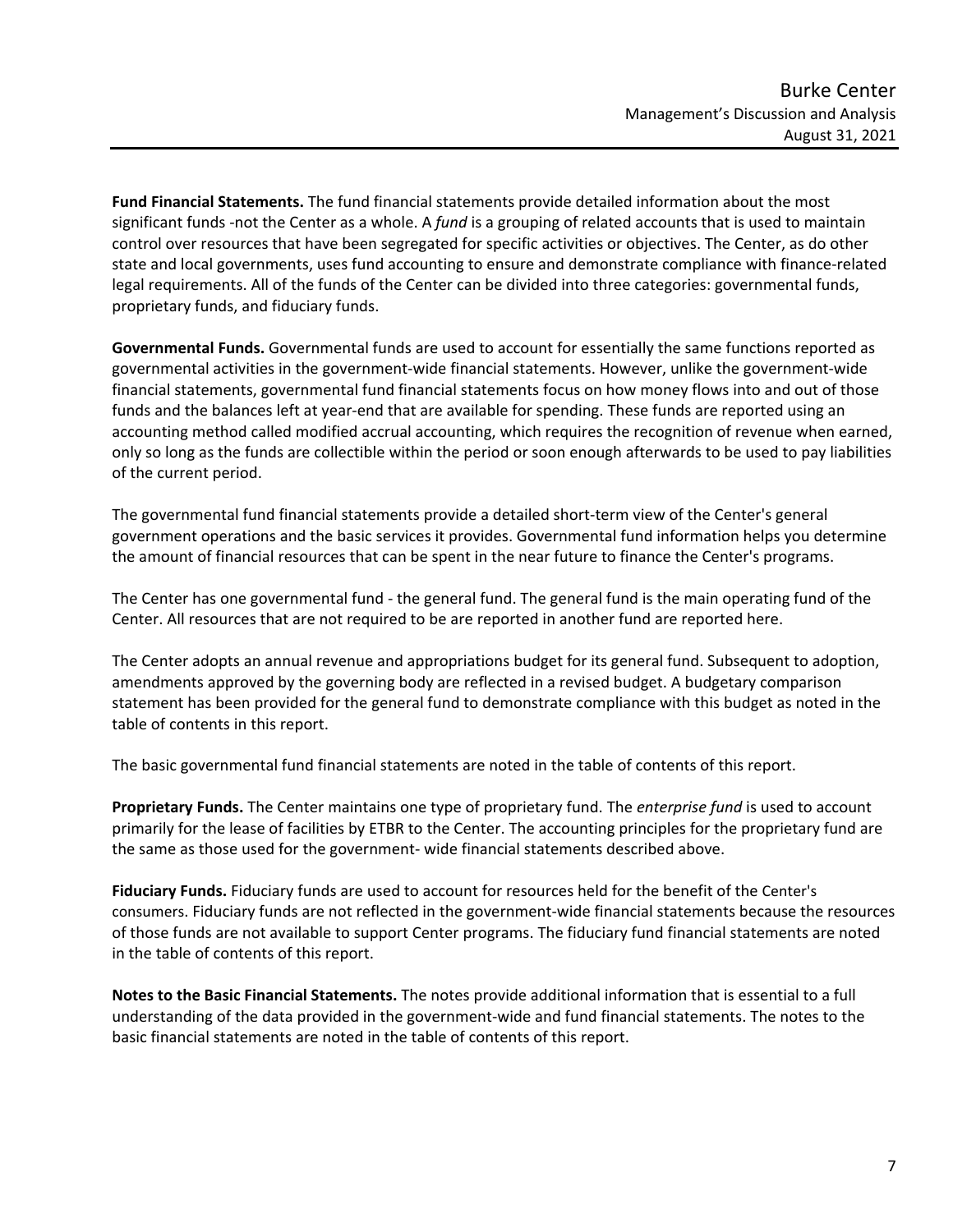**Other Information.** In addition to the basic financial statements and accompanying notes, this report also presents supplementary information that is required by the Texas Health and Human Services Commission's Guidelines for Annual Compliance Audit of Community MHMR Centers. Such information is noted in the table of contents of this report.

# **Government‐Wide Financial Analysis**

As mentioned earlier, net position may, over time, serve as a useful indicator of a government's financial position. The Center's assets exceeded liabilities by \$32,851,607 at the close of the most recent fiscal year. This is a \$2,014,588 increase over last year's net position of \$30,837,019.

The largest portion of the Center's net position (53.5%) represents its net investment in capital assets (e.g., land, buildings and improvements, furniture and equipment, and vehicles). The remaining balance of the Center's net position (46.5%) represents the unrestricted financial resources available for future operations.

| Government-Wide                                        |                               |                                |                              |                               |                                |                                |
|--------------------------------------------------------|-------------------------------|--------------------------------|------------------------------|-------------------------------|--------------------------------|--------------------------------|
|                                                        |                               | <b>Governmental Activities</b> |                              | Total                         |                                |                                |
|                                                        | 2021                          | 2020                           | 2021<br>2020                 |                               | 2021                           | 2020                           |
| Current and other assets<br>Capital assets, net        | 17,400,286<br>S.<br>3,208,154 | \$15,853,720<br>3,038,162      | 2,590,310<br>S<br>16,545,343 | 1,802,850<br>Ś.<br>17,147,700 | \$<br>19,990,596<br>19,753,497 | \$<br>17,656,570<br>20,185,862 |
| Total assets                                           | 20,608,440                    | 18,891,882                     | 19,135,653                   | 18,950,550                    | 39,744,093                     | 37,842,432                     |
| Current and other liabilities<br>Long-term liabilities | 3,727,952<br>971,518          | 3,520,083<br>1,089,367         | 438<br>2,192,578             | 12,630<br>2,383,333           | 3,728,390<br>3,164,096         | 3,532,713<br>3,472,700         |
| <b>Total liabilities</b>                               | 4,699,470                     | 4,609,450                      | 2,193,016                    | 2,395,963                     | 6,892,486                      | 7,005,413                      |
| Net investment in capital assets<br>Unrestricted       | 3,208,154<br>12,700,816       | 3,038,162<br>11,244,270        | 14,352,765<br>2,589,872      | 14,764,367<br>1,790,220       | 17,560,919<br>15,290,688       | 17,802,529<br>13,034,490       |
| Total net position                                     | 15,908,970                    | 14,282,432<br>s                | 16,942,637                   | 16,554,587<br>s               | 32,851,607<br>S                | 30,837,019<br>S                |

# Statement of Net Position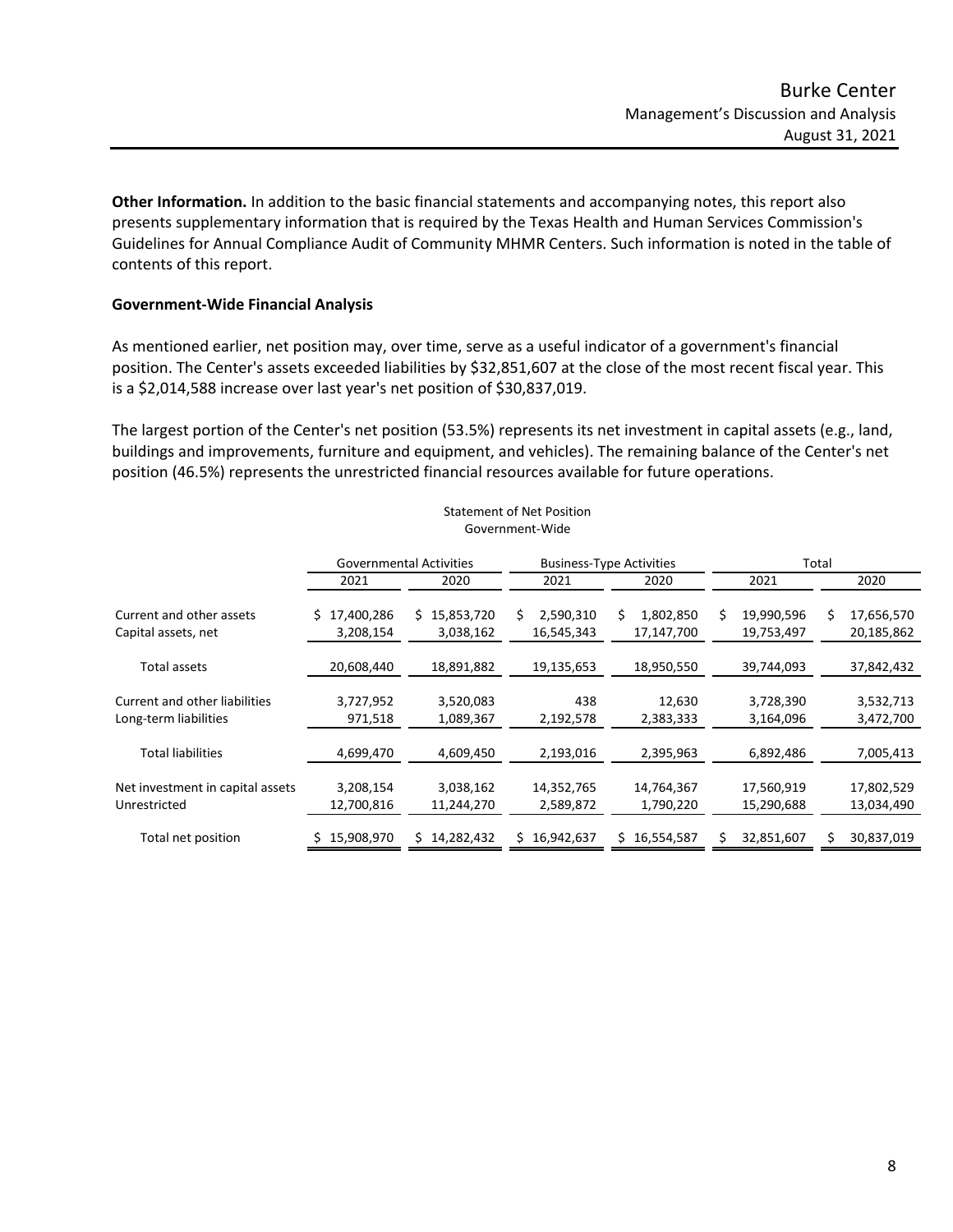Governmental activities increased the Center's net position by \$1,626,538, and the business‐type activities increased the Center's net position by \$388,050. Key elements of this increase are as follows:

| <b>Statement of Activities</b> |  |
|--------------------------------|--|
| Government-Wide                |  |

|                              |                  | <b>Governmental Activities</b> |                  | <b>Business-Type Activities</b> |                  | Total            |
|------------------------------|------------------|--------------------------------|------------------|---------------------------------|------------------|------------------|
|                              | 2021             | 2020                           | 2021             | 2020                            | 2021             | 2020             |
| Revenues                     |                  |                                |                  |                                 |                  |                  |
| Program revenues             |                  |                                |                  |                                 |                  |                  |
| Charges for services         | \$<br>22,426,517 | 24,475,895<br>Ś.               | 1,429,464<br>Ś.  | 1,429,465<br>\$                 | 23,855,981<br>Ś. | 25,905,360<br>Ś. |
| Operating grants and         |                  |                                |                  |                                 |                  |                  |
| contributions                | 19,115,225       | 18,056,359                     |                  |                                 | 19,115,225       | 18,056,359       |
| General revenues             |                  |                                |                  |                                 |                  |                  |
| Unrestricted                 |                  |                                |                  |                                 |                  |                  |
| investment                   |                  |                                |                  |                                 |                  |                  |
| earnings                     | 28,902           | 62,805                         | 1,265            | 2,785                           | 30,167           | 65,590           |
| Gain on sale of              |                  |                                |                  |                                 |                  |                  |
| assets                       | 160,955          | 90,431                         |                  |                                 | 160,955          | 90,431           |
| <b>Total revenues</b>        | 41,731,599       | 42,685,490                     | 1,430,729        | 1,432,250                       | 43,162,328       | 44,117,740       |
|                              |                  |                                |                  |                                 |                  |                  |
| Expenses                     |                  |                                |                  |                                 |                  |                  |
| <b>Mental Health Adult</b>   | 9,567,811        | 9,426,930                      |                  |                                 | 9,567,811        | 9,426,930        |
| <b>Mental Health Child</b>   | 3,816,938        | 3,794,838                      |                  |                                 | 3,816,938        | 3,794,838        |
| <b>Mental Health Crisis</b>  | 4,137,665        | 4,475,043                      |                  |                                 | 4,137,665        | 4,475,043        |
| Intellectual & Developmental |                  |                                |                  |                                 |                  |                  |
| <b>Disabilities</b>          | 9,048,157        | 9,580,935                      |                  |                                 | 9,048,157        | 9,580,935        |
| Early Childhood              |                  |                                |                  |                                 |                  |                  |
| Intervention                 | 2,229,252        | 2,155,546                      |                  |                                 | 2,229,252        | 2,155,546        |
| <b>Other Activities</b>      | 6,953,122        | 5,611,054                      |                  |                                 | 6,953,122        | 5,611,054        |
| Administration               | 4,352,116        | 4,121,456                      |                  |                                 | 4,352,116        | 4,121,456        |
| <b>ETBR</b>                  |                  |                                | 1,042,679        | 1,303,983                       | 1,042,679        | 1,303,983        |
|                              |                  |                                |                  |                                 |                  |                  |
| Total expenses               | 40,105,061       | 39,165,802                     | 1,042,679        | 1,303,983                       | 41,147,740       | 40,469,785       |
| Change in net position       | 1,626,538        | 3,519,688                      | 388,050          | 128,267                         | 2,014,588        | 3,647,955        |
| Net position, beginning      | 14,282,432       | 10,762,744                     | 16,554,587       | 16,426,320                      | 30,837,019       | 27,189,064       |
| Net position, ending         | 15,908,970       | 14,282,432<br>\$               | 16,942,637<br>S. | 16,554,587<br>S.                | 32,851,607<br>\$ | 30,837,019<br>\$ |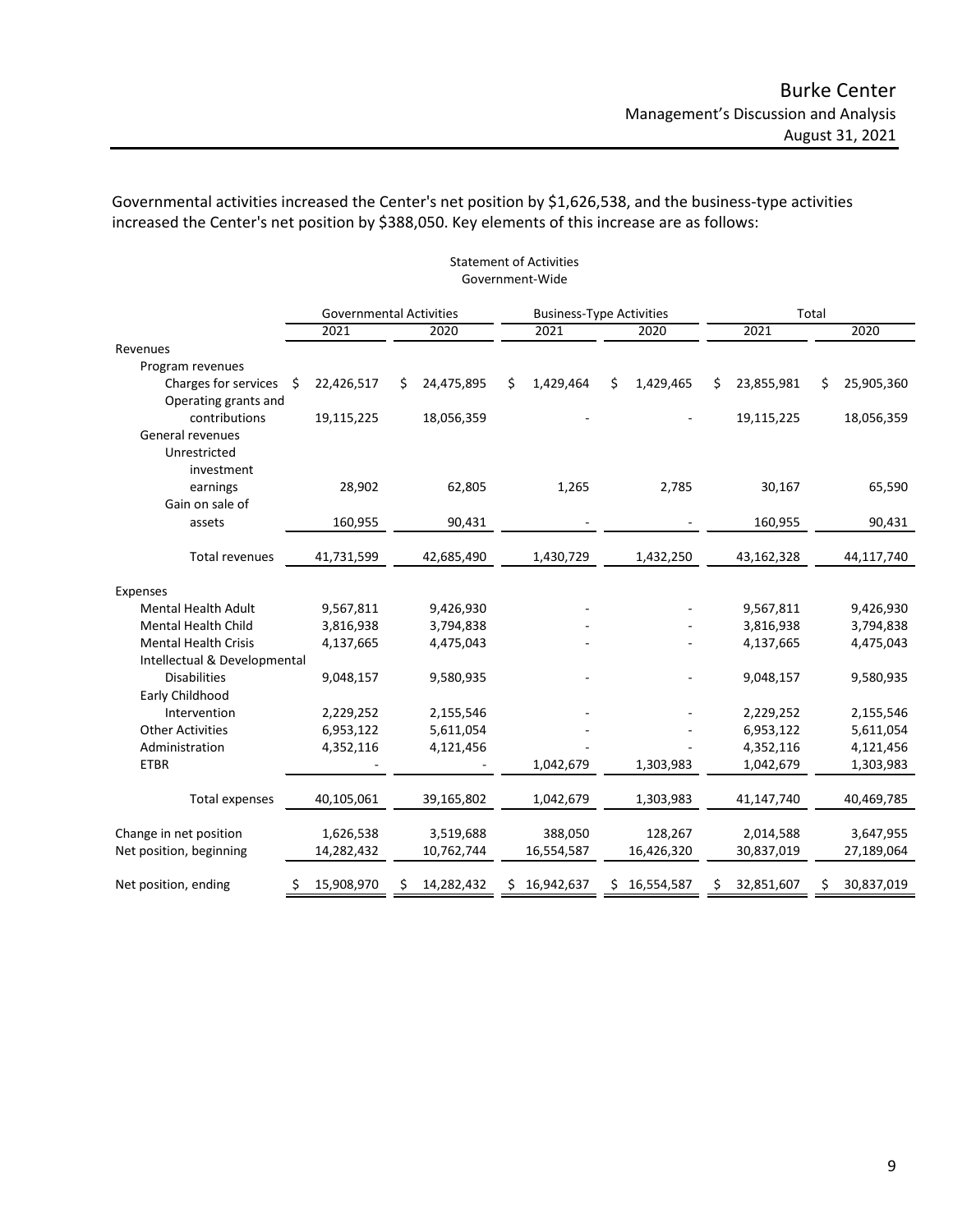### **Fund Financial Analysis**

### *Governmental Funds*

The focus of governmental funds is to provide information on near‐term inflows, outflows, and balances of spendable resources. Such information is useful in assessing the Center's financing requirements. In particular, unassigned fund balance may serve as a useful measure of a government's net resources available for spending at the end of the fiscal year.

As the Center completed the year, its governmental funds reported a fund balance of \$13,672,334, which is an increase of \$1,338,697 from last year's total of \$12,333,637. Approximately, five percent of the total fund balance or \$730,780 is considered nonspendable because it is not in spendable form. Ninety‐five percent or \$12,941,554 has been assigned, meaning there are limitations resulting from its intended use. The assigned uses include \$1,405,750 for program sustainability, \$291,561 for technology advances, \$317,290 for vehicles, \$704,788 for health insurance and \$10,222,165 towards the fund balance policy reserve.

The General Fund is the chief operating fund of the Center. At the end of the current fiscal year, unassigned fund balance of the General Fund was \$0 while total fund balance was \$13,672,334. As a measure of the General Fund's liquidity, it may be useful to compare unassigned fund balance to total fund expenditures. Unassigned fund balance represents 0 percent of total General Fund expenditures. However, fund balance policy reserve represents 25.8% of total General Fund expenditures excluding capital outlay.

# *Proprietary Funds*

The Center's proprietary fund provides the same type of information found in the government‐wide financial statements, but in more detail.

Unrestricted net position of the ETBR fund at the end of the current fiscal year amounted to \$2,589,872 while total net position reached \$16,942,637, an increase of \$388,050 from prior year total net position of \$16,554,587.

# **General Fund Budgetary Highlights**

The Center uses fund accounting to ensure and demonstrate compliance with finance-related legal requirements. The Center's budget is controlled at the program level with management authorized to make transfers of budgeted amounts within and among programs. The Board approves the financial plan for revenues and expenditures in all funds. Appropriations lapse at the end of the fiscal year.

The budget was amended multiple times during the year. Differences between the original budget and the final budget were insignificant.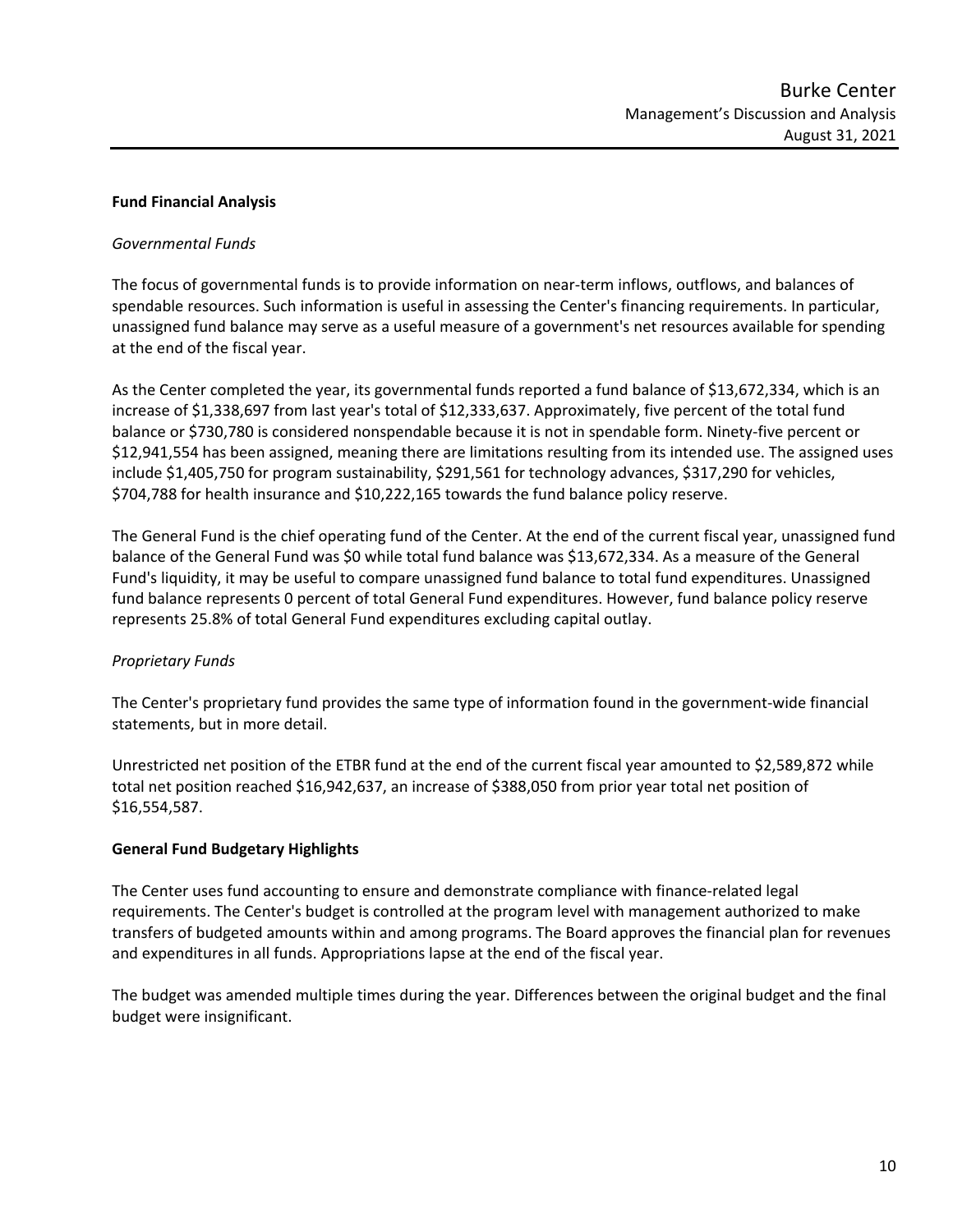Differences between the actual results and the final budget were an increase in revenues of \$2,347,951 and an increase in expenditures of \$1,199,517.

### Revenues

- Increase of \$1,684,242 in local revenues due primarily to an increase of \$671,724 in miscellaneous revenue. Miscellaneous revenue consists of various non‐budgeted items, i.e. in‐kind donations and forfeiture revenue. Increase in ICF-MR of \$675,026 due to filled vacancies in the current year.
- Increase of \$810,655 in federal program revenue due primarily to an increase of \$221,575 in Systems of Care Services, an increase of \$331,547 in SAMHSA‐CCBHC, and an increase of \$384,320 in Provider Relief Funds.

### Expenditures

• Expenditures exceeded budget primarily due to capital outlay expenditures of \$818,621.

### **Capital Assets**

The Center's investment in capital assets for its governmental and business-type activities as of August 31, 2021 is \$19,753,497 net of accumulated depreciation. This investment in capital assets includes land, buildings and improvements, furniture and equipment, and vehicles. The net decrease in the Center's investment in capital assets for the current fiscal year was \$432,365.

|                                                     | <b>Governmental Activities</b> |             |    | <b>Business-Type Activities</b> |             |   | Total       |  |                |   |              |
|-----------------------------------------------------|--------------------------------|-------------|----|---------------------------------|-------------|---|-------------|--|----------------|---|--------------|
|                                                     |                                | 2021        |    | 2020                            | 2021        |   | 2020        |  | 2021           |   | 2020         |
| Land                                                | \$                             | ۰.          | \$ | $\overline{\phantom{a}}$        | 2,166,534   | Ś | 2,096,534   |  | 2,166,534      | s | 2,096,534    |
| Construction in progress                            |                                | 2,114,189   |    | 2,052,268                       | 23,400      |   |             |  | 2,137,589      |   | 2,052,268    |
| <b>Buildings</b>                                    |                                |             |    |                                 | 22,738,601  |   | 22,694,681  |  | 22,738,601     |   | 22,694,681   |
| Leasehold improvements<br>Furniture, equipment, and |                                | 119,895     |    | 119,895                         |             |   |             |  | 119,895        |   | 119,895      |
| vehicles                                            |                                | 4,915,021   |    | 4,773,358                       |             |   |             |  | 4,915,021      |   | 4,773,358    |
| Less accumulated<br>depreciation                    |                                | (3,940,951) |    | (3,907,359)                     | (8,383,192) |   | (7,643,515) |  | (12, 324, 143) |   | (11,550,874) |
| Total capital assets, net                           |                                | 3,208,154   |    | 3,038,162                       | 16,545,343  |   | 17,147,700  |  | 19,753,497     |   | 20,185,862   |

#### Capital Assets (net of accumulated depreciation)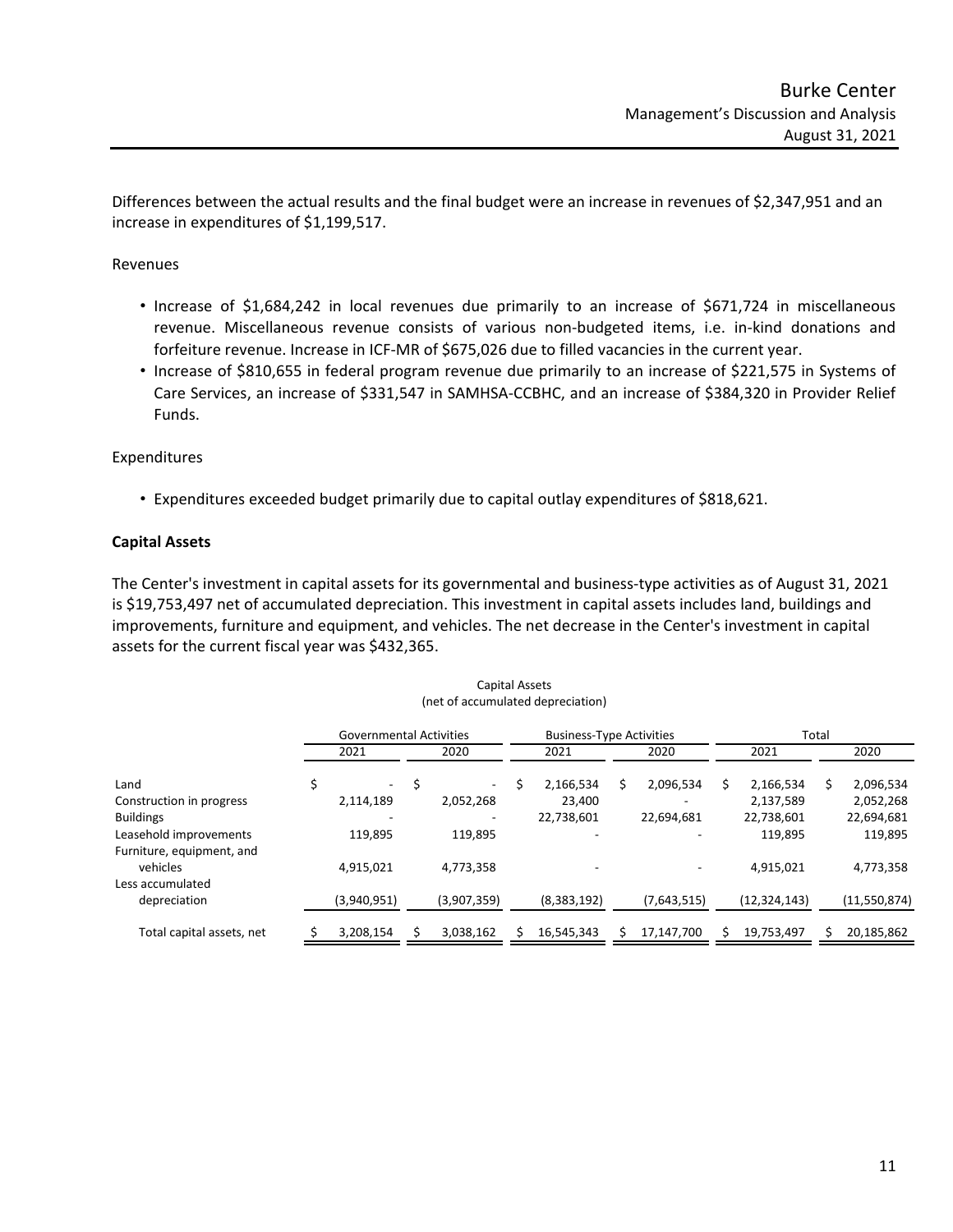### **Long‐term Obligations**

A summary of outstanding obligations at year end follows:

|                                              |                                     | <b>Governmental Activities</b> |                                       |  | <b>Business-Type Activities</b> |  |                |  | Total                |  |                        |  |
|----------------------------------------------|-------------------------------------|--------------------------------|---------------------------------------|--|---------------------------------|--|----------------|--|----------------------|--|------------------------|--|
|                                              | 2021                                |                                | 2020                                  |  | 2021                            |  | 2020           |  | 2021                 |  | 2020                   |  |
| Notes Payable<br><b>Compensated Absences</b> | $\overline{\phantom{a}}$<br>971,518 |                                | $\overline{\phantom{a}}$<br>1,089,367 |  | 2,192,578<br>$\sim$             |  | 2,383,333<br>- |  | 2,192,578<br>971,518 |  | 2,383,333<br>1,089,367 |  |
| Total long-term<br>obligations               | 971,518                             |                                | 1,089,367                             |  | 2,192,578                       |  | 2,383,333      |  | 3,164,096            |  | 3,472,700              |  |

Long‐Term Obligations

#### **Economic Factors and Next Year's Budgets and Rates**

Burke had an average of 440 employees with a total turnover rate of 26.6% for the year which is an increase from 2020 of 9.64%. This increase is due to higher turnover rate with Support Staff, Residential Assistants and bachelor level clinical positions.

### Regarding the Future:

The health care industry continues to change in significant ways at the federal, state, and local level. The Medicaid 1115 Transformation Waiver has significantly changed the financial landscape of the Center and allowed us to provide enhance services to current consumers and to new consumers. This current waiver has ended but several changes relative to the 1115 waiver are developing, and there remains some uncertainty around specific renewal wavier modifications. However, additions of the Directed Payment Program and Charity Care Program are favorable to closely preserve current funding levels. Additionally, Burke has been proactive in managing events related to the COVID ‐19 virus. Virtual visits for clients, restructured programs as well as care and precautions for clients and staff continue to be effective in mitigating the impact of this unprecedented challenge. Burke management staff will continue to work with state legislatures and leaders on an 1115 Transformation Waiver redesign and similar financial needs. Additionally, Burke was certified as a CCBHC provider in October 2016, and continues to maintain that certification while working to develop broader program implementation. Burke has been providing award winning services that specialize in personal, professional and compassionate care for each and every client for over 40 years and will continue to this trend no matter what changes the future brings.

### **Request for Information**

This financial report is designed to provide a general overview of Center's finances and accountability of the money it receives. If you have questions about this report or need additional financial information, contact Burke Center, Business Services, 2003 South Medford, Lufkin, Texas 75901.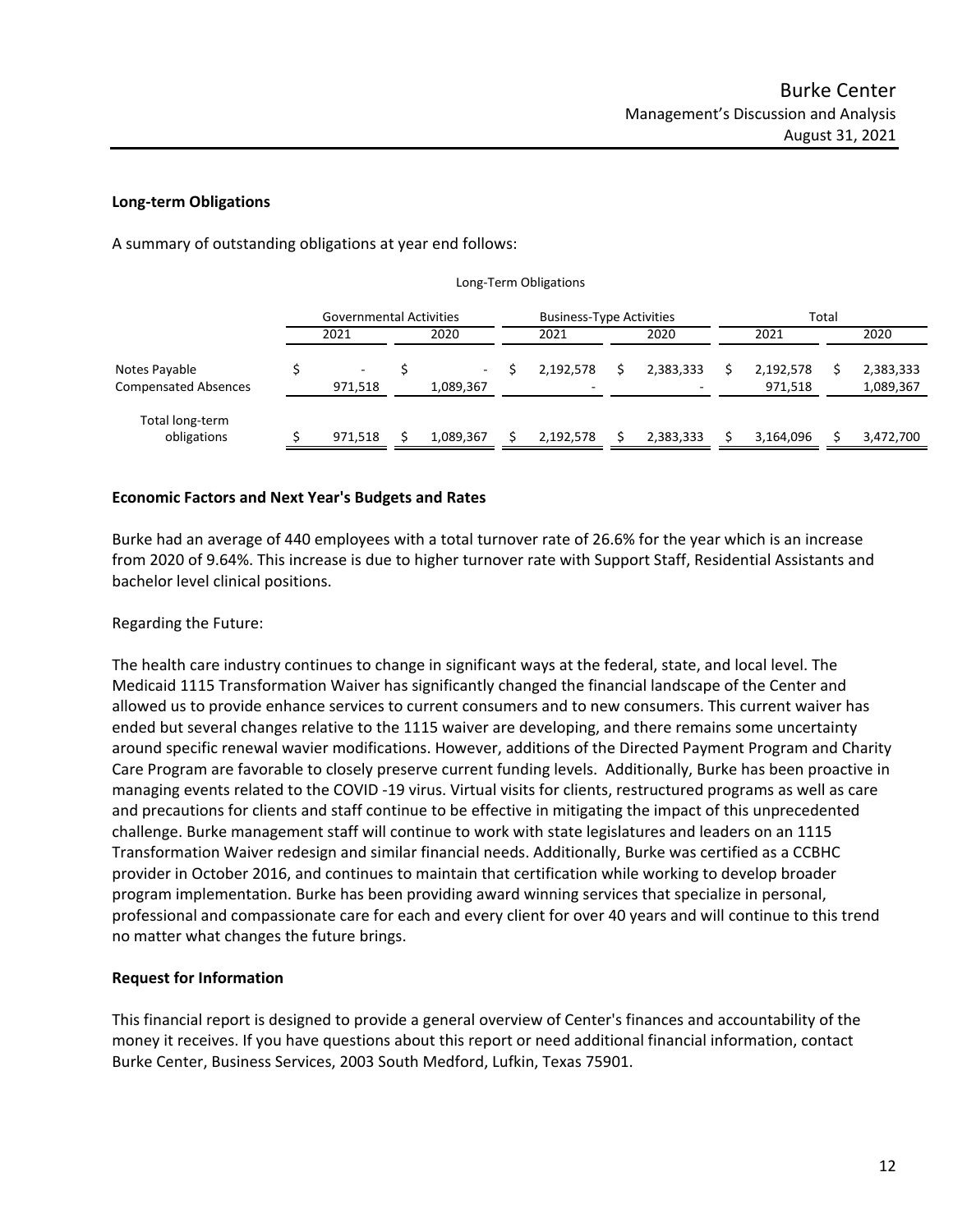# Burke Center Statement of Net Position (Exhibit A‐1) August 31, 2021

|                                           | Governmental<br>Activities | <b>Business-type</b><br>Activities | Total            |
|-------------------------------------------|----------------------------|------------------------------------|------------------|
| Assets                                    |                            |                                    |                  |
| Cash and cash equivalents                 | \$<br>11,203,267           | \$<br>2,479,042                    | Ś.<br>13,682,309 |
| Investments                               | 737,161                    | 111,268                            | 848,429          |
| Accounts receivable, net                  | 3,797,749                  |                                    | 3,797,749        |
| Deposits                                  | 3,250                      |                                    | 3,250            |
| Deposit IGT DPP                           | 931,329                    |                                    | 931,329          |
| Prepaid expenses                          | 727,530                    |                                    | 727,530          |
| Capital assets, net                       |                            |                                    |                  |
| Nondepreciable                            | 2,114,189                  | 2,189,934                          | 4,304,123        |
| Depreciable                               | 1,093,965                  | 14,355,409                         | 15,449,374       |
| <b>Total assets</b>                       | 20,608,440                 | 19,135,653                         | 39,744,093       |
| Liabilities                               |                            |                                    |                  |
| Accounts payable                          | 1,612,091                  | 438                                | 1,612,529        |
| <b>Accrued liabilities</b>                | 1,180,906                  |                                    | 1,180,906        |
| Unearned revenue                          | 365,769                    |                                    | 365,769          |
| Due to other governments                  | 569,186                    |                                    | 569,186          |
| <b>Noncurrent liabilities</b>             |                            |                                    |                  |
| Compensated absences                      | 971,518                    |                                    | 971,518          |
| Notes payable - due in one year           |                            | 147,698                            | 147,698          |
| Notes payable - due in more than one year |                            | 2,044,880                          | 2,044,880        |
| <b>Total liabilities</b>                  | 4,699,470                  | 2,193,016                          | 6,892,486        |
| <b>Net Position</b>                       |                            |                                    |                  |
| Net investment in capital assets          | 3,208,154                  | 14,352,765                         | 17,560,919       |
| Unrestricted                              | 12,700,816                 | 2,589,872                          | 15,290,688       |
| Total net position                        | 15,908,970                 | 16,942,637                         | 32,851,607<br>Ş  |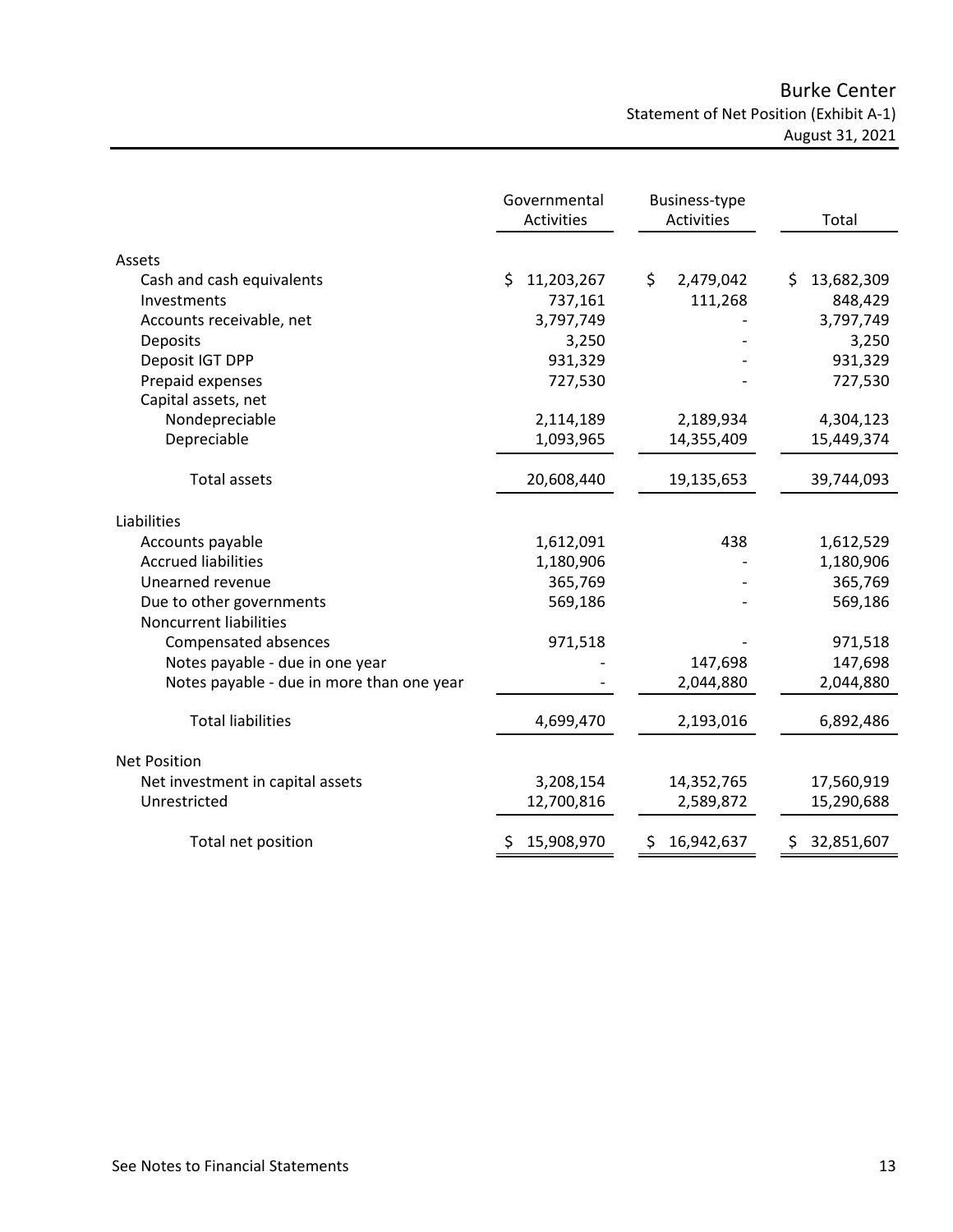|                                           | Expenses        |                              |                                                          |  |  |  |  |  |
|-------------------------------------------|-----------------|------------------------------|----------------------------------------------------------|--|--|--|--|--|
| Function / Programs                       | Expenses        | Administration<br>Allocation | <b>Expenses After</b><br>Allocation of<br>Administration |  |  |  |  |  |
| <b>Governmental Activities</b>            |                 |                              |                                                          |  |  |  |  |  |
| <b>Adult Mental Health</b>                | \$<br>9,567,811 | \$<br>1,164,666              | Ś.<br>10,732,477                                         |  |  |  |  |  |
| Children's Mental Health                  | 3,816,938       | 464,626                      | 4,281,564                                                |  |  |  |  |  |
| <b>Crisis Mental Health</b>               | 4,137,665       | 503,668                      | 4,641,333                                                |  |  |  |  |  |
| Intellectual & Developmental Disabilities | 9,048,157       | 1,101,409                    | 10,149,566                                               |  |  |  |  |  |
| Early Childhood Intervention              | 2,229,252       | 271,361                      | 2,500,613                                                |  |  |  |  |  |
| <b>Other Activities</b>                   | 6,953,122       | 846,386                      | 7,799,508                                                |  |  |  |  |  |
| Administration                            | 4,352,116       | (4,352,116)                  |                                                          |  |  |  |  |  |
| Total governmental activities             | 40,105,061      |                              | 40,105,061                                               |  |  |  |  |  |
| <b>Business-type Activities</b>           |                 |                              |                                                          |  |  |  |  |  |
| <b>ETBR</b>                               | 1,042,679       |                              | 1,042,679                                                |  |  |  |  |  |
| Total                                     | 41,147,740      | S                            | 41,147,740                                               |  |  |  |  |  |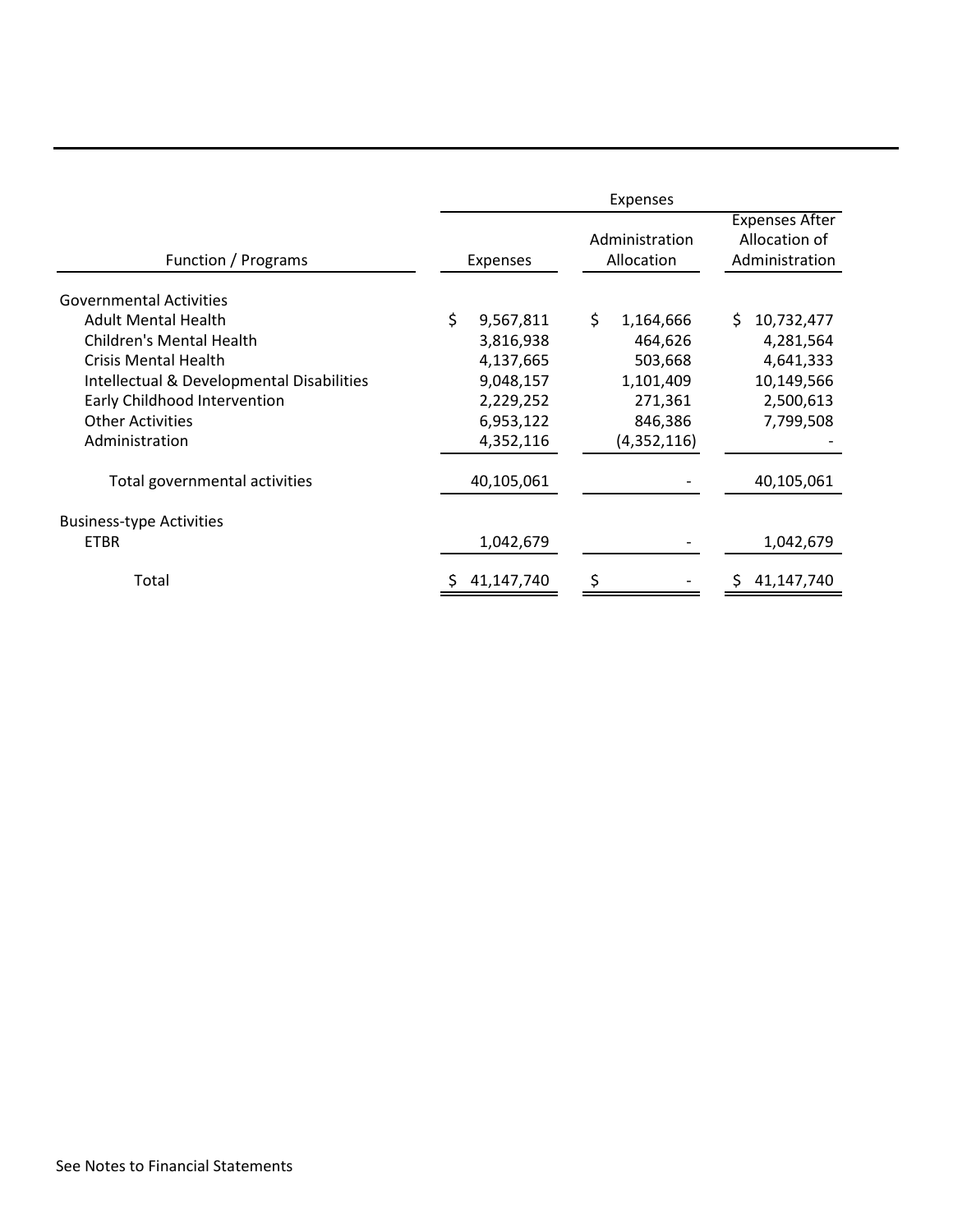|                                                                                   | Program Revenues                                                                 |                                        | Net (Expense) Revenue and Changes in Net Position                                    |                                    |                                                                                      |  |  |  |
|-----------------------------------------------------------------------------------|----------------------------------------------------------------------------------|----------------------------------------|--------------------------------------------------------------------------------------|------------------------------------|--------------------------------------------------------------------------------------|--|--|--|
| Charges<br>for Services                                                           | Operating<br>Grants and<br>Contributions                                         | Capital<br>Grants and<br>Contributions | Governmental<br>Activities                                                           | <b>Business-Type</b><br>Activities | Total                                                                                |  |  |  |
| \$<br>5,093,786<br>2,689,788<br>1,537,575<br>10,414,318<br>1,172,145<br>1,518,905 | \$<br>9,062,206<br>1,263,404<br>4,768,709<br>1,412,175<br>1,196,869<br>1,411,862 | \$                                     | \$<br>3,423,515<br>(328, 372)<br>1,664,951<br>1,676,927<br>(131, 599)<br>(4,868,741) | \$                                 | \$<br>3,423,515<br>(328, 372)<br>1,664,951<br>1,676,927<br>(131, 599)<br>(4,868,741) |  |  |  |
| 22,426,517                                                                        | 19,115,225                                                                       |                                        | 1,436,681                                                                            |                                    | 1,436,681                                                                            |  |  |  |
| 1,429,464<br>23,855,981                                                           | 19,115,225<br>\$                                                                 | \$                                     | 1,436,681                                                                            | 386,785<br>386,785                 | 386,785<br>1,823,466                                                                 |  |  |  |
| <b>General Revenues</b><br>Investment earnings<br>Gain on sale of assets          |                                                                                  |                                        | 28,902<br>160,955                                                                    | 1,265                              | 30,167<br>160,955                                                                    |  |  |  |
| Total general revenues                                                            |                                                                                  |                                        | 189,857                                                                              | 1,265                              | 191,122                                                                              |  |  |  |
| Change in Net Position                                                            |                                                                                  |                                        | 1,626,538                                                                            | 388,050                            | 2,014,588                                                                            |  |  |  |
| Net Position - Beginning                                                          |                                                                                  |                                        | 14,282,432                                                                           | 16,554,587                         | 30,837,019                                                                           |  |  |  |
| Net Position - Ending                                                             |                                                                                  |                                        | 15,908,970<br>S                                                                      | 16,942,637<br>\$.                  | 32,851,607<br>\$                                                                     |  |  |  |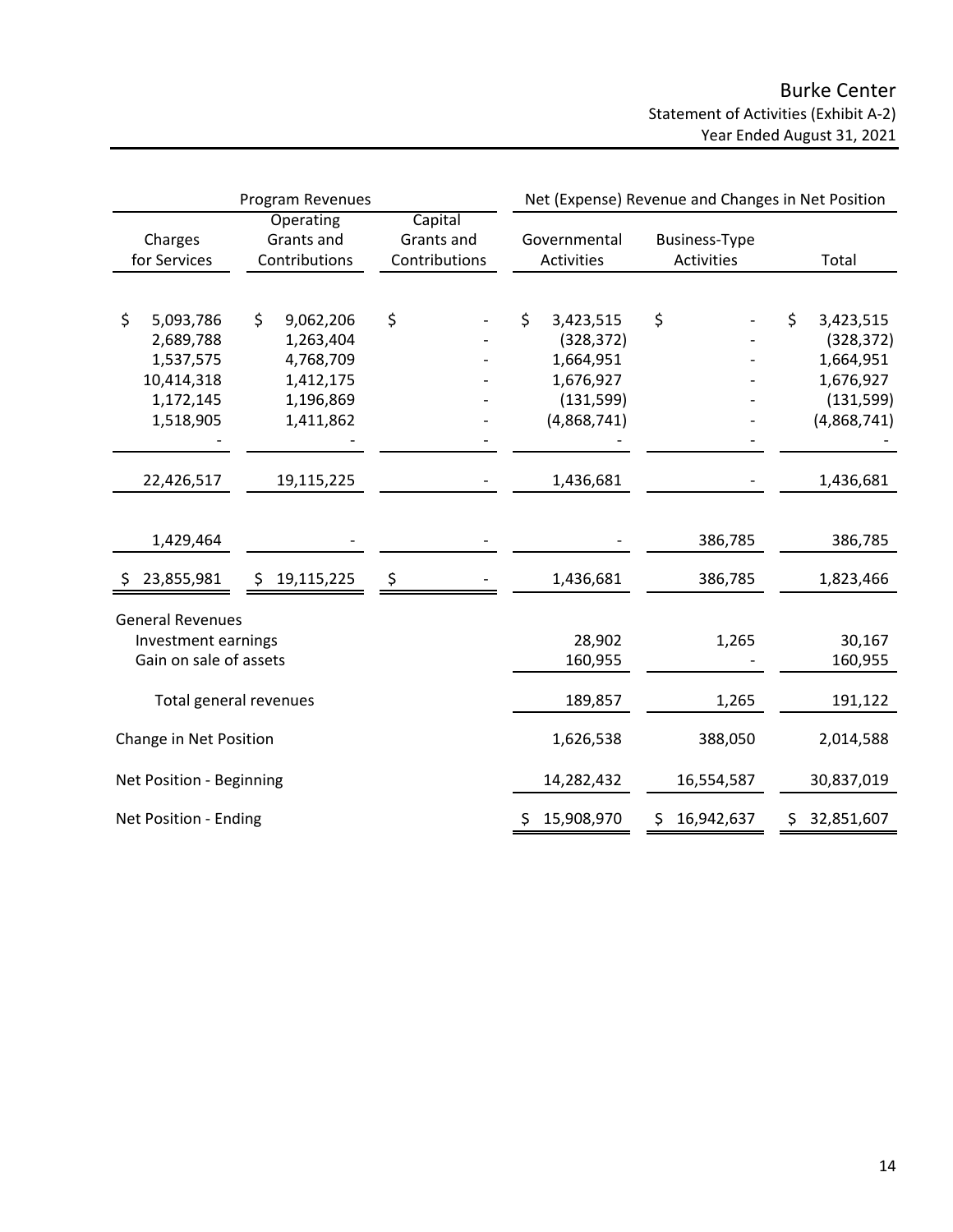# Burke Center Balance Sheet – Governmental Funds (Exhibit B‐1) August 31, 2021

|                                 | General<br>Fund    | Total<br>Governmental<br>Fund |
|---------------------------------|--------------------|-------------------------------|
| Assets                          |                    |                               |
| Cash and cash equivalents       | \$<br>11,203,267   | \$<br>11,203,267              |
| Investments                     | 737,161            | 737,161                       |
| Accounts receivable, net        | 3,797,749          | 3,797,749                     |
| Deposits                        | 3,250              | 3,250                         |
| Deposit IGT DPP                 | 931,329            | 931,329                       |
| Prepaid expenses                | 727,530            | 727,530                       |
| <b>Total assets</b>             | S<br>17,400,286    | \$<br>17,400,286              |
| Liabilities and Fund Balances   |                    |                               |
| Liabilities                     |                    |                               |
| Accounts payable                | \$<br>1,612,091    | \$<br>1,612,091               |
| <b>Accrued liabilities</b>      | 1,180,906          | 1,180,906                     |
| Unearned revenue                | 365,769            | 365,769                       |
| Due to other governments        | 569,186            | 569,186                       |
| <b>Total liabilities</b>        | 3,727,952          | 3,727,952                     |
| <b>Fund Balances</b>            |                    |                               |
| Nonspendable                    |                    |                               |
| Deposits                        | 3,250              | 3,250                         |
| Prepaid expenses                | 727,530            | 727,530                       |
| Assigned                        |                    |                               |
| Program sustainability          | 1,405,750          | 1,405,750                     |
| Technology advances<br>Vehicles | 291,561            | 291,561                       |
| Health insurance                | 317,290<br>704,788 | 317,290<br>704,788            |
| Policy reserve                  | 10,222,165         | 10,222,165                    |
| Unassigned                      |                    |                               |
| <b>Total fund balances</b>      |                    | 13,672,334                    |
|                                 | 13,672,334         |                               |
|                                 | 17,400,286<br>\$   | 17,400,286<br>\$              |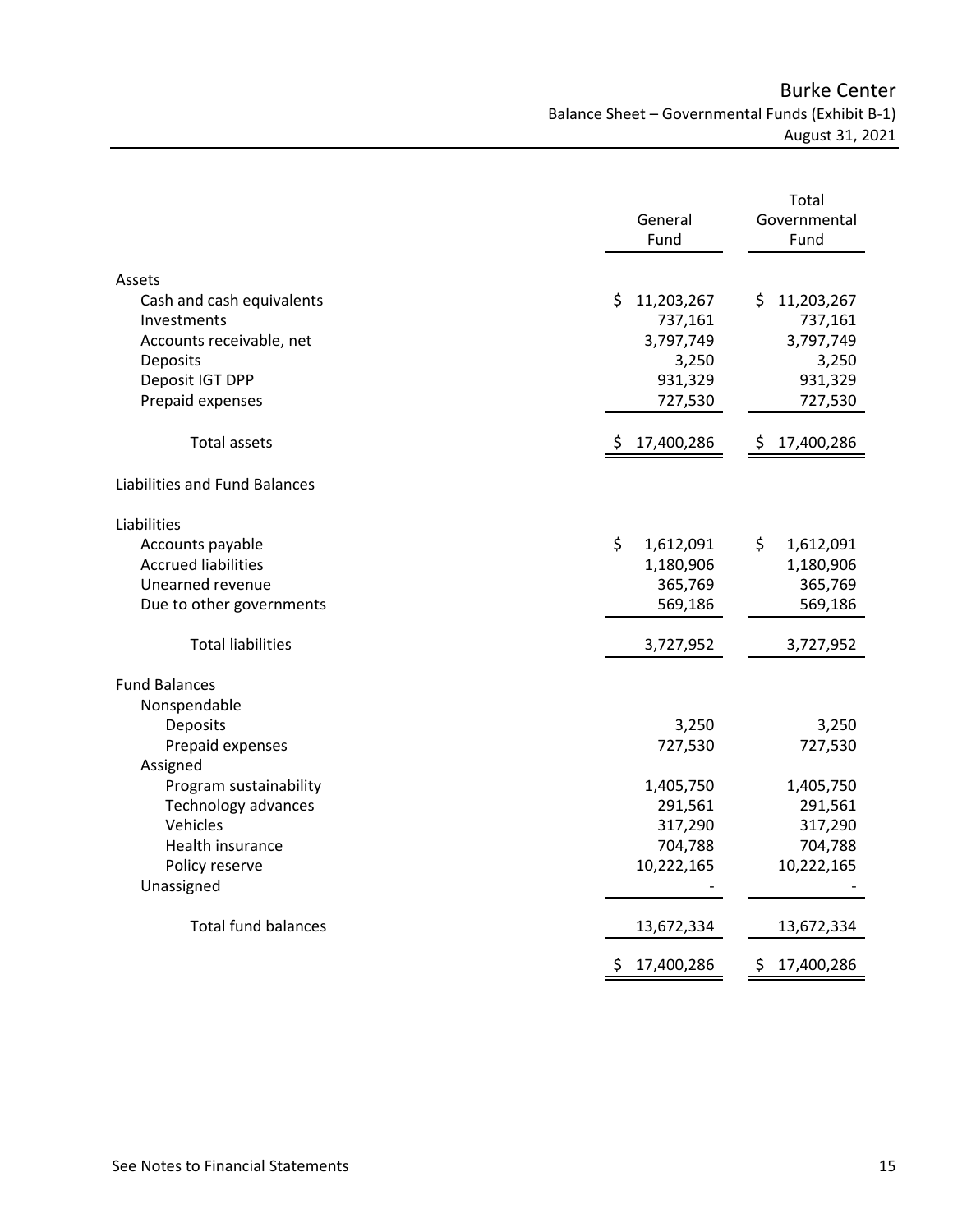Burke Center

| Reconciliation of the Balance Sheet of Governmental Funds to the Statement of Net Position (Exhibit B-2) |
|----------------------------------------------------------------------------------------------------------|
| August 31, 2021                                                                                          |

| <b>Total Fund Balances of Governmental Funds</b>                                                                                                                           | 13,672,334 |
|----------------------------------------------------------------------------------------------------------------------------------------------------------------------------|------------|
| Amounts reported for <i>governmental activities</i> in the statement of net position<br>(Exhibit A-1) are different because                                                |            |
| Capital assets used in governmental activities are not financial resources<br>and therefore are not reported in the governmental funds.                                    | 3,208,154  |
| Long-term liabilities, such as accrued compensated absences, are not due<br>and payable in the current period and therefore are not reported in the<br>governmental funds. | (971, 518) |
| Net Position of Governmental Activities                                                                                                                                    | 15,908,970 |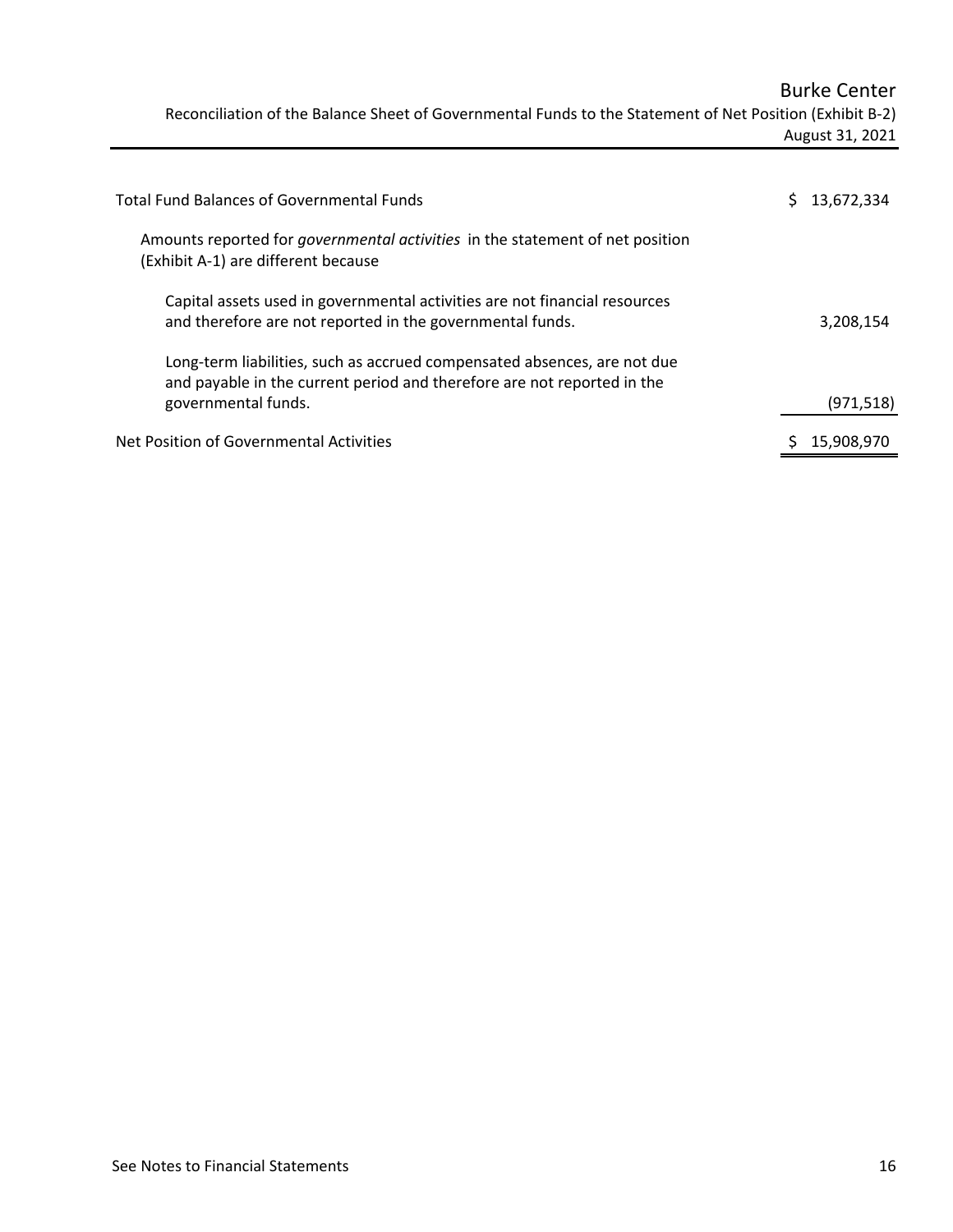# Burke Center Statement of Revenues, Expenditures, and Changes in Fund Balance ‐ Governmental Funds (Exhibit B‐3) Year Ended August 31, 2021

|                                           | General<br>Fund  | Total<br>Governmental<br>Fund |
|-------------------------------------------|------------------|-------------------------------|
| Revenues                                  |                  |                               |
| Local funds                               | 23,212,524<br>S. | 23,212,524<br>\$.             |
| State programs                            | 12,784,401       | 12,784,401                    |
| Federal programs                          | 5,544,817        | 5,544,817                     |
| Investment earnings                       | 28,902           | 28,902                        |
| <b>Total revenues</b>                     | 41,570,644       | 41,570,644                    |
| Expenditures                              |                  |                               |
| Current                                   |                  |                               |
| <b>Adult Mental Health</b>                | 9,500,500        | 9,500,500                     |
| <b>Children's Mental Health</b>           | 3,801,034        | 3,801,034                     |
| <b>Mental Health Crisis</b>               | 4,120,237        | 4,120,237                     |
| Intellectual & Developmental Disabilities | 8,791,178        | 8,791,178                     |
| Early Childhood Intervention              | 2,161,911        | 2,161,911                     |
| <b>Other Activities</b>                   | 6,973,874        | 6,973,874                     |
| <b>Central Administration</b>             | 4,254,855        | 4,254,855                     |
| Capital outlay                            | 818,621          | 818,621                       |
| <b>Total expenditures</b>                 | 40,422,210       | 40,422,210                    |
| <b>Other Financing Sources</b>            |                  |                               |
| Proceeds from sale of assets              | 190,263          | 190,263                       |
| Total other financing sources             | 190,263          | 190,263                       |
| Net Change in Fund Balance                | 1,338,697        | 1,338,697                     |
| Fund Balance, September 1                 | 12,333,637       | 12,333,637                    |
| Fund Balance, August 31                   | 13,672,334<br>\$ | 13,672,334<br>Ş               |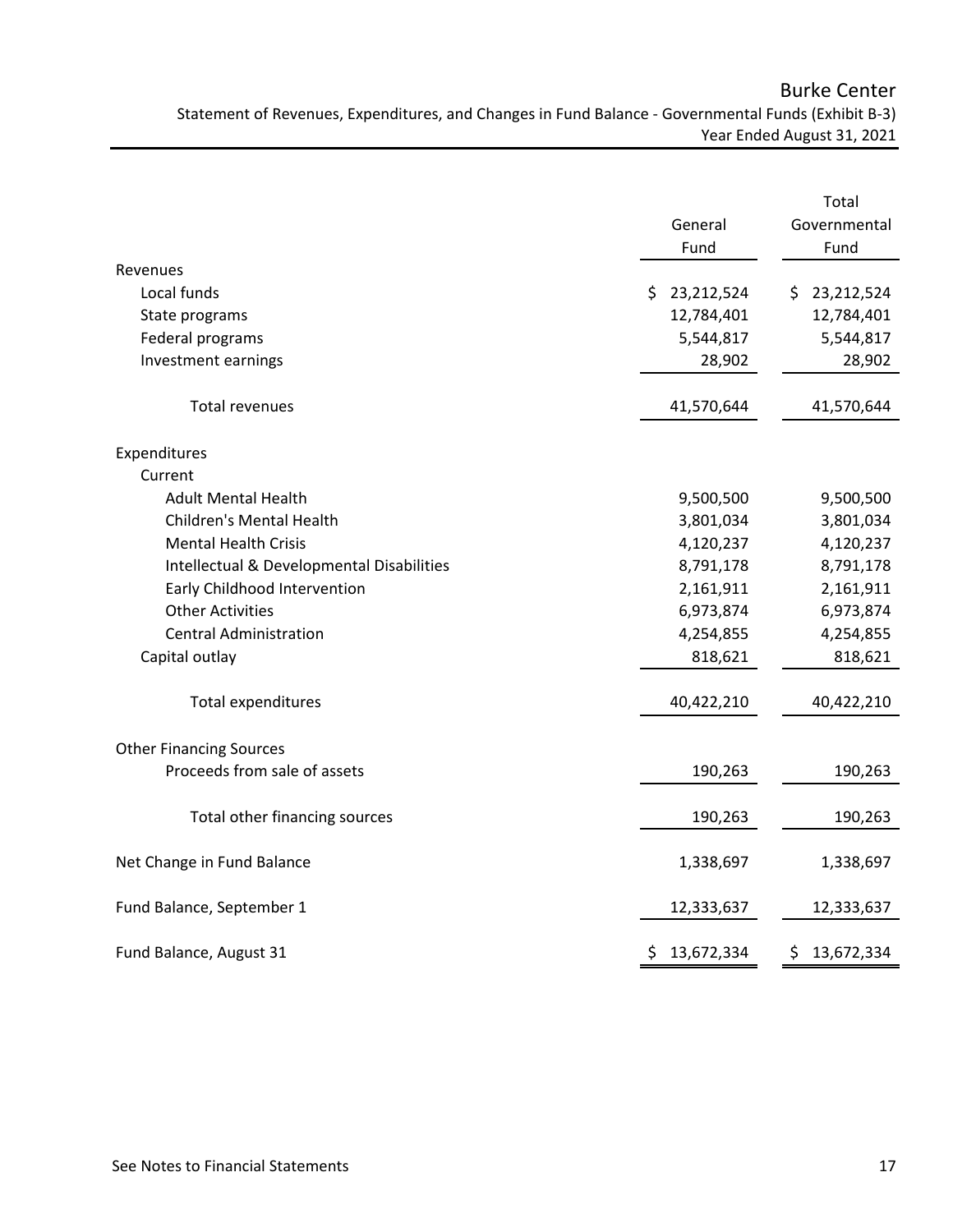Burke Center Reconciliation of the Statement of Revenues, Expenditures, and Changes in Fund Balance of Governmental Funds to the Statement of Activities (Exhibit B‐4) Year Ended August 31, 2021

| Net Change in Fund Balances - Total Governmental Funds                                                                                                                                                                                                                                                                  | S | 1,338,697 |
|-------------------------------------------------------------------------------------------------------------------------------------------------------------------------------------------------------------------------------------------------------------------------------------------------------------------------|---|-----------|
| Amounts reported for governmental activities in the statement of<br>activities are different because                                                                                                                                                                                                                    |   |           |
| Governmental funds report capital outlays as expenditures. However, in the<br>statement of activities, the cost of those assets is allocated and depreciated<br>over their useful lives. Thus, net position is increased by the amount by<br>which capital outlays (\$818,621) exceeded depreciation (\$619,321) in the |   |           |
| current period.                                                                                                                                                                                                                                                                                                         |   | 199,300   |
| Payment of long-term liabilities is an expenditure in the governmental funds,<br>but the repayment reduces long-term liabilities in the statement of net position.                                                                                                                                                      |   |           |
| This is the net decrease in accrued compensated absences.                                                                                                                                                                                                                                                               |   | 117,849   |
| In the statement of activities, only the gain or loss on the disposition of assets<br>is reported, whereas in the governmental funds, only the proceeds for the sale,<br>if any, increase financial resources. Thus, the change in net position differs                                                                 |   |           |
| from the change in fund balance by the net book value of the assets retired.                                                                                                                                                                                                                                            |   | (29, 308) |
| Change in Net Position of Governmental Activities (Exhibit A-2)                                                                                                                                                                                                                                                         |   | 1,626,538 |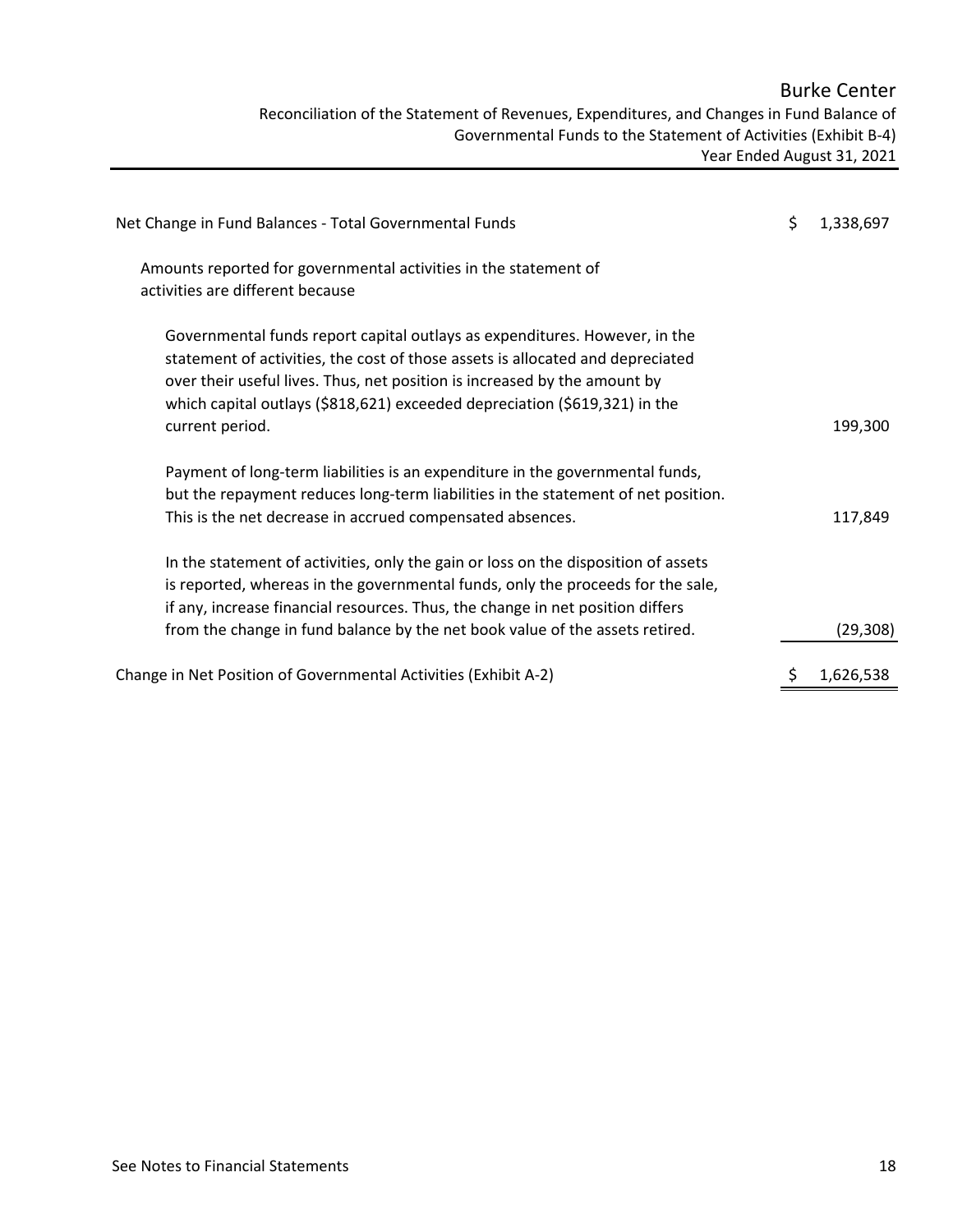# Burke Center

# Statement of Revenues, Expenditures and Changes in Fund Balance Budget and Actual ‐ General Fund (Exhibit B‐5) Year Ended August 31, 2021

|                                                   |                  | <b>Budgeted Amounts</b> | Actual       | Variance with       |
|---------------------------------------------------|------------------|-------------------------|--------------|---------------------|
|                                                   | Original         | Final                   | Amounts      | <b>Final Budget</b> |
|                                                   |                  |                         |              |                     |
| <b>LOCAL REVENUES</b>                             |                  |                         | 338,358      |                     |
| <b>County Governments</b>                         | \$<br>338,122    | \$<br>338,122           | \$           | \$<br>236           |
| Patient fees                                      | 2,065,039        | 2,065,039               | 2,398,970    | 333,931             |
| Medicare                                          | 146,870          | 146,870                 | 194,002      | 47,132              |
| Medicaid                                          | 2,756,980        | 2,756,980               | 2,161,916    | (595,064)           |
| Medicaid 1115 Waiver                              | 6,695,603        | 6,695,614               | 7,148,923    | 453,309             |
| ICF-MR                                            | 3,010,367        | 3,010,367               | 3,685,393    | 675,026             |
| <b>HCS</b>                                        | 3,808,918        | 3,808,918               | 3,964,479    | 155,561             |
| <b>TXHML</b>                                      | 55,234           | 55,234                  | 41,470       | (13, 764)           |
| <b>Texas Department of Transportation</b>         | 832,053          | 832,053                 | 798,253      | (33,800)            |
| <b>Texas Rehabilitation Commission</b>            | 38,664           | 38,664                  | 28,615       | (10, 049)           |
| Miscellaneous                                     | 1,780,421        | 1,780,421               | 2,452,145    | 671,724             |
| <b>Total local revenues</b>                       | 21,528,271       | 21,528,282              | 23,212,524   | 1,684,242           |
| STATE PROGRAM REVENUES                            |                  |                         |              |                     |
| <b>General Revenue - Mental Health</b>            | 7,067,533        | 7,067,533               | 7,141,955    | 74,422              |
| General Revenue - Developmental                   |                  |                         |              |                     |
| <b>Disabilities</b>                               | 1,214,394        | 1,214,394               | 968,566      | (245, 828)          |
| <b>Crisis Services</b>                            | 2,435,377        | 2,435,377               | 2,435,377    |                     |
| <b>Veterans Services</b>                          | 170,000          | 170,000                 | 155,369      | (14, 631)           |
| <b>Supportive Housing</b>                         | 160,831          | 160,831                 | 153,850      | (6,981)             |
| <b>CLOIP</b>                                      | 242,492          | 242,492                 | 242,492      |                     |
| Mental Health First Aid                           | 28,600           | 28,600                  | 28,600       |                     |
|                                                   |                  |                         |              |                     |
| Early Childhood Intervention                      | 638,130          | 638,130                 | 546,281      | (91, 849)           |
| HB 13 Community MH Grant                          | 336,106          | 336,106                 | 401,599      | 65,493              |
| <b>TCOOMMI</b>                                    | 447,778          | 447,778                 | 376,488      | (71, 290)           |
| Substance Abuse - OSAR                            | 177,307          | 177,307                 | 160,493      | (16, 814)           |
| TDCJ Rider 39                                     |                  |                         | 25,640       | 25,640              |
| <b>OBRA</b>                                       | 4,200            | 4,200                   | 147,691      | 143,491             |
| Total state program revenues                      | 12,922,748       | 12,922,748              | 12,784,401   | (138, 347)          |
| <b>FEDERAL PROGRAM REVENUES</b>                   |                  |                         |              |                     |
| Mental Health Block Grant                         | 615,211          | 615,211                 | 682,955      | 67,744              |
| Social Services Block Grant                       | 53,596           | 53,596                  | 53,596       |                     |
| <b>Title XX Block Grant</b>                       | 32,485           | 32,485                  | 32,485       |                     |
| Child TANF to Title XX                            | 153,685          | 153,685                 | 153,645      | (40)                |
| <b>Enhanced Community Coordination</b>            | 38,908           | 38,908                  | 11,457       | (27, 451)           |
| TBRA - Home                                       | 228,886          | 228,886                 | 172,853      | (56, 033)           |
| Substance Abuse - OSAR                            | 547,937          | 547,937                 | 495,977      | (51,960)            |
| System of Care                                    | 210,000          | 210,000                 | 250,179      | 40,179              |
| SAMHSA - CCBHC                                    | 703,902          | 703,902                 | 1,035,449    | 331,547             |
| <b>CARES Act Provider Relief Funds</b>            |                  |                         | 384,320      | 384,320             |
| <b>COVID19 Disaster Crisis Counseling Service</b> |                  |                         | 221,575      | 221,575             |
| Early Childhood Intervention                      | 586,473          | 586,473                 | 502,059      | (84, 414)           |
| Medicaid Administrative Claiming                  | 995,489          | 995,489                 | 953,250      | (42, 239)           |
|                                                   |                  |                         | 148,529      |                     |
| <b>ECI Medicaid Administrative Claiming</b>       | 96,535           | 96,535                  |              | 51,994              |
| <b>Other Federal</b>                              | 46,104           | 46,104                  | 76,436       | 30,332              |
| First Episode Psychosis                           | 424,951          | 424,951                 | 370,052      | (54, 899)           |
| Total federal program revenues                    | 4,734,162        | 4,734,162               | 5,544,817    | 810,655             |
| <b>Investment Earnings</b>                        | 37,501           | 37,501                  | 28,902       | (8, 599)            |
| Total revenues                                    | 39,222,682<br>S. | 39,222,693<br>\$        | \$41,570,644 | 2,347,951<br>\$     |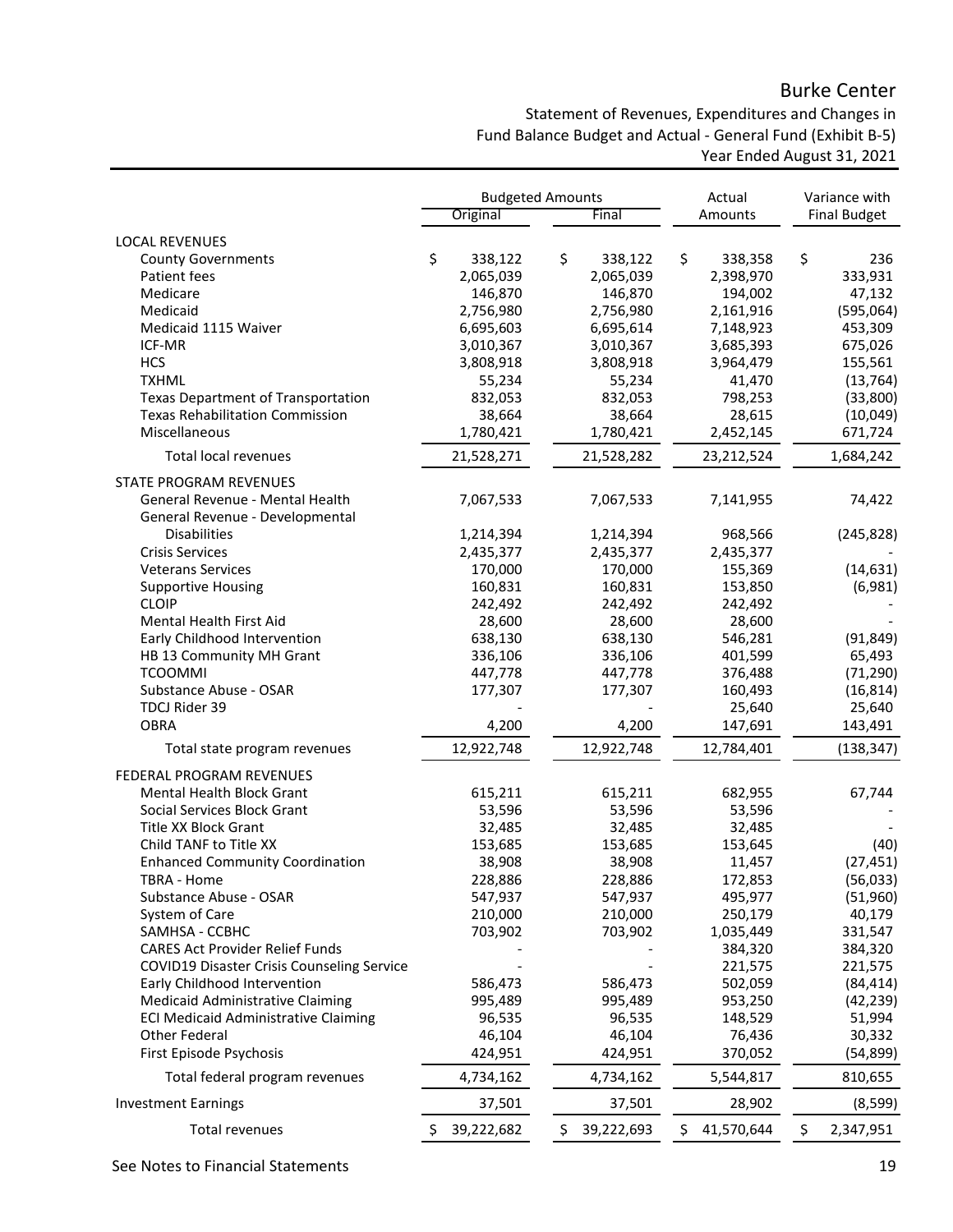# Burke Center

# Statement of Revenues, Expenditures and Changes in Fund Balance Budget and Actual ‐ General Fund (Exhibit B‐5) Year Ended August 31, 2021

|                                  | <b>Budgeted Amounts</b> |                  | Actual           | Variance with       |  |
|----------------------------------|-------------------------|------------------|------------------|---------------------|--|
|                                  | Original                | Final            | Amounts          | <b>Final Budget</b> |  |
| <b>EXPENDITURES</b>              |                         |                  |                  |                     |  |
| Current                          |                         |                  |                  |                     |  |
| Personnel                        | 20,883,963<br>Ś         | 20,883,963<br>S. | 20,567,272<br>S. | \$<br>316,691       |  |
| Fringe benefits                  | 5,295,851               | 5,295,851        | 5,761,780        | (465, 929)          |  |
| Travel                           | 91,819                  | 91,819           | 152,759          | (60, 940)           |  |
| Contract and consultant services | 5,887,463               | 5,301,974        | 4,692,421        | 609,553             |  |
| Building and occupancy           | 1,871,471               | 1,871,471        | 1,908,552        | (37,081)            |  |
| <b>Utilities</b>                 | 697,053                 | 697,053          | 754,617          | (57, 564)           |  |
| Furniture and equipment          | 257,609                 | 257,609          | 362,483          | (104, 874)          |  |
| Vehicle costs                    | 561,185                 | 561,185          | 290,127          | 271,058             |  |
| Pharmaceutical expense           | 514,653                 | 514,653          | 498,076          | 16,577              |  |
| Other direct client expenses     | 2,376,447               | 2,376,447        | 2,513,544        | (137,097)           |  |
| Supplies, dues and miscellaneous | 785,168                 | 1,370,668        | 2,101,958        | (731, 290)          |  |
| Total current expenditures       | 39,222,682              | 39,222,693       | 39,603,589       | (380, 896)          |  |
| Capital outlay                   |                         |                  | 818,621          | (818, 621)          |  |
| Total expenditures               | 39,222,682              | 39,222,693       | 40,422,210       | (1, 199, 517)       |  |
| OTHER FINANCING SOURCES          |                         |                  |                  |                     |  |
| Proceeds from sale of assets     |                         |                  | 190,263          | 190,263             |  |
| Total other financing sources    |                         |                  | 190,263          | 190,263             |  |
| Net Change in Fund Balance       |                         |                  | 1,338,697        | 1,338,697           |  |
| Fund Balance, September 1        | 12,333,637              | 12,333,637       | 12,333,637       |                     |  |
| Fund Balance, August 31          | 12,333,637              | 12,333,637<br>S  | 13,672,334<br>Ş  | 1,338,697           |  |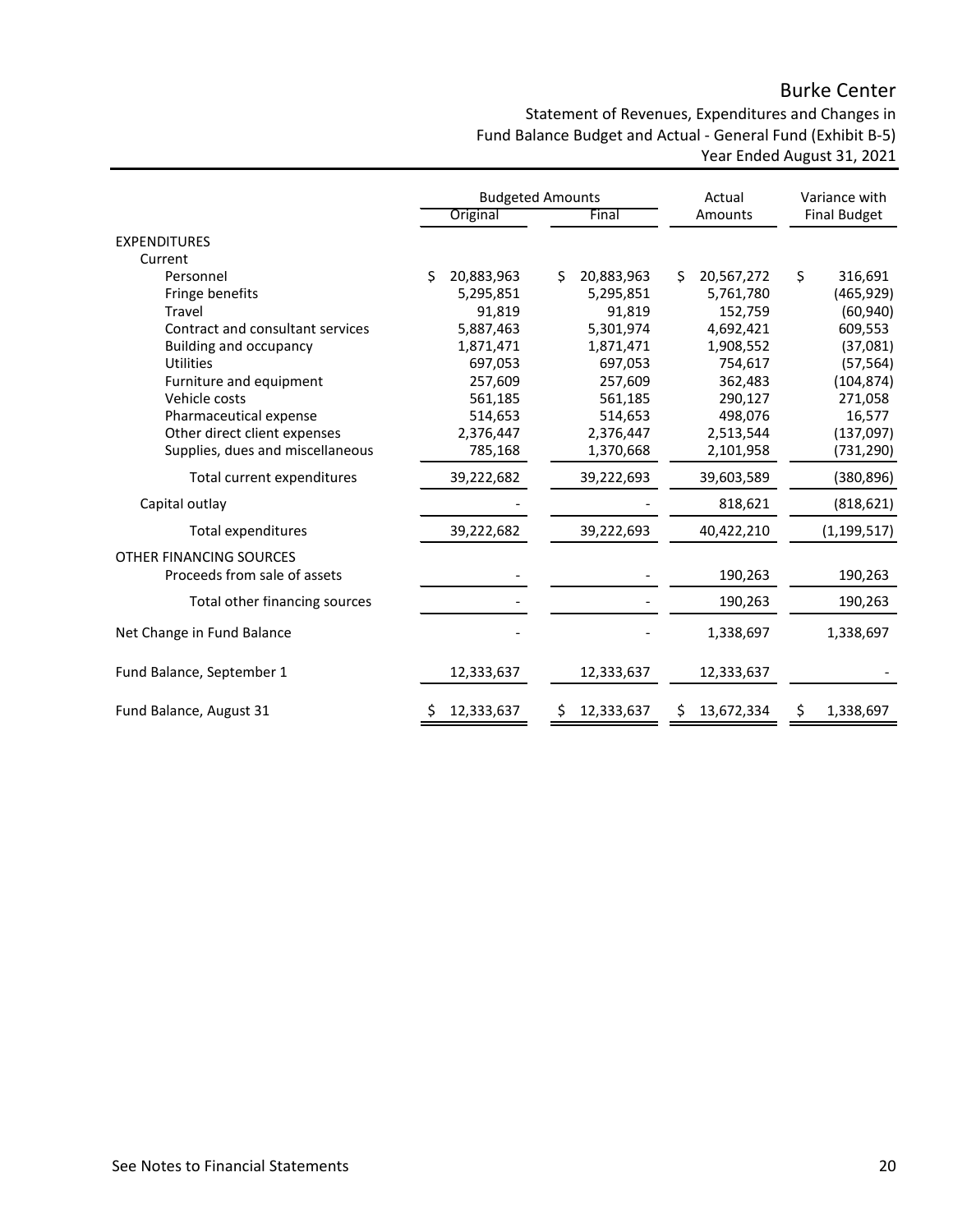|                                  | <b>ETBR</b><br><b>Business-Type</b><br>Activities<br><b>Enterprise Fund</b> |
|----------------------------------|-----------------------------------------------------------------------------|
| Assets                           |                                                                             |
| <b>Current Assets</b>            |                                                                             |
| Cash and cash equivalents        | \$<br>2,479,042                                                             |
| Investments                      | 111,268                                                                     |
| <b>Total current assets</b>      | 2,590,310                                                                   |
| <b>Noncurrent Assets</b>         |                                                                             |
| Capital assets, net              |                                                                             |
| Nondepreciable                   | 2,189,934                                                                   |
| Depreciable                      | 14,355,409                                                                  |
| <b>Total noncurrent assets</b>   | 16,545,343                                                                  |
| <b>Total assets</b>              | 19,135,653                                                                  |
| Liabilities                      |                                                                             |
| <b>Current Liabilities</b>       |                                                                             |
| Accounts payable                 | 438                                                                         |
| Notes payable - current          | 147,698                                                                     |
| <b>Total current liabilities</b> | 148,136                                                                     |
| <b>Noncurrent Liabilities</b>    |                                                                             |
| Notes payable - noncurrent       | 2,044,880                                                                   |
| <b>Total liabilities</b>         | 2,193,016                                                                   |
| <b>Net Position</b>              |                                                                             |
| Net investment in capital assets | 14,352,765                                                                  |
| Unrestricted                     | 2,589,872                                                                   |
| Total net position               | \$.<br>16,942,637                                                           |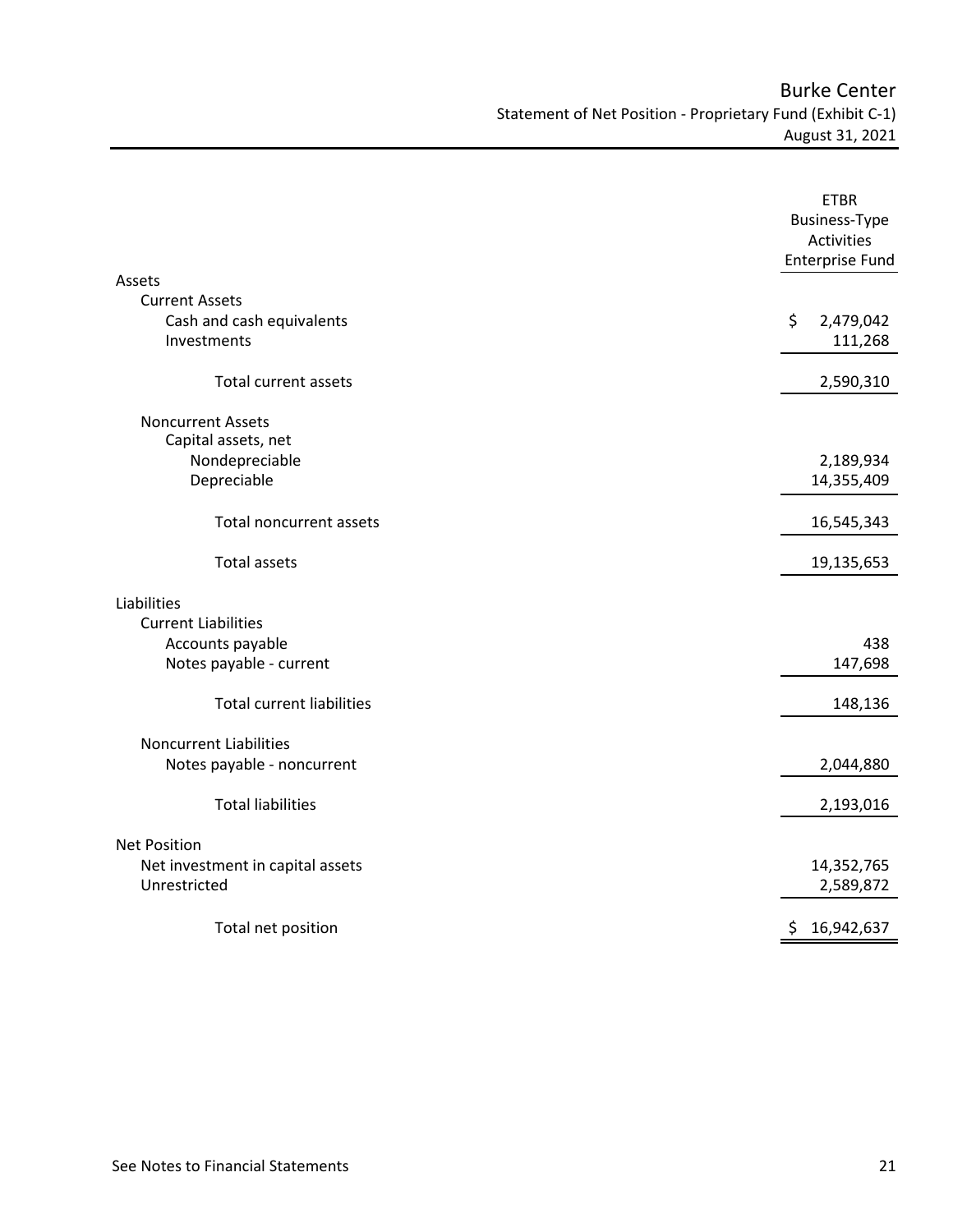|                                                                             |     | <b>ETBR</b><br><b>Business-Type</b><br><b>Activities</b><br><b>Enterprise Fund</b> |
|-----------------------------------------------------------------------------|-----|------------------------------------------------------------------------------------|
| <b>Operating Revenues</b><br>Rent income                                    | \$. | 1,429,464                                                                          |
|                                                                             |     |                                                                                    |
| <b>Operating Expenses</b>                                                   |     |                                                                                    |
| Depreciation                                                                |     | 739,677                                                                            |
| Repairs and maintenance                                                     |     | 152,813                                                                            |
| Other operating expenses                                                    |     | 60,348                                                                             |
| Total operating expenses                                                    |     | 952,838                                                                            |
| <b>Operating Income</b>                                                     |     | 476,626                                                                            |
| Nonoperating Revenues (Expenses)<br>Investment earnings<br>Interest expense |     | 1,265<br>(89, 841)                                                                 |
| Total nonoperating revenues (expenses)                                      |     | (88, 576)                                                                          |
| Change in Net Position                                                      |     | 388,050                                                                            |
| Net Position - Beginning                                                    |     | 16,554,587                                                                         |
| Net Position - Ending                                                       | \$  | 16,942,637                                                                         |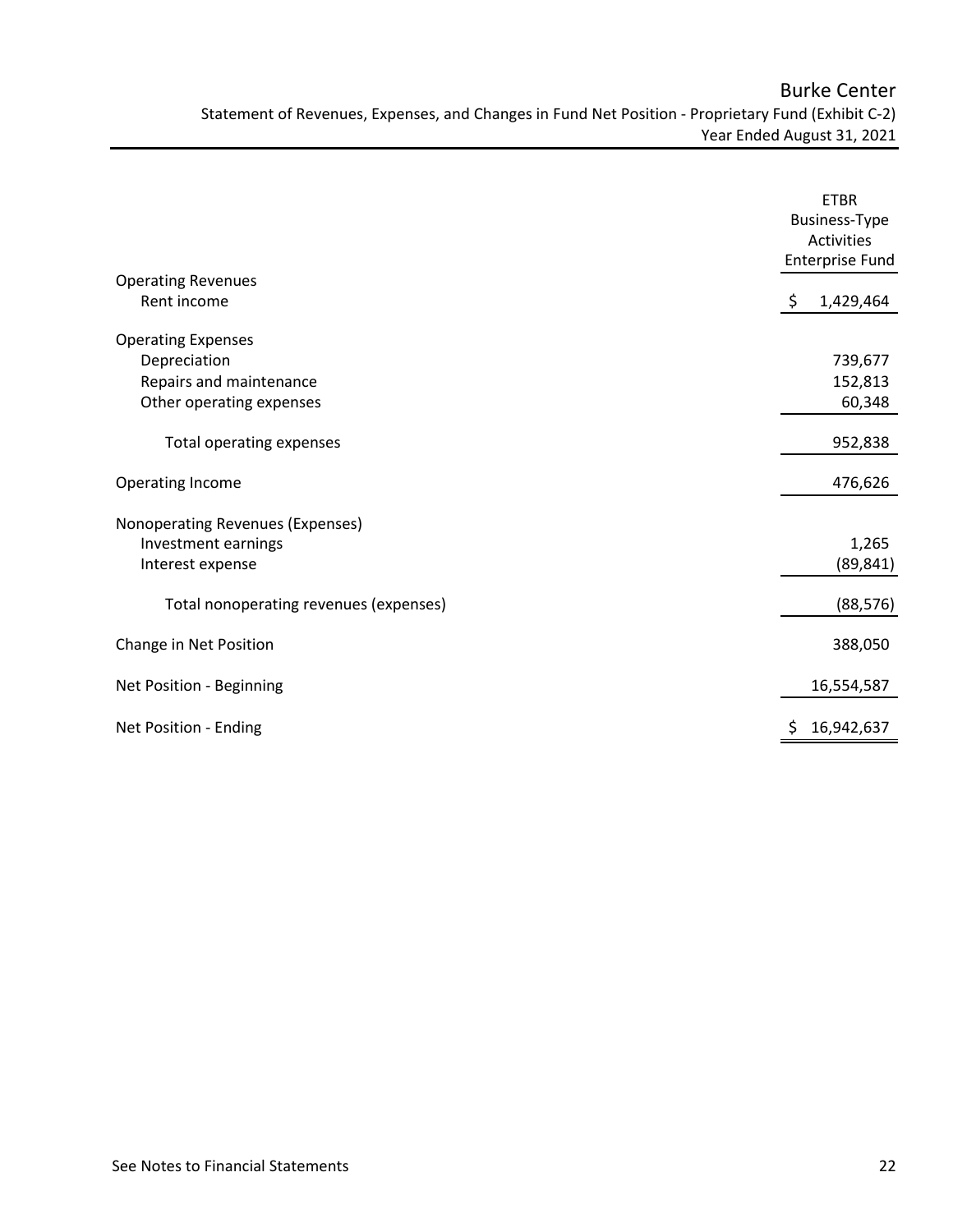|                                                                                                                                                                                                                                   | <b>ETBR</b><br><b>Business-Type</b><br><b>Activities</b><br><b>Enterprise Fund</b> |
|-----------------------------------------------------------------------------------------------------------------------------------------------------------------------------------------------------------------------------------|------------------------------------------------------------------------------------|
| <b>Cash Flows from Operating Activities</b><br>Cash received from customers and users<br>Cash paid to suppliers                                                                                                                   | \$<br>1,429,464<br>(225, 353)                                                      |
| Net cash provided by operating activities                                                                                                                                                                                         | 1,204,111                                                                          |
| Cash Flows from Capital and Related Financing Activities<br>Acquisition of capital assets<br>Principal payments on notes payable<br>Interest paid on notes payable                                                                | (137, 320)<br>(190, 755)<br>(89, 841)                                              |
| Net cash used by capital and related financing activities                                                                                                                                                                         | (417, 916)                                                                         |
| Net Change in Cash and Cash Equivalents                                                                                                                                                                                           | 786,195                                                                            |
| Cash and Cash Equivalents - Beginning                                                                                                                                                                                             | 1,692,847                                                                          |
| Cash and Cash Equivalents - Ending                                                                                                                                                                                                | 2,479,042                                                                          |
| Reconciliation of Operating Income to Net Cash Provided by Operating Activities<br>Operating income<br>Adjustments to reconcile operating income to net cash provided by operating activities<br>Accounts payable<br>Depreciation | \$<br>476,626<br>(12, 192)<br>739,677                                              |
| Net cash provided by operating activities                                                                                                                                                                                         | 1,204,111                                                                          |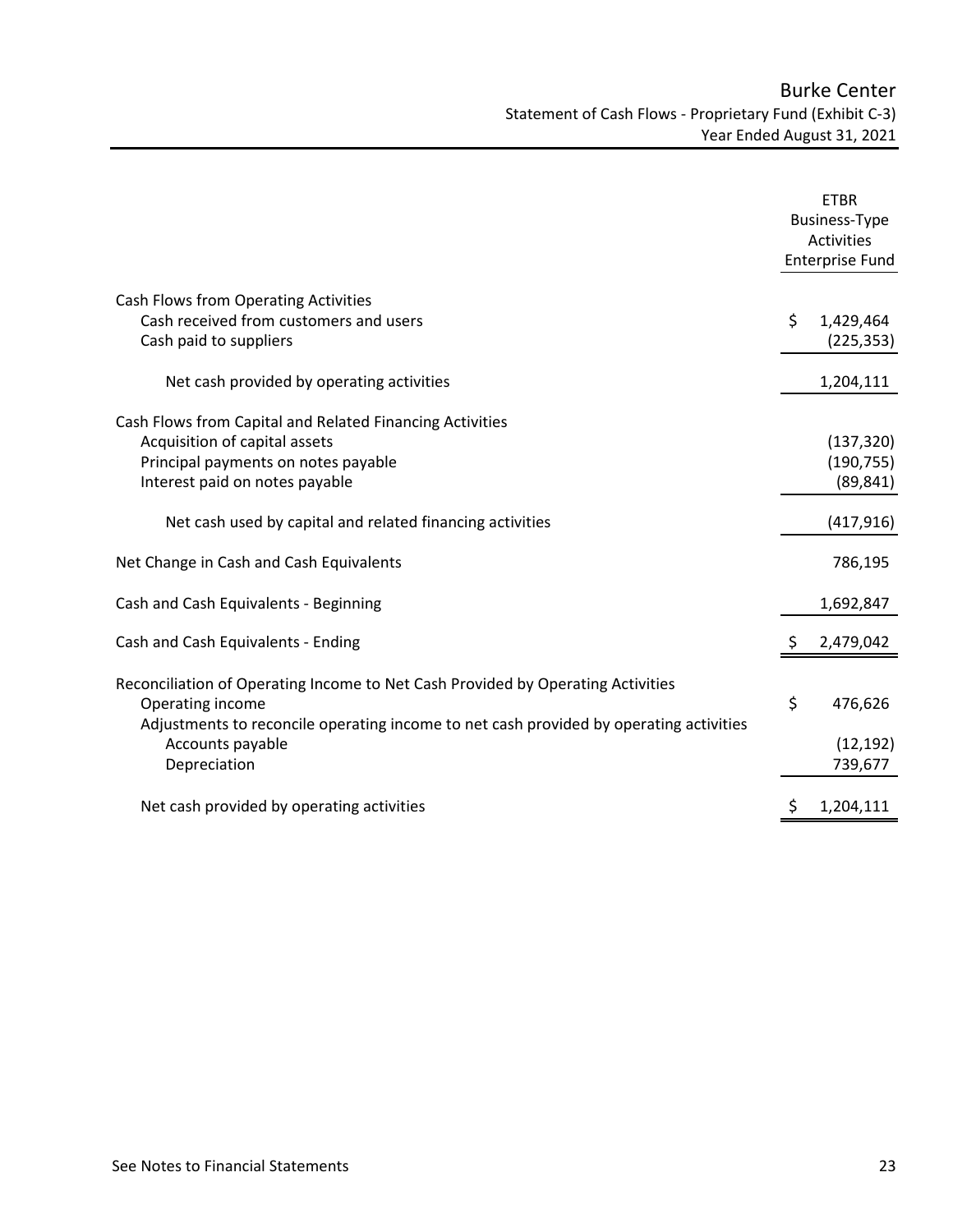|                                                 | Custodial<br>Fund |  |
|-------------------------------------------------|-------------------|--|
| Assets<br>Cash and cash equivalents             | \$<br>8,616       |  |
| Total assets                                    | 8,616             |  |
| Net position<br><b>Restricted for consumers</b> | 8,616             |  |
| Total net position                              | ς<br>8,616        |  |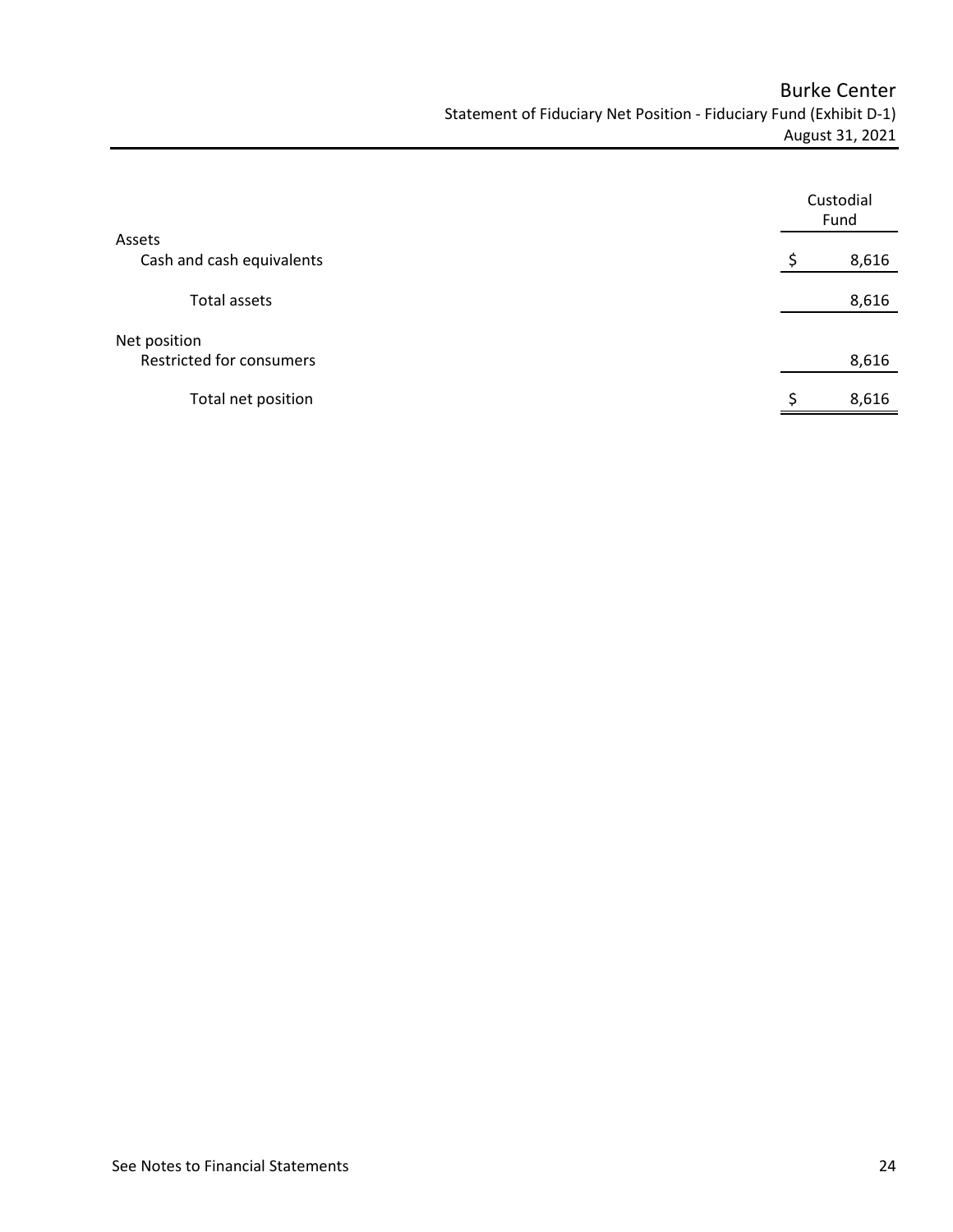|                                           | Custodial<br>Fund |        |
|-------------------------------------------|-------------------|--------|
| Additions<br>Contributions from consumers | \$                | 13,747 |
|                                           |                   |        |
| <b>Total additions</b>                    |                   | 13,747 |
| Deductions<br>Distributions to consumers  |                   | 12,258 |
| <b>Total deductions</b>                   |                   | 12,258 |
| Net change in net position                |                   | 1,489  |
| Net position, beginning as restated       |                   | 7,127  |
| Net position, ending                      | \$                | 8,616  |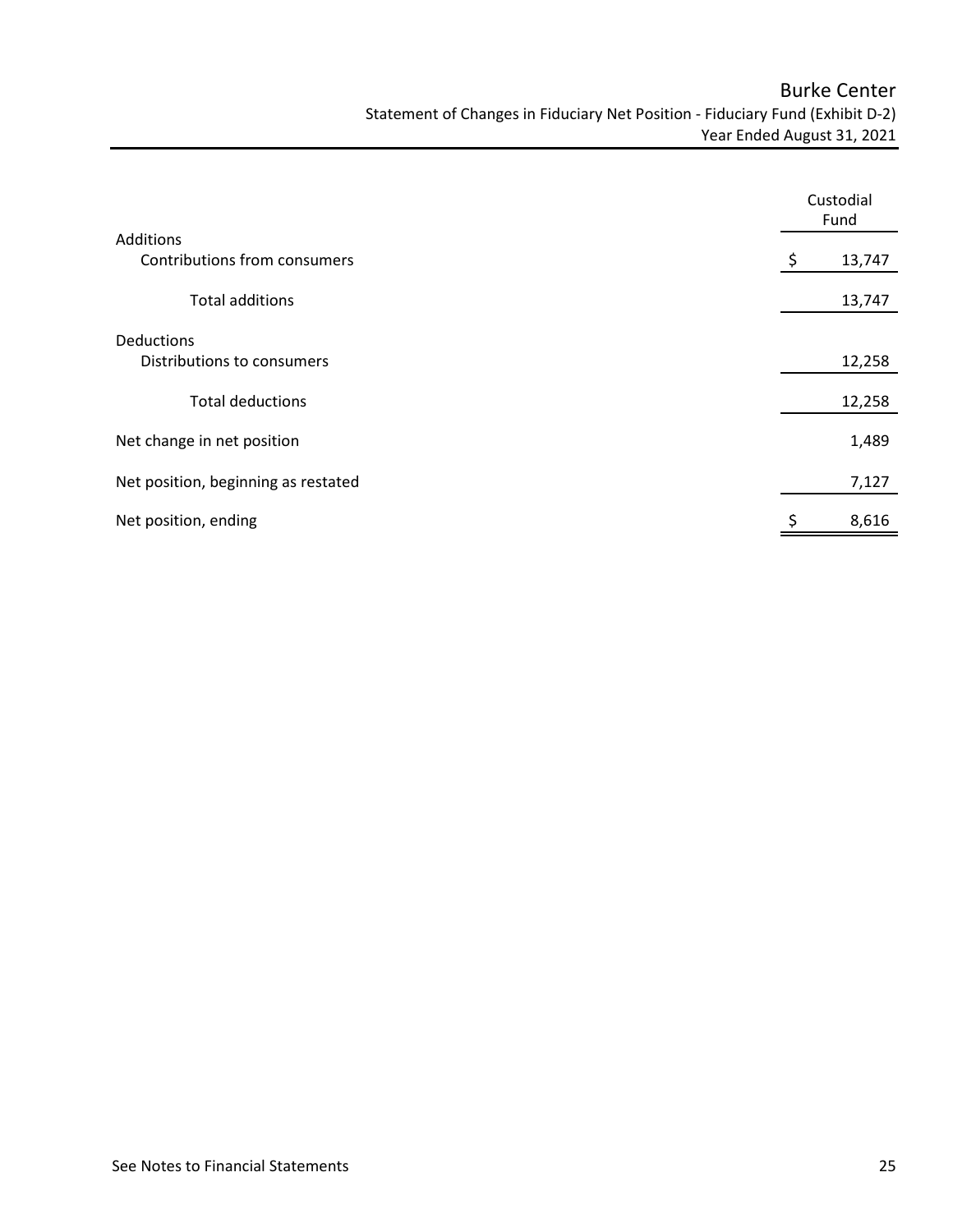# **Note 1 ‐ Reporting Entity**

Burke Center (the Center) is a public entity which was established under the Texas Mental Health and Mental Retardation Act of 1965 and organized under Chapter 534, Title 7 of the Texas Health and Safety Code. This act provided for the creation of local boards of trustees. The Center is governed by an independent board; has the authority to make decisions; appoint administrators and managers; significantly influence operations; and has the primary accountability for fiscal matters. The Center provides community‐based mental health, developmental disability and addiction treatment services in Angelina, Houston, Jasper, Nacogdoches, Newton, Polk, Sabine, San Augustine, San Jacinto, Shelby, Trinity and Tyler Counties.

The Center receives funding from local, state and federal governmental sources and must comply with the requirements of these funding source entities.

In determining the financial reporting entity, the Center complies with the provisions of Government Accounting Standards Board Statement No. 14 and 39, as amended, which requires inclusion of all component units of which the Center appoints a voting majority of the units' board and the Center is either able to impose its will on the unit, or a financial benefit‐relationship or burden‐relationship exists. After considering the above, there are no other agencies, organizations, or activities meeting the criteria to be included in the financial reporting entity except for East Texas Behavioral Resources, Inc. (ETBR), which is accounted for as a proprietary fund. ETBR is a blended component unit of Burke Center for financial reporting purposes. It is a nonprofit corporation whose primary activity is to lease facilities to the Center.

# **Note 2 ‐ Government‐Wide and Fund Financial Statements**

The government‐wide financial statements (i.e., the statement of net position and the statement of activities) report information on all of the nonfiduciary activities of the primary government. Governmental activities, which normally are supported by taxes and intergovernmental revenues, are reported separately from businesstype activities, which rely to a significant extent on fees and charges for support. Likewise, the primary government is reported separately from certain legally separate component units for which the primary government is financially accountable.

The statement of activities demonstrates the degree to which the direct expenses of a given function or segments are offset by program revenues. Direct expenses are those that are clearly identifiable with a specific function or segment. Program revenues include 1) charges to consumers or responsible third parties who purchase, use, or directly benefit from services or privileges provided by a given function or segment and 2) grants and contributions that are restricted to meeting the operational or capital requirements of a particular function or segment. Other items not properly included among program revenues are reported instead as general revenues. Administrative expenses are allocated among the Center's programs, based on each program's proportionate share of total expenses.

Fund financial statements are provided for governmental, proprietary, and fiduciary funds. The major individual governmental funds are reported in separate columns.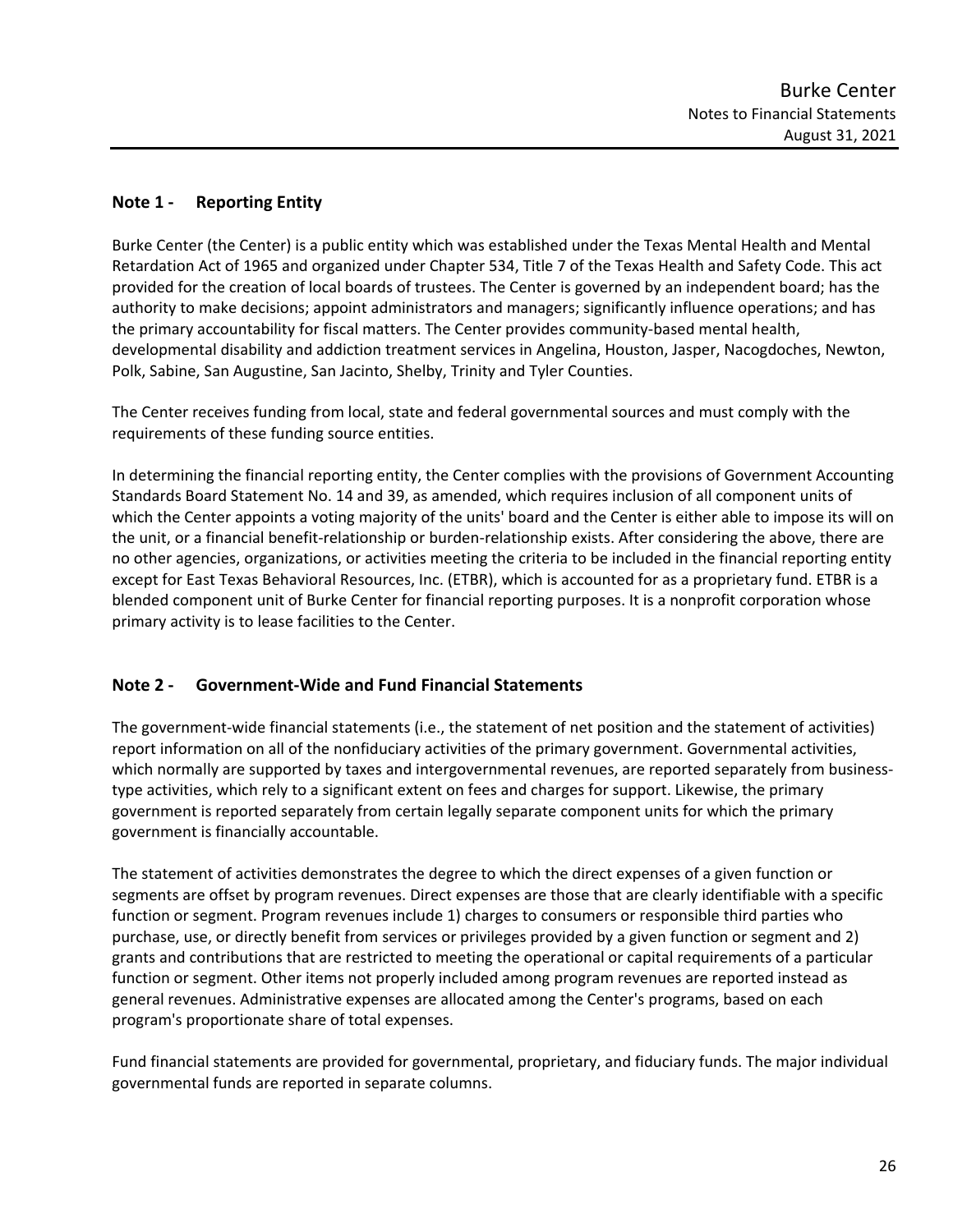# **Note 3 ‐ Measurement Focus, Basis of Accounting and Financial Statement Presentation**

The government‐wide financial statements are reported using the economic resources measurement focus and the accrual basis of accounting, as are the proprietary and fiduciary fund financial statements. Revenues are recorded when earned and expenses are recorded when a liability is incurred, regardless of the timing of related cash flows. Grants and similar items are recognized as revenue as soon as all eligibility requirements imposed by the provider have been met.

Governmental fund financial statements are reported using the current financial resources measurement focus and the modified accrual basis of accounting. Revenues are recognized as soon as they are both measurable and available. Revenues are considered to be available when they are collectible within the current period or soon enough thereafter to pay liabilities of the current period. For this purpose, the government considers revenue to be available if they are collected within 120 days of the end of the current fiscal period, except for Medicaid 1115 waiver revenue which is considered available if collected within 60 days after year end. Expenditures generally are recorded when a liability is incurred, as under accrual accounting. However, debt service expenditures, as well as expenditures related to claims and judgments, are recorded only when payment is due.

Grant revenues are recognized only as grant expenditures are incurred to the extent that the expenditures are allowable and eligible for reimbursement. Grant revenue, patient fees and interest associated with the current fiscal period are all considered to be susceptible to accrual and so have been recognized as revenue of the current fiscal period. All other revenue items are considered to be measurable and available only when cash is received by the Center.

The Center allocates indirect expenses primarily comprised of central governmental services to operating functions and programs benefiting from those services. Central services include overall management, accounting, financial reporting, payroll, procurement contracting and oversight cash management, personnel services, and other central administrative services. Allocations are charged to programs based on use of central services determined by various allocation methodologies.

Operating income reported in proprietary fund financial statements include revenues and expenses related to the primary, continuing operations of the fund. Principal operating revenues for the Center's Enterprise Fund, ETBR, is rent revenue. Principal operating expenses include administrative expenses and depreciation on capital assets. Other revenues and expenses are classified as non‐operating in the financial statements.

The Center reports the following major governmental funds:

The general fund is the Center's primary operating fund and accounts for all financial resources of the general government, except those required to be accounted for in another fund.

The Center also reports the following major proprietary fund:

The ETBR fund is used to account primarily for the lease of facilities by ETBR to the Center.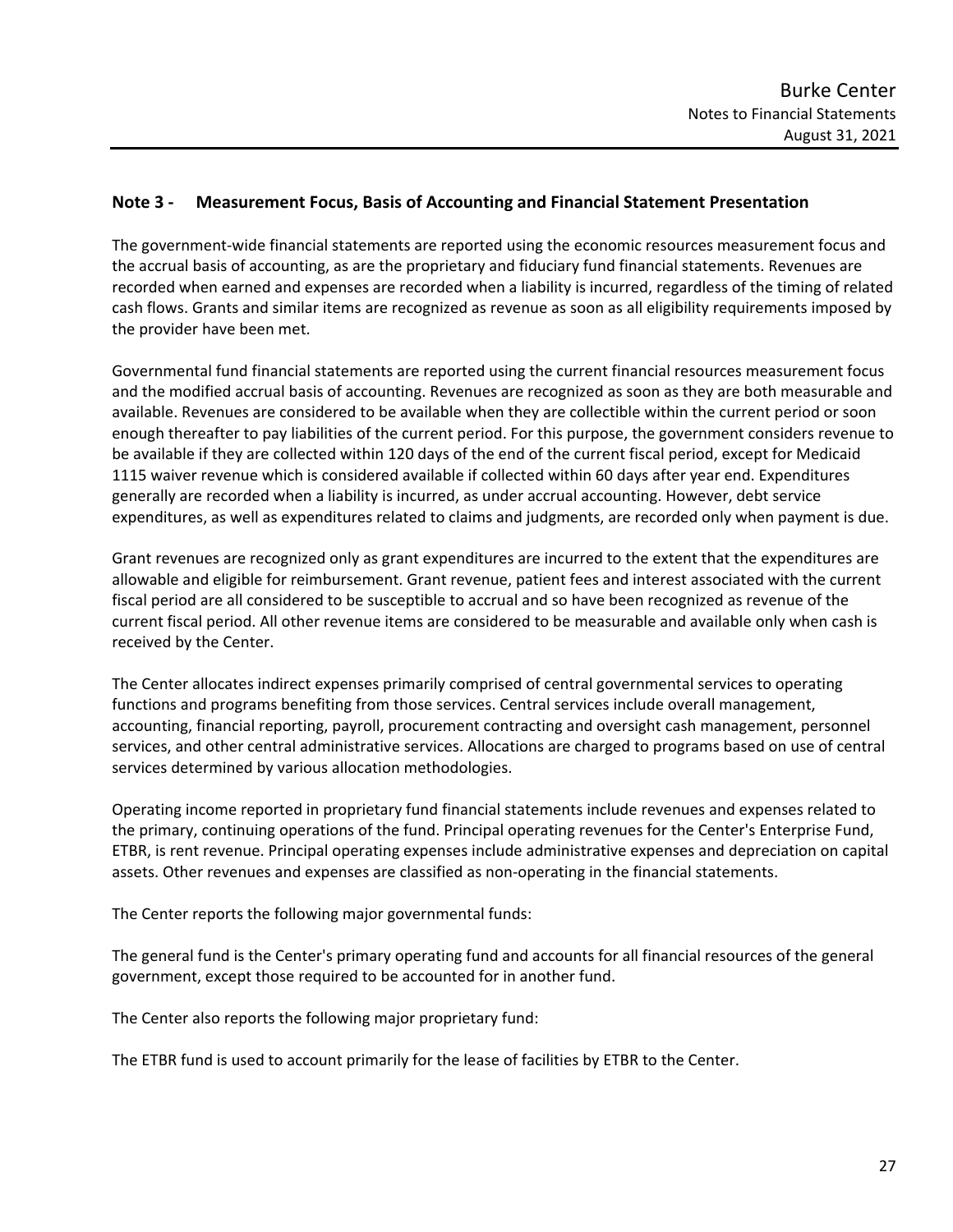When both restricted and unrestricted resources are available for use, it is the Center's policy to use restricted resources first, then unrestricted resources as they are needed. Additionally, the Center would first use committed, then assigned, and lastly unassigned amounts of unrestricted fund balance when expenditures are made.

### **Implementation of GASB Statement No. 84**

As of September 1, 2020, the Center adopted GASB Statement No. 84, *Fiduciary Activities*. The objective of this Statement is to improve the identification of fiduciary activities for accounting and financial reporting purposes and how those activities should be reported. The requirements of this Statement will enhance consistency and comparability by establishing specific criteria for identifying activities that should be reported as fiduciary activities. Greater consistency and comparability enhance the value provided by the information reported in financial statements for assessing government accountability and stewardship. The impact to the Center resulted in a reclassification of agency funds to custodial funds that resulted in a restatement of net position of custodial funds. The effect of the implementation of this standard on beginning net position is disclosed in Note 18.

# **Note 4 ‐ Assets, Liabilities and Net Position or Equity**

# **Cash and cash equivalents**

For purposes of the statement of cash flows, cash equivalents include amounts in demand deposits as well as short-term investments (certificates of deposit and money market funds) with a maturity date of three months or less when acquired by the Center.

### **Investments**

Investments in certificates of deposit are stated at amortized cost.

The Center categorizes its fair value measurements within the fair value hierarchy established by generally accepted accounting principles. The hierarchy is based on the valuation inputs used to measure the fair value of the asset. Level 1 inputs are quoted prices in active markets for identical assets; Level 2 inputs are significant other observable inputs; Level 3 inputs are significant unobservable inputs. The Center has no recurring fair value measurements as of August 31, 2021 as the Center's investments in certificates of deposit are not measured at fair value but rather are stated at amortized cost.

# **Patient Receivables**

Patient receivables are uncollateralized noninterest bearing patient and third‐party payor obligations. Payments of patient receivables are allocated to the specific claims identified in the remittance advice or, if unspecified, are applied to the earliest unpaid claim.

Accounts receivable from patients and insurance companies for services rendered are reduced by the amount of such billings deemed by management to be ultimately uncollectible. The Center provides for an amount of uncollectible patient fees using the reserve method based on past history.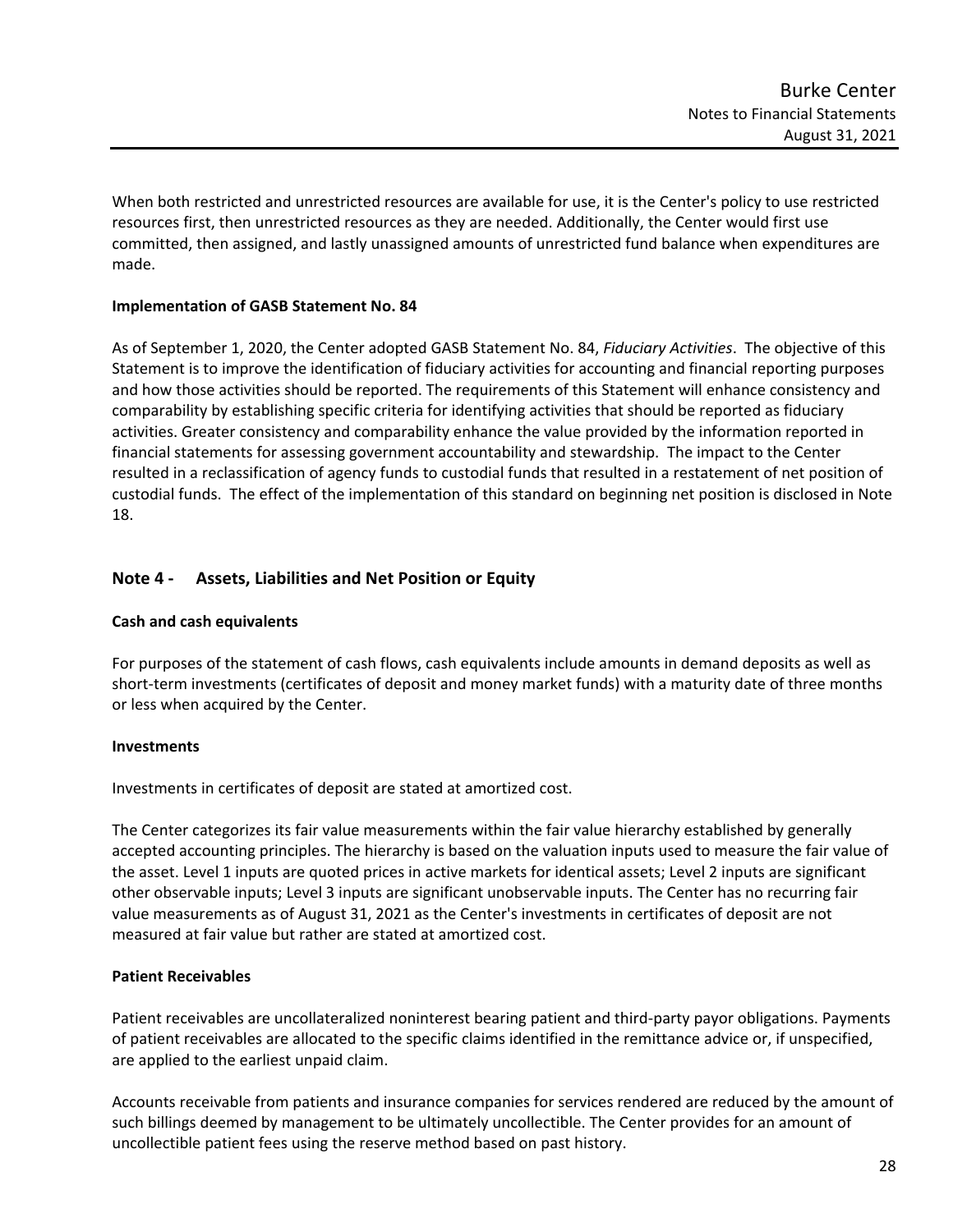The carrying amount of patient and client receivables is reduced by a valuation allowance that reflects management's estimate of amounts that will not be collected from patients and third-party payors. Management reviews patient and client receivables by payor class and applies percentages to determine estimated amounts that will not be collected from third parties under contractual agreements and amounts that will not be collected from patients due to bad debts. Management considers historical cash collections, write off and recovery information in determining the estimated bad debt provision. The allowance for uncollectible accounts in the General Fund as of August 31, 2021, is \$1,030,717.

# **Grant Receivables**

Grant receivables represent contractual exchange transactions that are recognized as revenue as the services are performed or nonexchange operational grants. Management has not recorded an allowance on grants receivable as amounts are expected to be fully collected within the year.

### **Revenue**

### *Net Patient and Client Service Revenue*

The Center has agreements with third‐party payors that provide for payments to the Center at contractually agreed upon rates. Net patient and client service revenue is reported at the estimated net realizable amounts from patients, clients, and third‐party payors, and others for services rendered. The Center also entered into payment agreements with Medicare, certain commercial insurance carriers (managed care organizations) and other organizations. The basis for payment under these agreements is mostly based on fee for service arrangements. For uninsured patients, the Center recognizes revenue on the basis of its standard rates for services provided, adjusted for the minimum monthly fee provisions as mandated by the state of Texas. Revenue from Medicaid Waiver programs (such as 1115, Home Community Services, Texas Home Living, YES) are recognized when services are rendered. These programs are billed based on state negotiated rates.

### *Grants*

The Center receives grants from private organizations and state and federal agencies. Revenues from grants are recognized when all eligibility requirements, including time requirements, are met.

### *Other Revenues*

Revenue is recognized when earned. Program service fees and payments under cost-reimbursable contracts received in advance are deferred to the applicable period in which the related services are performed, or expenditures are incurred, respectively. Contributions are recognized when cash, securities or other assets, an unconditional promise to give, or notification of a beneficial interest is received.

### **Intergovernmental Transfer (IGT)**

The Center has enrolled in the Directed Payment Program (DPP) for Behavioral Health Services and as required, sends the Texas Health and Human Services Commission (HHSC) intergovernmental transfers (IGT) in order to leverage federal funding. These deposits are reported in the statement of net position and the general fund balance sheet.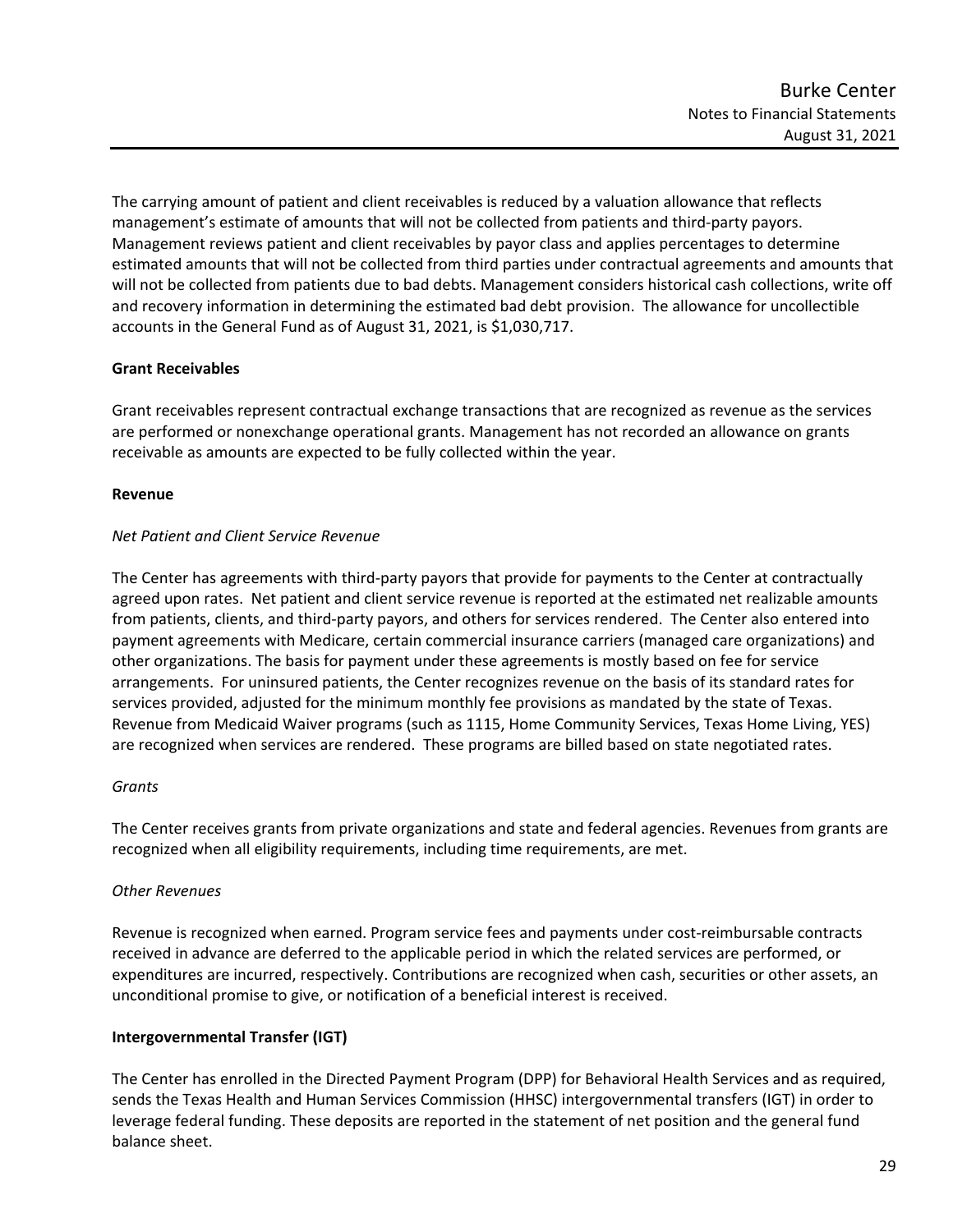### **Prepaid Expenses**

Certain payments to vendors reflect costs that benefit future reporting periods and are reported as prepaid expenses in both government‐wide and fund financial statements.

# **Capital Assets**

Capital assets, which include property, plant and equipment, are reported in the government‐wide and proprietary fund financial statements. Capital assets are defined by the Center as assets with an initial, individual cost of more than \$5,000 and an estimated useful life in excess of one year. Such assets are recorded at historical cost if purchased or constructed. Donated capital assets are recorded at acquisition value at the date of donation. The cost of normal maintenance and repairs that do not add to the value of the asset or materially extend asset lives are not capitalized. Property, plant, and equipment of the primary government are depreciated using the straight‐line method over the following estimated useful lives:

| <b>Building and improvements</b> | $10 - 40$ years |
|----------------------------------|-----------------|
| Furniture and equipment          | $3 - 20$ years  |
| <b>Vehicles</b>                  | $3 - 5$ years   |

# **Compensated Absences**

The Center accounts for expenditures related to sick pay when such payments are made to employees as amounts do not vest beyond the end of each fiscal year. The Center accounts for all material liabilities and expenditures related to vacation pay during the fiscal year in which such benefits accrue. Employees may carry forward at the fiscal year end a balance equal to two years vacation benefits accrual. No payment for unused sick leave is made at termination.

### **Long‐term Obligations**

In the government-wide financial statements and proprietary fund types in the fund financial statements, longterm debt and other long-term obligations are reported as liabilities in the applicable governmental activities, business‐type activities, or proprietary fund type statement of net position.

### **Deferred Inflows of Resources**

In addition to liabilities, the governmental funds balance sheet at times will report a separate section for deferred inflows of resources. This separate financial statement element, deferred inflows of resources, represents an acquisition of net position that applies to future periods and so will not be recognized as an inflow of resources (revenue) in the governmental funds until that time. The Center does not have any items that qualify for reporting in this category.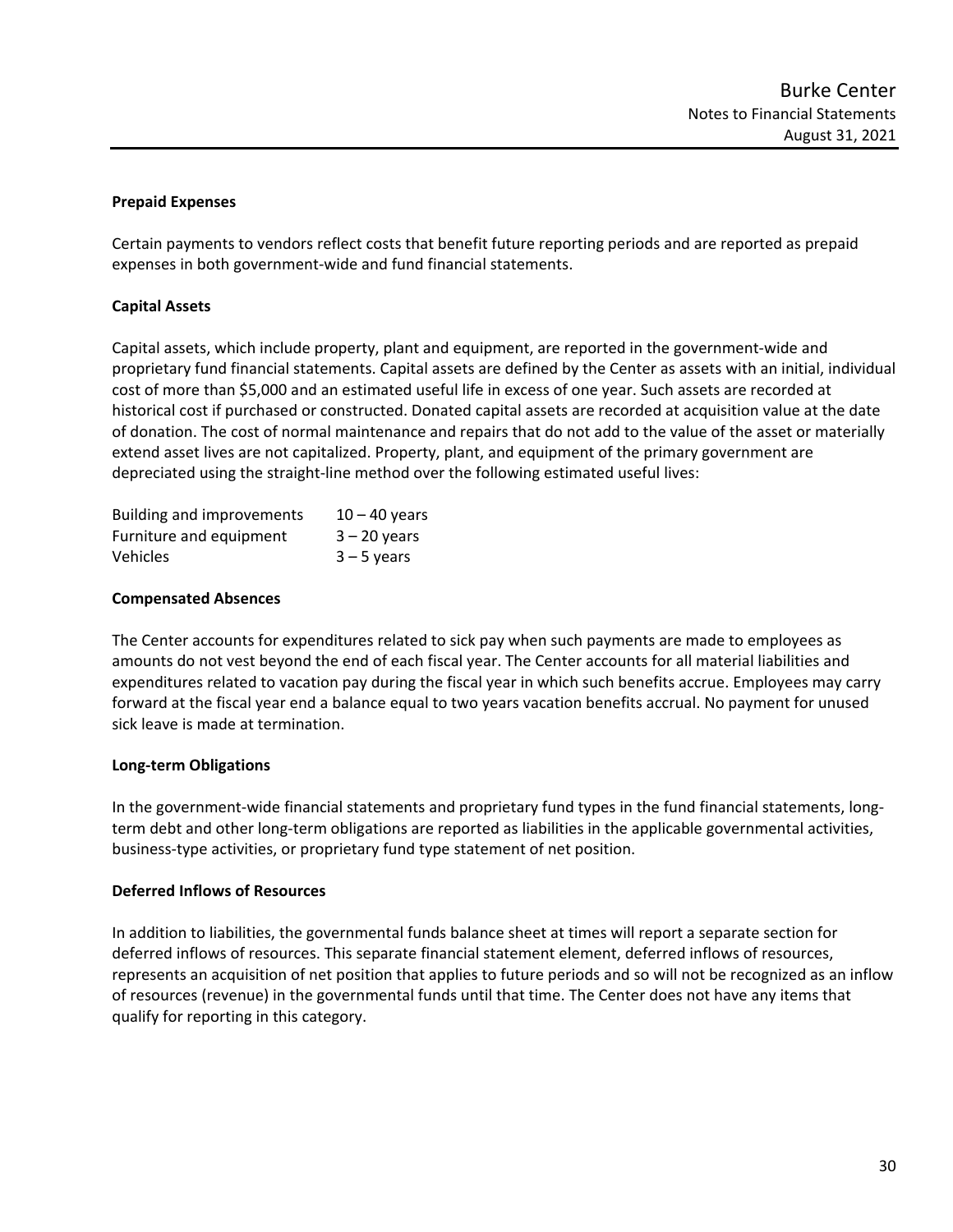### **Fund Balance**

In the fund financial statements, governmental funds reported the following classifications of fund balance:

*Nonspendable* ‐ includes amounts that cannot be spent because they are either not spendable in form or are legally or contractually required to be maintained intact. All amounts reported as Nonspendable at August 31, 2021 are nonspendable in form. The Center has not reported any amounts that are legally or contractually required to be maintained intact.

*Restricted* ‐ amounts that can be spent only for specific purposes because of constraints that are externally imposed by creditors, grantors, contributors, or laws or regulations of other governments.

*Assigned* ‐ includes general fund amounts constrained for a specific purpose by a governing board or by an official that has been delegated authority to assign amounts.

*Unassigned* ‐ includes amounts that have not been assigned to other funds or restricted, committed or assigned to a specific purpose within the General Fund.

The Center has adopted a set of financial policies to guide the financial operation of the Center. Included in the policies are guidelines for accumulating and maintaining an operating position in the General Fund such that annual expenditures shall not exceed annual resources, including fund balances. At August 31, 2021, the Center has accumulated the following amounts in support of this policy:

| Fund                                                          | Policy<br>Amount | Fund<br>Total |
|---------------------------------------------------------------|------------------|---------------|
| Governmental Funds<br>General Fund - 90 days operations - 25% | \$10,105,553     | 10,222,165    |

### **Source of Funds**

Some funds from federal and other state sources represent fee for service reimbursements, as well as project grants. The funds that are specifically for the individual patient service reimbursements are reported as local funds.

### **Tax‐Exempt Status**

The Center and ETBR qualify as tax‐exempt organizations under Section 501(c)3 of the Internal Revenue Code.

### **Use of Estimates**

The preparation of financial statements in conformity with generally accepted accounting principles requires management to make estimates and assumptions that affect the reported amounts of assets and liabilities and disclosure of contingent assets and liabilities at the date of the financial statements and the reported amounts of revenue and expenses during the reporting period. Actual results could differ from those estimates.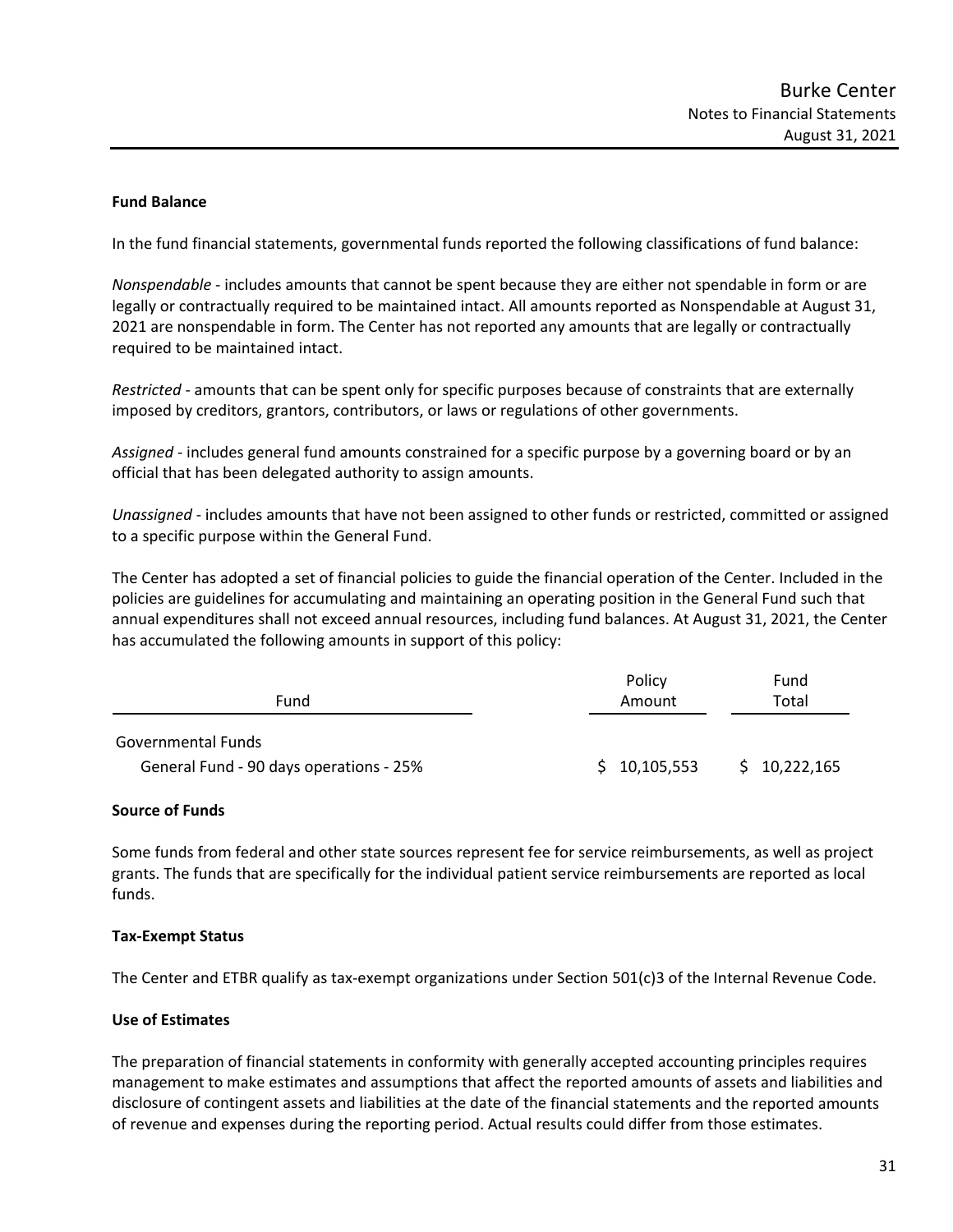# **Note 5 ‐ Stewardship, Compliance, and Accountability**

The Center's annual budget for the General Fund is prepared based on estimated expenditures provided on a unit basis summarized by program category. The budget is submitted to the Executive Director and the Board of Trustees. The budget must have the Board of Trustees' approval and that of HHSC.

Contract/budget negotiations are scheduled by HHSC at which time contract performance measures and funding amounts are negotiated. The contract and/or budget is revised to incorporate any modifications agreed upon and resubmitted to HHSC. The final budget is approved by HHSC.

The budget for the General Fund is prepared using the current financial resources measurement focus and the modified accrual basis of accounting which is consistent with generally accepted accounting principles for a governmental fund. The Center's revenues exceeded final budget in the General Fund by \$2,347,951 and expenditures exceeded final budget by \$1,199,517 in the General Fund. The overage created by the increase in revenues not budgeted was used to fund the expenditures not budgeted.

# **Note 6 ‐ Deposits and Investments**

### **Cash and time deposits**

*Custodial credit risk* – The Center's cash deposits were fully secured at August 31, 2021 by federal deposit insurance and by pledged securities held by the Center's agent in the Center's name except at one financial institution. Such total collateralization and insurance coverage is required by the Rules of the Commissioner of the Health and Human Services Commission (HHSC) and the Board of Trustees of the Center. The Center has \$2,267,512 in cash deposits at one financial institution at August 31, 2021 that were not fully collateralized.

### **Investments**

At August 31, 2021, the Center had the following investments and maturities:

| Type of Investments                      | Maturity               | Amortized Cost |  |
|------------------------------------------|------------------------|----------------|--|
| Certificates of deposit - non-negotiable | April 2022 - June 2022 | 848.429        |  |
|                                          |                        | 848.429        |  |

In addition to the above investments, the Center maintained \$1,824,191 in an interest bearing money market. This amount is included in the cash and cash equivalents caption of the financial statements.

*Interest rate risk* – This is the risk that changes in interest rates will adversely affect the fair value of an investment. In accordance with its investment policy, the Center manages its exposure to declines in fair values by limiting the maximum allowable stated maturity of any individual investment owned by the Center to two years unless approved by the Board of Trustees.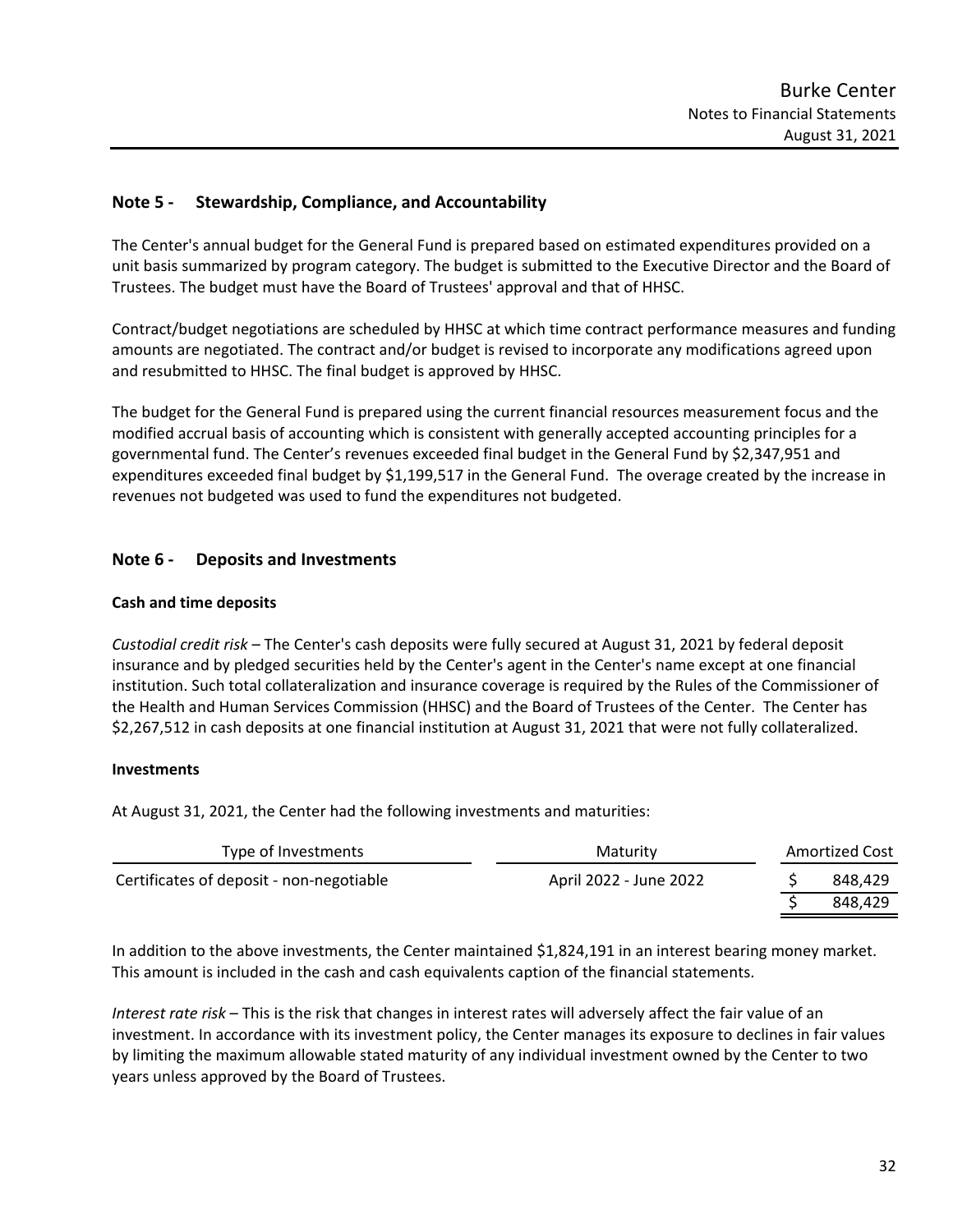*Credit risk* – This is the risk that an issuer or other counterparty to an investment will not fulfill its obligation. At August 31, 2021, the Center invested in non‐negotiable certificates of deposit.

*Concentration of credit risk* – This is the risk that of loss attributed to the magnitude of the Center's investment in a single issuer. The Center's investment policy does not place a limit on the amount that can be invested in a single issuer. As of August 31, 2021, all of the Center's investments consisted of non-negotiable certificates of deposit.

### **Note 7 ‐ Accounts Receivable**

Accounts receivable and receivables from other governments are for reimbursement of expenditures and fees for service provided under various programs and grants. The Center has an allowance of \$1,030,717 related to its outstanding receivables at August 31, 2021. A summary of these receivables in the governmental activities as of August 31, 2021 are as follows:

|                                               | <b>General Fund</b> |
|-----------------------------------------------|---------------------|
| Local Funds                                   |                     |
| <b>ALUs</b>                                   | \$<br>160,281       |
| Fees and other local                          | 1,134,654           |
| <b>Medicare and Medicaid</b>                  | 1,223,180           |
| <b>HCS</b>                                    | 163,247             |
| TxHml                                         | 3,470               |
| Title XIX - ICFMR                             | 377,755             |
| <b>TXDOT</b>                                  | 109,690             |
| <b>State Funds</b>                            |                     |
| <b>OBRA</b>                                   | 71,141              |
| <b>Mental Health First Aid</b>                | 35,205              |
| TDCJ Rider 39                                 | 7,579               |
| <b>TCOOMMI</b>                                | 77,884              |
| <b>Federal Funds</b>                          |                     |
| Care Navigator                                | 50,601              |
| <b>Medicaid Administrative Claiming - ECI</b> | 76,239              |
| Medicaid Administrative Claiming - HHSC       | 635,869             |
| Money Follows the Person (ECC)                | 1,755               |
| <b>Mental Health Block Grant</b>              | 139,613             |
| First Episode Psychosis                       | 83,381              |
| <b>OSAR</b>                                   | 103,974             |
| <b>Systems of Care</b>                        | 75,000              |
| <b>CCBHC</b>                                  | 277,831             |
| TBRA - Home                                   | 20,117              |
| Allowance for Uncollectible                   | (1,030,717)         |
|                                               | \$<br>3,797,749     |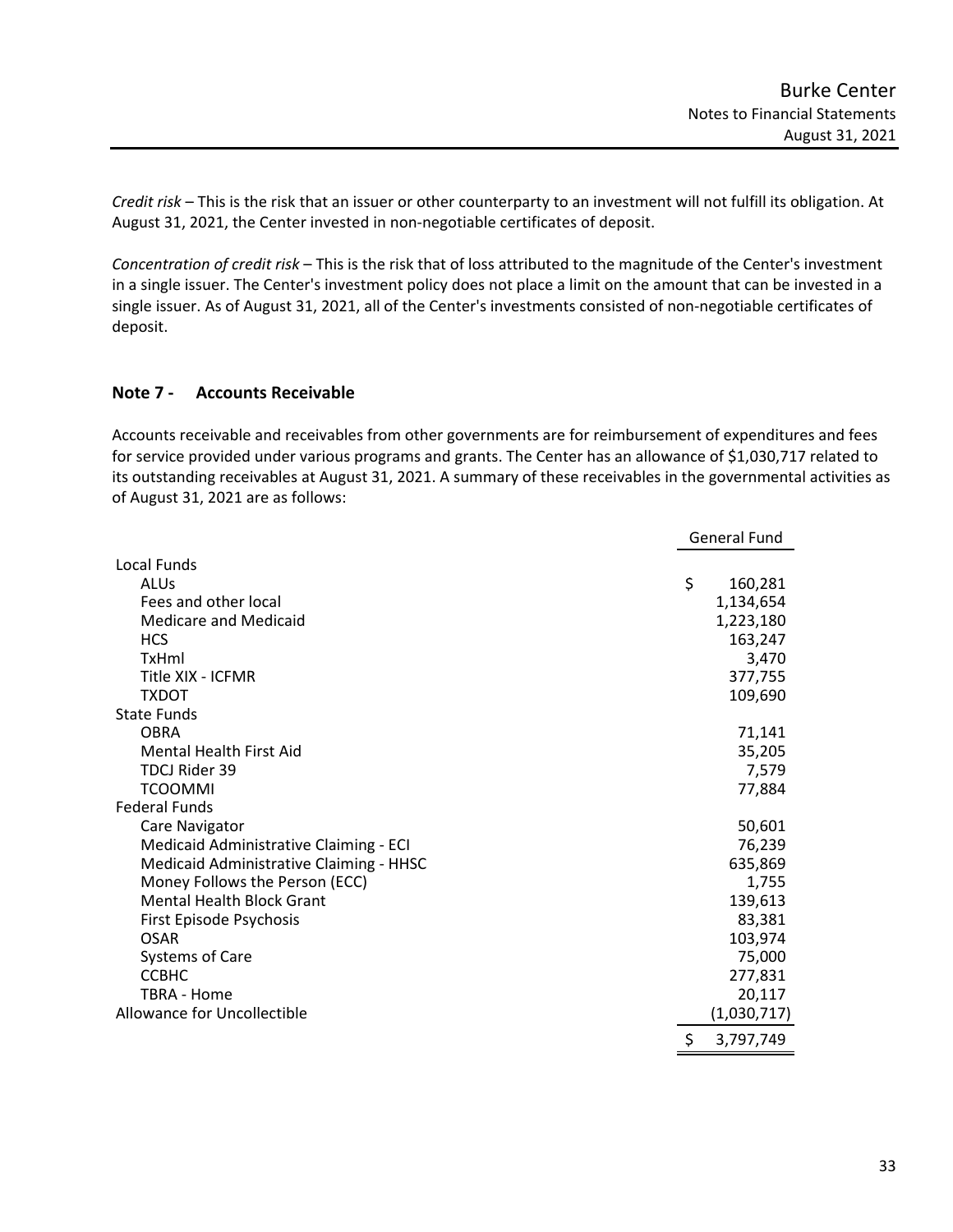## **Note 8 ‐ Capital Assets**

Capital asset activity is recorded in the government‐wide financial statements. A summary of changes in capital asset balances for the year ended August 31, 2021, is as follows:

|                                                         |     | <b>Balance</b><br>September 1,<br>2020 |     | Additions  | Retirements     | <b>Balance</b><br>August 31,<br>2021 |
|---------------------------------------------------------|-----|----------------------------------------|-----|------------|-----------------|--------------------------------------|
|                                                         |     |                                        |     |            |                 |                                      |
| <b>Governmental Activities</b>                          |     |                                        |     |            |                 |                                      |
| Nondepreciable assets                                   |     |                                        |     |            |                 |                                      |
| Construction in progress<br>Depreciable assets          | \$  | 2,052,268                              | \$  | 88,880     | \$<br>(26, 959) | \$<br>2,114,189                      |
| <b>Buildings and improvements</b>                       |     | 119,895                                |     |            |                 | 119,895                              |
| Furniture and equipment                                 |     | 1,574,010                              |     | 27,065     |                 | 1,601,075                            |
| Vehicles                                                |     | 3,199,348                              |     | 729,635    | (615, 037)      | 3,313,946                            |
| Total depreciable assets                                |     | 4,893,253                              |     | 756,700    | (615,037)       | 5,034,916                            |
| Less accumulated depreciation                           |     |                                        |     |            |                 |                                      |
| <b>Buildings and improvements</b>                       |     | 97,647                                 |     | 4,291      |                 | 101,938                              |
| Furniture and equipment                                 |     | 1,389,752                              |     | 76,720     |                 | 1,466,472                            |
| Vehicles                                                |     | 2,419,960                              |     | 538,310    | (585, 729)      | 2,372,541                            |
|                                                         |     |                                        |     |            |                 |                                      |
| <b>Total accumulated</b><br>depreciation                |     | 3,907,359                              |     | 619,321    | (585, 729)      | 3,940,951                            |
| Total capital assets                                    | \$. | 3,038,162                              | \$. | 226,259    | \$<br>(56, 267) | \$<br>3,208,154                      |
| <b>Business-type Activities</b>                         |     |                                        |     |            |                 |                                      |
| Nondepreciable assets                                   |     |                                        |     |            |                 |                                      |
| Land                                                    | \$  | 2,096,534                              | \$  | 70,000     | \$              | \$<br>2,166,534                      |
| Construction in progress                                |     |                                        |     | 23,400     |                 | 23,400                               |
| Total nondepreciable                                    |     |                                        |     |            |                 |                                      |
| assets                                                  |     | 2,096,534                              |     | 93,400     |                 | 2,189,934                            |
|                                                         |     |                                        |     |            |                 |                                      |
| Depreciable assets<br><b>Buildings and improvements</b> |     | 22,694,681                             |     | 43,920     |                 | 22,738,601                           |
|                                                         |     |                                        |     |            |                 |                                      |
| Less accumulated depreciation                           |     |                                        |     |            |                 |                                      |
| <b>Buildings and improvements</b>                       |     | 7,643,515                              |     | 739,677    |                 | 8,383,192                            |
| Total capital assets                                    | \$. | 17,147,700                             | \$  | (602, 357) | \$              | \$<br>16,545,343                     |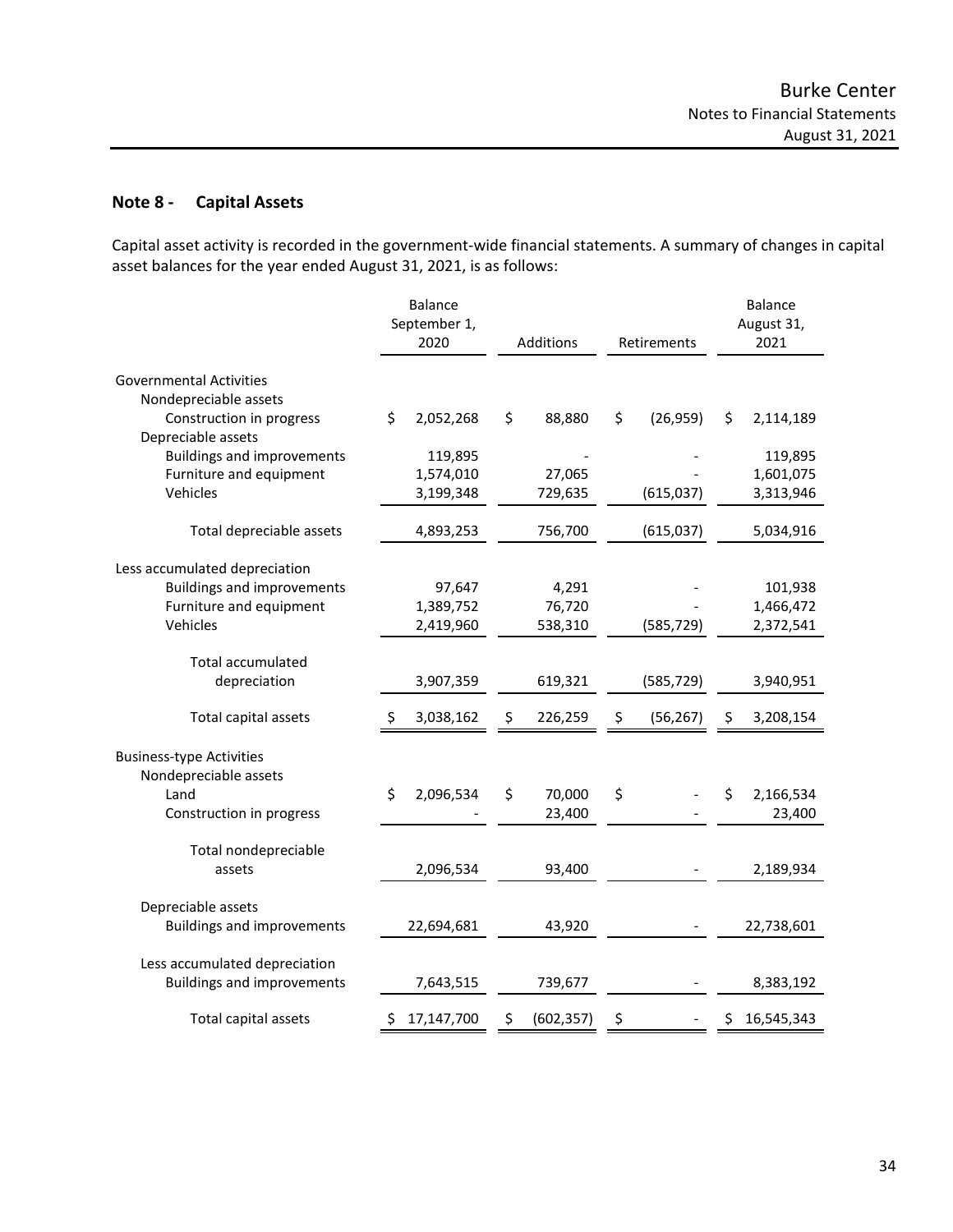In the government-wide financial statements, depreciation expense of \$619,321 was charged to the Center's programs as follows:

| <b>Governmental Activities</b>            |   |         |
|-------------------------------------------|---|---------|
| Mental Health Adult                       | S | 95,582  |
| Mental Health Child                       |   | 27,215  |
| <b>Mental Health Crisis</b>               |   | 29,689  |
| Intellectual & Developmental Disabilities |   | 283,139 |
| Early Childhood Intervention              |   | 73,774  |
| Administration                            |   | 109,922 |
|                                           |   |         |
| Total depreciation expense                |   | 619,321 |

### **Note 9 ‐ Long‐Term Debt**

|                                                        | <b>Balance</b><br>September 1,<br>2020 | Additions                | Retirements      | <b>Balance</b><br>August 31,<br>2021 | Due Within<br>One Year |
|--------------------------------------------------------|----------------------------------------|--------------------------|------------------|--------------------------------------|------------------------|
| <b>Governmental Activities</b><br>Compensated absences | 1,089,367<br>\$                        | \$<br>971,518            | (1,089,367)<br>s | 971.518                              | \$                     |
| <b>Business-Type Activities</b><br>Notes payable       | 2,383,333                              | $\overline{\phantom{0}}$ | (190,755)        | 2,192,578                            | 147,698                |
| Total long-term debt                                   | 3,472,700                              | 971,518                  | (1,280,122)      | 3,164,096                            | 147,698                |

The following is a summary of changes in long-term liabilities of the Center for the year ended August 31, 2021:

A note to Southside Bank was executed in fiscal year 2018. The carrying interest rate is 3.9% and the note matures in August 2025 with monthly principal and interest payments in the amount of \$19,216. The note is collateralized by land and building and has a balance of \$2,192,578 at August 31, 2021.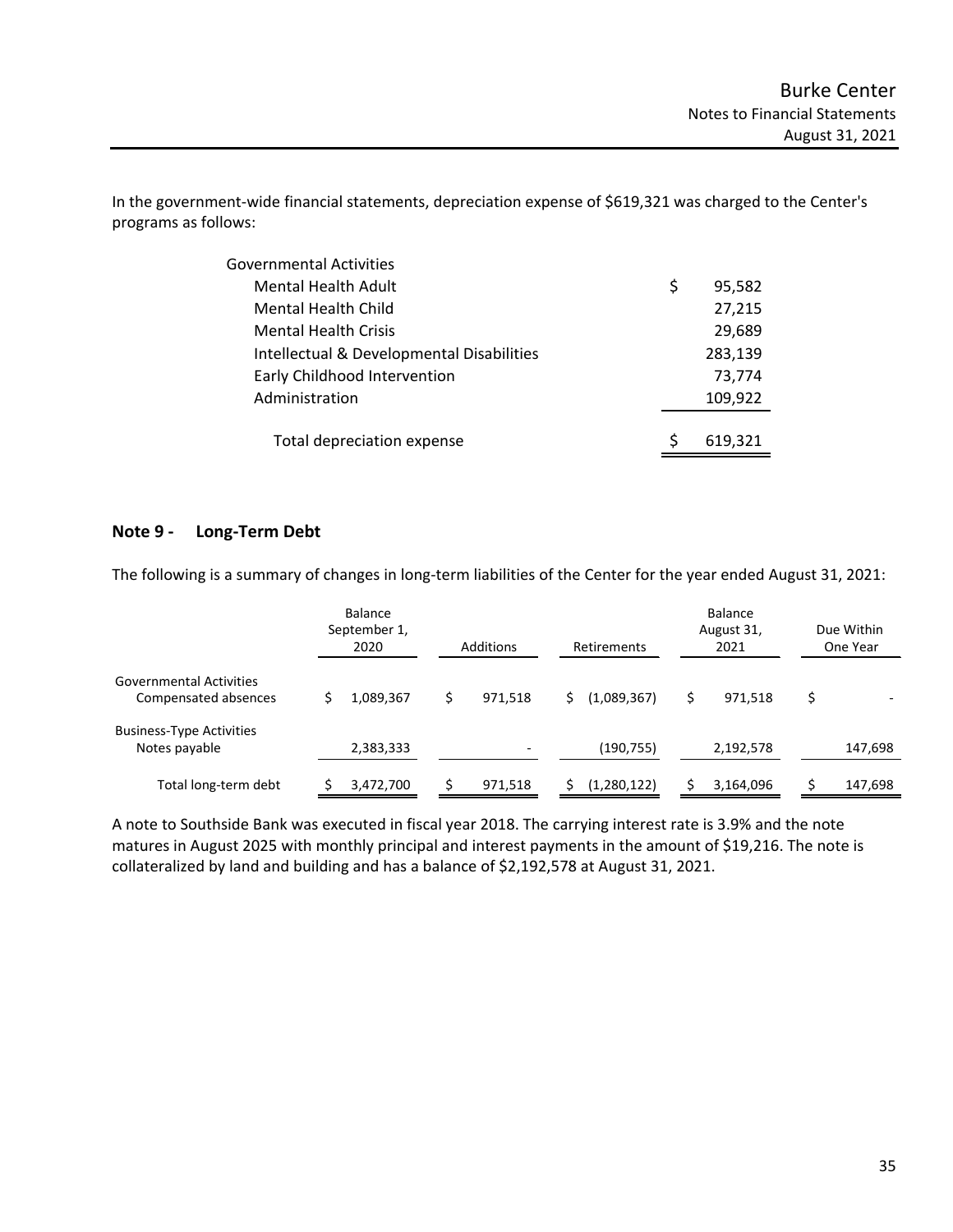| <b>Years Ending August 31</b> | Principal<br>Interest |   |         |  | Total     |
|-------------------------------|-----------------------|---|---------|--|-----------|
|                               |                       |   |         |  |           |
| 2022                          | \$<br>147,698         |   | 82,898  |  | 230,596   |
| 2023                          | 153,563               |   | 77,033  |  | 230,596   |
| 2024                          | 159,663               |   | 70,936  |  | 230,599   |
| 2025                          | 1,731,654             |   | 64,597  |  | 1,796,251 |
|                               |                       |   |         |  |           |
|                               | 2,192,578             | S | 295,464 |  | 2,488,042 |

The following are debt service requirements for notes payable to maturity:

Total interest expense for the year was \$89,841 recorded in business-type activities.

### **Note 10 ‐ Lease Obligations**

The Center leases buildings and facilities currently utilized in its operations under short‐term operating leases. The Center also leases various copy machines and equipment on a month‐to‐month basis. Total rent expenditures of these leases, including month‐to‐month rentals, was \$1,448,306 for the year ended August 31, 2021; of this amount, \$1,365,198 was paid to ETBR. The Center has no significant long‐term leases.

### **Note 11 ‐ Retirement Plan**

The Center contributes to the Burke Center Employees' Retirement Plan (the Plan), a defined contribution retirement plan. The Plan is administrated by American United Life Insurance Company (AUL)/One America Financial Partners, Inc. of Indianapolis, Indiana. Benefits terms, including contribution requirements, for the Plan is established and may be amended by the Center. The Center is required to contribute 8% of salaried employee compensation and 7.5% of hourly employee compensation. For the year ended August 31, 2021, the Center contributed \$1,634,742 for salaried employee. In addition, the Center matches the employees' contributions up to 6%. For the year ended August 31, 2021, the Center matched \$608,953 for salaried employees.

Hourly employees are immediately vested in the Center's contribution while salaried employees become vested in the Center's contributions based on the vesting schedule in the plan document. Nonvested contributions are forfeited upon termination of employment. For the year ended August 31, 2021, forfeitures totaled \$747,973.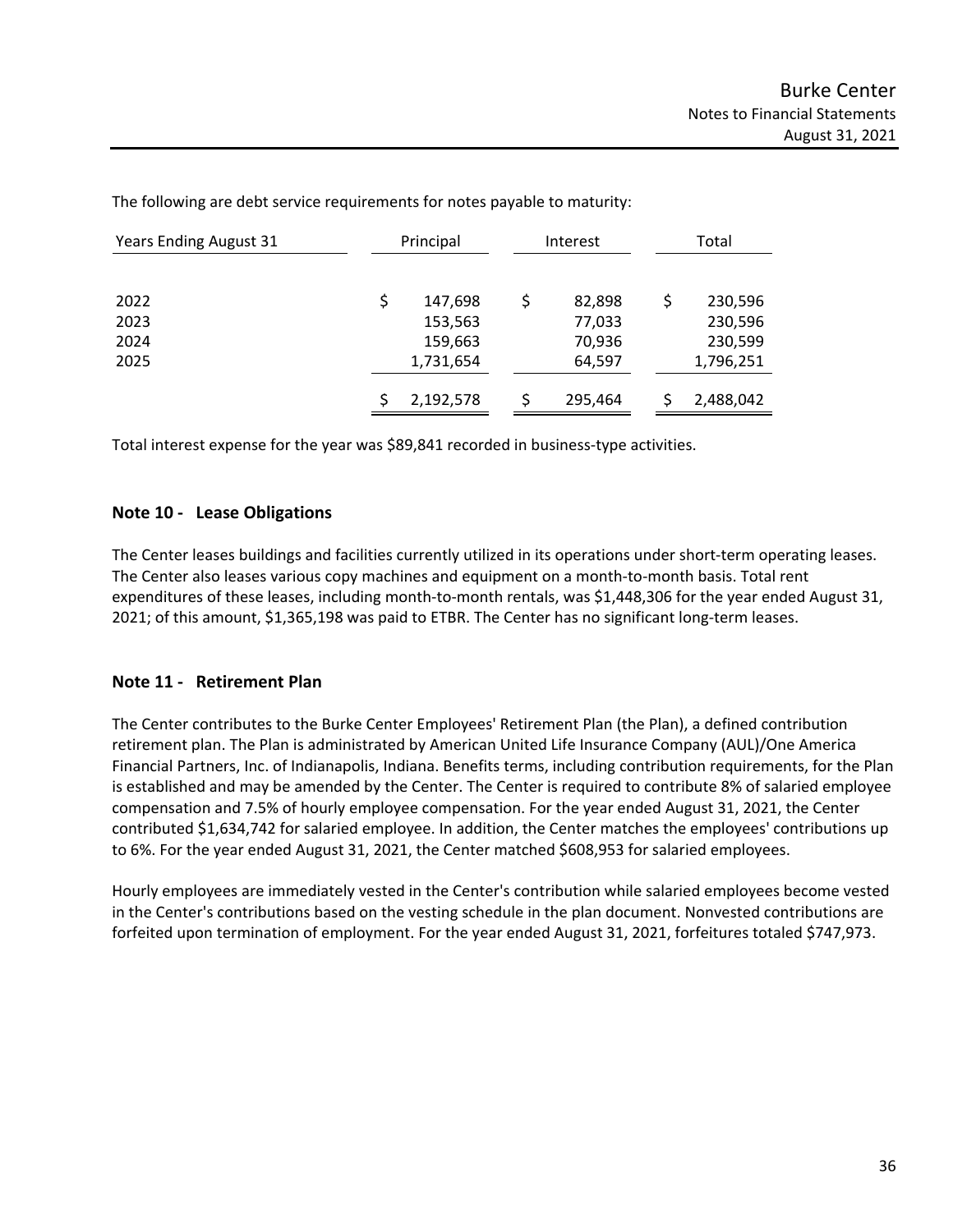## **Note 12 ‐ Self‐Insured Plans**

The Center is self‐insured for losses related to group medical insurance. The Center has accrued an estimated undiscounted liability for claims unpaid and incurred, but not reported, based on historical claims experience in the amount of \$260,597. The Center has stop loss coverage for claims in excess of \$100,000 deductible per participant and in the aggregate of \$4,113,738. The Center has entered agreements with BlueCross BlueShield of Texas and Lincoln National Life Insurance Company as third‐party administrators of its employee medical benefit plan. Administrative fees, including premiums for stop loss and prescription drugs, were \$1,218,667 for the year ended August 31, 2021. Among other things, under the agreement, the administrator would (1) determine the entitlement to plan benefits as to any request for benefits in accordance with the Plan and the administrator benefit cost control standards and procedures and practices applicable to benefits under the Plan, and (2) issue a check in payment of such benefits which would be paid from the Center's bank account.

|                                                                                        | 2021 |                                     |  | 2020                                |
|----------------------------------------------------------------------------------------|------|-------------------------------------|--|-------------------------------------|
| Unpaid claims, beginning of year<br>Incurred claims (including IBNR)<br>Claim payments |      | 320,067<br>5,860,328<br>(5,919,798) |  | 310,781<br>2,749,563<br>(2,740,277) |
| Unpaid claims, end of year                                                             |      | 260,597                             |  | 320,067                             |

### **Note 13 ‐ Economic Dependence**

The Center receives a substantial portion of its revenue in the form of annual performance contracts with HHSC to provide mental health and/or IDD services to its service area. The Center is economically dependent on the continuation of these contracts. At August 31, 2021, these contracts have been continued through August 31, 2022.

The following table shows the Center's concentration of revenues greater than 10% of total revenue in the General Fund:

|                              | Amount    | Percent |
|------------------------------|-----------|---------|
| General Revenue - State only | 8.110.521 | 19.51%  |
| Medicaid 1115 Waiver         | 7.148.923 | 17.20%  |

### **Note 14 ‐ Risk Management**

The Center is exposed to various risks of loss related to general liability, torts, theft of, damage to and destruction of assets, errors and omissions, injuries to employees, doctors' malpractice and natural disasters. The Center's workers compensation, property, liability and automobile physical damage losses are covered under a partially self-funded insurance pool managed by the Texas Council Risk Management Fund. Under these policies, the Center could be assessed for additional premiums if losses exceed specified amounts.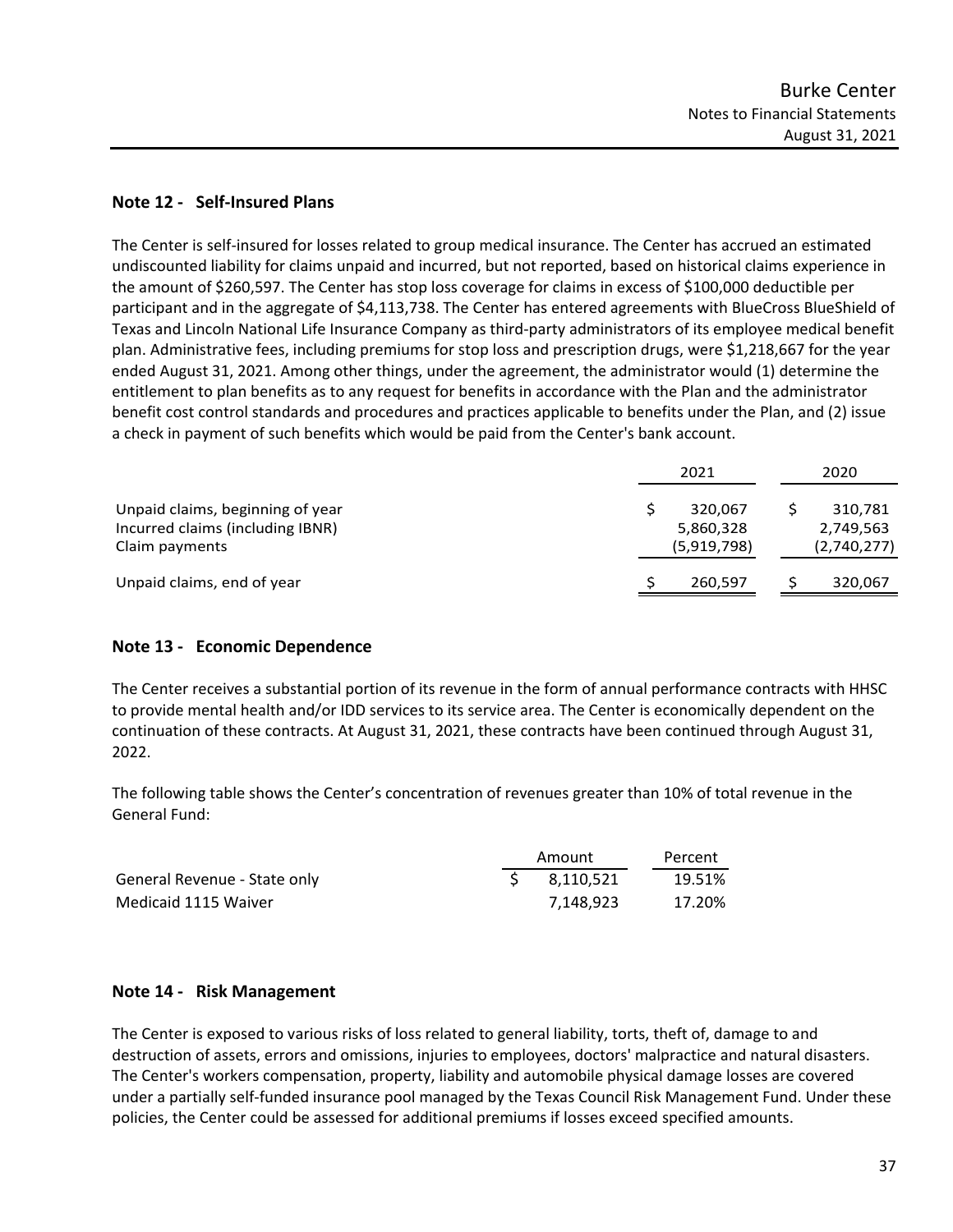Center management believes that the financial statements contain reasonable estimates for any liability related to such claims. There were no significant reductions in coverage in the past fiscal year, and there were no settlements exceeding the maximum amounts to be paid by the pool in any of the past three fiscal years.

## **Note 15 ‐ Commitments and Contingencies**

The Center has participated in a number of federal and state assisted grant programs. These programs are subject to financial and compliance audits by the grantors or their representatives and regulatory authorities. The purpose of these audits is to ensure compliance with conditions relating to the granting of funds and other reimbursement regulations. The Center's management believes that any liability for reimbursement which may arise as a result of these audits is not believed to be material to the financial position of the Center. The Center is subject to certain penalties in the event that performance targets are not met.

## **Note 16 ‐ Patient Assistance Program**

Consumers periodically receive prescription medications through a program known as the Patient Assistance Program (PAP). These prescriptions are provided at no cost to the consumer. These items do not meet the criteria for recognition on the Center's financial statements; however, they do provide significant assistance to the consumers the Center serves. Management estimates that consumers received prescription medications through this program valued at \$2,617,565 during the year ending August 31, 2021.

### **Note 17 ‐ Medicaid 1115 Waiver**

The State of Texas has been approved for a five‐year Medicaid demonstration waiver (through September 30, 2016) that will enable hospitals and other providers to earn up to \$11.4 billion in funds for Delivery System Reform Incentive Payment (DSRIP) projects. DSRIP projects are designed to improve Texas' health care delivery system, including access to care, quality of care, and health outcomes. Texas has allocated a minimum of 10% of the DSRIP funds to the community mental health centers that serve mentally ill Medicaid and indigent patients throughout the state. An extension was granted until December 2017. On December 21, 2017, the Center for Medicare & Medicaid Services (CMS) approved Texas HHSC's request to extend Texas' section 1115(a) demonstration project effective from January 1, 2018 through September 30, 2022. Under the new terms, there are two years of level funding, followed by two years of funding which will decrease each year. The fifth year of the extension, from October 1, 2021 through September 30, 2022, will not include any funding.

The Center reports twice a year on milestone and outcome achievement in order to earn DSRIP funds. The revenue is recognized as the milestones are achieved and after review and approval by CMS. As a result, and since the DSRIP funds are not expenditure‐reimbursement type funds, at times the Center's cumulative expenditures related to DSRIP projects may exceed the revenues recognized to date.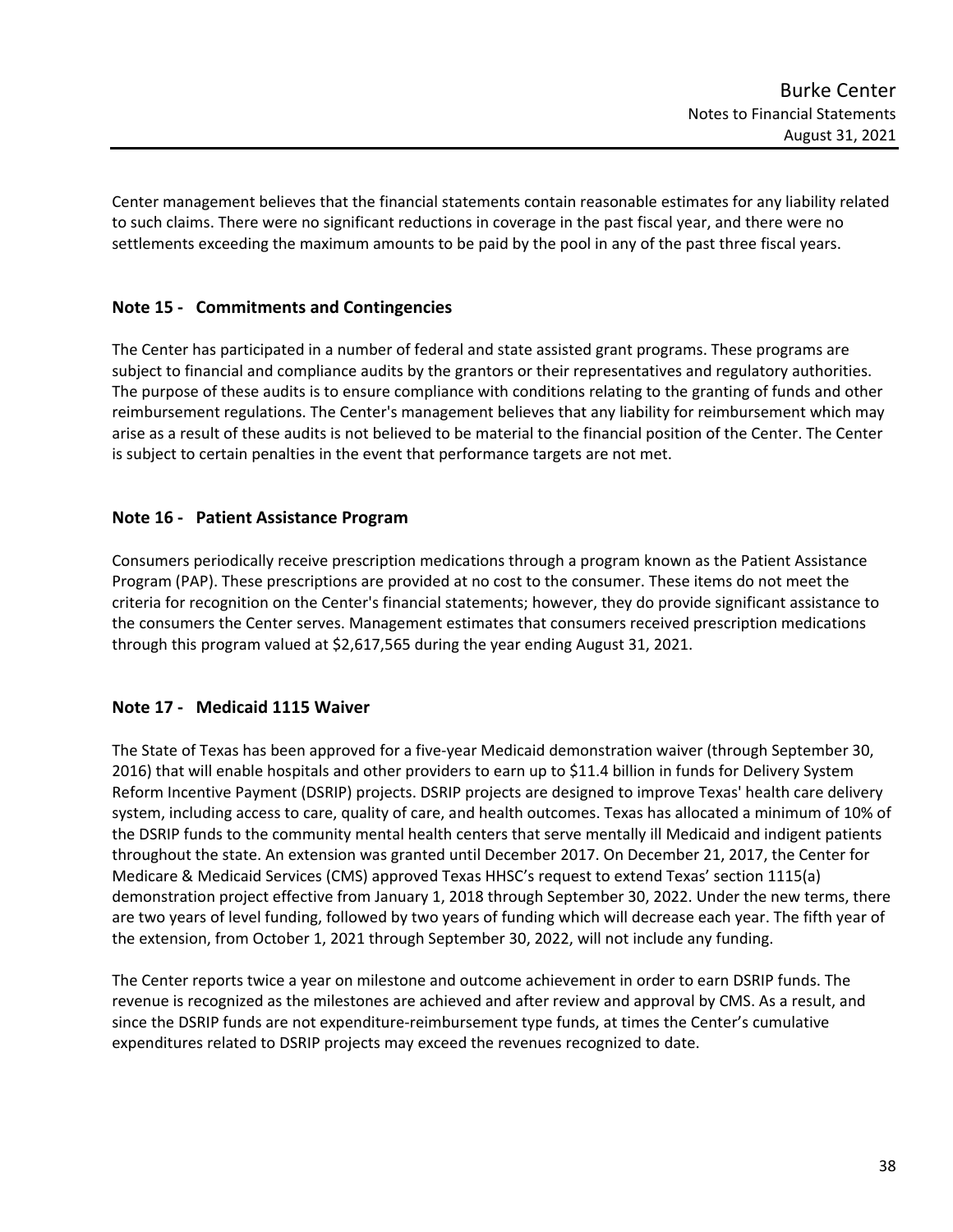On January 15, 2021, the Centers for Medicare and Medicaid Services approved an extension of the 1115 Waiver in Texas through September 30, 2030. A portion of the extension includes an initial \$500,000,000 Public Health Providers Charity Care Pool (PHP‐CCP) which includes publicly owned and operated community mental health clinics in participation. The PHP‐CCP, along with the Directed Payment Program for Behavioral Health Services by Health and Human Services Commission, gives a path to provide financial stability through the transition of the 1115 Waiver.

CMS approved the Directed Payment Program – Behavioral Health on November 15, 2021 for the period of September 1, 2021 through August 31, 2022. Reporting for this payment initiative began December 2021 and will cover the first six months of calendar year 2021. The Center will report twice a year to earn DPP-BH funds. The revenue will be recognized after review and approval by CMS. As a result, the DPP‐BH funds will not be expenditure-reimbursement type funds. The Center has enrolled in the program and, as of August 31, 2021, has sent HHSC one intergovernmental transfer (IGT) in the amount of \$931,329 in order to leverage federal funding. This amount can be found on the Statement of Net Position and the General Fund Balance Sheet. The Center reported a second IGT in December 2021. Reporting as a participation condition of the program also began in December 2021.

## **Note 18 ‐ Adoption of New Standard**

As of September 1, 2020, the Center adopted GASB Statement No. 84, *Fiduciary Activities* (GASB 84). The impact to the Center resulted in a reclassification of agency funds to custodial funds that resulted in a restatement of amounts previously reported as agency fund liabilities to opening net position of custodial funds. Additionally, the Center has reported a Statement of Changes in Fiduciary Net Position that reflects the activity for MH and IDD consumer income such as from social security, family allowances, and job income collected by the Center on behalf of the consumers and subsequently remitted to the appropriate entity or individual. The following table describes the effects of the implementation of GASB 84 on beginning net position.

|                                                           | Custodial |
|-----------------------------------------------------------|-----------|
|                                                           | Fund      |
| Net position at September 1, 2020, as previously reported |           |
| Reclassification of agency fund to custodial fund         | 7.127     |
| Net position at September 1, 2020, as restated            | 7.127     |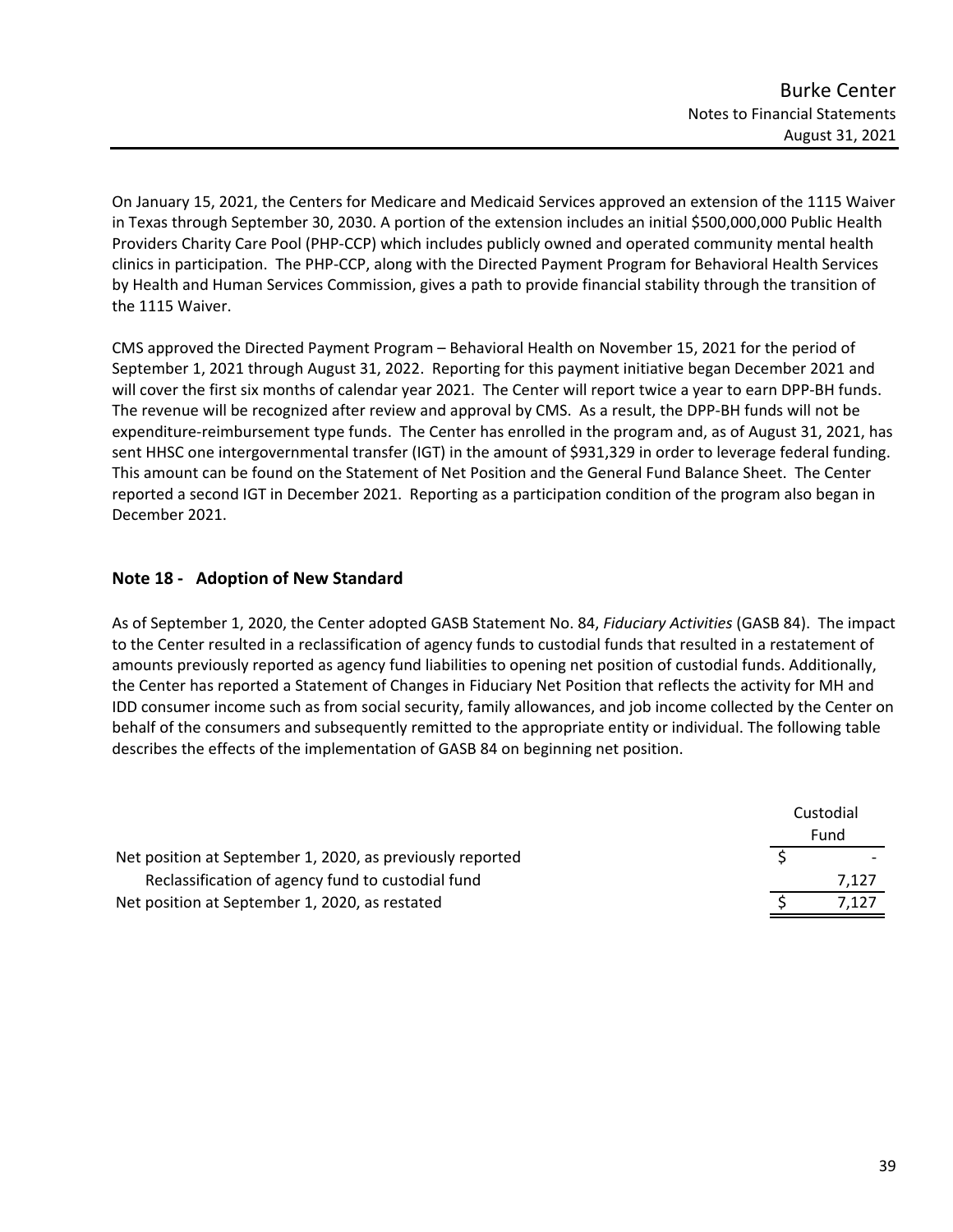

 $\gg$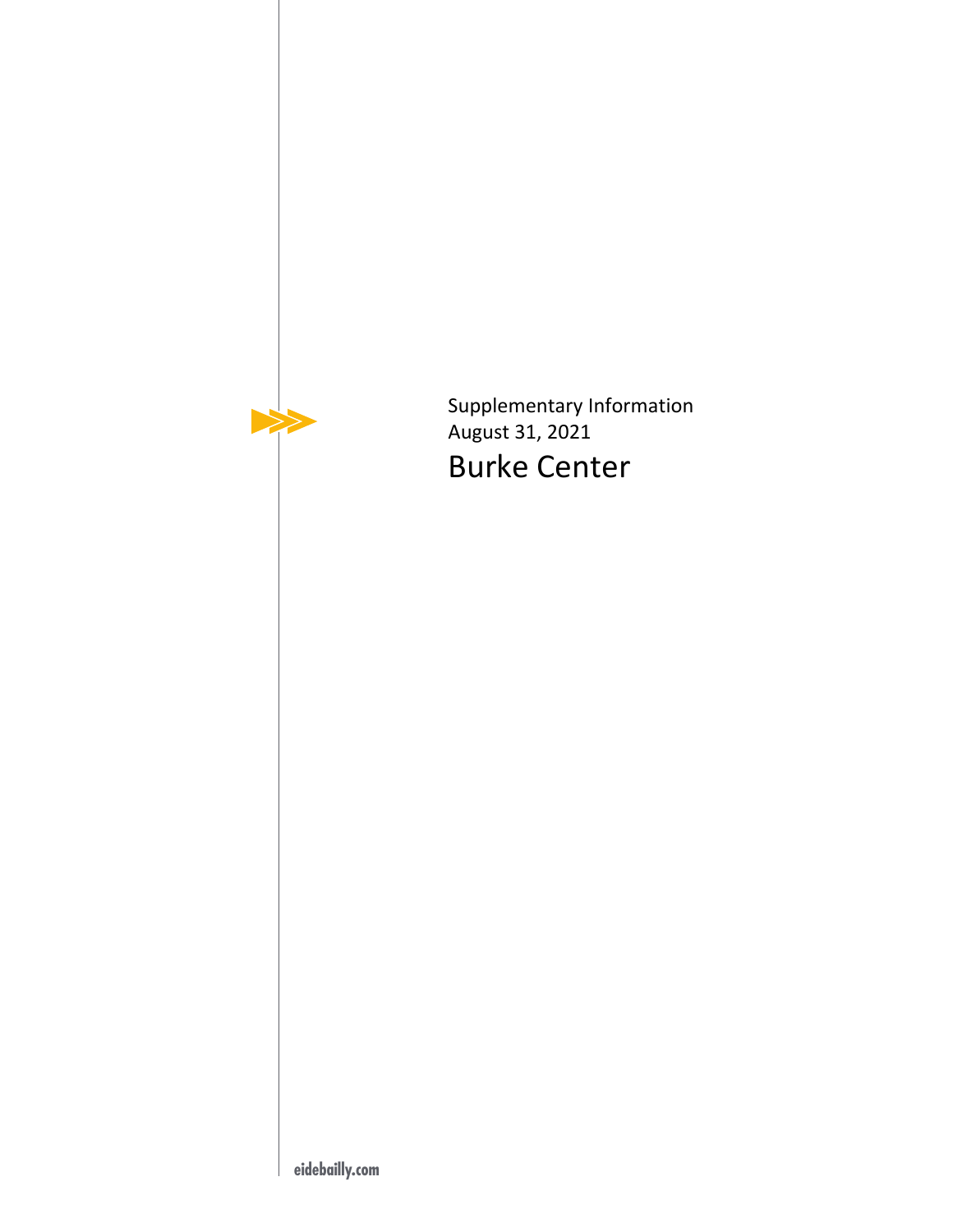| <b>Fund Source</b>                                   | Total<br>Revenue | <b>Total Mental</b><br><b>Health Adult</b><br>Expenditures | <b>Total Mental</b><br><b>Health Child</b><br>Expenditures |
|------------------------------------------------------|------------------|------------------------------------------------------------|------------------------------------------------------------|
| <b>Objects of Expense</b>                            |                  |                                                            |                                                            |
| Personnel                                            | \$<br>18,055,313 | \$<br>4,442,289                                            | \$<br>2,322,862                                            |
| Fringe benefits                                      | 5,120,226        | 1,260,976                                                  | 706,782                                                    |
| Professional and consultant services                 | 5,252,346        | 409,273                                                    | 319,631                                                    |
| Training and travel                                  | 151,127          | 20,759                                                     | 9,550                                                      |
| Debt service                                         |                  |                                                            |                                                            |
| Capital outlay                                       | 676,398          | 83,507                                                     | 3,881                                                      |
| Non-capitalized equipment                            | 191,875          | 60,619                                                     | 10,924                                                     |
| Pharmaceutical expense                               | 557,660          | 423,726                                                    | 3,086                                                      |
| Pharmaceutical expense-PAP                           | 2,617,565        | 2,617,565                                                  |                                                            |
| Other operating expense                              | 10,061,503       | 1,029,813                                                  | 457,389                                                    |
| Allocation of general administration to strategies   | 4,172,544        | 835,715                                                    | 436,839                                                    |
| Allocation of authority administration to strategies | 275,511          | 75,405                                                     | 39,417                                                     |
| Total expenditures                                   | 47,132,068       | 11,259,647<br>\$                                           | 4,310,361<br>\$.                                           |
| <b>Method of Finance</b>                             |                  |                                                            |                                                            |
| General Revenue - MH                                 | \$<br>5,412,468  | \$<br>3,914,094                                            | \$<br>1,498,374                                            |
| <b>GR Match for Medicaid Services</b>                | 352,503          | 220,631                                                    | 84,460                                                     |
| General Revenue - Other                              | 1,458,842        |                                                            |                                                            |
| <b>General Revenue - Crisis</b>                      | 2,435,377        |                                                            |                                                            |
| <b>General Revenue - Transitional Services</b>       | 54,235           |                                                            |                                                            |
| <b>General Revenue - Ongoing Services</b>            | 111,749          |                                                            |                                                            |
| General Revenue - Project Private Beds               | 1,563,503        |                                                            |                                                            |
| General Revenue - IDD                                |                  |                                                            |                                                            |
| <b>OBRA</b>                                          |                  |                                                            |                                                            |
| Medicaid Waiver and ICF-MR Earnings                  | 7,691,342        |                                                            |                                                            |
| TANF to Title XX                                     | 32,485           |                                                            | 32,485                                                     |
| Title XX - Social Services Block Grant               | 82,286           | 55,543                                                     |                                                            |
| <b>Mental Health Block Grant</b>                     | 591,726          | 439,653                                                    | 152,073                                                    |
| <b>Temporary Assistance for Needy Families</b>       | 124,955          |                                                            | 124,955                                                    |
| Medicaid 1115 Transformation Waiver                  | 7,148,922        | 2,002,216                                                  |                                                            |
| Other State and Federal Funds                        | 2,957,252        | 1,142,605                                                  | 437,406                                                    |
| <b>Substance Abuse</b>                               | 656,470          |                                                            |                                                            |
| Early Childhood Intervention                         | 1,048,340        |                                                            |                                                            |
| <b>Texas Department of Transportation</b>            | 798,253          |                                                            |                                                            |
| <b>TCOOMMI</b>                                       | 376,489          |                                                            |                                                            |
| <b>Other State Agencies</b>                          | 1,531,602        |                                                            |                                                            |
| Required local match                                 | 1,567,061        | 315,223                                                    | 119,859                                                    |
| <b>Additional local funds</b>                        | 12,474,905       | 3,169,682                                                  | 1,860,749                                                  |
| Total expended sources                               | 48,470,765       | 11,259,647<br>\$                                           | 4,310,361<br>\$.                                           |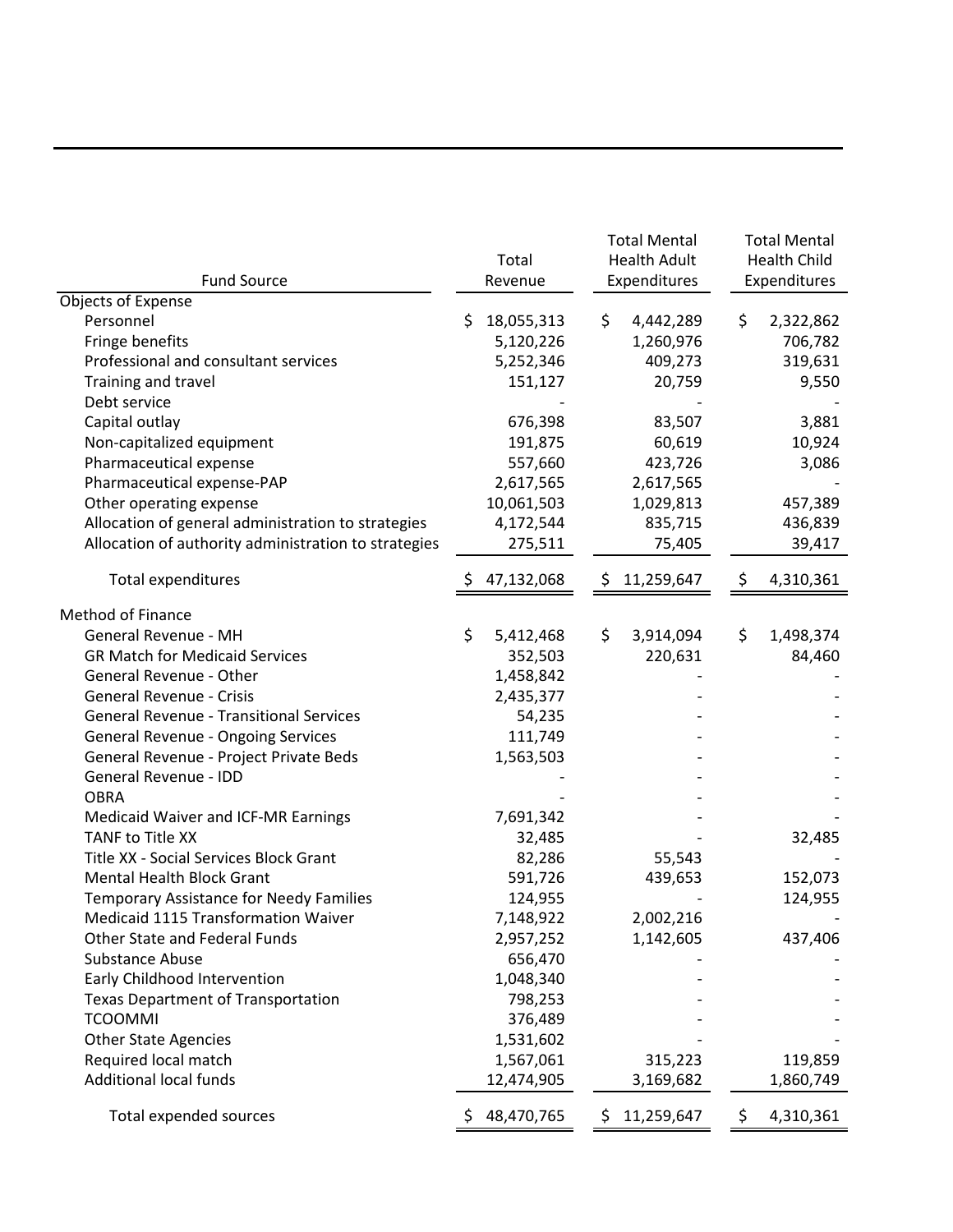Schedule of Revenue and Expenditures by Source of Funds – General Fund August 31, 2021

| <b>Total Mental</b><br><b>Health Crisis</b><br>Expenditures | Total<br>Community<br>Hospital | Total<br>Intellectual &<br>Developmental<br><b>Disabilities</b><br>Expenditures | <b>Total Other</b><br>Services<br>Expenditures    | Total<br>Center<br>Expenditures                       | <b>Excess</b><br>Revenue<br>over<br>Expenditures |
|-------------------------------------------------------------|--------------------------------|---------------------------------------------------------------------------------|---------------------------------------------------|-------------------------------------------------------|--------------------------------------------------|
| \$<br>2,458,084<br>703,778<br>362,827<br>9,578              | \$<br>1,962,507                | \$<br>4,296,824<br>1,210,580<br>1,495,089<br>36,243                             | \$<br>4,535,254<br>1,238,110<br>703,019<br>74,997 | \$<br>18,055,313<br>5,120,226<br>5,252,346<br>151,127 | \$                                               |
| 73,633<br>18,101<br>45,449                                  |                                | 268,519<br>59,370                                                               | 246,858<br>42,861<br>85,399                       | 676,398<br>191,875<br>557,660<br>2,617,565            |                                                  |
| 551,610<br>481,342<br>43,431                                | 223,685<br>20,183              | 2,072,540<br>1,075,868<br>97,075                                                | 5,950,151<br>1,119,095                            | 10,061,503<br>4,172,544<br>275,511                    |                                                  |
| \$<br>4,747,833                                             | \$<br>2,206,375                | 10,612,108<br>\$                                                                | \$<br>13,995,744                                  | \$<br>47,132,068                                      | \$                                               |
| \$<br>47,412                                                | \$                             | \$                                                                              | \$                                                | \$<br>5,412,468<br>352,503                            | \$                                               |
| 2,435,377<br>54,235                                         |                                |                                                                                 | 1,458,842                                         | 1,458,842<br>2,435,377<br>54,235                      |                                                  |
| 111,749                                                     | 1,563,503                      |                                                                                 |                                                   | 111,749<br>1,563,503                                  |                                                  |
|                                                             |                                | 7,691,342                                                                       |                                                   | 7,691,342<br>32,485                                   |                                                  |
| 26,743                                                      |                                |                                                                                 |                                                   | 82,286<br>591,726<br>124,955                          |                                                  |
| 423,311                                                     |                                | 649,300                                                                         | 5,146,706<br>304,630<br>656,470                   | 7,148,922<br>2,957,252<br>656,470                     |                                                  |
|                                                             |                                |                                                                                 | 1,048,340<br>798,253<br>376,489                   | 1,048,340<br>798,253<br>376,489                       |                                                  |
| 1,066,573<br>582,433                                        | 642,872                        | 1,358,749<br>65,406<br>847,311                                                  | 172,853<br>4,033,161                              | 1,531,602<br>1,567,061<br>11,136,208                  | 1,338,697                                        |
| 4,747,833                                                   | 2,206,375<br>\$                | 10,612,108<br>\$,                                                               | 13,995,744<br>Ş                                   | \$<br>47,132,068                                      | 1,338,697<br>\$                                  |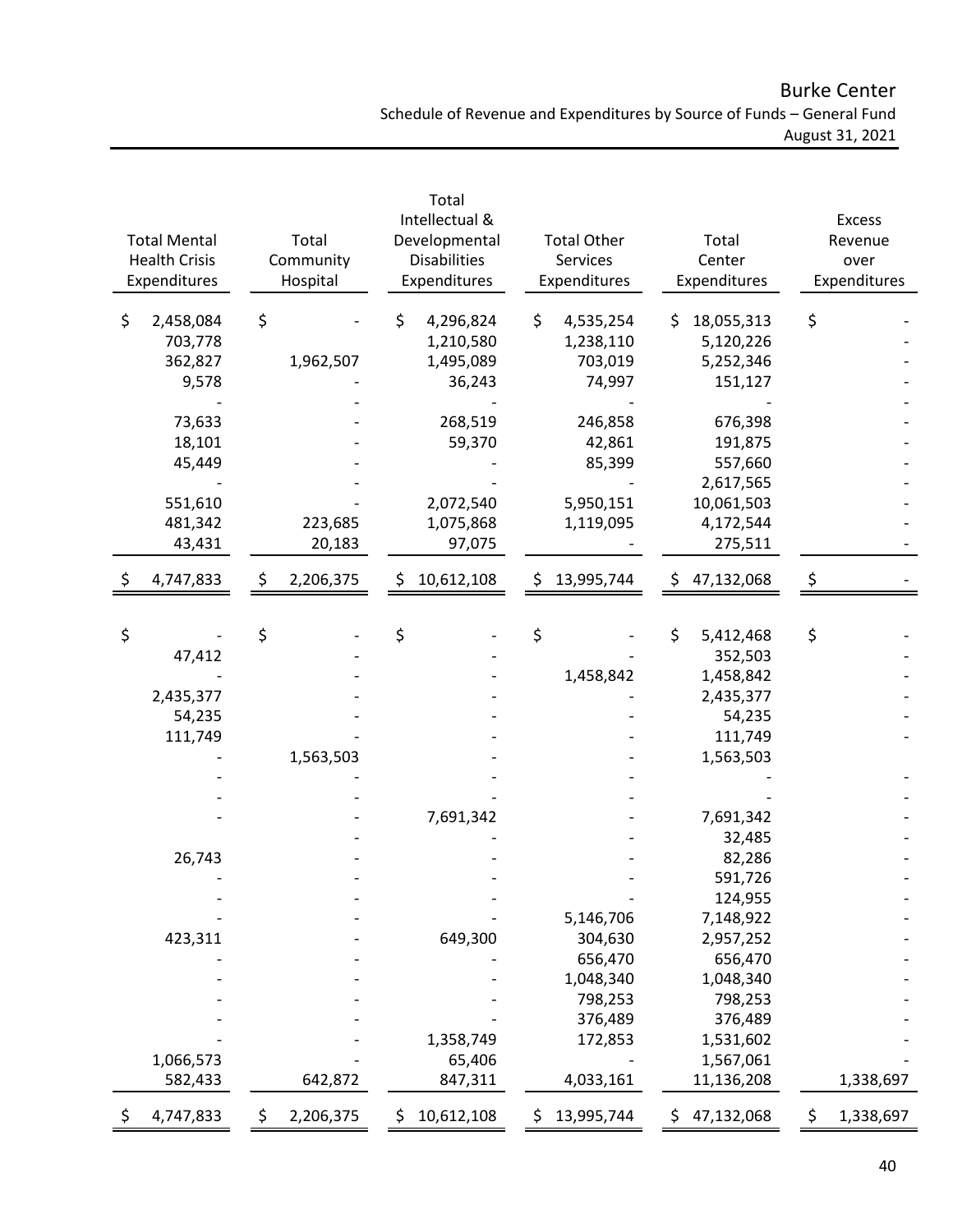## Reconciliation of Total Revenues to Fourth Quarter Financial Report August 31, 2021

|                                         | Revenues |                    |    |           |              |                      |              |     |                                    |
|-----------------------------------------|----------|--------------------|----|-----------|--------------|----------------------|--------------|-----|------------------------------------|
|                                         |          | Care<br>Report III |    | Additions |              | <b>Deletions</b>     |              |     | Audited<br>Financial<br>Statements |
| Local Revenues                          |          |                    |    |           |              |                      |              |     |                                    |
| County governments                      | \$       | 338,358            | \$ |           |              | \$                   |              | \$  | 338,358                            |
| Patient fees                            |          | 3,100,343          |    |           |              | (701, 373)           | b            |     | 2,398,970                          |
| Medicaid and medicare                   |          | 1,589,116          |    | 766,798   | b            | 4                    | c            |     | 2,355,918                          |
| Medicaid 1115 waiver                    |          | 7,148,922          |    | 1         | C            |                      |              |     | 7,148,923                          |
| ICF-MR                                  |          | 3,685,392          |    | 1         | $\mathsf{C}$ |                      |              |     | 3,685,393                          |
| <b>HCS</b>                              |          | 3,964,479          |    |           |              |                      |              |     | 3,964,479                          |
| <b>TX-HML</b>                           |          | 41,471             |    |           |              | (1)                  | $\mathsf{C}$ |     | 41,470                             |
| Texas Department of                     |          |                    |    |           |              |                      |              |     |                                    |
| Transportation                          |          | 798,253            |    |           |              |                      |              |     | 798,253                            |
| <b>Texas Rehabilitation Commission</b>  |          |                    |    | 28,615    | a            |                      |              |     | 28,615                             |
| Local contributions and                 |          |                    |    |           |              |                      |              |     |                                    |
| other income                            |          | 8,493,070          |    |           |              | $(6,040,925)$ d/g    |              |     | 2,452,145                          |
| Pharmaceutical expense (PAP only)       |          | 2,617,565          |    |           |              | (2,617,565)          | e            |     |                                    |
| <b>Total local revenues</b>             |          | 31,776,969         |    | 795,415   |              | (9,359,860)          |              |     | 23,212,524                         |
| <b>State Program Revenues</b>           |          |                    |    |           |              |                      |              |     |                                    |
| General Revenue - Mental Health         |          | 7,636,081          |    |           |              | $(494, 126)$ a/f     |              |     | 7,141,955                          |
| General Revenue - Developmental         |          |                    |    |           |              |                      |              |     |                                    |
| <b>Disabilities</b>                     |          | 968,566            |    |           |              |                      |              |     | 968,566                            |
| <b>Crisis Services</b>                  |          | 2,435,377          |    |           |              |                      |              |     | 2,435,377                          |
| <b>Veterans Services</b>                |          | 155,369            |    |           |              |                      |              |     | 155,369                            |
| <b>Supportive Housing</b>               |          | 157,567            |    |           |              | (3,717)              | g            |     | 153,850                            |
| Mental Health First Aid                 |          |                    |    | 28,600    | $\mathsf{f}$ |                      |              |     | 28,600                             |
| <b>CLOIP</b>                            |          | 242,492            |    |           |              |                      |              |     | 242,492                            |
| Early Childhood Intervention            |          | 1,048,340          |    |           |              | (502, 059)           | g            |     | 546,281                            |
| <b>HB 13</b>                            |          | 401,599            |    |           |              |                      |              |     | 401,599                            |
| <b>TCOOMMI</b>                          |          | 376,489            |    |           |              | (1)                  | c            |     | 376,488                            |
| <b>OSAR</b>                             |          | 656,470            |    |           |              | (495, 977)           | g            |     | 160,493                            |
| TDCJ Rider 39                           |          |                    |    | 25,640    | $\mathsf{f}$ |                      |              |     | 25,640                             |
| <b>OBRA</b>                             |          | 147,691            |    |           |              |                      |              |     | 147,691                            |
| Total state program revenues            |          | 14,226,041         |    | 54,240    |              | (1,495,880)          |              |     | 12,784,401                         |
| <b>Federal Program Revenues</b>         |          |                    |    |           |              |                      |              |     |                                    |
| <b>Mental Health Block Grant</b>        |          | 591,726            |    | 91,229    | g            |                      |              |     | 682,955                            |
| Social Services Block Grant -           |          |                    |    |           |              |                      |              |     |                                    |
| Title XX                                |          | 82,286             |    |           |              | (28, 690)            | $-$ f        |     | 53,596                             |
| <b>Title XX Block Grant</b>             |          | 32,485             |    |           |              |                      |              |     | 32,485                             |
| Child TANF to Title XX                  |          | 124,955            |    | 28,690    | $-f$         |                      |              |     | 153,645                            |
| <b>Enhanced Community Coordination</b>  |          | 11,457             |    |           |              |                      |              |     | 11,457                             |
| <b>TBRA</b>                             |          | 172,853            |    |           |              |                      |              |     | 172,853                            |
| Substance Abuse                         |          |                    |    | 495,977   | g            |                      |              |     | 495,977                            |
| Systems of Care                         |          | 250,180            |    |           |              | (1)                  | c            |     | 250,179                            |
| Early Childhood Intervention            |          |                    |    | 502,059   | g            |                      |              |     | 502,059                            |
| <b>Medicaid Administrative Claiming</b> |          | 953,250            |    |           |              |                      |              |     | 953,250                            |
| Medicaid Administrative Claiming - ECI  |          | 148,529            |    |           |              |                      |              |     | 148,529                            |
| Other federal                           |          | 100,034            |    | 1,675,217 | g            | (57, 471)            | g            |     | 1,717,780                          |
| First Episode Psychosis                 |          |                    |    | 370,052   | f            |                      |              |     | 370,052                            |
| Total federal program revenues          |          | 2,467,755          |    | 3,163,224 |              | (86, 162)            |              |     | 5,544,817                          |
| <b>Investment Earnings</b>              |          |                    |    | 28,902    | d            |                      |              |     | 28,902                             |
| Total revenues                          | \$       | 48,470,765         | \$ | 4,041,781 |              | \$<br>(10, 941, 902) |              | \$. | 41,570,644                         |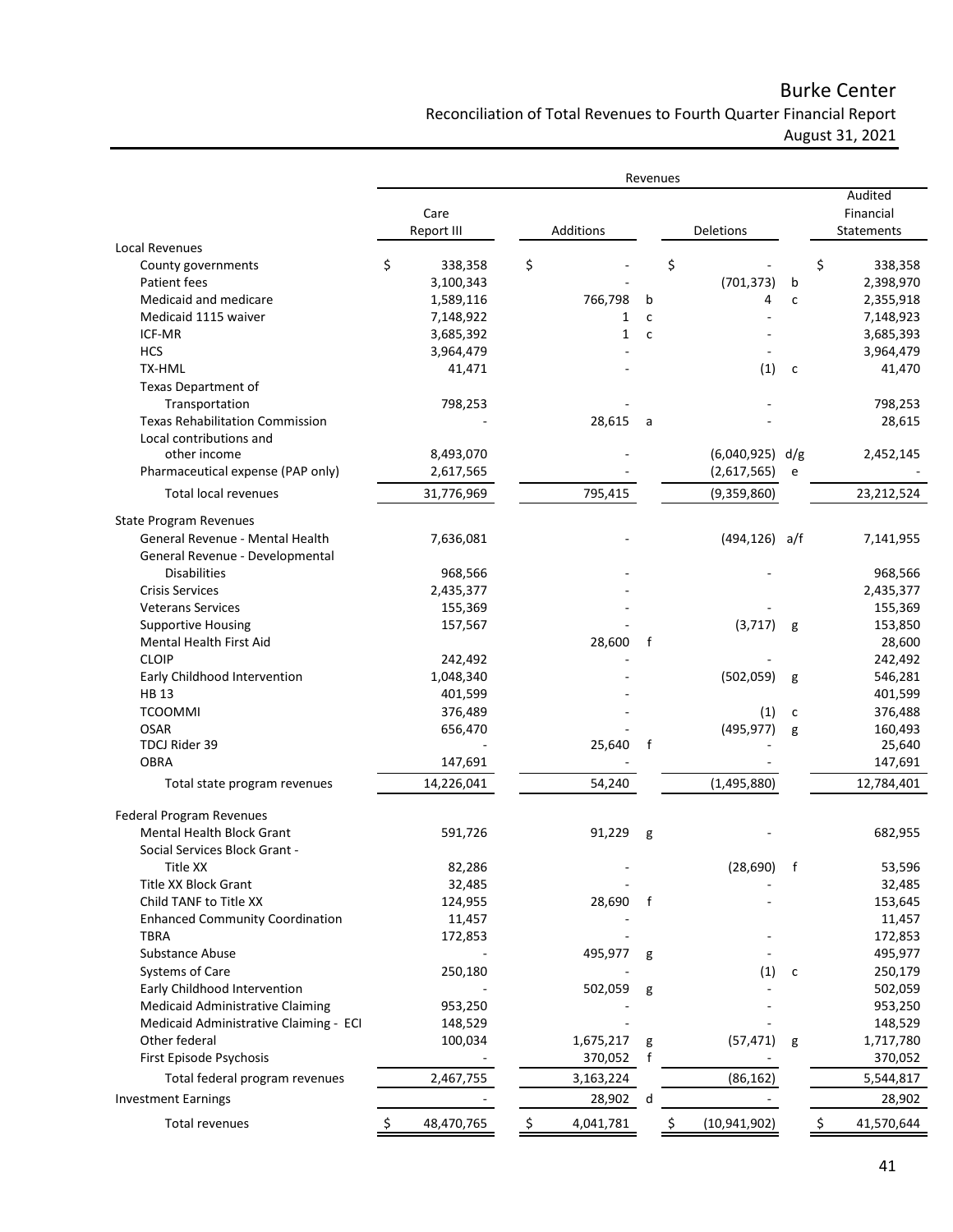Reconciliation of Total Expenditures to Fourth Quarter Financial Report August 31, 2021

|                                             |                    |            |                  |             |             | Expenditures |                     |    |                                           |            |
|---------------------------------------------|--------------------|------------|------------------|-------------|-------------|--------------|---------------------|----|-------------------------------------------|------------|
| <b>Function</b>                             | Care<br>Report III |            | <b>Additions</b> |             |             |              | <b>Deletions</b>    |    | Audited<br>Financial<br><b>Statements</b> |            |
| Personnel                                   | Ś                  | 20,567,272 | \$               |             |             | \$           |                     |    | \$                                        | 20,567,272 |
| <b>Employee Benefits</b>                    |                    | 5,761,779  |                  |             | $1 \quad c$ |              |                     |    |                                           | 5,761,780  |
| <b>Training and Travel</b>                  |                    | 180,366    |                  |             |             |              | (27,607)            | h. |                                           | 152,759    |
| <b>Professional and Consultant Services</b> |                    | 5,442,068  |                  |             |             |              | (749,647)           | h. |                                           | 4,692,421  |
| <b>Building and Occupancy</b>               |                    |            |                  | 1,908,552   | h           |              |                     |    |                                           | 1,908,552  |
| Capital Outlay                              |                    | 818,515    |                  | 106         | h           |              |                     |    |                                           | 818,621    |
| <b>Utilities</b>                            |                    |            |                  | 754,617     | h.          |              |                     |    |                                           | 754,617    |
| Non-Capitalized Equipment                   |                    | 234,815    |                  | 1,147,429   | h           |              | (729,634)           | h. |                                           | 652,610    |
| <b>Pharmaceutical Expense</b>               |                    | 564,816    |                  |             |             |              | (66, 740)           | h. |                                           | 498,076    |
| Pharmaceutical Expense (Pap Only)           |                    | 2,617,565  |                  |             |             |              | (2,617,565)         | e  |                                           |            |
| <b>Other Operating Expense</b>              |                    | 10,944,872 |                  | 843,997 h/c |             |              | $(7, 173, 367)$ d/h |    |                                           | 4,615,502  |
| Total expenditures                          |                    | 47,132,068 |                  | 4,654,702   |             |              | (11, 364, 560)      |    |                                           | 40,422,210 |

(a) Reclassify to report General Revenue Match

(b) Reclassify Medicare Revenue

(c) Rounding

(d) Reclassify for DSRIP and other revenue

(e) Free medicine used, not recorded for financial statement purposes

(f) Reclassify General Revenue

(g) Reclassify federal and state program revenue

(h) Reclassify Expenditures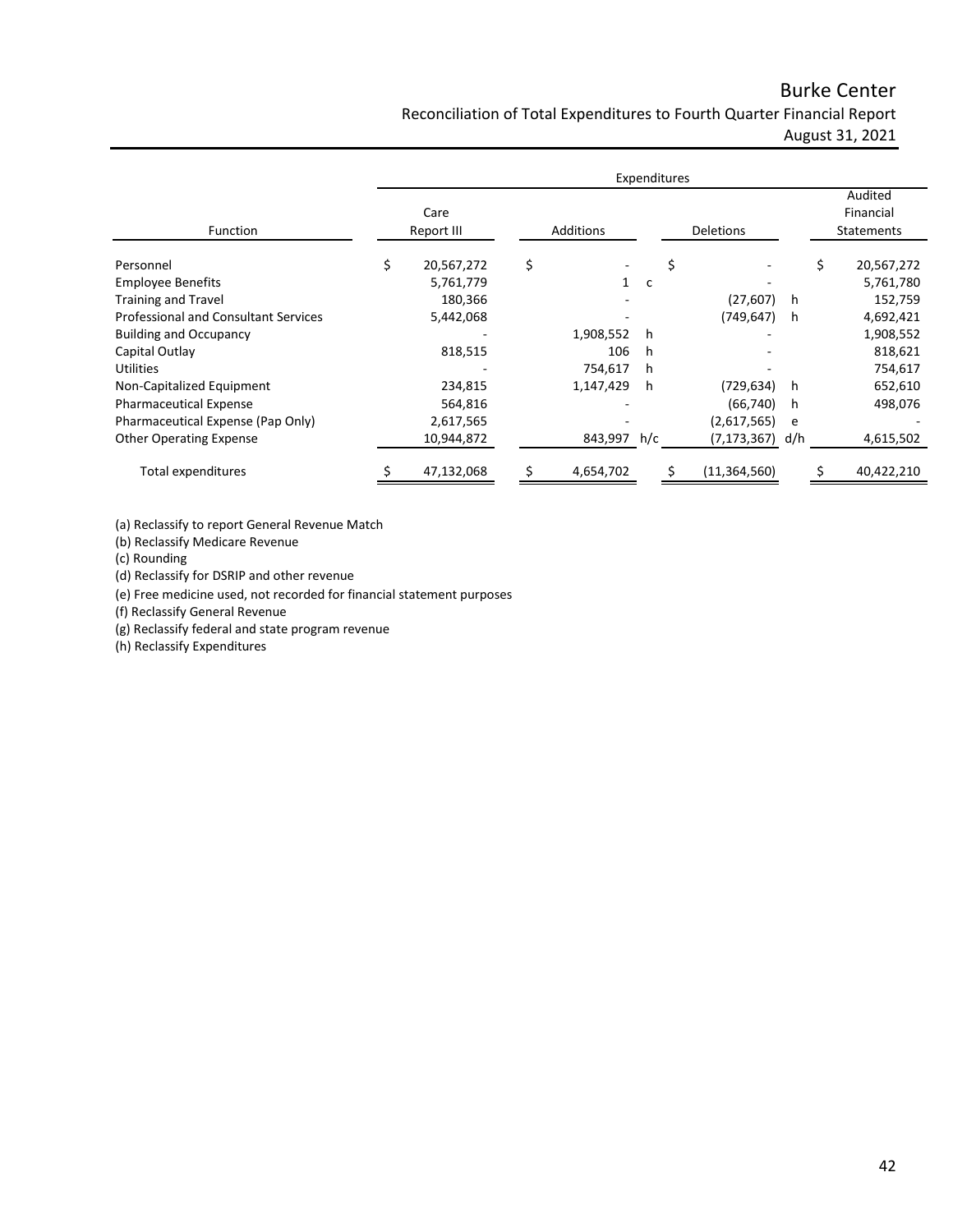Burke Center Schedule of Indirect Costs August 31, 2021

|                                 | Total<br>Costs | Non-<br>allowable<br>Costs | Depreciation | Total<br>Adjusted<br>Costs | <b>Direct</b><br>Costs | Indirect<br>Costs |
|---------------------------------|----------------|----------------------------|--------------|----------------------------|------------------------|-------------------|
| Personnel                       | \$20,567,271   | \$                         | \$           | 20,567,271<br>Ś.           | 18,050,471<br>S.       | \$2,516,800       |
| <b>Fringe Benefits</b>          | 5,761,780      |                            |              | 5,761,780                  | 5,123,708              | 638,072           |
| Capital Outlay                  | 818,621        | (818, 621)                 |              |                            |                        |                   |
| Depreciation                    |                |                            | 619,321      | 619,321                    | 509,399                | 109,922           |
| Debt Service                    |                |                            |              |                            |                        |                   |
| <b>Other Operating Expenses</b> | 17,366,831     | (5,522,267)                |              | 11,844,564                 | 11,537,186             | 307,378           |
| <b>Total expenses</b>           | 44,514,503     | \$ (6,340,888)             | 619,321      | 38,792,936<br>\$.          | 35,220,764<br>S.       | \$3,572,172       |
| <b>Indirect Costs</b>           |                |                            |              |                            |                        | 3,572,172         |
| <b>Direct Costs</b>             |                |                            |              |                            |                        | 35,220,764        |
| <b>Indirect Cost Rate</b>       |                |                            |              |                            |                        | 10.14%            |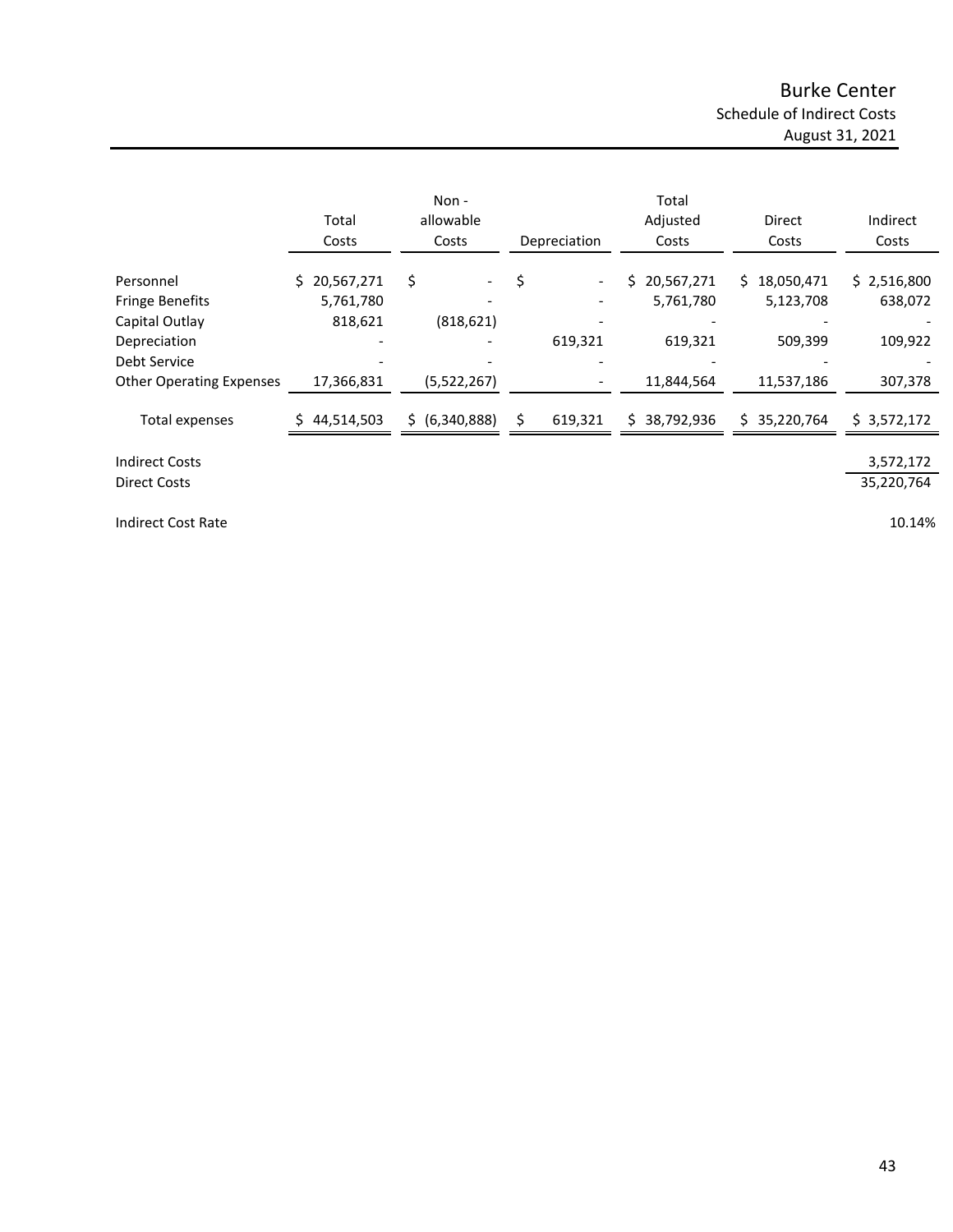| Lessor                                          | Location                                                                     | Terms               | Monthly<br>Amount |
|-------------------------------------------------|------------------------------------------------------------------------------|---------------------|-------------------|
| East Texas Behavioral<br>Resources, Inc.        | ALU - Cherry<br>2308 Cherry St.<br>Lufkin, TX 75901                          | $9/01/20 - 8/31/21$ | \$<br>1,357       |
| East Texas Behavioral<br>Resources, Inc.        | ALU - Freeman<br>3224 Freeman<br>Lufkin, TX 75901                            | $9/01/20 - 8/31/21$ | 2,206             |
| <b>East Texas Behavioral</b><br>Resources, Inc. | ALU - Oleta<br>1204 Oleta<br>Lufkin, TX 75904                                | $9/01/20 - 8/31/21$ | 1,559             |
| <b>East Texas Behavioral</b><br>Resources, Inc. | ALU - Oscar Berry Rd.<br>776 North FM 1194<br>Lufkin, TX 75904               | $9/01/20 - 8/31/21$ | 989               |
| <b>East Texas Behavioral</b><br>Resources, Inc. | ALU - Rushwood<br>1004 Rushwood<br>Lufkin, TX 75904                          | $9/01/20 - 8/31/21$ | 1,680             |
| <b>East Texas Behavioral</b><br>Resources, Inc. | ALU - Shadylake<br>111 Lakewind<br>Lufkin, TX 75901                          | $9/01/20 - 8/31/21$ | 1,112             |
| <b>East Texas Behavioral</b><br>Resources, Inc. | ALU - Whitehouse<br>305 Whitehouse<br>Lufkin, TX 75901                       | $9/01/20 - 8/31/21$ | 1,005             |
| <b>East Texas Behavioral</b><br>Resources, Inc. | Angelina Burke Industries<br>2215 North John Redditt Dr.<br>Lufkin, TX 75904 | $9/01/20 - 8/31/21$ | 4,347             |
| East Texas Behavioral<br>Resources, Inc.        | Angelina MH<br>1522 West Frank Ave.<br>Lufkin, TX 75904                      | $9/01/20 - 8/31/21$ | 21,219            |
| <b>East Texas Behavioral</b><br>Resources, Inc. | <b>Business Services</b><br>2003 South Medford Dr.<br>Lufkin, TX 75901       | $9/01/20 - 8/31/21$ | 3,732             |
| East Texas Behavioral<br>Resources, Inc.        | <b>Business Management</b><br>2003 South Medford Dr.<br>Lufkin, TX 75901     | $9/01/20 - 8/31/21$ | 1,099             |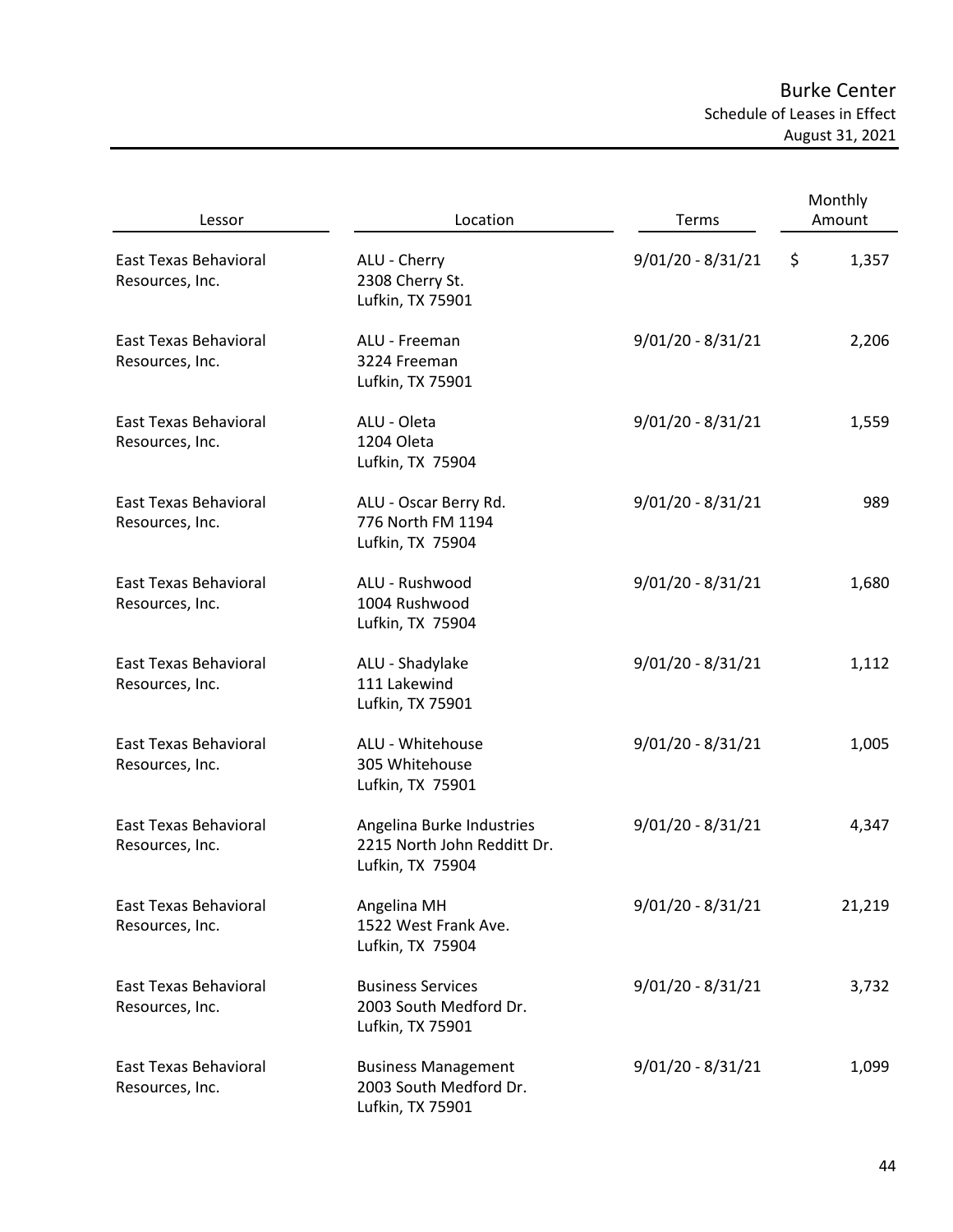| Lessor                                                           | Location                                                                       | Terms               | Monthly<br>Amount |  |
|------------------------------------------------------------------|--------------------------------------------------------------------------------|---------------------|-------------------|--|
| East Texas Behavioral<br>Resources, Inc.                         | <b>Central Administration</b><br>2001 S. Medford Dr.<br>Lufkin, TX 75901       | $9/01/20 - 8/31/21$ | \$<br>5,030       |  |
| East Texas Behavioral<br>Resources, Inc.                         | <b>Cunningham Group Home</b><br>1010 Cunningham<br>Lufkin, TX 75901            | $9/01/20 - 8/31/21$ | 1,423             |  |
| <b>East Texas Behavioral</b><br>Resources, Inc.                  | DD Authority Services<br>1915 Old Mill Road<br>Lufkin, TX 75904                | $9/01/20 - 8/31/21$ | 5,488             |  |
| <b>East Texas Behavioral</b><br>Resources, Inc.                  | <b>DD Provider Services</b><br>2105 North John Redditt Dr.<br>Lufkin, TX 75902 | $9/01/20 - 8/31/21$ | 3,711             |  |
| <b>East Texas Behavioral</b><br>Resources, Inc.                  | Diboll Group Home<br>200 Stubblefield Dr.<br>Diboll, TX 75941                  | $9/01/20 - 8/31/21$ | 1,568             |  |
| J & G Development, LLC<br>P. O. Box 1724<br>Livingston, TX 77351 | ECI - Livingston<br>300 Bypass Lane, Suite 201<br>Livingston, TX 77351         | $9/01/20 - 8/31/21$ | 3,449             |  |
| <b>East Texas Behavioral</b><br>Resources, Inc.                  | ECI - Lufkin<br>2211 N. John Redditt Dr.<br>Lufkin, TX 75904                   | $9/01/20 - 8/31/21$ | 2,663             |  |
| <b>East Texas Behavioral</b><br>Resources, Inc.                  | Fairweather Lodge<br>2019 Pearl St.<br>Nacogdoches, TX 75961                   | $9/01/20 - 8/31/21$ | 824               |  |
| <b>East Texas Behavioral</b><br>Resources, Inc.                  | Houston Co. MH<br>1401 W. Austin<br>Crockett, TX 75835                         | $9/01/20 - 8/31/21$ | 1,219             |  |
| East Texas Behavioral<br>Resources, Inc.                         | Jasper MH<br>1250 Marvin Hancock Dr.<br>Jasper, TX 75951                       | $9/01/20 - 8/31/21$ | 3,115             |  |
| East Texas Behavioral<br>Resources, Inc.                         | Kirbyville Burke Industries<br>910 S. Margaret<br>Kirbyville, TX 75956         | $9/01/20 - 8/31/21$ | 2,472             |  |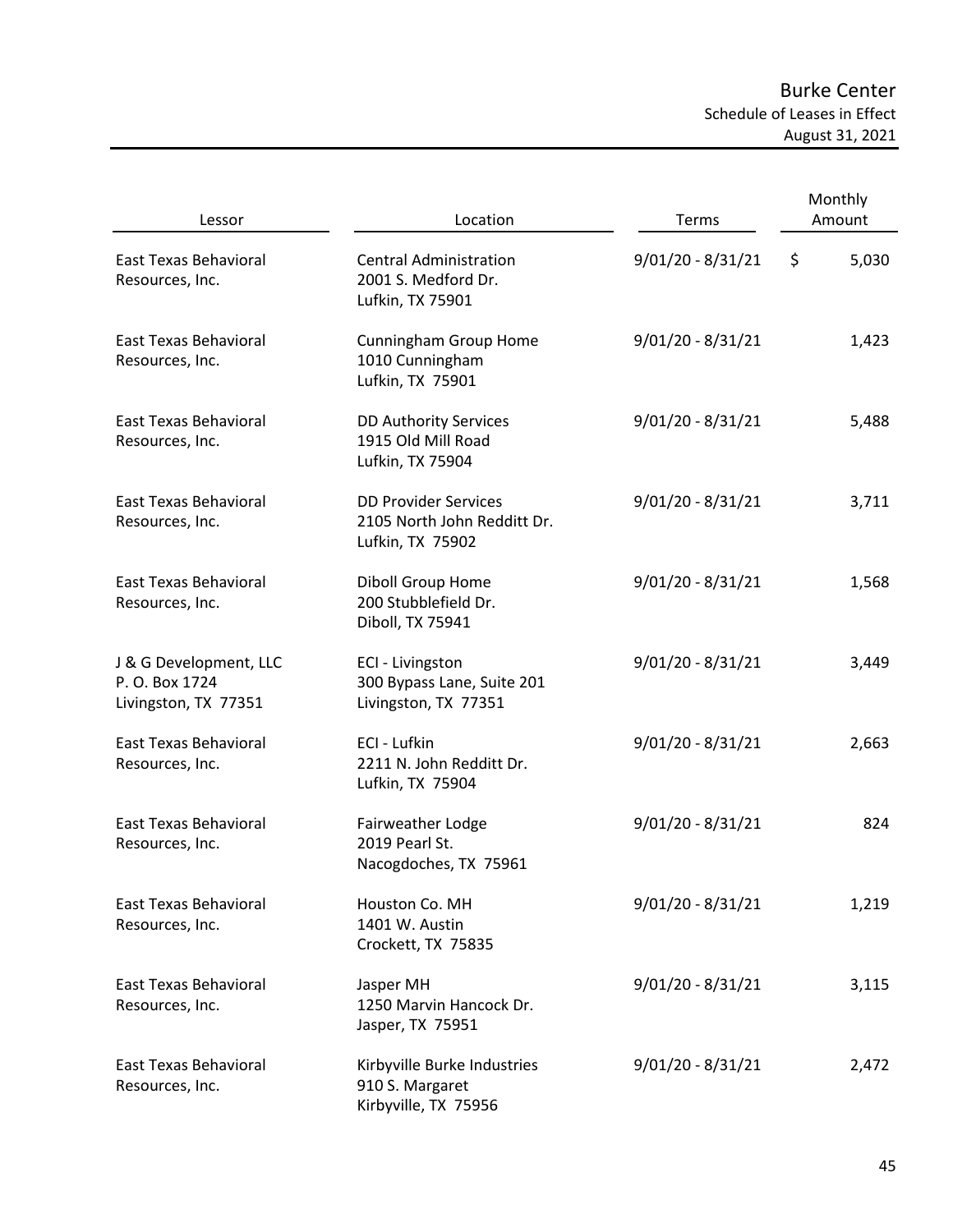| Lessor                                          | Location                                                                        | <b>Terms</b>        | Monthly<br>Amount |
|-------------------------------------------------|---------------------------------------------------------------------------------|---------------------|-------------------|
| East Texas Behavioral<br>Resources, Inc.        | Kirbyville Group Home<br>703 W. Martin Luther King Dr.<br>Kirbyville, TX 75956  | $9/01/20 - 8/31/21$ | \$<br>1,527       |
| <b>East Texas Behavioral</b><br>Resources, Inc. | Lotus Lane Cottages<br>1802 Lotus Lane<br>Lufkin, TX 75904                      | $9/01/20 - 8/31/21$ | 825               |
| <b>East Texas Behavioral</b><br>Resources, Inc. | <b>MCOT</b><br>5002 Lotus Lane<br>Lufkin, TX 75904                              | $9/01/20 - 8/31/21$ | 1,302             |
| <b>East Texas Behavioral</b><br>Resources, Inc. | Nacogdoches MH<br>3824 N. University Dr.<br>Nacogdoches, TX 75961               | $9/01/20 - 8/31/21$ | 21,177            |
| <b>East Texas Behavioral</b><br>Resources, Inc. | Nacogdoches Burke Industries<br>1718 S. University Dr.<br>Nacogdoches, TX 75961 | $9/01/20 - 8/31/21$ | 2,966             |
| <b>East Texas Behavioral</b><br>Resources, Inc. | Nacogdoches Group Home<br>2712 S.E. Stallings Dr.<br>Nacogdoches, TX 75961      | $9/01/20 - 8/31/21$ | 2,779             |
| <b>East Texas Behavioral</b><br>Resources, Inc. | Newton Group Home<br>700 McMahon<br>Newton, TX 75966                            | $9/01/20 - 8/31/21$ | 1,525             |
| <b>East Texas Behavioral</b><br>Resources, Inc. | Pineland Group Home<br>707 S. Temple St.<br>Pineland, TX 75968                  | $9/01/20 - 8/31/21$ | 1,568             |
| <b>East Texas Behavioral</b><br>Resources, Inc. | Polk County MH<br>1100 Ogletree Dr.<br>Livingston, TX 77351                     | $9/01/20 - 8/31/21$ | 6,035             |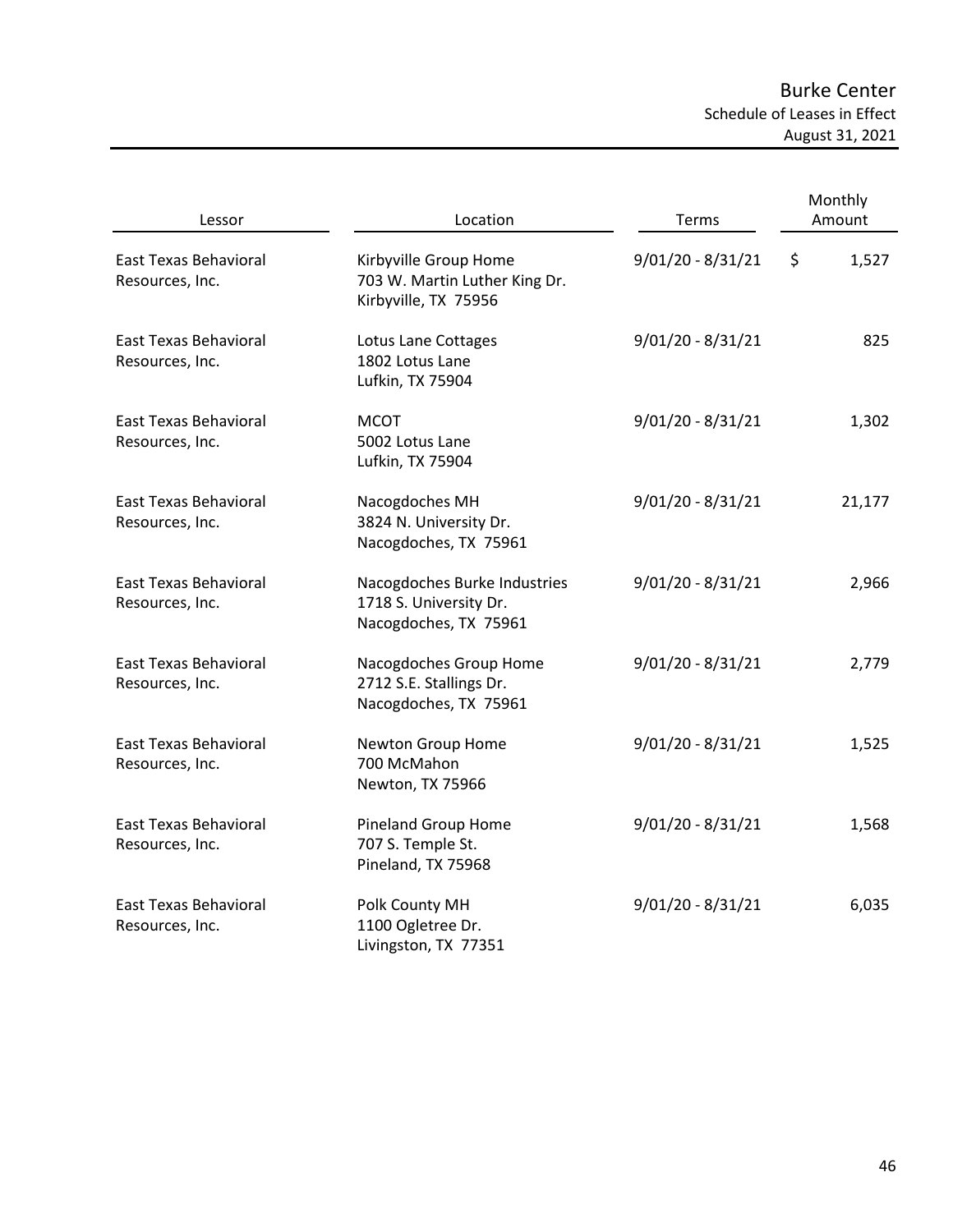| Lessor                                                                  | Location                                                                            | Terms               | Monthly<br>Amount |
|-------------------------------------------------------------------------|-------------------------------------------------------------------------------------|---------------------|-------------------|
| <b>East Texas Behavioral</b><br>Resources, Inc.                         | San Augustine Burke Industries<br>583 El Camino Crossing<br>San Augustine, TX 75972 | $9/01/20 - 8/31/21$ | \$<br>4,532       |
| T & B Investments, LLC<br>233 Hurst Street, Suite B<br>Center, TX 75935 | Shelby MH<br>233 Hurst Street, Suite B<br>Center, TX 75935                          | $9/01/20 - 8/31/21$ | 500               |
| <b>Klement Investments</b><br>P. O. Box 996<br>Gainesville, TX 76241    | Veterans' Program<br>3003 North Medford Dr.<br>Lufkin, TX 75901                     | $9/01/20 - 8/31/21$ | 700               |
| <b>East Texas Behavioral</b><br>Resources, Inc.                         | West Bay Group Home<br>46 West Bay Dr.<br>Jasper, TX 75951                          | $9/01/20 - 8/31/21$ | 1,712             |
| <b>Tyler County Hospital</b><br>110 West Bluff<br>Woodville, TX 75979   | Woodville MH<br>110 West Bluff<br>Woodville, TX 75979                               | $9/01/20 - 8/31/21$ | 2,085             |
| Bob & Janice McKnight<br>4611 NW Stallings<br>Nacogdoches, Texas        | Cornerstone<br>4611 NW Stallings<br>Nacogdoches, Texas                              | $9/01/20 - 8/31/21$ | 2,750             |
| Sabine County Hospital                                                  | 2301 Worth Street<br>Hemphill, Texas                                                | $9/01/20 - 8/31/21$ | 10                |
| A-1 Self Storage<br>1701 Feagin Drive<br>Lufkin, Texas                  | <b>Human Resources</b><br>1701 Feagin Drive<br>Lufkin, Texas                        | $9/01/20 - 8/31/21$ | 130               |
| A-1 Self Storage<br>1701 Feagin Drive<br>Lufkin, Texas                  | <b>Human Resources</b><br>1701 Feagin Drive<br>Lufkin, Texas                        | $9/01/20 - 8/31/21$ | 145               |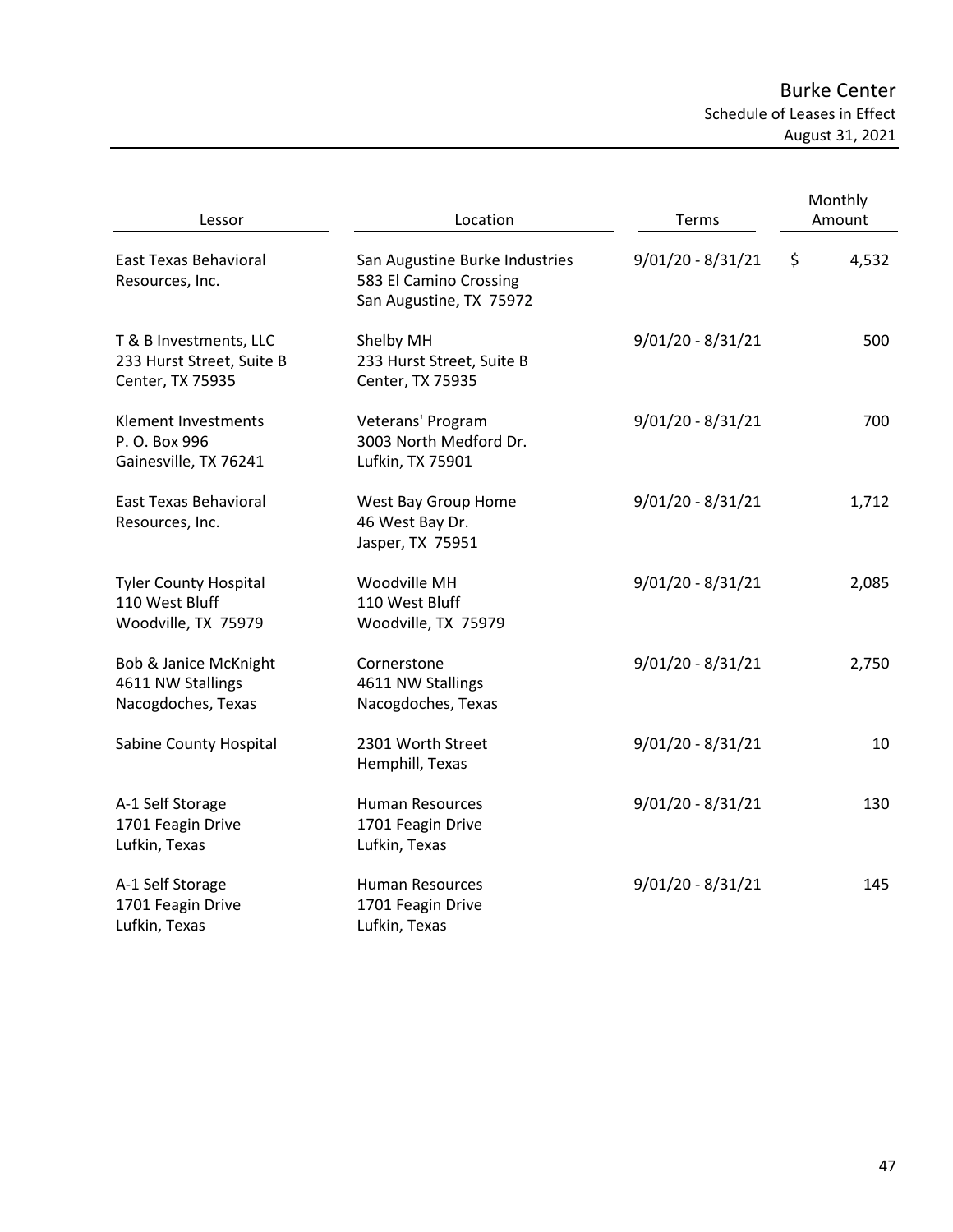|                                    |                             | Cost    |        |
|------------------------------------|-----------------------------|---------|--------|
| Location                           | <b>Building Utilization</b> | Monthly | Annual |
| No State Owned Facilities Occupied |                             |         |        |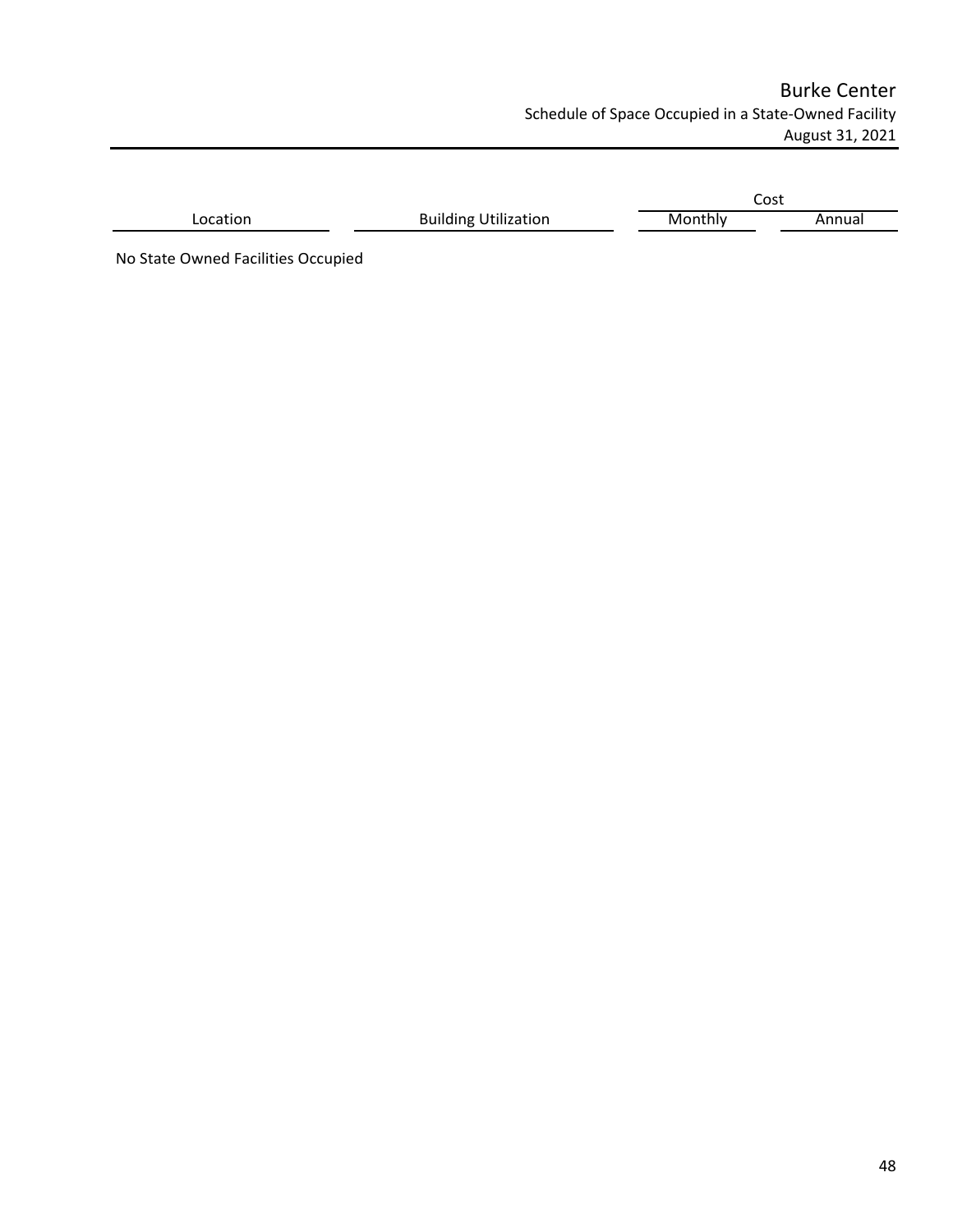## Burke Center Schedule of Insurance in Force August 31, 2021

|                                              |                                           |                                                    | Deductible/                                                                           |
|----------------------------------------------|-------------------------------------------|----------------------------------------------------|---------------------------------------------------------------------------------------|
| <b>Insurer</b>                               | <b>Policy Period</b>                      | Coverage                                           | Annual Coverage                                                                       |
| <b>Texas Council Risk</b><br>Management Fund | 9/1/2020-8/31/2021 General liability      |                                                    | Limit \$1,000,000<br>per occurence;<br>\$1,000,000<br>aggregate<br>\$1,000 deductible |
| <b>Texas Council Risk</b><br>Management Fund | 9/1/2020-8/31/2021 Professional liability |                                                    | Limit \$1,000,000<br>per claim;<br>\$3,000,000<br>aggregate;<br>\$10,000 deductible   |
| <b>Texas Council Risk</b><br>Management Fund | 9/1/2020-8/31/2021 Automobile liability   |                                                    | Limit \$1,000,000<br>per \$1,000<br>deductible                                        |
| <b>Texas Council Risk</b><br>Management Fund | 9/1/2020-8/31/2021                        | Mobile equipment and<br>automobile physical damage | Actual cash value                                                                     |
| <b>Texas Council Risk</b><br>Management Fund |                                           | 9/1/2020-8/31/2021 Errors and omissions            | Limit \$1,000,000;<br>\$1,000,000 aggregate<br>\$5,000 deductible                     |
| <b>Texas Council Risk</b><br>Management Fund |                                           | 9/1/2020-8/31/2021 Workers' compensation           | Statutory                                                                             |
| East Texas Behavioral Resources, Inc.        |                                           |                                                    |                                                                                       |
| <b>Texas Council Risk</b><br>Management Fund |                                           | 9/1/2020-8/31/2021 Property (real and personal)    | Blanket Limit \$52,276,911<br>each occurrence<br>\$2,500 deductible                   |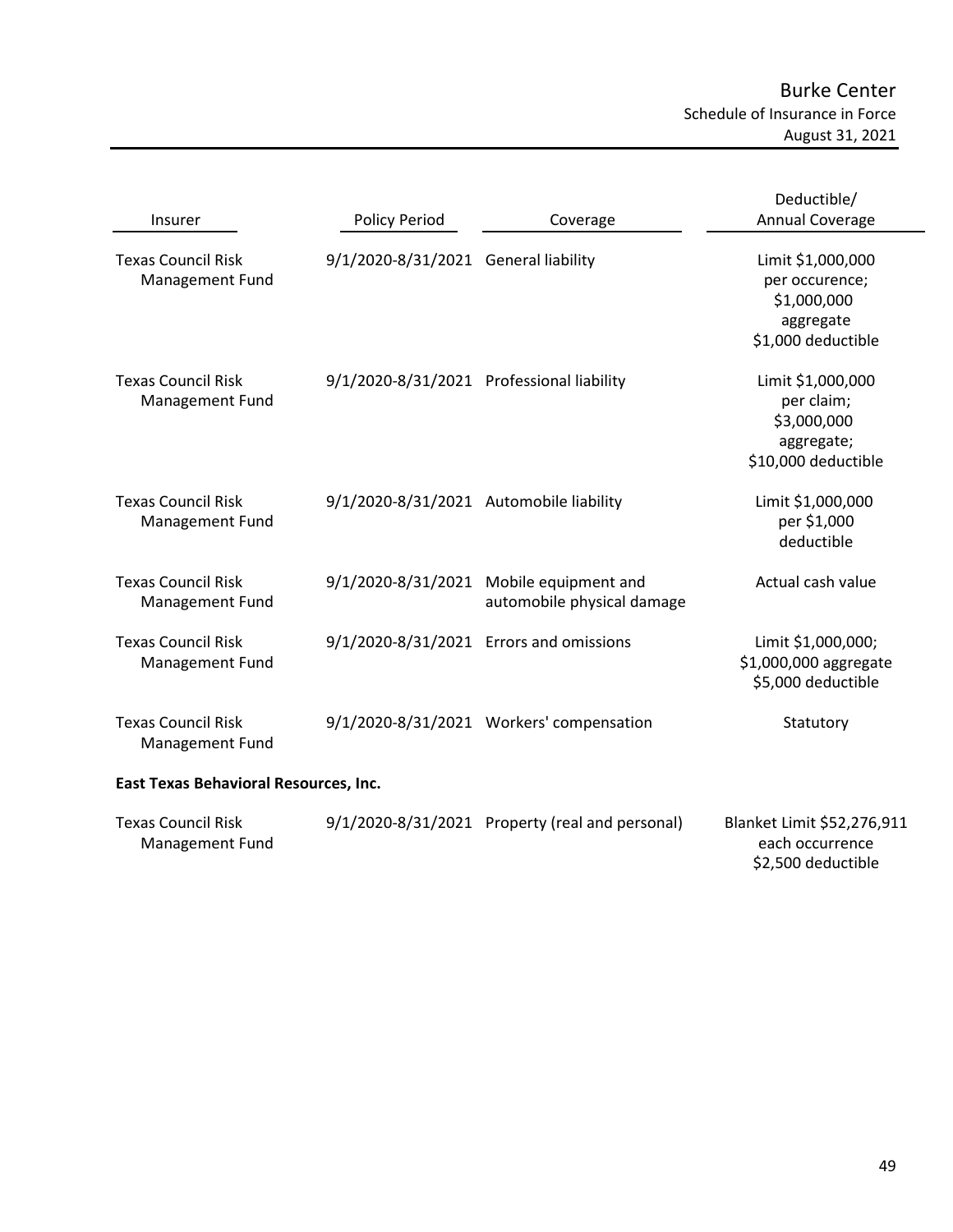## Burke Center Schedule of Bond Coverage August 31, 2021

| <b>Surety Company</b>         | Scope of Coverage                                                                                                                                              | <b>Bond</b><br>Amount |
|-------------------------------|----------------------------------------------------------------------------------------------------------------------------------------------------------------|-----------------------|
| The Travelers Companies, Inc. | Crime Coverage Employee Dishonesty<br>$9/1/2020 - 9/1/2021$<br>\$10,000 deductible per occurrence                                                              | \$1,000,000           |
|                               | <b>Employee Theft</b><br>ERISA (No deductible)<br>Forgery or Alteration<br>Computer Fraud<br><b>Funds Transfer Fraud</b><br>\$10,000 deductible per occurrence |                       |
| The Travelers Companies, Inc. | On Premises/In Transit<br>$9/1/2020 - 9/1/2021$<br>\$5,000 deductible per occurrence                                                                           | 100,000               |
| The Travelers Companies, Inc. | Money Orders and Counterfeit Money<br>$9/1/2020 - 9/1/2021$<br>\$500 deductible per occurrence                                                                 | 50,000                |
| The Travelers Companies, Inc. | Claim Expense<br>$9/1/2020 - 9/1/2021$<br>No deductible                                                                                                        | 25,000                |
| <b>Beazley Group</b>          | Information Security and Privacy<br>Insurance with Breach Response<br>Services Coverage<br>$9/1/2020 - 9/1/2021$<br>\$0 Retention                              |                       |
|                               | Policy Aggregate Limit of Liability                                                                                                                            | 3,000,000             |
|                               | <b>Additional Breach Response</b><br>\$25,000 Retention                                                                                                        | 3,000,000             |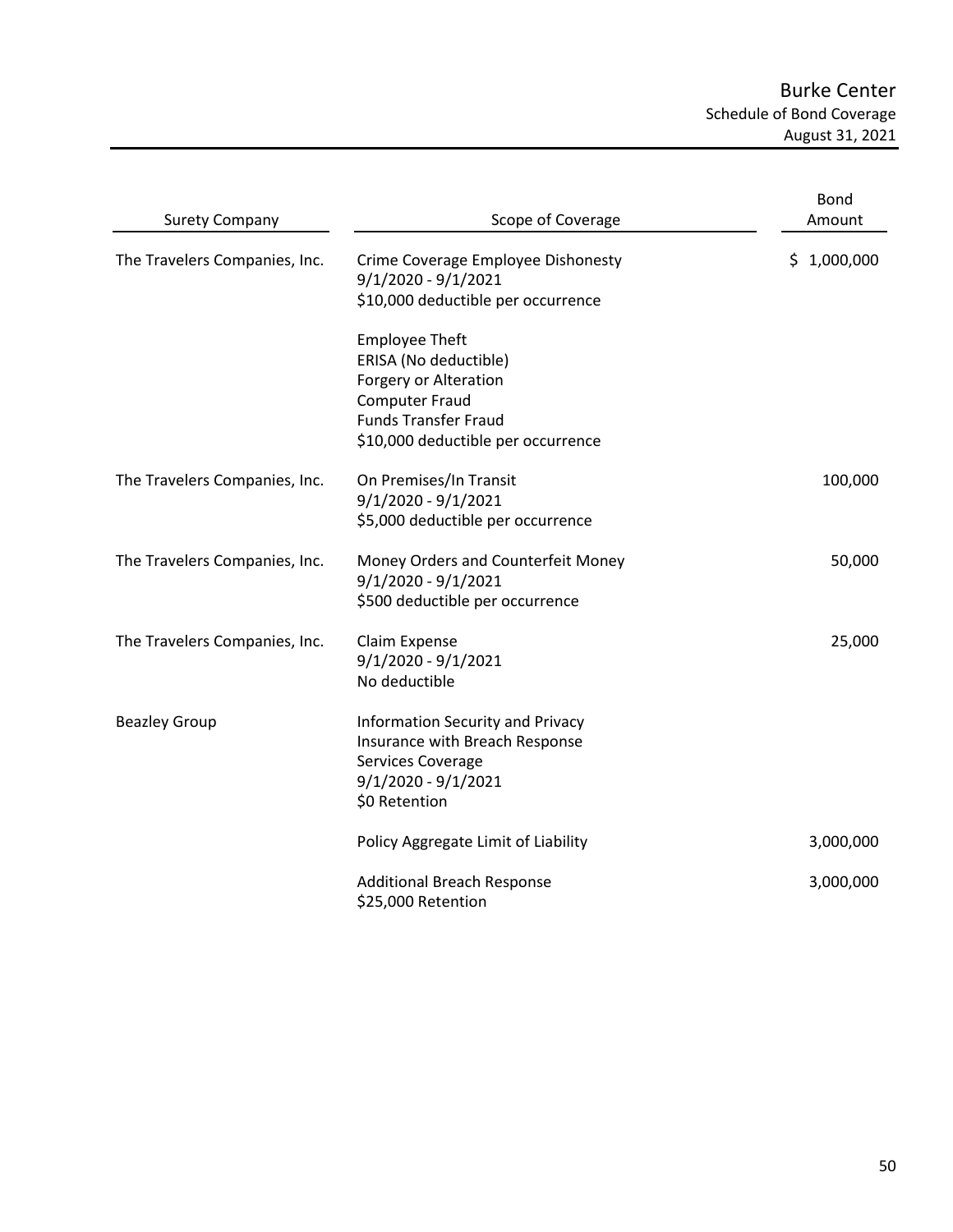## Burke Center Schedule of Bond Coverage August 31, 2021

| <b>Surety Company</b> | Scope of Coverage                                    | <b>Bond</b><br>Amount |
|-----------------------|------------------------------------------------------|-----------------------|
| <b>Beazley Group</b>  | <b>First Party Loss</b>                              |                       |
|                       | <b>Business Interruption Loss</b>                    |                       |
|                       | <b>Resulting from Security Breach</b>                | 3,000,000<br>\$       |
|                       | Resulting from System Failure                        | 3,000,000             |
|                       | <b>Dependent Business Loss</b>                       |                       |
|                       | Resulting from Dependent Security Breach             | 100,000               |
|                       | Resulting from Dependent System Failure              | 100,000               |
|                       | <b>Cyber Extortion Loss</b>                          | 3,000,000             |
|                       | Data Recovery Loss                                   | 3,000,000             |
| <b>Beazley Group</b>  | Liability                                            |                       |
|                       | Data and Network Liability                           | 3,000,000             |
|                       | Regulatory Defense & Penalties                       | 3,000,000             |
|                       | Payment Card Liabilities & Costs                     | 3,000,000             |
|                       | Media Liability                                      | 3,000,000             |
| <b>Beazley Group</b>  | eCrime                                               |                       |
|                       | <b>Fraudulent Instruction</b>                        | 100,000               |
|                       | <b>Funds Transfer Fraud</b>                          | 100,000               |
|                       | <b>Telephone Fraud</b>                               | 100,000               |
| <b>Beazley Group</b>  | <b>Criminal Reward</b>                               | 50,000                |
| <b>Beazley Group</b>  | <b>Consequential Reputational Loss</b>               | 150,000               |
| <b>Beazley Group</b>  | <b>Breach Response</b>                               |                       |
|                       | <b>Notified Individuals</b>                          | 250,000               |
|                       |                                                      | in the aggregate      |
|                       | Legal, Forensic & Public Relations/Crisis Management | 2,000,000             |
|                       | Retention: \$10,000 but \$5,000 for legal            | in the aggregate      |
|                       |                                                      |                       |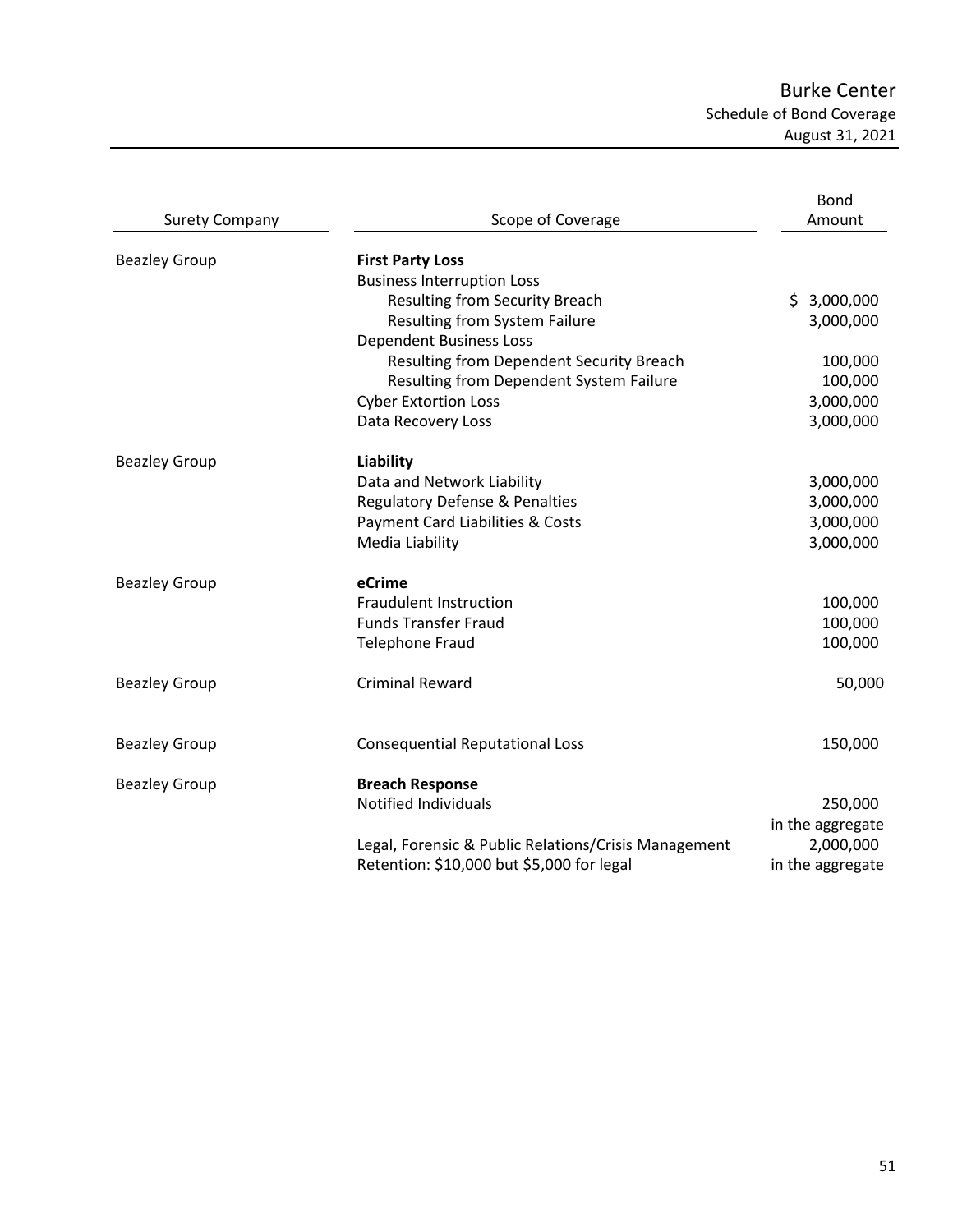Burke Center Schedule of Professional and Consulting Fees August 31, 2021

| Name                                                      | City                     | Type of Service                | Amount       |
|-----------------------------------------------------------|--------------------------|--------------------------------|--------------|
| <b>1 ELEVEN LAWN SERVICE</b>                              | KIRBYVILLE, TX           | LANDSCAPING AND LAWN SVCS      | \$<br>14,425 |
| A GIRL CREATIVE DESIGN STUDIO                             | DENVER, CO               | SOFTWARE MAINTENANCE & SUPPORT | 4,950        |
| ADAPTIVE INSIGHTS, INC                                    | PASADENA, CA             | SOFTWARE MAINTENANCE & SUPPORT | 30,363       |
| ADVANCE INNOVATIVE SOLUTIONS, INC                         | LOMBARD, IL              | SOFTWARE MAINTENANCE & SUPPORT | 1,010        |
| ALCOLHOL DRUG AND ABUSE COUNCIL                           | LUFKIN, TX               | <b>DETOX SVCS</b>              | 596,791      |
| <b>ALEMAN ROBIN</b>                                       | MONTGOMERY, TX           | MONTGOMERY, TX                 | 983          |
| ALEXANDER LANKFORD & HIERS                                | LUFKIN, TX               | AUDIT AND TAX PROFESSIONAL     | 6,425        |
| ANDERSON LEANNE M                                         | LUFKIN, TX               | <b>DIETITIAN SVCS</b>          | 2,040        |
| ANGELINA DIAGNOSTIC RAD ASSOC                             | HOUSTON, TX              | RADIOLOGY XRAY SVCS            | 971          |
| ANGELINA EYE CENTER, INC.                                 | LUFKIN, TX               | EYE CARE PROFESSIONAL SVCS     | 869          |
| ANGELINA FAMILY MEDICINE                                  | LUFKIN, TX               | PHYSICIAN CONSULT              | 900          |
| ASPIRE BEHAVIORAL HEALTH                                  | CONROE, TX               | PSYCHIATRIC INPATIENT SVCS     | 292,070      |
| <b>AUSTIN MILLISA</b>                                     | LUFKIN, TX               | <b>FOSTER CARE</b>             | 37,208       |
| <b>AWP</b>                                                | NORTH CANTON, OHIO       | <b>VEHICLE RENTAL SVC</b>      | 15,408       |
| AYENI OLAYINKA M, MD PLLC                                 | SPRING, TX               | PHYSICIAN CONSULT              | 1,182        |
| <b>BAGWELL RHONDA</b>                                     | KIRBYVILLE, TX           | <b>FOSTER CARE</b>             | 18,732       |
| <b>BASHAM BOBBY</b>                                       |                          | <b>FOSTER CARE</b>             | 18,575       |
| <b>BAYLOR ST LUKES MEDICAL GROUP</b>                      | POLLOK, TX<br>DALLAS, TX |                                |              |
|                                                           |                          | <b>LABORATORY SVCS</b>         | 1,407        |
| <b>BEAN EDWIN</b>                                         | JASPER, TX               | <b>COMPANION/HOST CARE</b>     | 18,575       |
| BEHAVIORAL HEALTH SPECIALISTS, PLLC                       | SHENANDOAH, TX           | PHYSICIAN CONSULT              | 23,369       |
| BEST FRIENDS COMMUNITY SERVICE                            | GRAPELAND, TX            | DAY HAB/RESPITE                | 125,881      |
| <b>BOGANY TEVRA</b>                                       | LUFKIN, TX               | <b>FOSTER CARE</b>             | 16,047       |
| <b>BUCKINGHAM JUDY</b>                                    | NACOGDOCHES, TX          | PHYSICIAN CONSULT              | 1,356        |
| <b>BURTON SONYA</b>                                       | CALL, TX                 | <b>FOSTER CARE</b>             | 21,029       |
| <b>BYRD ELIZABETH</b>                                     | CROCKETT, TX             | <b>FOSTER CARE</b>             | 19,319       |
| CABEM TECHNOLOGIES, LLC                                   | FRANKLIN, MA             | SOFTWARE MAINTENANCE & SUPPORT | 5,505        |
| CAMMACK GUY CLEVELAND                                     | LUFKIN, TX               | <b>FOSTER CARE</b>             | 18,575       |
| CARAHSOFT TECHNOLOGY CORP                                 | RESTON, VA               | SOFTWARE MAINTENANCE & SUPPORT | 3,974        |
| <b>CARR MARILYN</b>                                       | TRINITY, TX              | <b>FOSTER CARE</b>             | 22,229       |
| <b>CERNER CORPORATION</b>                                 | ST LOUIS, MO             | SOFTWARE MAINTENANCE & SUPPORT | 87,604       |
| CHA BEHAVIORAL HEALTHCARE, P.A.                           | SPRING, TX               | PHYSICIAN CONSULT              | 24,017       |
| <b>CHATHAM BOBBY SR</b>                                   | KIRBYVILLE, TX           | <b>FOSTER CARE</b>             | 38,214       |
| <b>CHONG FERNANDO</b>                                     | LUFKIN, TX               | <b>FOSTER CARE</b>             | 19,477       |
| CISCO SYSTEMS CAPITAL CORPORATION                         | PHILADELPHIA, PA         | SOFTWARE MAINTENANCE & SUPPORT | 7,006        |
| CLINICAL PATHOLOGY LABS, INC                              | AUSTIN, TX               | <b>LABORATORY SVCS</b>         | 53,944       |
| <b>COLBERT RANDY DELL</b>                                 | HUNTINGTON, TX           | <b>FOSTER CARE</b>             | 17,243       |
| <b>CRAWFORD VERNELL</b>                                   | LUFKIN, TX               | <b>FOSTER CARE</b>             | 21,333       |
| <b>CROWELL JANIS</b>                                      | ZAVALLA, TEXAS           | <b>FOSTER CARE</b>             | 18,575       |
| <b>CYNERGY TECHNOLOGY</b>                                 | TYLER, TX                | SOFTWARE MAINTENANCE & SUPPORT | 3,883        |
| DANIEL VINNIE L                                           | LUFKIN, TX               | <b>FOSTER CARE</b>             | 15,165       |
| DATIS HR CLOUD, INC                                       | CINCINATTI, OH           | HR/PAYROLL PROFESSIONAL SVCS   | 140,108      |
| DAVIS ADVANCED TECHNOLOGIES,                              | HUNTINGTON, TX           | CONSULTING                     | 2,425        |
| DAVIS BRYAN MD                                            | NACOGDOCHES, TX          | <b>LABORATORY SVCS</b>         | 5,700        |
| DELCAMBRE BOBBIE                                          | NEWTON, TX               | <b>COMPANION/HOST CARE</b>     | 22,229       |
| DHATT AJINDER                                             | HOUSTON, TX              | PHYSICIAN CONSULT              | 1,708        |
| DIAGNOSTIC DENTAL                                         | NACOGDOCHES, TX          | <b>DENTAL SVCS</b>             | 14,360       |
| DIXON DARLENE                                             | SAN AUGUSTINE, TX        | <b>FOSTER CARE</b>             | 8,976        |
| DRIVESTRIKE                                               | SALT LAKE CITY, UT       | SOFTWARE MAINTENANCE & SUPPORT | 2,775        |
| EAST TEXAS BEHAVIORAL HEALTHCARE NETWORK LUFKIN, TX       |                          | PHYSICIAN CONSULT              | 725,968      |
| <b>EAST TEXAS FOOT ASSOCIATES</b>                         | LUFKIN, TX               | PEDIATRY PHYSICIAN CONSULT     | 907          |
| EIDE BAILLY LLP                                           | ABILENE, TX              | AUDIT AND TAX PROFESSIONAL     | 39,500       |
| <b>ENLOW SUMMER</b>                                       | NACOGDOCHES, TX          | PHYSICIAN CONSULT              | 1,217        |
| EQUINE ELEMENT                                            | JASPER, TX               | <b>IDD PROGRAMS/VOC SVCS</b>   | 3,098        |
| FAITH WHATLEY-TORRES LICENSED BEHAVIOR ANA LIVINGSTON, TX |                          | ECI CONTRACT SVCS              | 1,169        |
| FAMILY PSYCHIATRY OF THE WOODLANDS                        | BELFAST, ME              | PHYSICIAN CONSULT              | 5,694        |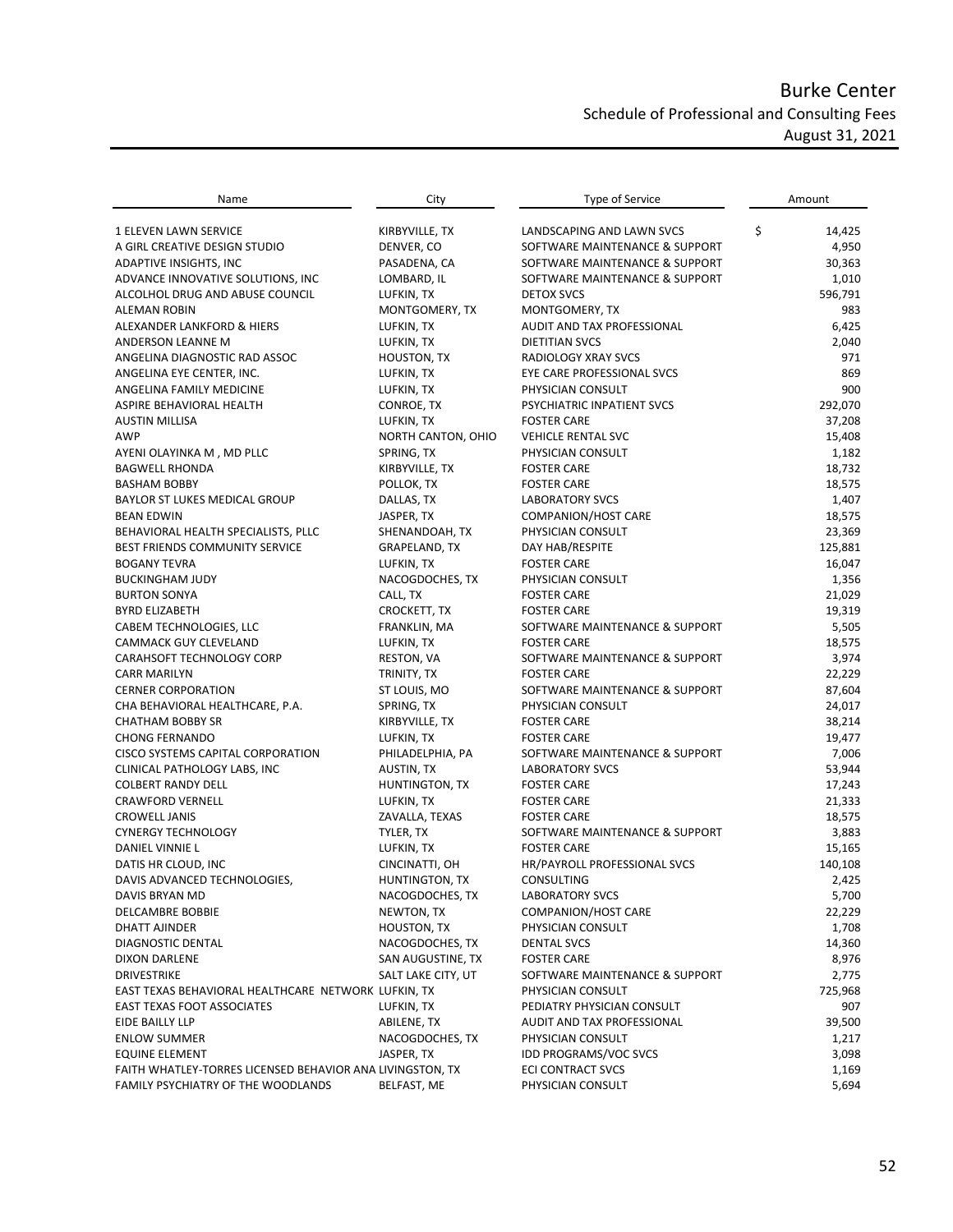Burke Center Schedule of Professional and Consulting Fees

August 31, 2021

| Name                                      | City                | Type of Service                    | Amount      |
|-------------------------------------------|---------------------|------------------------------------|-------------|
| FLAIR DATA SYSTEMS, INC                   | PLANO, TX           | SOFTWARE MAINTENANCE & SUPPORT     | \$<br>9,728 |
| <b>GARCIA JANET ARACELI</b>               | LUFKIN, TX          | DAY HAB/VOC TRN                    | 22,225      |
| <b>GARDNER MARILYN</b>                    | LUFKIN, TX          | COMPANION/HOST CARE                | 19,872      |
| GATEWAY COMMUNITY PARTNERS, IN            | JACKSONVILLE, TX    | <b>IDD PROGRAMS/VOC SVCS</b>       | 24,650      |
| <b>GRAY MARY</b>                          | COLDSPRING, TX      | <b>FOSTER CARE</b>                 | 20,703      |
| HAGLUND LAW FIRM                          | LUFKIN, TX          | LEGAL PROFESSIONAL                 | 8,556       |
| <b>HAMMONDS LINDA</b>                     | <b>BUNA, TX</b>     | <b>FOSTER CARE</b>                 | 25,254      |
| <b>HARRIS CENTER</b>                      | <b>HOUSTON, TX</b>  | <b>CRISIS LINE</b>                 | 55,936      |
| <b>HEARNE-PARKS MONICA</b>                | POINTBLANK, TX      | <b>FOSTER CARE</b>                 | 18,219      |
| HEARTLAND PHYSICIANS ASSOCIATES PLLC      | THE WOODLANDS, TX   | PHYSICIAN CONSULT                  | 20,789      |
| HESTER WILLIAM RAY                        | BUNA, TX            | <b>FOSTER CARE</b>                 | 21,011      |
| <b>HILL RHONDA JOY</b>                    | ONALASKA, TX        | <b>FOSTER CARE</b>                 | 19,201      |
| <b>HOOT KELLY</b>                         | POINTBLANK, TX      | <b>FOSTER CARE</b>                 | 18,575      |
| <b>HOPKINS GEORGIA</b>                    | CROCKETT, TX        | <b>FOSTER CARE</b>                 | 17,243      |
| <b>HOSPITAL DOCS PA</b>                   | MONTGOMERY, TX      | PHYSICIAN CONSULT                  | 15,286      |
| <b>HUBER DEBBIE</b>                       | LUFKIN, TX          | <b>FOSTER CARE</b>                 | 31,667      |
| <b>ICENTRIX CORP</b>                      | SALEM, NH           | SOFTWARE MAINTENANCE & SUPPORT     | 4,600       |
| <b>INSPIRATION VILLAGE</b>                | TRINITY, TX         | DAY HAB/VOC TRN                    | 22,250      |
| INTERPRETING TRAINING AND CONS            | NACOGDOCHES, TX     | <b>INTERPRETING SERVICES</b>       | 653         |
| IRIS TELEHEALTH MEDICAL GROUP, PA         | <b>AUSTIN, TX</b>   | <b>TELEPSYCHIATRY SVCS</b>         | 243,512     |
| JACKSON KIMBERLY ROSE                     | LUFKIN, TX          | <b>FOSTER CARE</b>                 | 7,786       |
| JAMES HILLIARD & SONS LNDSCPNG            | LUFKIN, TX          | LAWN CARE SVCS                     | 11,791      |
| JEANNIE'S INTERPRETER SERVICES            | LUFKIN, TX          | <b>INTERPRETING SERVICES</b>       | 720         |
| <b>JOB CHERI</b>                          | LIVINGSTON, TX      | <b>FOSTER CARE</b>                 | 19,146      |
| <b>JOHNSON LISA</b>                       | LUFKIN, TX          | <b>FOSTER CARE</b>                 | 14,314      |
| <b>JONES GAYLENE</b>                      | HUNTINGTON, TX      | <b>FOSTER CARE</b>                 | 18,575      |
| JONES KIMLA D                             | LUFKIN, TX          | <b>FOSTER CARE</b>                 | 21,697      |
| JORDAN FAMILY DENTISTRY                   | LUFKIN, TX          | <b>DENTAL SVCS</b>                 | 635         |
| KINGWOOD PINES HOSPITAL                   | KINGWOOD, TX        | PSYCHIATRIC HOSPITAL               | 685,910     |
| KIRSCH THOMAS                             | SHELBYVILLE, TX     | <b>FOSTER CARE</b>                 | 7,855       |
| KNOWBE4 INC.                              | CLEARWATER, FL      | SOFTWARE MAINTENANCE & SUPPORT     | 8,330       |
| KUNDLER MARC WILLIS                       | AUSTIN, TX          | PHYSICIAN CONSULT                  | 15,000      |
| LIFESIZE, INC.                            | AUSTIN, TX          | SOFTWARE MAINTENANCE & SUPPORT     | 34,151      |
| LUCAS PSYCHIATRIC ASSOCIATES              | THE WOODLANDS, TX   | PHYSICIAN CONSULT                  | 7,380       |
| MASTERWORD SERVICES, INC.                 | HOUSTON, TX         | <b>INTERPRETING SERVICES</b>       | 13,831      |
| MATHEWS-JOHNSON BRIDGET                   | LUFKIN, TX          | <b>FOSTER CARE</b>                 | 52,969      |
| <b>MCCARY ROSE</b>                        | LUFKIN, TX          | <b>FOSTER CARE</b>                 | 31,192      |
| MCLAUGHLIN JANICE J                       | LUFKIN, TX          | <b>FOSTER CARE</b>                 | 5,811       |
| <b>MCMAHON SHARRON</b>                    | BUNA, TX            | DAY HAB CARE                       | 3,771       |
| MEDICAL BEHAVIORAL HOSPITAL OF CLEAR LAKE | MISHAWAKA, IN       | <b>HOSPITAL</b>                    | 15,475      |
| MEDIVISTA MEDIA LLC                       | GAINESVILLE, GA     | PUBLIC RELATIONS/ADVERTISING       | 10,764      |
| MEMORIAL HEALTH SYSTEMS                   | LUFKIN, TX          | <b>LABORATORY SVCS</b>             | 12,233      |
| MORELAND CARMEN                           | LUFKIN, TX          | DIETITIAN SVCS                     | 9,596       |
| MRI SOFTWARE LLC                          | CHICAGO, IL         | SOFTWARE MAINTENANCE & SUPPORT     | 2,122       |
| MUNKEBY JOSH S                            | MESQUITE, TX        | <b>CONSULTING</b>                  | 1,140       |
| MYSTRENGTH, INC.                          | DENVER, CO          | SOFTWARE MAINTENANCE & SUPPORT     | 14,000      |
| NETSMART TECHNOLOGIES INC                 | PHILADELPHIA, PA    | SOFTWARE MAINTENANCE & SUPPORT     | 119,267     |
| NETSMART TECHNOLOGIES INC                 | PHILADELPHIA, PA    | <b>BILLING COLLECTION SERVICES</b> | 111,393     |
| NIXON HOME CARE, INC.                     | <b>HOUSTON, TX</b>  | DAY HAB CARE                       | 5,382       |
| OAK CREEK CENTER                          | LUFKIN, TX          | HCS AND TXHML/IDD PROGRAMS         | 23,994      |
| ODYSSEY SOFTWARE GROUP, INC.              | WEXFORD, PA         | SOFTWARE MAINTENANCE & SUPPORT     | 17,595      |
| ODYSSEY SOFTWARE GROUP, INC.              | WEXFORD, PA         | SOFTWARE MAINTENANCE & SUPPORT     | 2,300       |
| PADDIE BILLY                              | CENTER, TX          | <b>FOSTER CARE</b>                 | 19,113      |
| PALESTINE REGIONAL MED CENTER             | ATLANTA, GA         | HOSPITAL                           | 27,200      |
| PARKER RHONDA                             | <b>GROVETON, TX</b> | <b>FOSTER CARE</b>                 | 25,254      |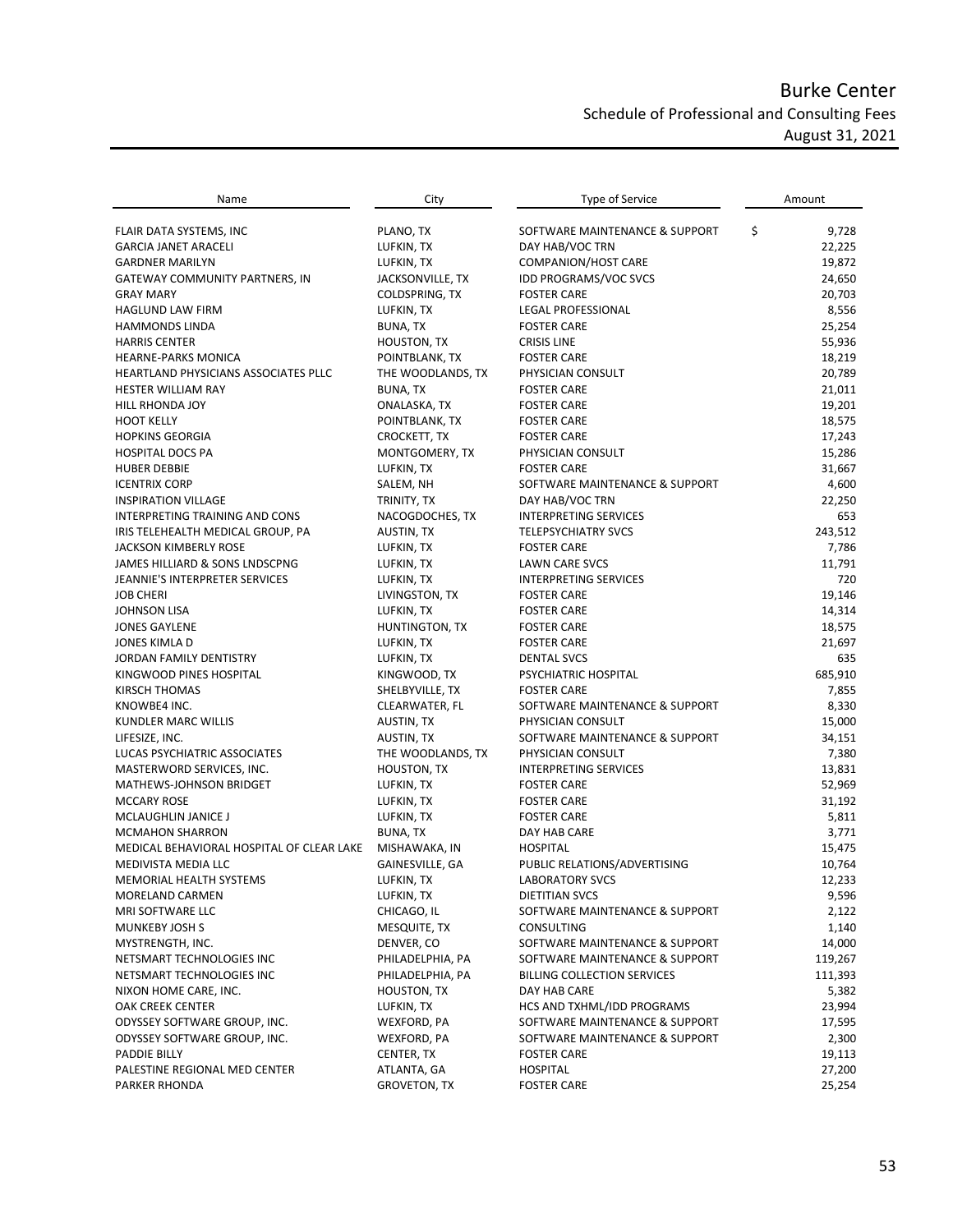Burke Center Schedule of Professional and Consulting Fees Au

|  |  | ugust 31, 2021 |
|--|--|----------------|
|--|--|----------------|

| Name                                        | City                | Type of Service                  | Amount       |
|---------------------------------------------|---------------------|----------------------------------|--------------|
| PENNINGTON JOHN                             | CLEVELAND, TX       | <b>FOSTER CARE</b>               | \$<br>17,243 |
| PETERS TINA LEE                             | HUNTINGTON, TX      | <b>FOSTER CARE</b>               | 58,931       |
| POLING TINA CONLEY                          | POLLOK, TX          | <b>FOSTER CARE</b>               | 34,485       |
| PROCTOR JR ROBERT E                         | LUFKIN, TX          | <b>FOSTER CARE</b>               | 17,243       |
| PSYCHIATRY OF TEXAS, PLLC                   | HOUSTON, TX         | PSYCHIATRIC CONSULTS             | 20,735       |
| RAINEY LENA JEAN                            | LUFKIN, TX          | <b>FOSTER CARE</b>               | 37,961       |
| RAJ BHARATH G.                              | KINGWOOD, TX        | PSYCHIATRIC CONSULTS             | 1,029        |
| <b>REED LOWANDA</b>                         | LUFKIN, TX          | <b>FOSTER CARE</b>               | 18,879       |
| <b>REESOR JOYCE</b>                         | LUFKIN, TX          | <b>FOSTER CARE</b>               | 18,575       |
| RELIAS, LLC                                 | CHICAGO, IL         | SOFTWARE MAINTENANCE & SUPPORT   | 21,844       |
| RICHARDSON GLENDA                           | LUFKIN, TX          | <b>LAUNDRY SVCS</b>              | 13,371       |
| RUSSELL PSYCHIATRY, PLLC                    | COLLEYVILLE, TX     | PSYCHIATRIC CONSULTS             | 20,490       |
| <b>SCHULTZ AMY</b>                          | LUFKIN, TX          | <b>FOSTER CARE</b>               | 20,353       |
| SHEPHERD DAPHNE                             | LUFKIN, TX          | <b>FOSTER CARE</b>               | 18,575       |
| SNIDER GERALD                               | HUNTINGTON, TX      | <b>FOSTER CARE</b>               | 18,575       |
| SPINDLETOP CENTER                           | <b>BEAUMONT, TX</b> | CONSULTING                       | 1,978        |
| <b>SSA TECHNOLOGY</b>                       | SANTA CLARA, UT     | SOFTWARE MAINTENANCE & SUPPORT   | 3,220        |
| <b>SUN BEHAVIORAL HOUSTON</b>               | HOUSTON, TX         | <b>HOSPITAL</b>                  | 8,400        |
| <b>SUTTON TAMMIE</b>                        | SAN AUGUSTINE, TX   | <b>FOSTER CARE</b>               | 21,541       |
| SWINDLE MELISSA                             | CENTER, TX          | <b>FOSTER CARE</b>               | 8,602        |
| TASKMASTER PRO TECHNOLOGIES                 | ABILENE, TX         | SOFTWARE MAINTENANCE & SUPPORT   | 32,326       |
| <b>TCOOMMI Service Providers</b>            | LUFKIN, TX          | <b>GRANT SERVICES CONSULTING</b> | 53,413       |
| TEJAS BEHAVIORAL HEALTH MGMT                | ROUND ROCK, TX      | CONSULTING                       | 2,100        |
| THIBODEAUX SUSAN D.                         | VIDOR, TX           | <b>FOSTER CARE</b>               | 18,575       |
| <b>TOMPKINS JERRY H</b>                     | SAN AUGUSTINE, TX   | <b>FOSTER CARE</b>               | 37,150       |
| TONI FALCO DRYSDALE DIETICIAN SERVICES, LLC | PINEHURST, TX       | <b>DIETITIAN SVCS</b>            | 1,733        |
| <b>TORRES FERNANDO</b>                      | MONTGOMERY, TX      | PHYSICIAN CONSULT                | 1,614        |
| <b>TRAHAN CRYSTAL</b>                       | KEMAH, TX           | CONSULTING                       | 720          |
| TRI COUNTY BEHAVIORAL HEALTHCA              | CONROE, TX          | DAY HAB                          | 3,139        |
| TRIANGLE LAWN SPECIALISTS, LLC              | NEDERLAND, TX       | LAWN CARE SVCS                   | 1,440        |
| TX INSTITUTE FOR KIDNEY & ENDOCRINE         | LUFKIN, TX          | PHYSICIAN CONSULT                | 647          |
| <b>TX SPECIALTY PHYSICIANS</b>              | MEXIA, TX           | PHYSICIAN CONSULT                | 2,228        |
| VAR TECHNOLOGY FINANCE                      | DES MOINES, IA      | SOFTWARE MAINTENANCE & SUPPORT   | 3,530        |
| <b>VICKERY LAWN SVC LLC</b>                 | LIVINGSTON, TX      | LANDSCAPING AND LAWN SVCS        | 2,640        |
| <b>VISIONALITY</b>                          | RICHARDSON, TX      | SOFTWARE MAINTENANCE & SUPPORT   | 5,339        |
| <b>WALKER PATRICIA</b>                      | CORRIGAN, TX        | <b>CRISIS RESPITE</b>            | 1,500        |
| <b>WALLACE LUCIOUS</b>                      | CROCKETT, TX        | <b>FOSTER CARE</b>               | 17,073       |
| <b>WESTPARK SPRINGS LLC</b>                 | RICHMOND, TX        | <b>HOSPITAL</b>                  | 183,150      |
| <b>WHITE KATHY</b>                          | NACOGDOCHES, TX     | <b>FOSTER CARE</b>               | 20,103       |
| <b>WILSON PATRICIA H</b>                    | LUFKIN, TX          | <b>FOSTER CARE</b>               | 17,243       |
| WISE ALBERT J                               | LIVINGSTON, TX      | <b>FOSTER CARE</b>               | 17,243       |
| WOODLAND HEIGHTS MEDICAL 2184               | LUFKIN, TX          | <b>EMERGENCY SVCS/FOOD SVCS</b>  | 34,366       |
| <b>WOODLAND SPRINGS</b>                     | CONROE, TX          | <b>HOSPITAL</b>                  | 573,650      |
| YBARRA ELIZABETH ANN                        | CENTER, TX          | <b>FOSTER CARE</b>               | 18,575       |
| YORK CHARLEEN                               | <b>BUNA, TX</b>     | <b>FOSTER CARE</b>               | 18,575       |
| <b>ZEAGLER VIRGINIA</b>                     | LUFKIN, TX          | <b>FOSTER CARE</b>               | 17,243       |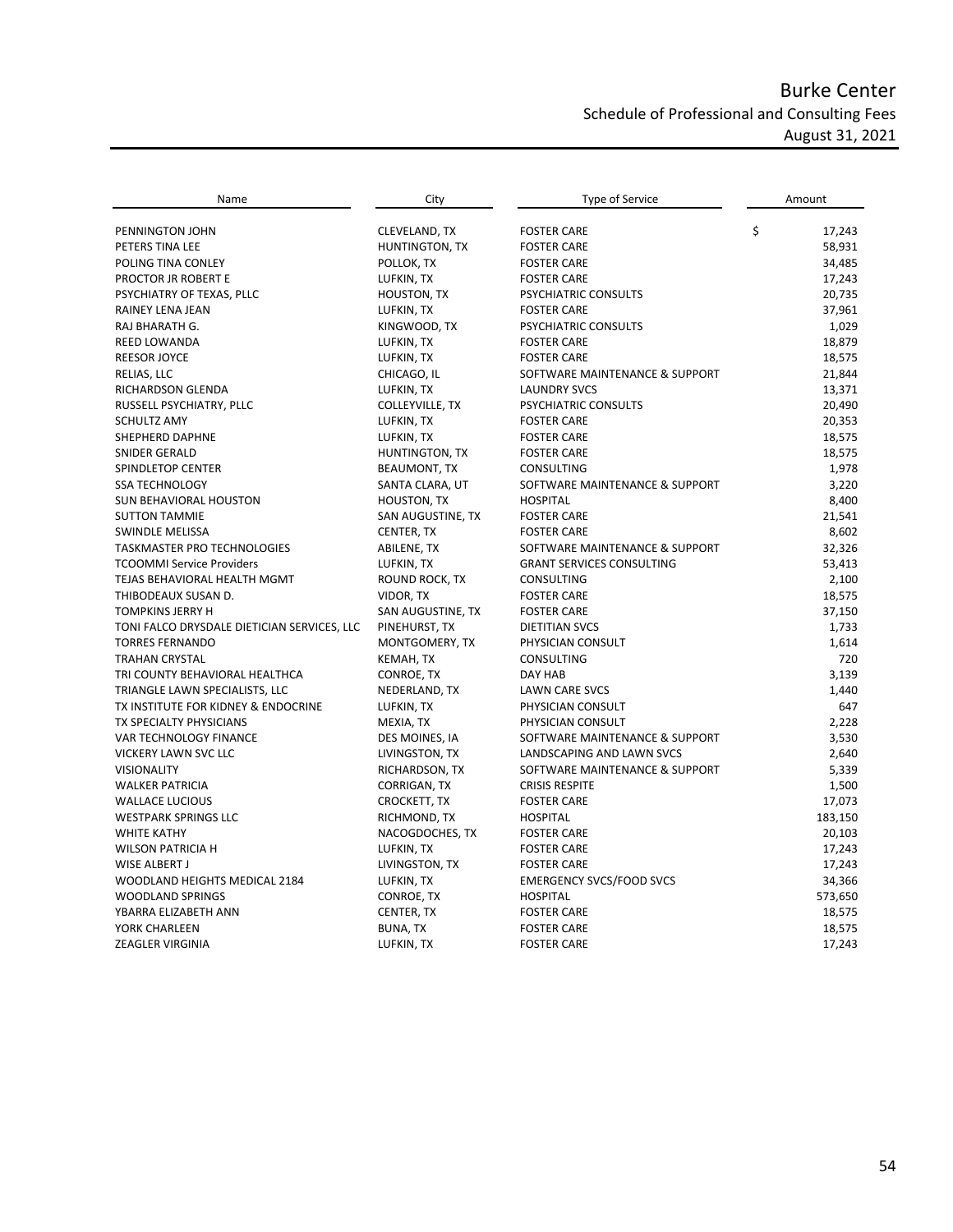Schedule of Professional and Consulting Fees \$50,000 or More

August 31, 2021

| Name                                                                                   | <b>Type of Service</b>             | Amount    |
|----------------------------------------------------------------------------------------|------------------------------------|-----------|
| EAST TEXAS BEHAVIORAL HEALTHCARE NETWORK<br>2001 S MEDFORD DRIVE<br>LUFKIN TEXAS 75901 | PHYSICIAN CONSULT                  | \$725,968 |
| KINGWOOD PINES HOSPITAL<br>2001 LADBROOK DRIVE<br>KINGWOOD TEXAS 77339                 | PSYCHIATRIC HOSPITAL               | 685,910   |
| ALCOLHOL DRUG AND ABUSE COUNCIL<br><b>PO BOX 384</b><br>LUFKIN TEXAS 75902             | <b>DETOX SERVICES</b>              | 596,791   |
| <b>WOODLAND SPRINGS LLC</b><br>15860 OLD CONROE ROAD<br><b>CONROE TEXAS 77384</b>      | PSYCHIATRIC HOSPITAL               | 573,650   |
| ASPIRE BEHAVIORAL HEALTH<br>2006 S LOOP 336 W SUITE 500<br>CONROE TEXAS 77304          | PSYCHIATRIC HOSPITAL               | 292,070   |
| IRIS TELEHEALTH MEDICAL GROUP, PA<br>114 W 7TH STREET SUITE 900<br>AUSTIN TEXAS 78701  | <b>TELEPSYCHIATRY SERVICES</b>     | 243,512   |
| <b>WESTPARK SPRINGS LLC</b><br>6902 S PEEK ROAD<br>RICHMOND TEXAS 77407                | PSYCHIATRIC HOSPITAL               | 183,150   |
| DATIS HR CLOUD, INC<br>PO BOX 715019 SUITE 1550<br>CINCINATTI OHIO 45271               | HR/PAYROLL PROFESSIONAL SERVICES   | 140,108   |
| BEST FRIENDS COMMUNITY SERVICE<br><b>PO BOX 156</b><br>GRAPELAND TEXAS 75844           | DAY HAB/RESPITE                    | 125,881   |
| NETSMART TECHNOLOGIES INC<br>PO BOX 823519<br>PHILADELPHIA PENNSYLVANIA 19182          | SOFTWARE MAINTENANCE & SUPPORT     | 119,267   |
| NETSMART TECHNOLOGIES INC<br>PO BOX 823519<br>PHILADELPHIA PENNSYLVANIA 19182          | <b>BILLING COLLECTION SERVICES</b> | 111,393   |
| <b>CERNER CORPORATION</b><br>PO BOX 959156<br>ST LOUIS MISSOURI 63195                  | SOFTWARE MAINTENANCE & SUPPORT     | 87,604    |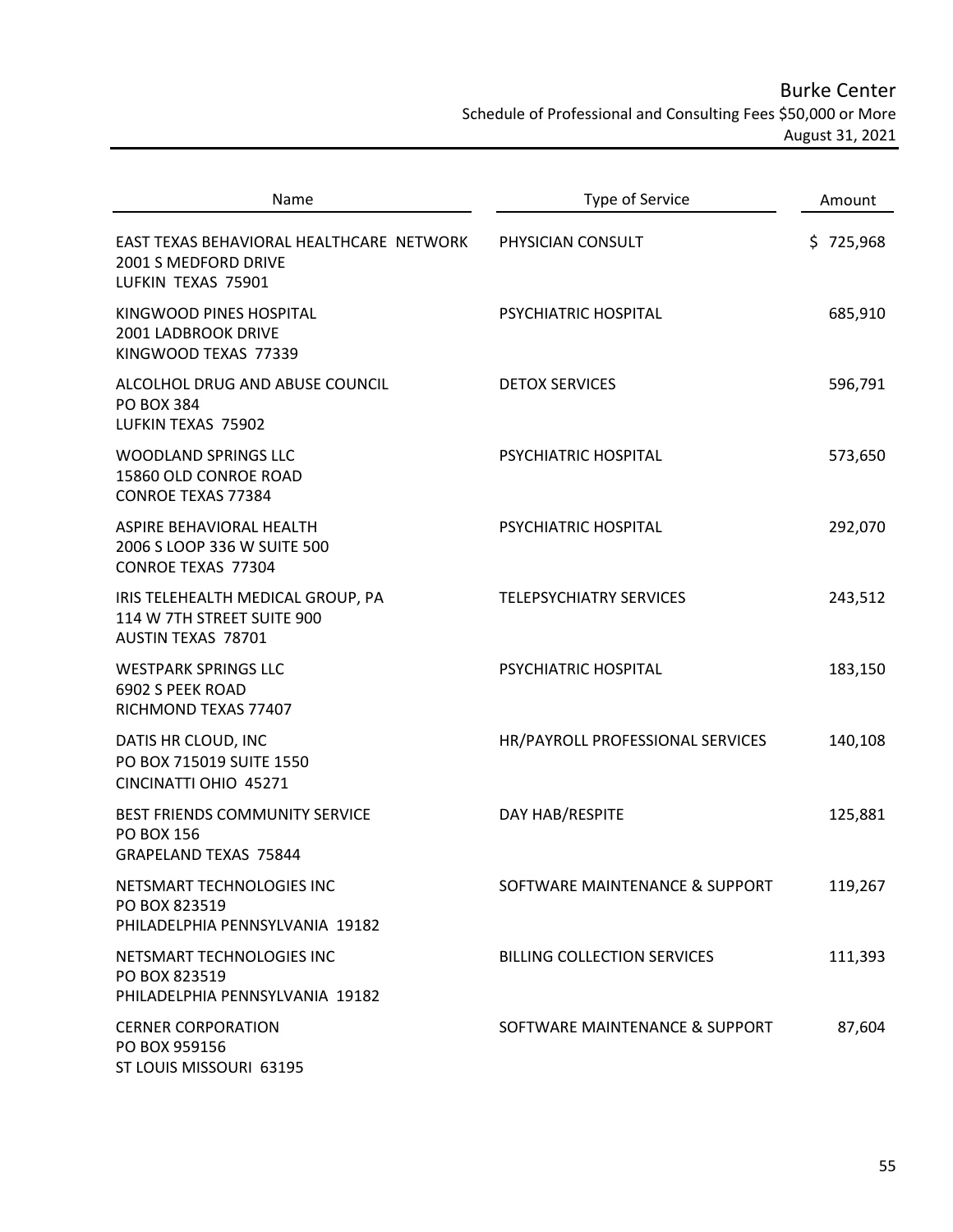| Name                                                                      | Type of Service            |     | Amount |  |
|---------------------------------------------------------------------------|----------------------------|-----|--------|--|
| PETERS TINA LEE<br>668 DANNY READ ROAD<br><b>HUNTINGTON TEXAS 75949</b>   | <b>FOSTER CARE</b>         | \$. | 58,931 |  |
| <b>HARRIS CENTER</b><br>PO BOX 25381<br><b>HOUSTON TEXAS 77265</b>        | <b>CRISIS LINE</b>         |     | 55,936 |  |
| CLINICAL PATHOLOGY LABS INC<br>PO BOX 141669<br><b>AUSTIN TEXAS 78714</b> | <b>LABORATORY SERVICES</b> |     | 53,944 |  |
| <b>MATHEWS-JOHNSON BRIDGET</b><br>912 ROWE AVE<br>LUFKIN TEXAS 75904      | <b>FOSTER CARE</b>         |     | 52,969 |  |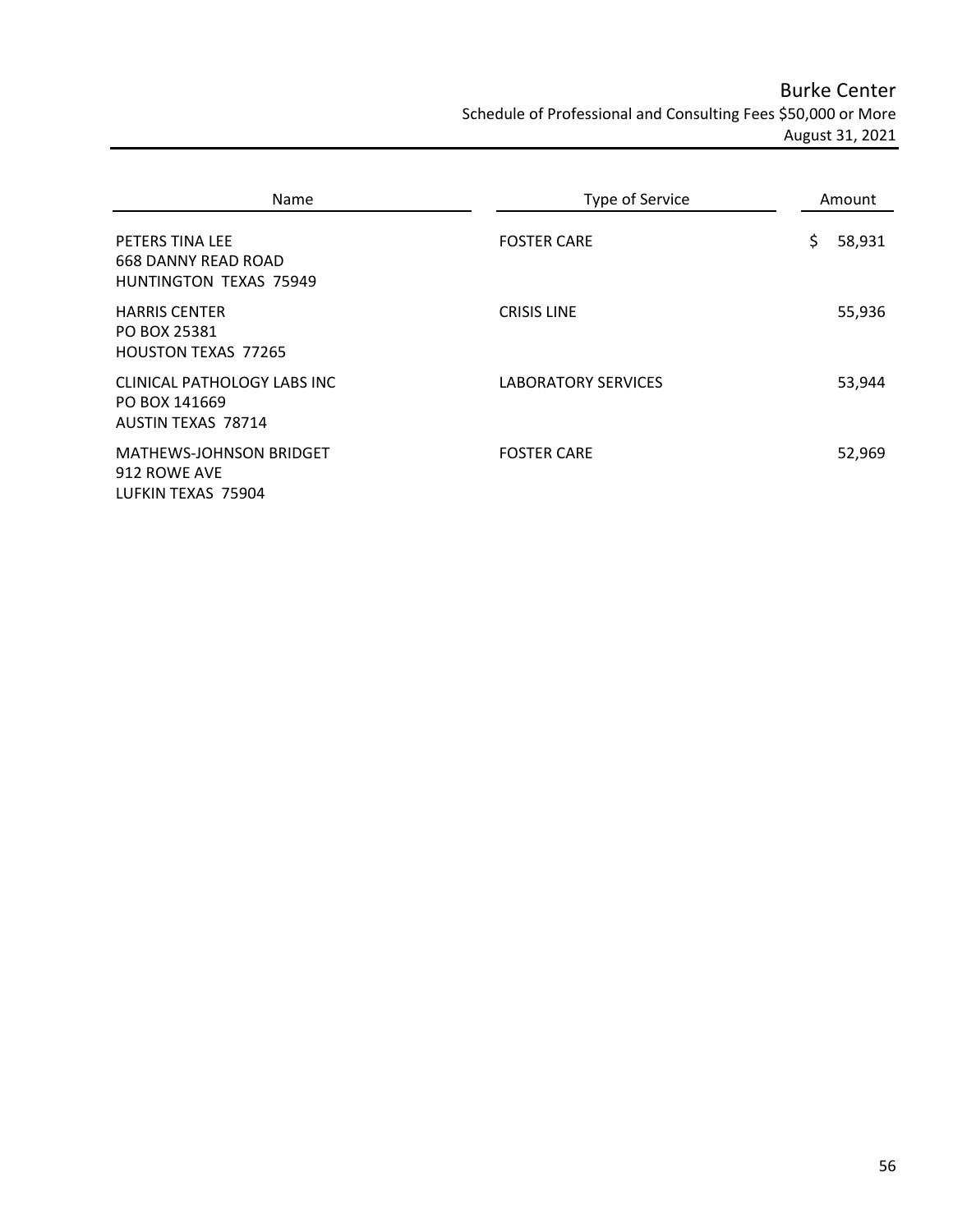## Burke Center Schedule of Legal Services August 31, 2021

| Name                                 | City       | Type of Service |  | Amount |
|--------------------------------------|------------|-----------------|--|--------|
| Haglund Law Firm                     | Lufkin, TX | Legal Service   |  | 8,556  |
| Lewis Brisbois Bisgaard & Smith, LLP | Dallas, TX | Legal Service   |  | 2,036  |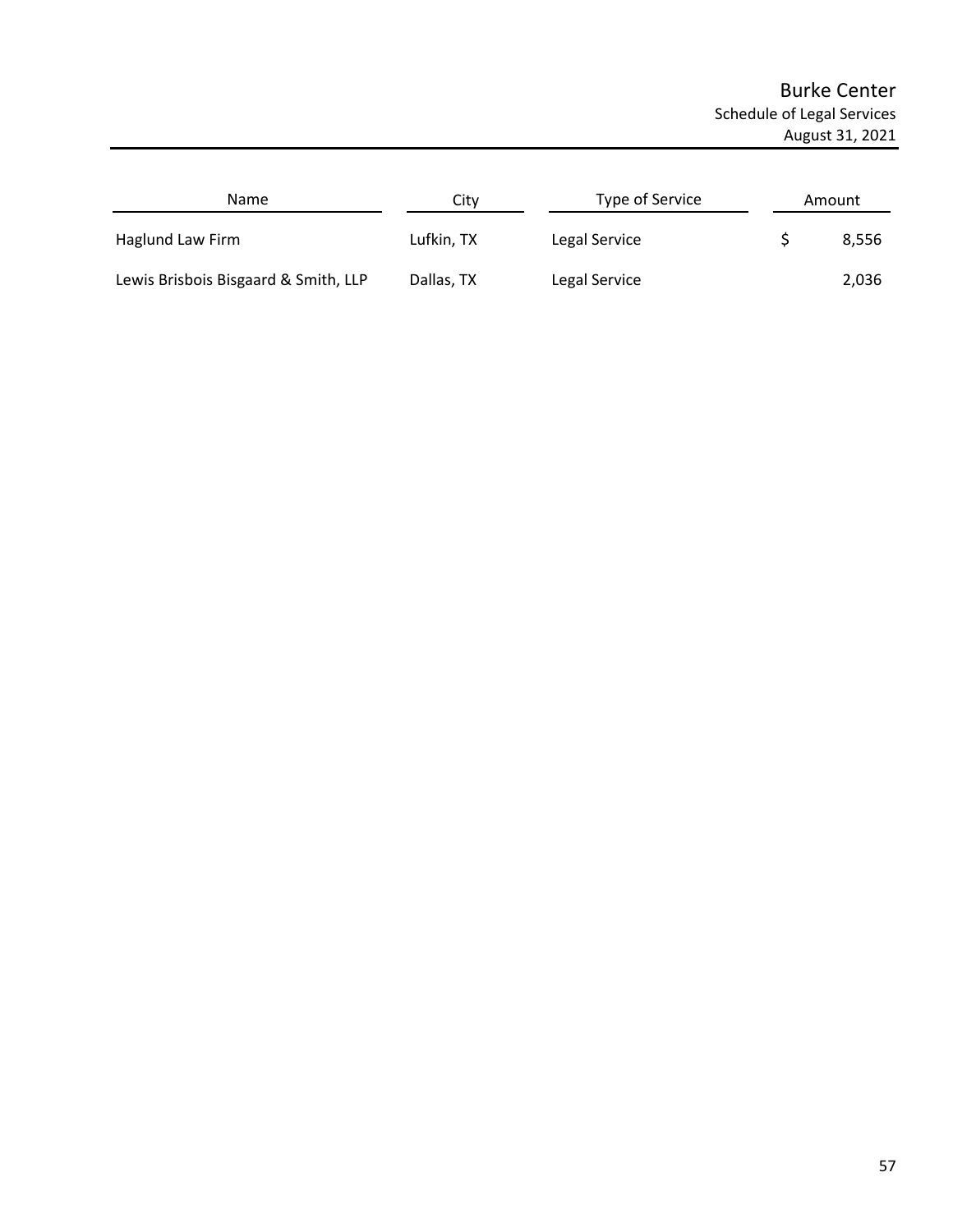|                                                                      | General<br>Fund<br>(Audited)             | <b>ETBHN</b><br>Fund<br>(Unaudited)       | Total<br>Combined<br>Funds<br>(Unaudited)  |
|----------------------------------------------------------------------|------------------------------------------|-------------------------------------------|--------------------------------------------|
| Assets                                                               |                                          |                                           |                                            |
| Cash and cash equivalents<br>Investments<br>Accounts receivable, net | \$<br>11,203,267<br>737,161<br>3,797,749 | \$<br>2,399,467<br>1,240,664<br>1,036,697 | \$<br>13,602,734<br>1,977,825<br>4,834,446 |
| Inventory<br>Deposits<br>Deposit IGT DPP                             | 3,250<br>931,329                         | 8,584,897                                 | 8,584,897<br>3,250<br>931,329              |
| Prepaid expenses                                                     | 727,530                                  |                                           | 727,530                                    |
| <b>Total assets</b>                                                  | 17,400,286<br>S                          | 13,261,725<br>\$                          | 30,662,011<br>\$.                          |
| <b>Liabilities and Fund Balances</b>                                 |                                          |                                           |                                            |
| Liabilities                                                          |                                          |                                           |                                            |
| Accounts payable                                                     | \$<br>1,612,091                          | \$<br>25,004                              | \$<br>1,637,095                            |
| <b>Accrued liabilities</b>                                           | 1,180,906                                |                                           | 1,180,906                                  |
| Unearned revenue                                                     | 365,769                                  |                                           | 365,769                                    |
| Due to other governments                                             | 569,186                                  |                                           | 569,186                                    |
| Inventory held for others                                            |                                          | 8,339,124                                 | 8,339,124                                  |
| <b>Total liabilities</b>                                             | 3,727,952                                | 8,364,128                                 | 12,092,080                                 |
| Deferred Inflows of Resources                                        |                                          |                                           |                                            |
| Unavailable revenue                                                  |                                          | 4,897,597                                 | 4,897,597                                  |
| Total deferred inflows of resources                                  |                                          | 4,897,597                                 | 4,897,597                                  |
| <b>Fund Balances</b><br>Nonspendable                                 |                                          |                                           |                                            |
| Deposits                                                             | 3,250                                    |                                           | 3,250                                      |
| Prepaid expenses                                                     | 727,530                                  |                                           | 727,530                                    |
| Assigned                                                             |                                          |                                           |                                            |
| Program sustainability                                               | 1,405,750                                |                                           | 1,405,750                                  |
| Technology advances                                                  | 291,561                                  |                                           | 291,561                                    |
| Vehicles                                                             | 317,290                                  |                                           | 317,290                                    |
| Health insurance                                                     | 704,788                                  |                                           | 704,788                                    |
| Policy reserve                                                       | 10,222,165                               |                                           | 10,222,165                                 |
| Unassigned                                                           |                                          |                                           |                                            |
| <b>Total fund balances</b>                                           | 13,672,334                               |                                           | 13,672,334                                 |
|                                                                      | 17,400,286                               | 13,261,725<br>Ş                           | 30,662,011<br>Ş                            |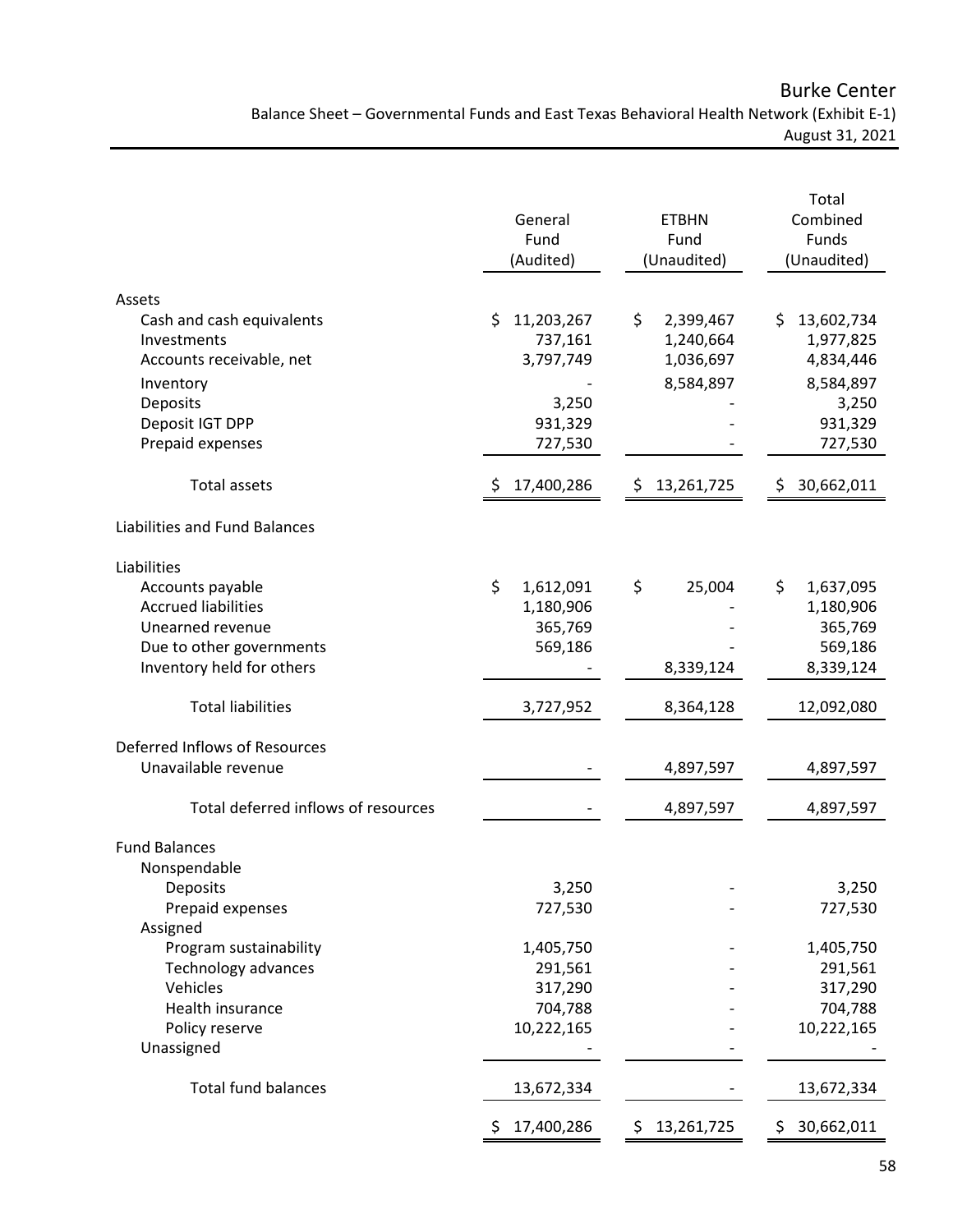Statement of Revenues, Expenditures, and Changes in Fund Balance – Governmental Funds and East Texas Behavioral Health Network (Exhibit E‐2) August 31, 2021

Total General ETBHN Combined Fund Fund Funds (Audited) (Unaudited) (Unaudited) Revenues Local funds 23,212,524 \$ \$ 12,158,618 \$ 35,371,142 State programs 12,784,401 ‐ 12,784,401 Federal programs 5,544,817 ‐ 5,544,817 Investment earnings 28,902 13,745 42,647 Total revenues 41,570,644 12,172,363 53,743,007 Expenditures Current Adult Mental Health 9,500,500 ‐ 9,500,500 Children's Mental Health ‐ 3,801,034 3,801,034 Mental Health Crisis 4,120,237 ‐ 4,120,237 Intellectual & Developmental Disabilities  $\begin{array}{ccc} 8,791,178 & - & 8,791,178 \end{array}$ Early Childhood Intervention 2,161,911 ‐ 2,161,911 Other Activities 6,973,874 ‐ 6,973,874 Central Administration 4,254,855 ‐ 4,254,855 ETBHN 12,172,363 12,172,363 Capital outlay 818,621 ‐ 818,621 Total expenditures 40,422,210 12,172,363 52,594,573 Other Financing Sources Proceeds from sale of assets 190,263 ‐ 190,263 Net Change in Fund Balance 1,338,697 ‐ 1,338,697 Fund Balance, September 1 12,333,637 ‐ 12,333,637 Fund Balance, August 31 13,672,334 \$ ‐ \$ \$ 13,672,334

Notes:

Burke is the contracted fiscal intermediary for East Texas Behavioral Health Resources (ETBHN). ETBHN engaged Eide Bailly to conduct an agreed upon procedures engagement for ETBHN Fiscal Year 2021 transactions. ETBHN is a network cooperative organized under Chapter 791 of the Government Code ‐ Interlocal Agency comprised of 11 different Local Mental Health Authorities in the state and is governed by the Regional Oversight Committee which is comprised of the CEO of each member center. Burke is responsible to manage and direct the financial affairs of ETBHN at the direction of the Regional Oversight Committee. In addition to basic accounting services, Burke provides ETBHN certain business supports such as Human Resources, Payroll and Insurance coverage. Relevant financial statements including ETBHN activities are included in the Supplemental Information section of this report as they do not meet the criteria under GASB to include as a component unit.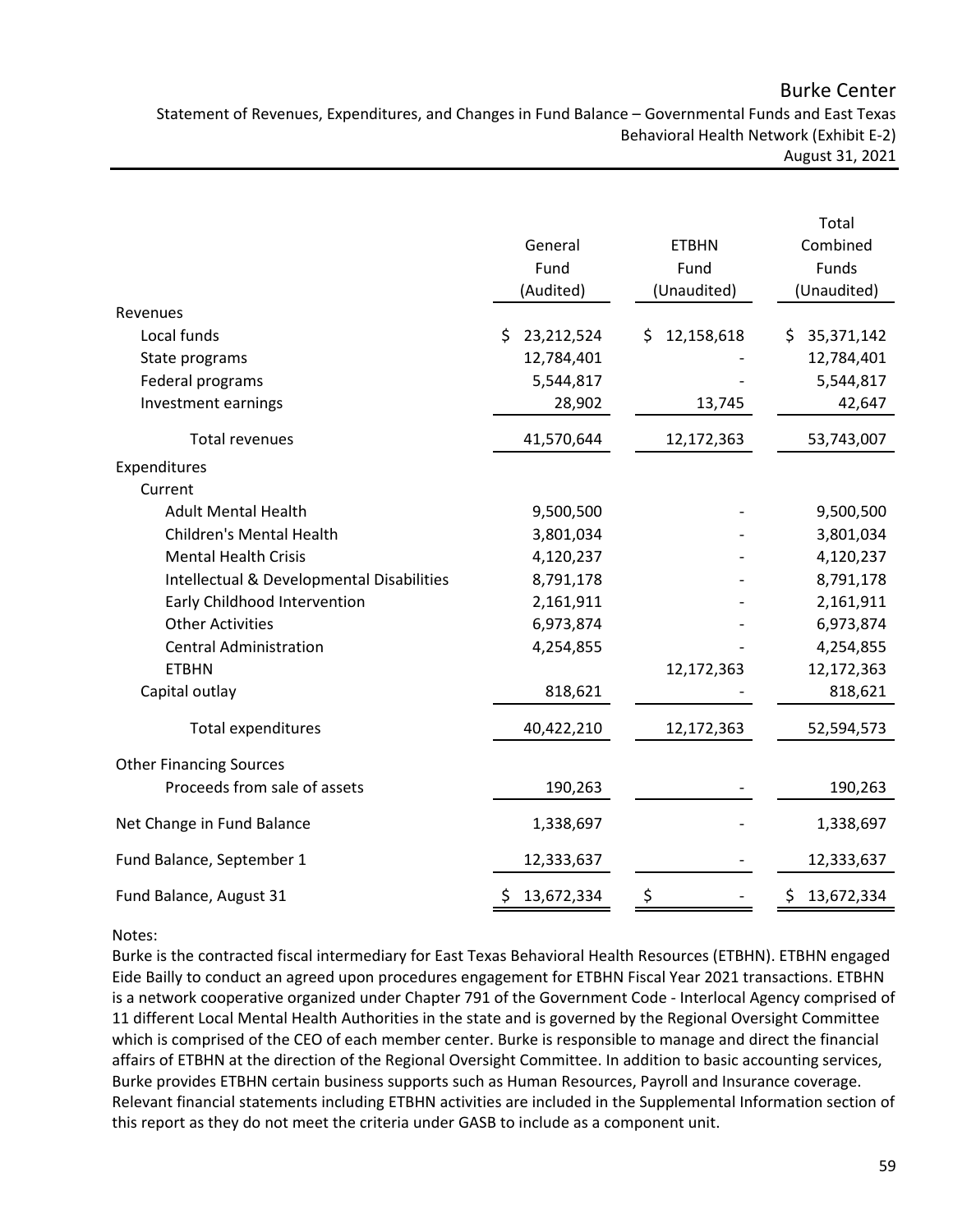

 $\gg$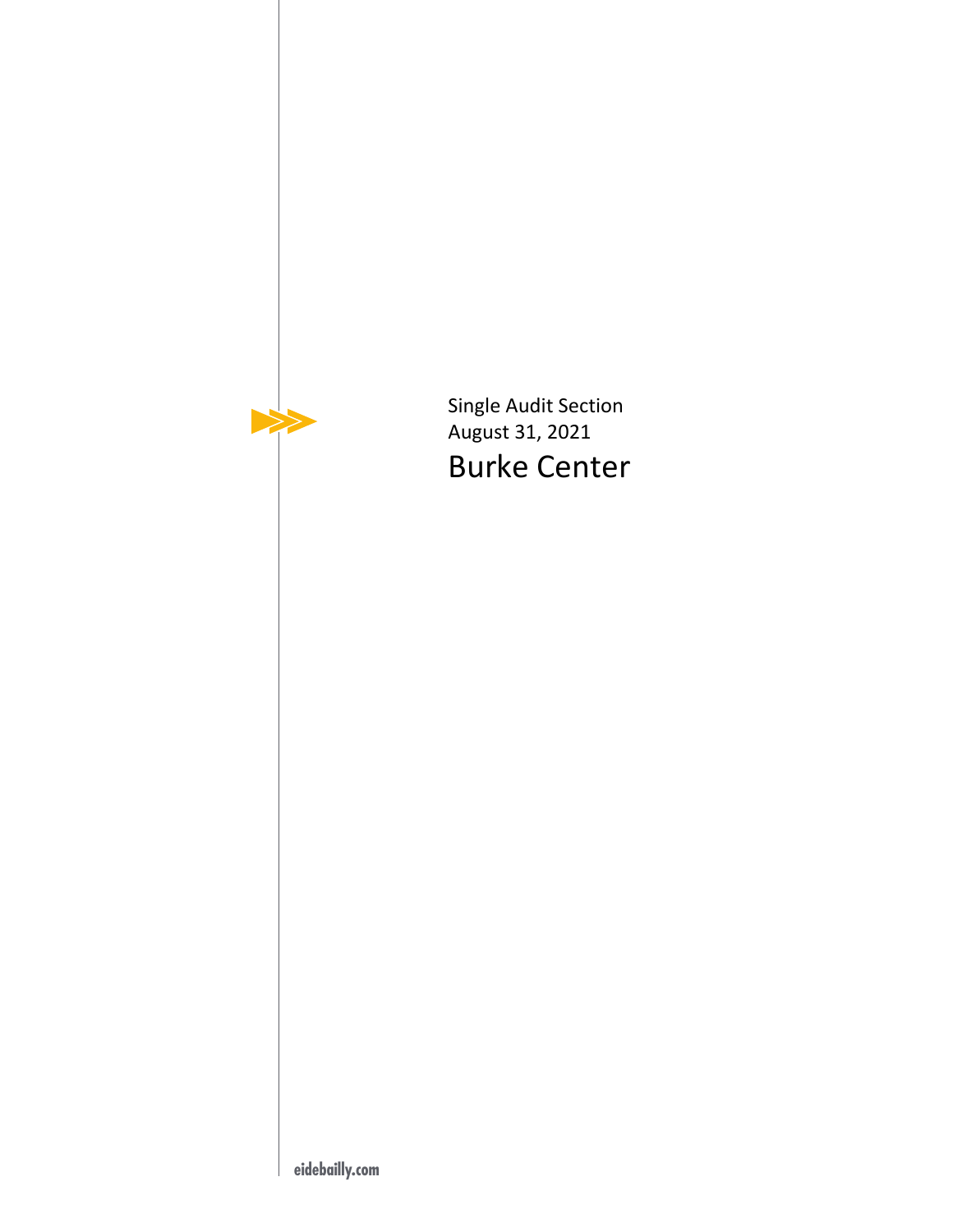

**CPAs & BUSINESS ADVISORS** 

### **Independent Auditor's Report on Internal Control over Financial Reporting and on Compliance and Other Matters Based on an Audit of Financial Statements Performed in Accordance with** *Government Auditing Standards*

The Board of Trustees Burke Center Lufkin, Texas

We have audited, in accordance with the auditing standards generally accepted in the United States of America and the standards applicable to financial audits contained in *Government Auditing Standards,* issued by the Comptroller General of the United States, the financial statements of the governmental activities, the business‐ type activities, each major fund and aggregate remaining fund information of Burke Center (the Center), as of and for the year ended August 31, 2021, and the related notes to the financial statements, which collectively comprise the Center's basic financial statements, and have issued our report thereon dated January 18, 2022.

### **Internal Control Over Financial Reporting**

In planning and performing our audit of the financial statements, we considered the Center's internal control over financial reporting (internal control) as a basis for designing audit procedures that are appropriate in the circumstances for the purpose of expressing our opinions on the financial statements, but not for the purpose of expressing an opinion on the effectiveness of the Center's internal control. Accordingly, we do not express an opinion on the effectiveness of the Center's internal control.

A *deficiency in internal control* exists when the design or operation of a control does not allow management or employees, in the normal course of performing their assigned functions, to prevent, or detect and correct, misstatements on a timely basis. A *material weakness* is a deficiency, or a combination of deficiencies, in internal control, such that there is a reasonable possibility that a material misstatement of the entity's financial statements will not be prevented or detected and corrected on a timely basis. A *significant deficiency* is a deficiency, or a combination of deficiencies, in internal control that is less severe than a material weakness, yet important enough to merit attention by those charged with governance.

Our consideration of internal control was for the limited purpose described in the first paragraph of this section and was not designed to identify all deficiencies in internal control that might be material weaknesses or significant deficiencies. Given these limitations, during our audit we did not identify any deficiencies in internal control that we consider to be material weaknesses. However, material weaknesses may exist that have not been identified.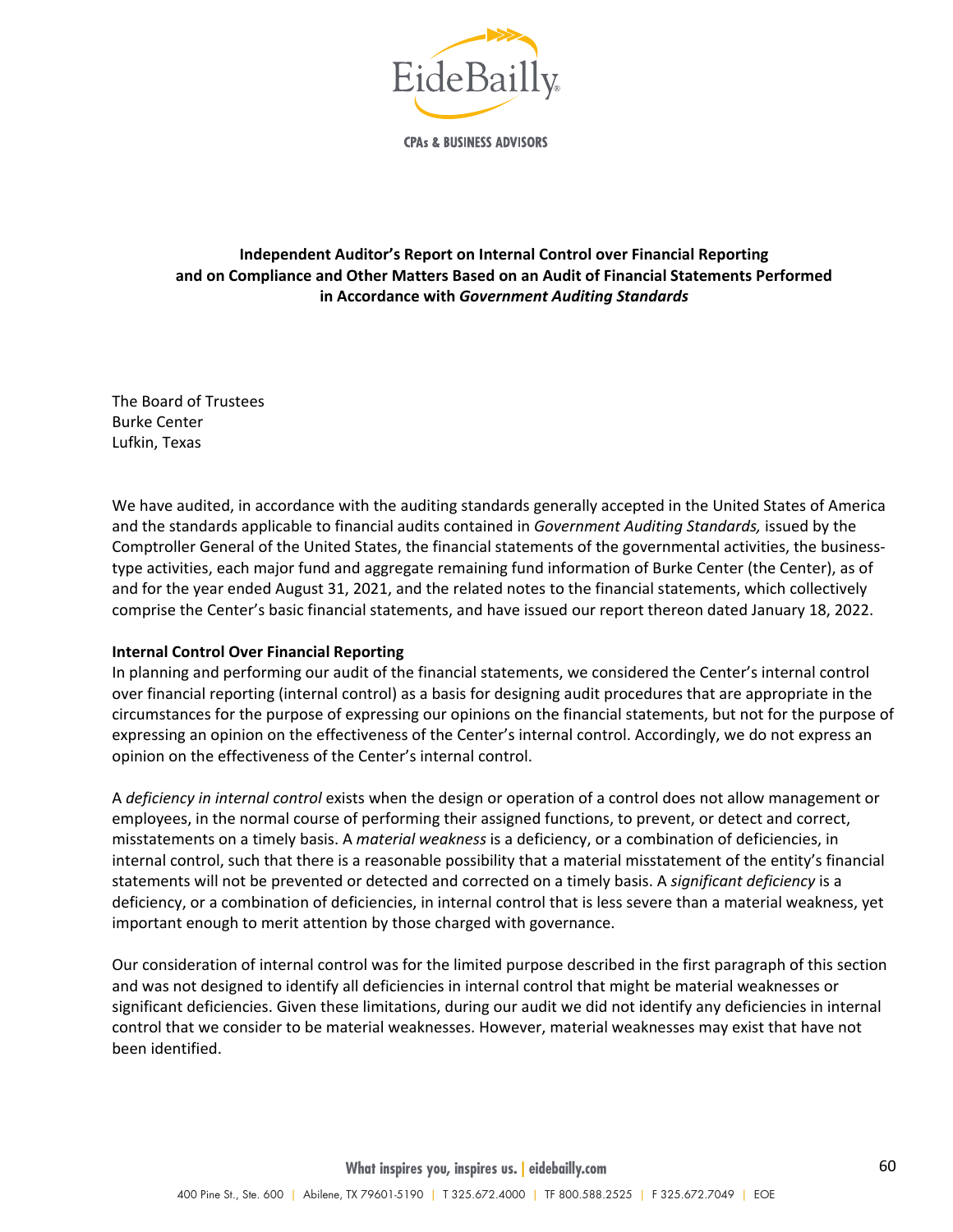### **Compliance and Other Matters**

As part of obtaining reasonable assurance about whether the Center's financial statements are free from material misstatement, we performed tests of its compliance with certain provisions of laws, regulations, contracts, and grant agreements, noncompliance with which could have a direct and material effect on the financial statements. However, providing an opinion on compliance with those provisions was not an objective of our audit, and accordingly, we do not express such an opinion. The results of our tests disclosed no instances of noncompliance or other matters that are required to be reported under *Government Auditing Standards*.

### **Purpose of this Report**

The purpose of this report is solely to describe the scope of our testing of internal control and compliance and the results of that testing, and not to provide an opinion on the effectiveness of the entity's internal control or on compliance. This report is an integral part of an audit performed in accordance with *Government Auditing Standards* in considering the entity's internal control and compliance. Accordingly, this communication is not suitable for any other purpose.

Gide Sailly LLP

Abilene, Texas January 18, 2022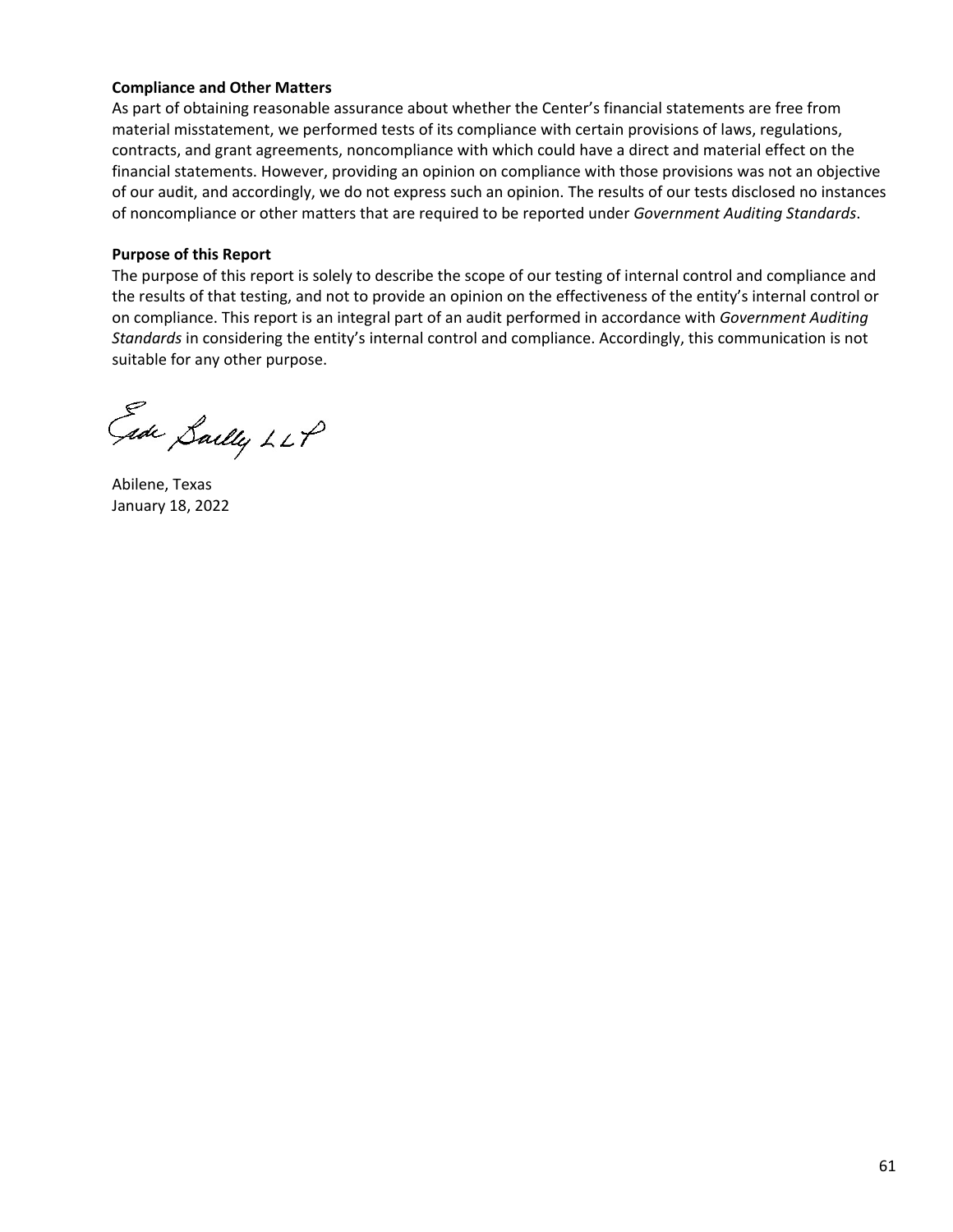

**CPAs & BUSINESS ADVISORS** 

## **Independent Auditor's Report on Compliance for Each Major Federal and State Program; Report on Internal Control over Compliance Required by the Uniform Guidance and the State of Texas Single Audit Circular**

The Board of Trustees Burke Center Lufkin, Texas

### **Report on Compliance for Each Major Federal and State Program**

We have audited Burke Center's (the Center) compliance with the types of compliance requirements described in the *OMB Compliance Supplement, State of Texas Single Audit Circular* (TSAC) and *Guidelines for Annual Financial and Compliance Audits of Community Mental Health and Mental Retardation Centers* that could have a direct and material effect on each of the Center's major federal and state programs for the year ended August 31, 2021. The Center's major federal and state programs are identified in the summary of auditor's results section of the accompanying schedule of findings and questioned costs.

### **Management's Responsibility**

Management is responsible for compliance with federal statutes, regulations, and the terms and conditions of its federal and state awards applicable to its federal and state programs.

### **Auditor's Responsibility**

Our responsibility is to express an opinion on compliance for each of the Center's major federal and state programs based on our audit of the types of compliance requirements referred to above. We conducted our audit of compliance in accordance with auditing standards generally accepted in the United States of America; the standards applicable to financial audits contained in *Government Auditing Standards*, issued by the Comptroller General of the United States; and the audit requirements of Title 2 U.S. *Code of Federal Regulations* Part 200, *Uniform Administrative Requirements, Cost Principles, and Audit Requirements for Federal Awards* (Uniform Guidance); *State of Texas Single Audit Circular* and *Guidelines for Annual Financial and Compliance Audits of Community Mental Health and Mental Retardation Centers* (Audit Guidelines)*.* Those standards, the Uniform Guidance, TSAC, and the Audit Guidelines require that we plan and perform the audit to obtain reasonable assurance about whether noncompliance with the types of compliance requirements referred to above that could have a direct and material effect on a major federal or state program occurred. An audit includes examining, on a test basis, evidence about the Center's compliance with those requirements and performing such other procedures as we considered necessary in the circumstances.

We believe that our audit provides a reasonable basis for our opinion on compliance for each major federal and state program. However, our audit does not provide a legal determination of the Center's compliance.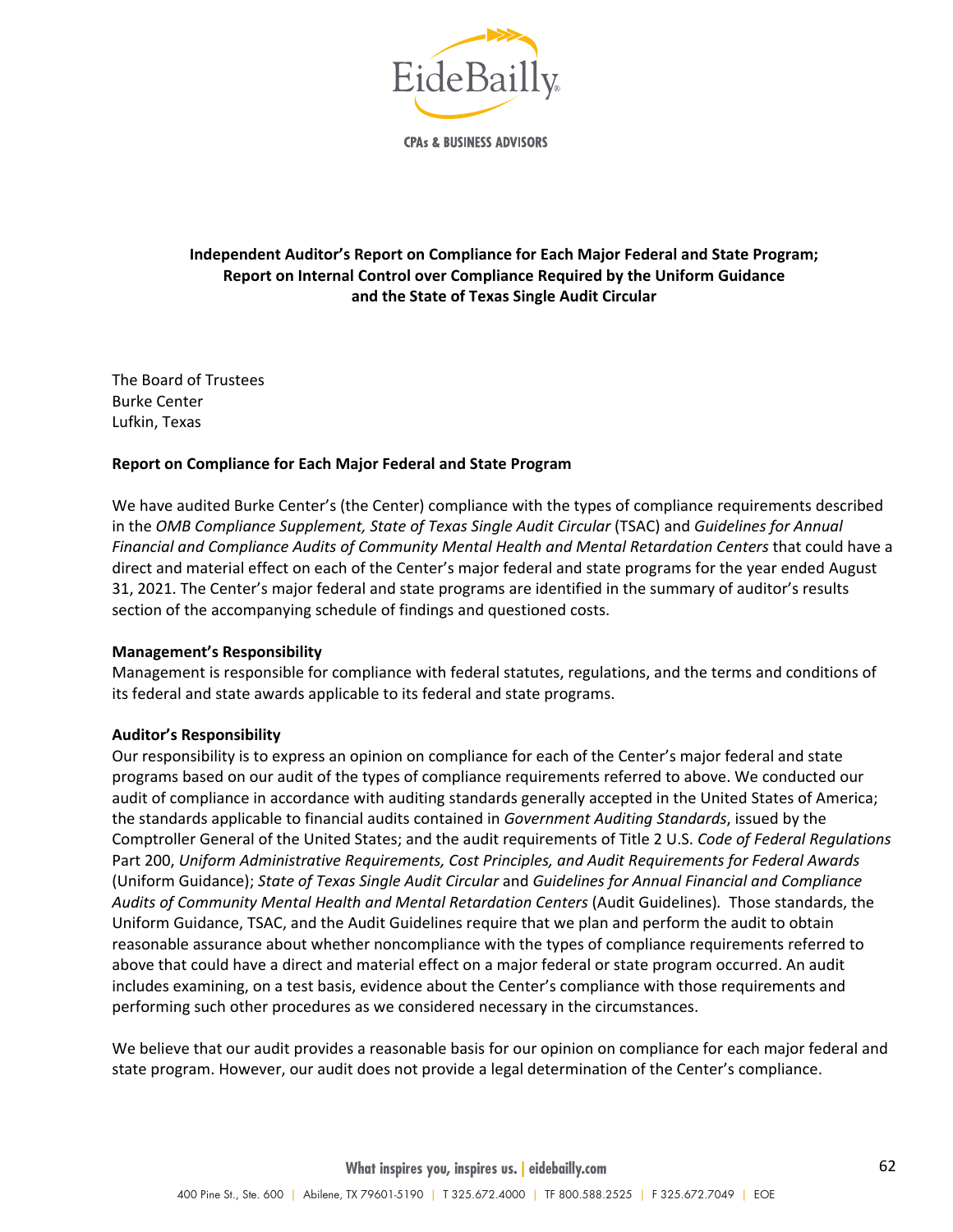### **Opinion on Each Major Federal and State Program**

In our opinion, the Center complied, in all material respects, with the types of compliance requirements referred to above that could have a direct and material effect on each of its major federal and state programs for the year ended August 31, 2021.

#### **Report on Internal Control Over Compliance**

Management of the Center is responsible for establishing and maintaining effective internal control over compliance with the types of compliance requirements referred to above. In planning and performing our audit of compliance, we considered the Center's internal control over compliance with the types of requirements that could have a direct and material effect on each major federal and state program to determine the auditing procedures that are appropriate in the circumstances for the purpose of expressing an opinion on compliance for each major federal and state program and to test and report on internal control over compliance in accordance with the Uniform Guidance and TSAC, but not for the purpose of expressing an opinion on the effectiveness of internal control over compliance. Accordingly, we do not express an opinion on the effectiveness of the Center's internal control over compliance.

A *deficiency in internal control over compliance* exists when the design or operation of a control over compliance does not allow management or employees, in the normal course of performing their assigned functions, to prevent, or detect and correct, noncompliance with a type of compliance requirement of a federal or state program on a timely basis. A *material weakness in internal control over compliance* is a deficiency, or combination of deficiencies, in internal control over compliance, such that there is a reasonable possibility that material noncompliance with a compliance requirement will not be prevented, or detected and corrected, on a timely basis. A *significant deficiency in internal control over compliance* is a deficiency, or a combination of deficiencies, in internal control over compliance with a type of compliance requirement of a federal or state program that is less severe than a material weakness in internal control over compliance, yet important enough to merit attention by those charged with governance.

Our consideration of internal control over compliance was for the limited purpose described in the first paragraph of this section and was not designed to identify all deficiencies in internal control over compliance that might be material weaknesses or significant deficiencies. We did not identify any deficiencies in internal control over compliance that we consider to be material weaknesses. However, material weaknesses may exist that have not been identified.

The purpose of this report on internal control over compliance is solely to describe the scope of our testing of internal control over compliance and the results of that testing based on the requirements of the Uniform Guidance and TSAC. Accordingly, this report is not suitable for any other purpose.

Gide Sailly LLP

Abilene, Texas January 18, 2022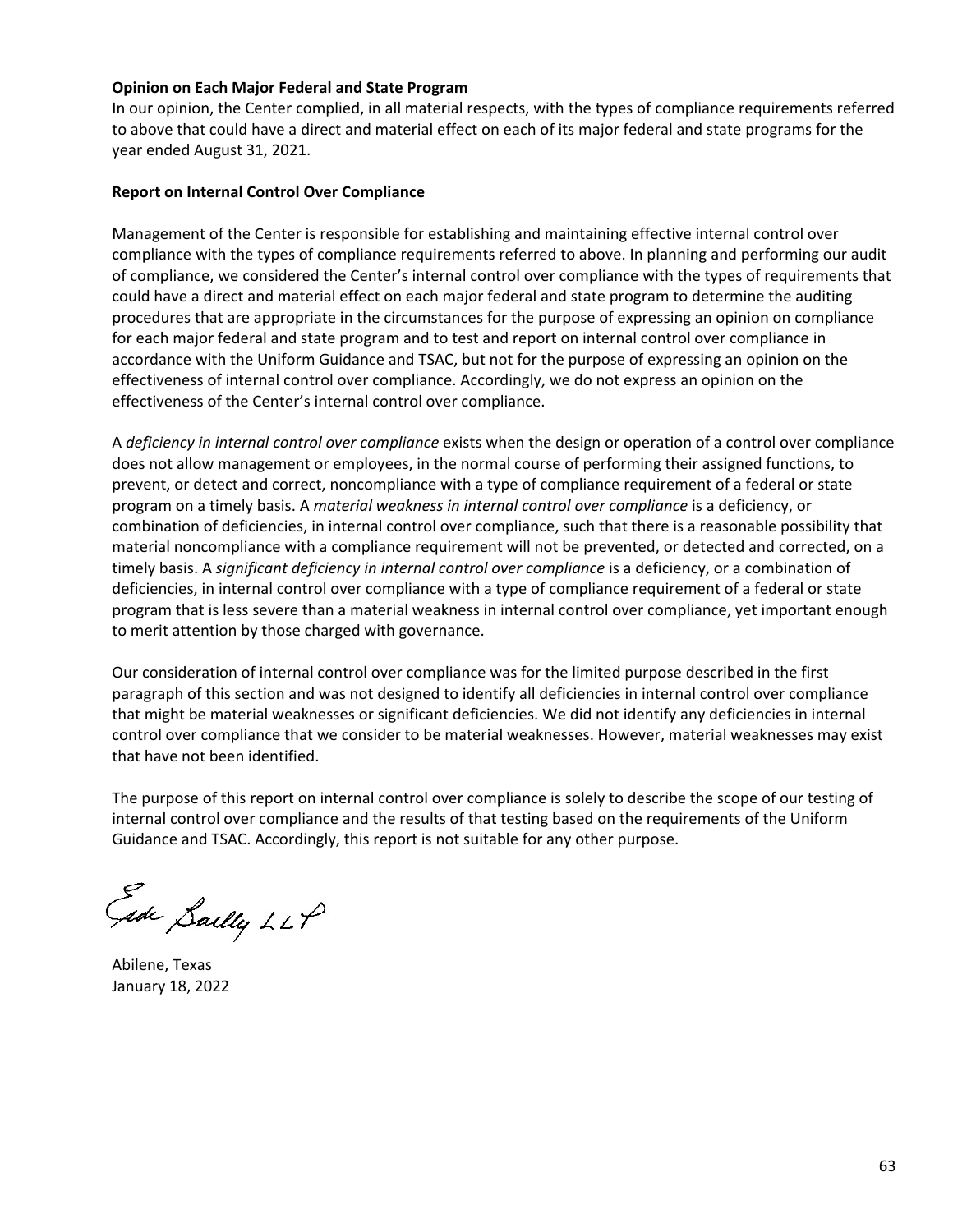|                                                     | Pass-through              |                  |  |
|-----------------------------------------------------|---------------------------|------------------|--|
| Federal Grantor / Pass-Through                      | <b>Entity Identifying</b> |                  |  |
| Grantor / Program or Cluster Title                  | Number                    | Expenditures     |  |
| <b>STATE AWARDS</b>                                 |                           |                  |  |
| Texas Health and Human Services Commission          |                           |                  |  |
| <b>LMHA</b>                                         |                           |                  |  |
| General Revenue - Mental Health Adult               | HHS000526600001           | \$<br>4,894,411  |  |
| General Revenue - Mental Health Child               | HHS000526600001           | 518,057          |  |
| <b>MH</b> Transition                                | HHS000526600001           | 54,235           |  |
| <b>Crisis Services</b>                              | HHS000526600001           | 340,078          |  |
| <b>Veterans Services</b>                            | HHS000526600001           | 155,369          |  |
| <b>Supportive Housing</b>                           | HHS000526600001           | 153,850          |  |
| Psychiatric Emergency Service Centers               | HHS000526600001           | 2,095,299        |  |
| <b>MH</b> Intensive                                 | HHS000526600001           | 111,749          |  |
| <b>Mental Health First Aid</b>                      | HHS000180000001           | 28,600           |  |
| Private Psychiatric Beds                            | HHS000526600001           | 1,486,736        |  |
| <b>COVID-19 HHSC Inpatient Care</b>                 | HHS000808200019           | 76,767           |  |
| HB 13 Community Mental Health Grant Program         | HHS000149700008           | 401,599          |  |
| TDCJ Rider 39                                       | HHS000740900007           | 25,640           |  |
| Substance Abuse                                     | HHS000782500014           | 160,493          |  |
| <b>Total LMHA</b>                                   |                           | 10,502,883       |  |
| <b>LIDDA</b>                                        |                           |                  |  |
| General Revenue - IDD                               | HHS000612700001           | 817,578          |  |
| <b>Community Living Options Information Process</b> | HHS000612700001           | 242,492          |  |
| <b>Permanency Planning</b>                          | HHS000612700001           | 11,541           |  |
| <b>IDD Crisis</b>                                   | HHS000612700001           | 139,447          |  |
| PASSR/OBRA - Day Hab                                | HHS000612700001           | 147,691          |  |
| <b>Total LIDDA</b>                                  |                           | 1,358,749        |  |
| ECI                                                 |                           |                  |  |
| Early Childhood Intervention Comprehensive Services | HHS000640200008           | 545,201          |  |
| Early Childhood Intervention Respite Services       | HHS000640200008           | 1,080            |  |
|                                                     |                           |                  |  |
| <b>Total ECI</b>                                    |                           | 546,281          |  |
| <b>Total State Awards</b>                           |                           | 12,407,913<br>\$ |  |
|                                                     |                           |                  |  |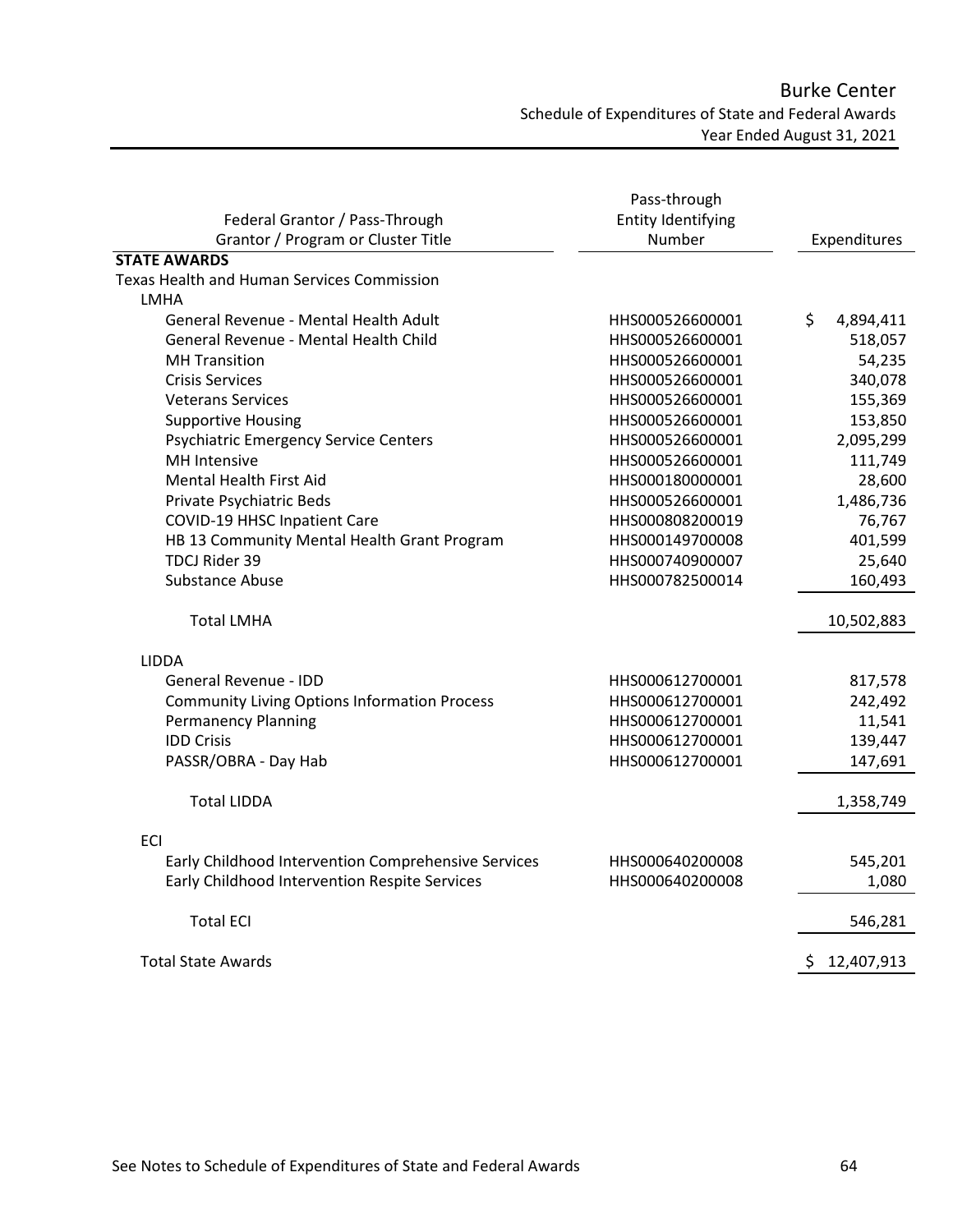Schedule of Expenditures of State and Federal Awards

Year Ended August 31, 2021

| Federal Grantor / Pass-Through<br>Grantor / Program or Cluster Title | Federal<br>Financial<br>Assistance | Pass-through<br><b>Entity Identifying</b> |               |
|----------------------------------------------------------------------|------------------------------------|-------------------------------------------|---------------|
| <b>FEDERAL AWARDS</b>                                                | Listing                            | Number                                    | Expenditures  |
| U.S. Department of Homeland Security                                 |                                    |                                           |               |
| Passed through Texas Health and Human Services Commission            |                                    |                                           |               |
| COVID-19 Disaster Crisis Counseling Service                          | 97.032                             | HHS000434500019                           | \$<br>221,575 |
| Total U.S. Department Homeland Security                              |                                    |                                           | 221,575       |
| U.S. Department of Education                                         |                                    |                                           |               |
| Passed through Texas Health and Human Services Commission            |                                    |                                           |               |
| Special Education - Grants for Infants and Families                  |                                    |                                           |               |
| with Disabilities (IDEA, Part C)                                     | 84.181                             | HHS000640200008                           | 365,685       |
| Special Education - Grants to States                                 |                                    |                                           |               |
| (IDEA, Part B) - Special Education (IDEA) Cluster                    | 84.027                             | HHS000640200008                           | 63,720        |
| Total U.S. Department of Education                                   |                                    |                                           | 429,405       |
| U.S. Department of Health and Human Services                         |                                    |                                           |               |
| <b>Direct Program</b>                                                |                                    |                                           |               |
| Cooperative Agreements for Expansion and Sustainability              |                                    |                                           |               |
| of the Comprehensive Community MH Services for                       |                                    |                                           |               |
| Children with Serious Emotional Disturbances                         | 93.104                             | HHS000327300001                           | 250,179       |
| Passed through Texas Health and Human Services Commission            |                                    |                                           |               |
| Medicaid Administrative Claiming (Medicaid; Title XIX)               | 93.778                             | 529-09-0032-00053                         | 953,250       |
| Medicaid Administrative Claiming (Medicaid; Title XIX)               | 93.778                             | 529-11-0040-00006                         | 148,529       |
| Subtotal of CFDA #93.778 Medicaid Cluster                            |                                    |                                           | 1,101,779     |
| Temporary Assistance for Needy Families (TANF)                       | 93.558                             | HHS000526600001                           | 153,645       |
| Temporary Assistance for Needy Families (TANF)                       | 93.558                             | HHS000640200008                           | 72,654        |
| Subtotal of CFDA #93.558                                             |                                    |                                           | 226,299       |
| Mental Health Block Grant                                            | 93.958                             | HHS000526600001                           | 591,726       |
| Mental Health Block Grant - Supportive Housing                       | 93.958                             | HHS000526600001                           | 3,717         |
| Mental Health Block Grant - MHFA                                     | 93.958                             | HHS000180000001                           | 87,512        |
| First Episode Psychosis                                              | 93.958                             | 2016-049426-001                           | 370,052       |
| Subtotal of CFDA #93.958                                             |                                    |                                           | 1,053,007     |
| Social Services Block Grant                                          | 93.667                             | HHS000526600001                           | 53,596        |
| Title XX - Social Services Block Grant                               | 93.667                             | HHS000526600001                           | 32,485        |
| Subtotal of CFDA #93.667                                             |                                    |                                           | 86,081        |
| Tablet Job Coach                                                     | 93.791                             | HHSC00794700001                           | 13,195        |
| Apprenticeship Employment                                            | 93.791                             | HHS000790900001                           | 20,678        |
| <b>Enhanced Community Coordination</b>                               |                                    |                                           |               |
| Demonstration                                                        | 93.791                             | HHS000191200002                           | 11,457        |
| Subtotal of CFDA #93.791                                             |                                    |                                           | 45,330        |
| Substance Abuse/OSR                                                  | 93.959                             | HHS000782500014                           | 430,977       |
| Substance Abuse/OSR                                                  | 93.788                             | HHS000782500014                           | 65,000        |
| <b>CCBHC Expansion Grant</b>                                         | 93.829                             | 1H79SM083180-01                           | 1,035,449     |
| COVID-19 Provider Relief Funds                                       | 93.498                             | N/A                                       | 20,966        |
| Total U.S. Department of Health and Human Services                   |                                    |                                           | 4,315,067     |

See Notes to Schedule of Expenditures of State and Federal Awards 65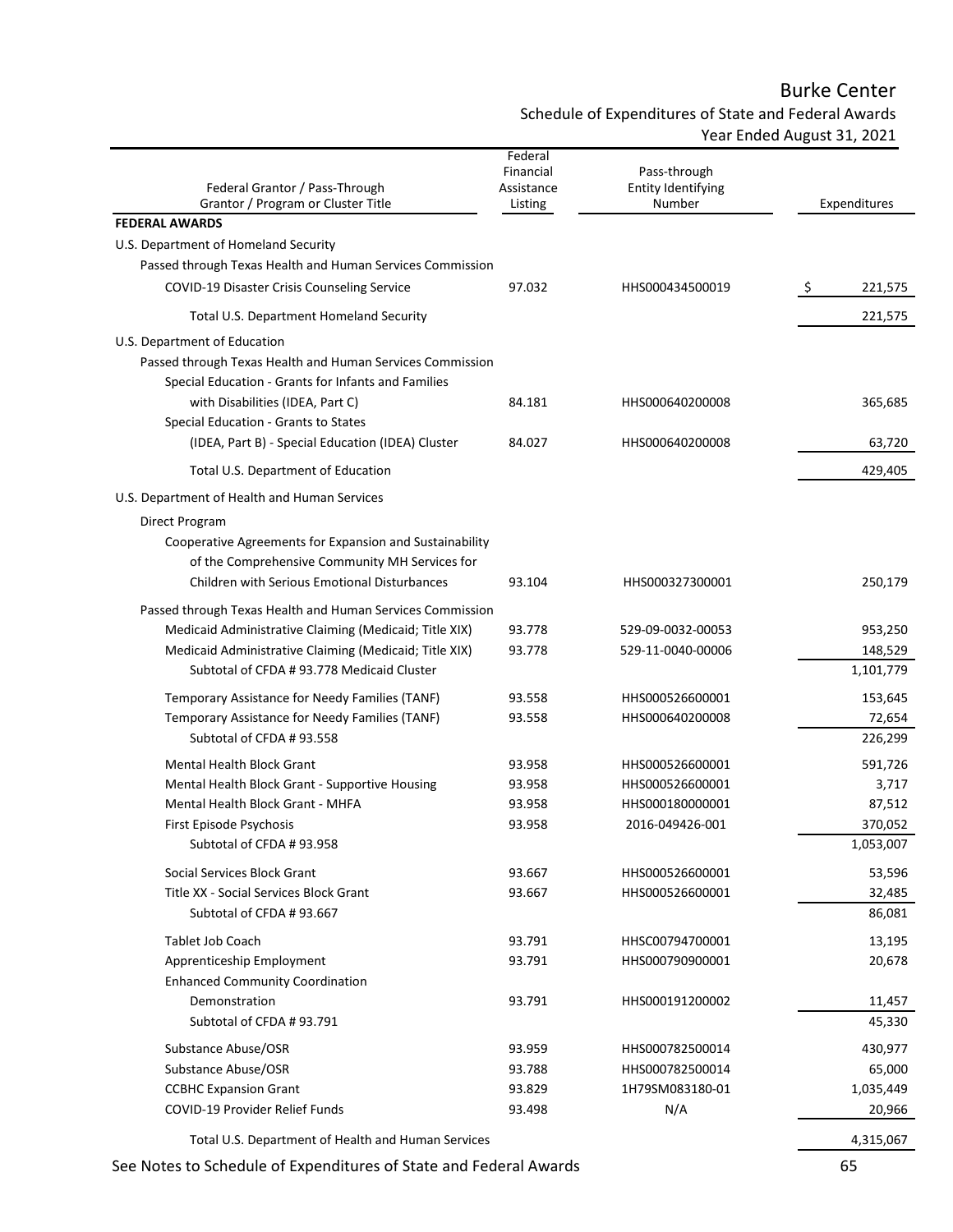# Burke Center

Schedule of Expenditures of State and Federal Awards

Year Ended August 31, 2021

| Federal<br>Financial<br>Assistance<br>Listing                    | Pass-through<br><b>Entity Identifying</b><br>Number | Expenditures |
|------------------------------------------------------------------|-----------------------------------------------------|--------------|
|                                                                  |                                                     |              |
| Passed through Texas Department of Housing and Community Affairs |                                                     |              |
| 14.239                                                           | 2018-0007                                           | 172,853      |
| Passed through Deep East Texas Council of Governments            |                                                     |              |
|                                                                  |                                                     |              |
| 14.871                                                           | TX24512V0                                           | 42,563       |
| Total U.S. Department of Housing and Urban Development           |                                                     | 215,416      |
|                                                                  |                                                     | 5,181,463    |
|                                                                  |                                                     | 17,589,376   |
|                                                                  |                                                     |              |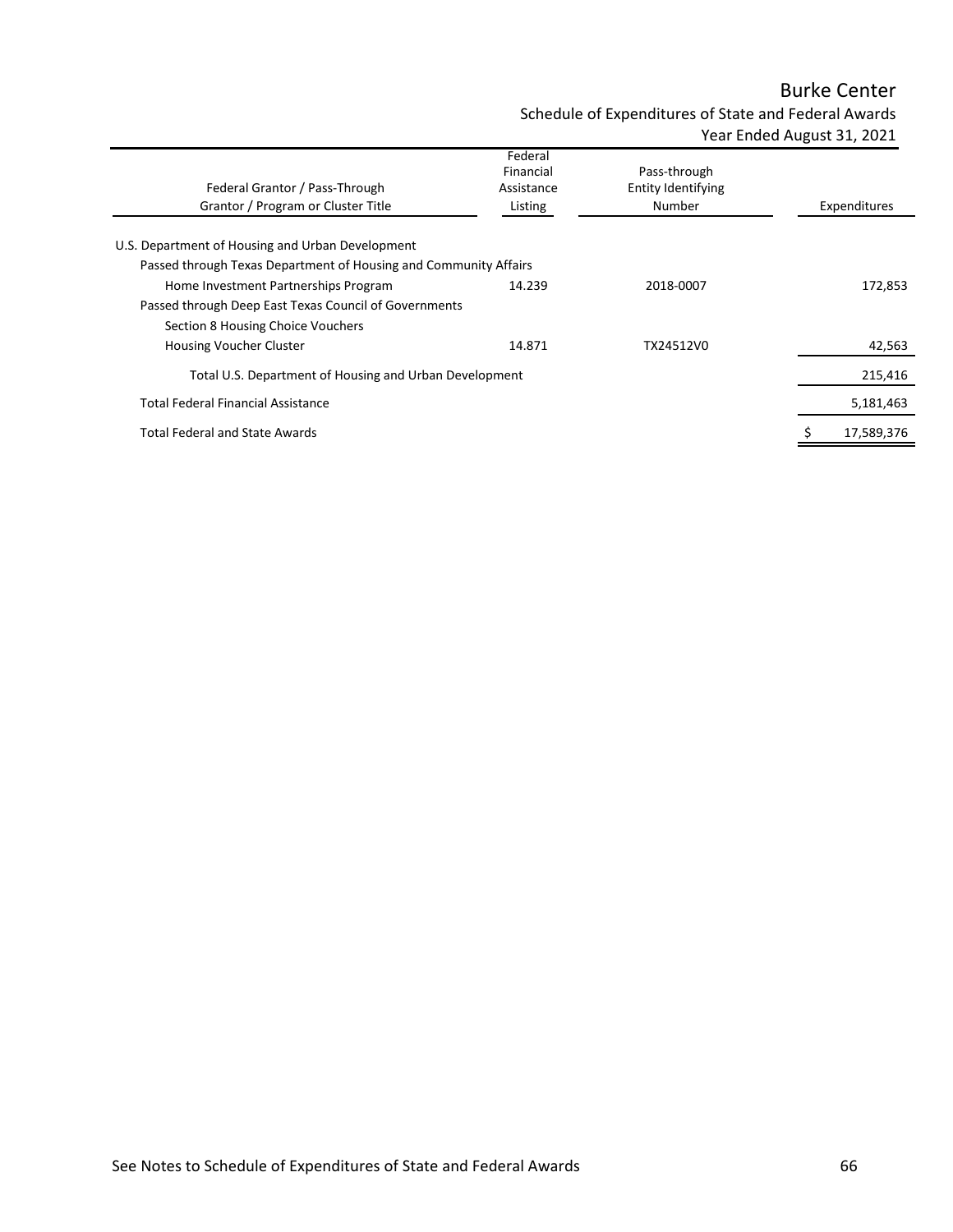## **Note 1 ‐ Basis of Presentation**

The accompanying schedule of expenditures of state and federal awards (the schedule) includes the state and federal award activity of the Burke Center (the Center) under programs of the federal and state governments for the year August 31, 2021. The information is presented in accordance with the requirements of Title 2 U.S. *Code of Federal Regulations* Part 200, *Uniform Administrative Requirements, Cost Principles, Audit Requirements for Federal Awards* (Uniform Guidance) *and State of Texas Single Audit Circular* (TSAC). Because the schedule presents only a selected portion of the operations of the Center, it is not intended to and does not present the financial position, changes in financial position, or cash flows of the Center.

# **Note 2 ‐ Summary of Significant Accounting Policies**

Expenditures reported in the schedule are reported on the modified accrual basis of accounting. Such expenditures are recognized following the cost principles contained in the Uniform Guidance or State of Texas Uniform Grant Management Standards, wherein certain types of expenditures are not allowable or are limited as to reimbursement. State and federal grant funds are considered to be earned to the extent of expenditures made under the provisions of the grant, and, accordingly, when such funds are received, they are recorded as unearned revenues until earned.

### **Note 3 ‐ Indirect Cost Rate**

The Center has elected to use the 10% de minimis cost rate allowed under the Uniform Guidance for its federal awards.

### **Note 4 ‐ Relationship to Basic Financial Statements**

Certain state and federal programs have been excluded from the Schedule of Expenditures of State and Federal Awards, including monies received under vendor contract for Title XIX ICF/MR, Title XIX HCS/MR, and other Medicaid/Medicare funding earned from providing patient services. The state and federal monies excluded from the Schedule of Expenditures of State and Federal Awards are not considered financial assistance as defined in the Uniform Guidance and are included in total local revenues in the basic financial statements.

Texas Correctional Office on Offenders with Medical or Mental Impairments (TCOOMMI) has been excluded from the Schedule of Expenditures of State and Federal Awards as these monies are considered contracts, not state awards.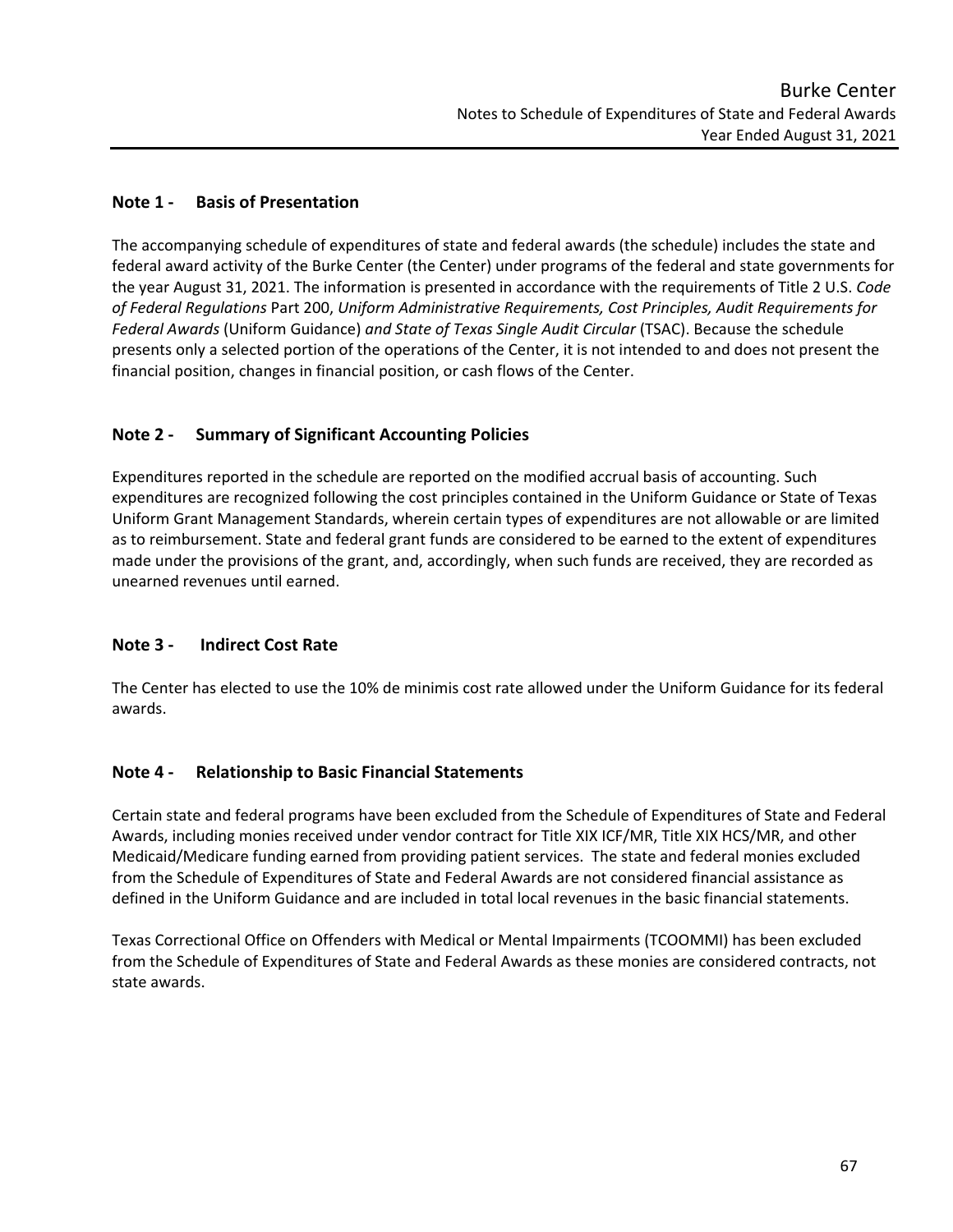#### **Note 5 ‐ Provider Relief Funds**

The Center received amounts from the U.S. Department of Health and Human Services (HHS) through the Provider Relief Fund (PRF) program (Federal Financial Assistance Listing/CFDA #93.498) during the years ended August 31, 2020 and 2021. The Center incurred eligible expenditures and, therefore, recognized revenues totaling \$57,659 and \$384,320 for the years ended August 31, 2020 and 2021, respectively, on the financial statements. In accordance with the OMB Compliance Supplement Addendum, the PRF expenditures recognized on the schedule are based on the reporting to HHS for the calendar year ending December 31, 2020, as required under the PRF program. \$20,966 was recognized on the schedule with represents the amount received and expended prior to June 30, 2020.

### **Note 6 ‐ Donated Personal Protective Equipment (PPE)**

Nonmonetary assistance of PPE received during the emergency period of the COVID‐19 pandemic was \$318,066 and is based on the estimated fair market value of the PPE received. The donated PPE was generally provided by donors without information about compliance or reporting requirements associated with federal financial assisting listings or CFDA numbers. The donated PPE is not included in the schedule of expenditure of federal awards.

### **Note 7 ‐ State Award Guidelines**

State awards are subject to HHSC's Guidelines for Annual Financial and Compliance Audits of Community MHMR Centers (21st Revision) as well as the Office of the Governor's State of Texas Single Audit Circular. Such guidelines are consistent with those required under the Single Audit Act of 1996, the Uniform Guidance and Government Auditing Standards, issued by the Comptroller General of the United States.

#### **Note 8 ‐ Federal/State Split Funding**

The Early Childhood Intervention Program and certain Substance Abuse programs were administered with both pass‐through federal funds and state funds. The Schedule of Expenditures of State and Federal Awards has been prepared reflecting the allocation provided by the pass‐through state agencies.

#### **Note 9 ‐ Subrecipients**

The Center does not pass any of their state or federal funding to subrecipients.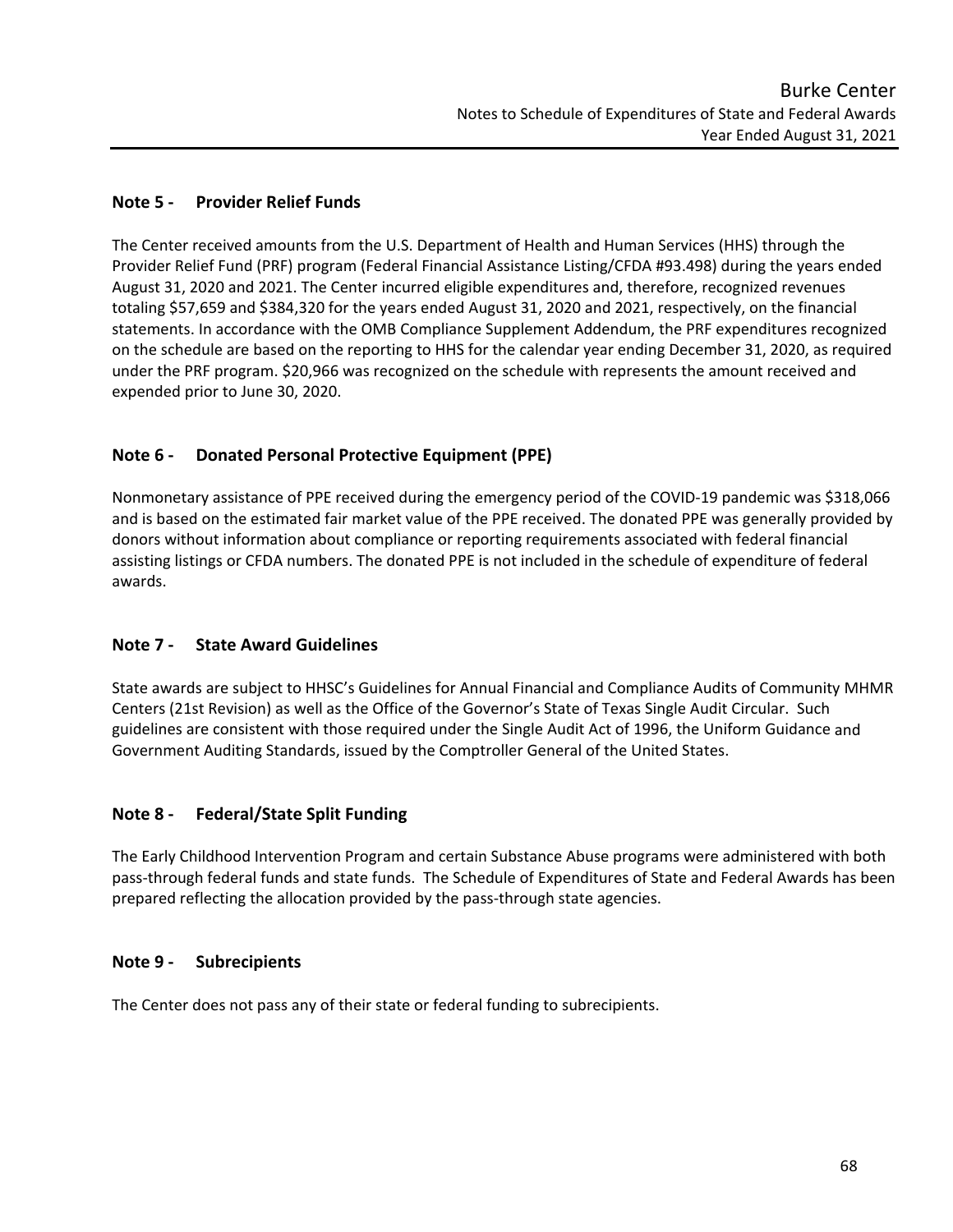| Section I - Summary of Auditor's Results                                                                                                                                                                                        |                                        |  |
|---------------------------------------------------------------------------------------------------------------------------------------------------------------------------------------------------------------------------------|----------------------------------------|--|
| <b>Financial Statements</b>                                                                                                                                                                                                     |                                        |  |
| Type of auditor's report issued                                                                                                                                                                                                 | Unmodified                             |  |
| Internal control over financial reporting:<br>Material weaknesses identified<br>Significant deficiencies identified not considered<br>to be material weaknesses                                                                 | No<br>None Reported                    |  |
| Noncompliance material to financial statements noted?                                                                                                                                                                           | No                                     |  |
| <b>State and Federal Awards</b>                                                                                                                                                                                                 |                                        |  |
| Internal control over major program:<br>Material weaknesses identified<br>Significant deficiencies identified not considered<br>to be material weaknesses                                                                       | No<br>None Reported                    |  |
| Type of auditor's report issued on compliance for major programs:                                                                                                                                                               | Unmodified                             |  |
| Any audit findings disclosed that are required to be reported in<br>accordance with Uniform Guidance 2 CFR 200.516:                                                                                                             | No                                     |  |
| Identification of major programs:                                                                                                                                                                                               |                                        |  |
| Name of Federal Program                                                                                                                                                                                                         | <b>CFDA Number</b>                     |  |
| <b>CCBHC Expansion Grant</b><br><b>Mental Health Block Grant</b>                                                                                                                                                                | 93.829<br>93.958                       |  |
| Dollar threshold used to distinguish between type A<br>and type B programs:                                                                                                                                                     | \$750,000                              |  |
| Name of State Program                                                                                                                                                                                                           |                                        |  |
| Behavioral Health - General Revenue<br><b>Mental Health Adult</b><br><b>Mental Health Child</b><br><b>Crisis Services</b><br><b>Psychiatric Emergency Services Centers</b><br>Private Psychiatric Beds<br>General Revenue - IDD | N/A<br>N/A<br>N/A<br>N/A<br>N/A<br>N/A |  |
| Dollar threshold used to distinguish between type A<br>and type B programs:                                                                                                                                                     | \$372,237                              |  |
| Auditee qualified as low-risk auditee?                                                                                                                                                                                          | Yes                                    |  |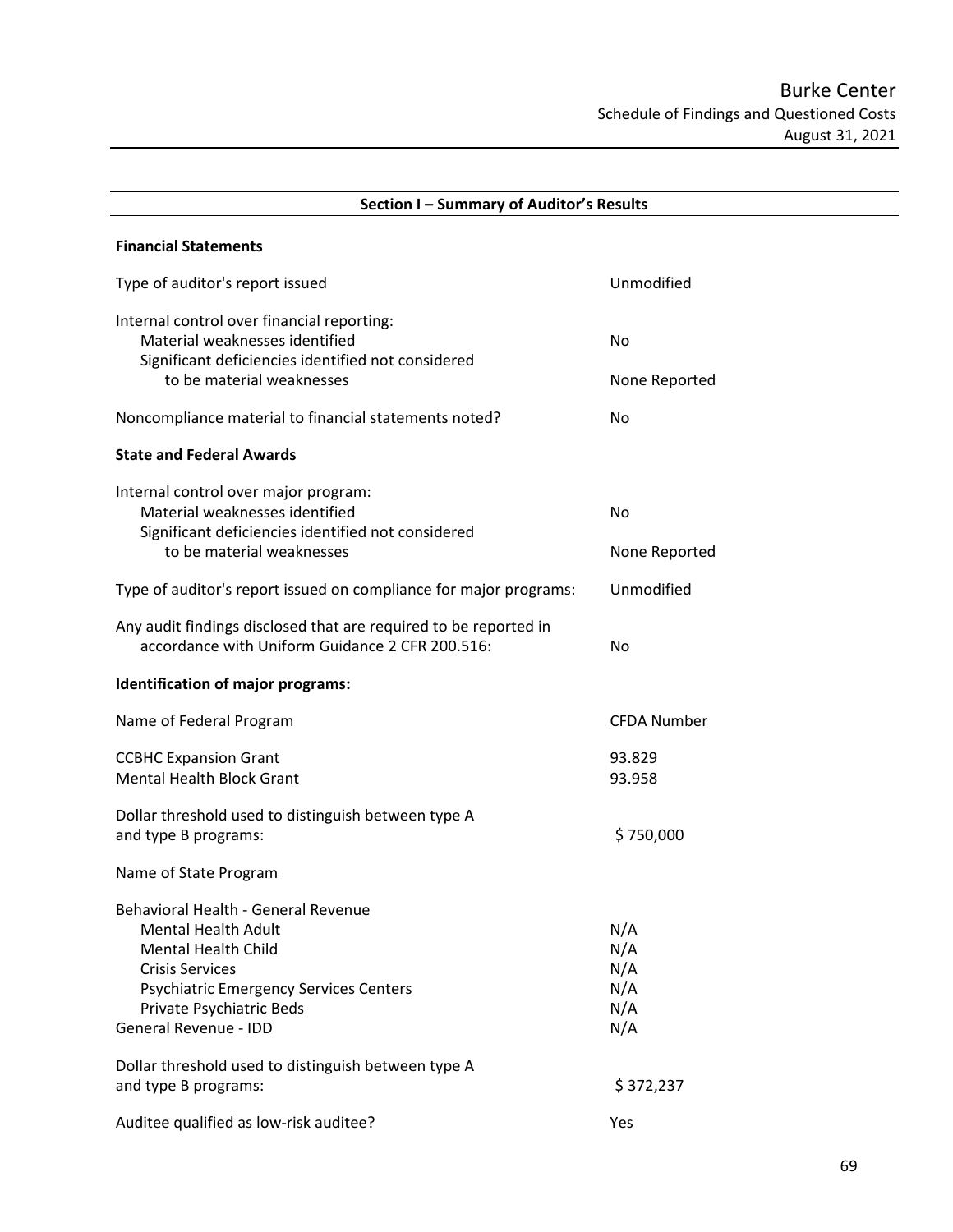# **Section II – Financial Statement Findings**

The audit disclosed no findings required to be reported.

# **Section III – Federal and State Award Findings and Questioned Costs**

The audit disclosed no findings or questioned costs required to be reported.